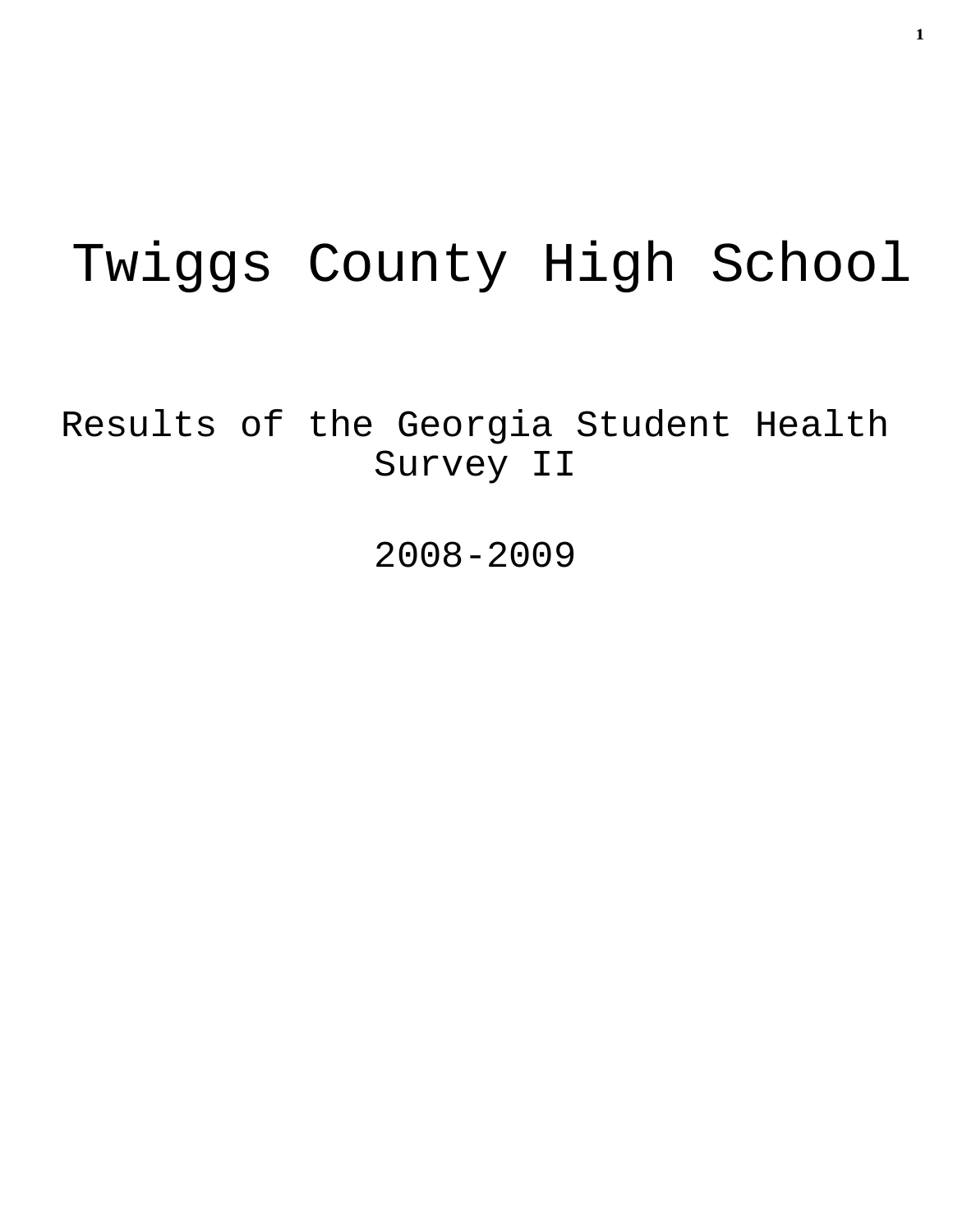### *Demographics* **2**

| Grade                    |    |  |  |
|--------------------------|----|--|--|
| <b>Grade   Frequency</b> |    |  |  |
| 10                       | 45 |  |  |
| 12<br>54                 |    |  |  |

| Frequency      | <b>Table of Gender by Grade</b> |              |             |              |
|----------------|---------------------------------|--------------|-------------|--------------|
| <b>Col Pct</b> |                                 | Grade(Grade) |             |              |
|                | Gender(Gender)                  | <b>10</b>    | 12          | <b>Total</b> |
|                | <b>Female</b>                   | 24<br>53.33  | 24<br>44.44 | 48           |
|                | <b>Male</b>                     | 21<br>46.67  | 30<br>55.56 | 51           |
|                | <b>Total</b>                    | 45           | 54          | 99           |

| <b>Frequency</b> |
|------------------|
| <b>Col Pct</b>   |

| <b>Table of Ethnicity by Grade</b> |              |             |              |  |  |  |
|------------------------------------|--------------|-------------|--------------|--|--|--|
|                                    | Grade(Grade) |             |              |  |  |  |
| <b>Ethnicity</b> (Ethnicity)       | 10           | 12          | <b>Total</b> |  |  |  |
| <b>Black</b>                       | 30<br>66.67  | 42<br>77.78 | 72           |  |  |  |
| <b>Hispanic</b>                    | 2.22         | 0<br>0.00   |              |  |  |  |
| <b>White</b>                       | 14<br>31.11  | 11<br>20.37 | 25           |  |  |  |
| <b>Other</b>                       | 0<br>0.00    | 1.85        | 1            |  |  |  |
| <b>Total</b>                       | 45           | 54          | 99           |  |  |  |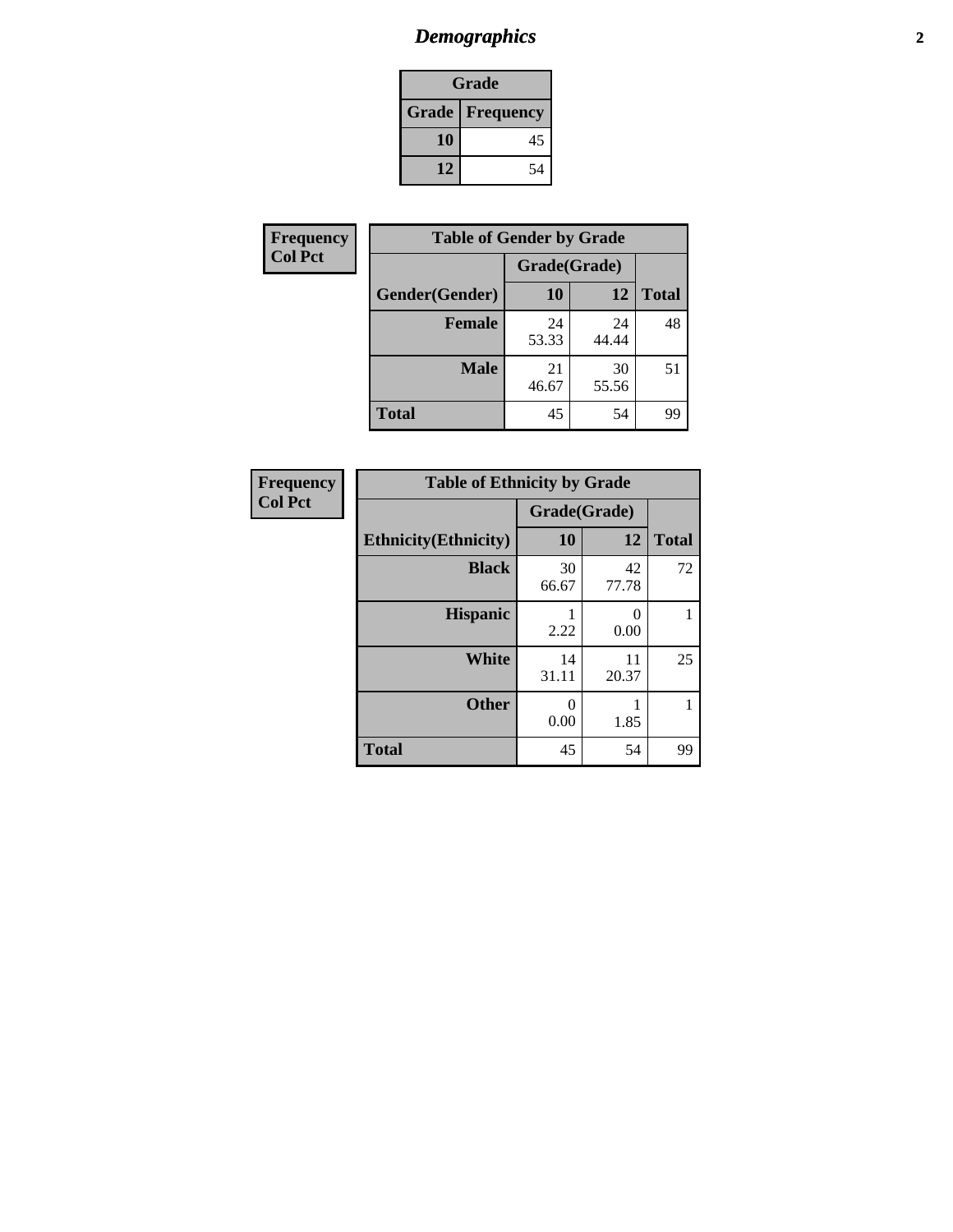#### *Title IV, Part A, Schedule A* **3** *Goal 1: Ensure that all schools are drug-free Baseline Data: Year 2008-2009 Prevalence of Drug Use*

| Frequency<br><b>Col Pct</b> | <b>Table of AlcoholAlt by Grade</b> |              |             |              |  |  |
|-----------------------------|-------------------------------------|--------------|-------------|--------------|--|--|
|                             | AlcoholAlt(Alcohol                  | Grade(Grade) |             |              |  |  |
|                             | use, past 30 days)                  | 10           | 12          | <b>Total</b> |  |  |
|                             | Yes                                 | 8<br>17.78   | 12<br>22.22 | 20           |  |  |
|                             | N <sub>0</sub>                      | 37<br>82.22  | 42<br>77.78 | 79           |  |  |
|                             | <b>Total</b>                        | 45           | 54          | 99           |  |  |

| Frequency      | <b>Table of TobaccoAny by Grade</b> |              |             |              |  |
|----------------|-------------------------------------|--------------|-------------|--------------|--|
| <b>Col Pct</b> | TobaccoAny(Tobacco                  | Grade(Grade) |             |              |  |
|                | use, past 30 days)                  | 10           | 12          | <b>Total</b> |  |
|                | Yes                                 | 6<br>13.33   | 10<br>18.52 | 16           |  |
|                | N <sub>0</sub>                      | 39<br>86.67  | 44<br>81.48 | 83           |  |
|                | <b>Total</b>                        | 45           | 54          | 99           |  |

| Frequency<br><b>Col Pct</b> | <b>Table of MarijuanaAlt by Grade</b> |              |             |              |  |
|-----------------------------|---------------------------------------|--------------|-------------|--------------|--|
|                             | MarijuanaAlt(Marijuana                | Grade(Grade) |             |              |  |
|                             | use, past 30 days)                    | 10           | 12          | <b>Total</b> |  |
|                             | Yes                                   | 3<br>6.67    | 3<br>5.56   | 6            |  |
|                             | N <sub>0</sub>                        | 42<br>93.33  | 51<br>94.44 | 93           |  |
|                             | <b>Total</b>                          | 45           | 54          | 99           |  |

| Frequency<br><b>Col Pct</b> | <b>Table of OtherDrugAny by Grade</b>  |              |             |              |  |
|-----------------------------|----------------------------------------|--------------|-------------|--------------|--|
|                             | <b>OtherDrugAny(Other</b><br>drug use, | Grade(Grade) |             |              |  |
|                             | past 30 days)                          | 10           | 12          | <b>Total</b> |  |
|                             | <b>Yes</b>                             | 8.89         | 4<br>7.41   | 8            |  |
|                             | N <sub>0</sub>                         | 41<br>91.11  | 50<br>92.59 | 91           |  |
|                             | <b>Total</b>                           | 45           | 54          | 99           |  |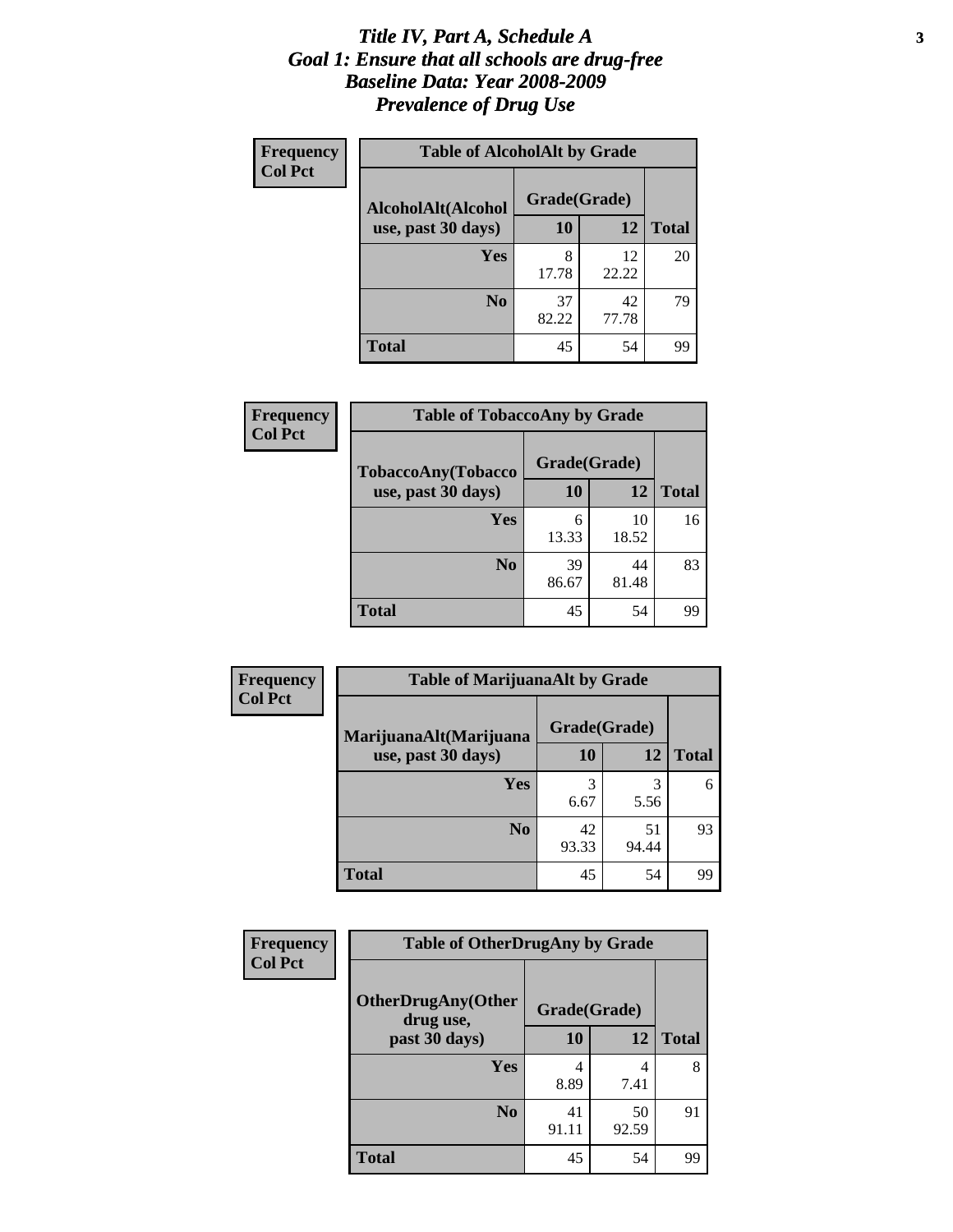#### *Average Age of Onset of Use* **4** *Results for "Average Age of Onset of Use" questions exclude students who said they did not use that substance*

| <b>Variable</b>    | Label                                                              | <b>Mean</b> |
|--------------------|--------------------------------------------------------------------|-------------|
| Alcoholinit2       | I started using alcohol when I was                                 | 13.33       |
| Cigarettesinit2    | I started smoking tobacco when I was                               | 13.33       |
| Smokelessinit2     | I started chewing tobacco when I was                               | 14.10       |
| Marijuanainit2     | I started using marijuana when I was                               | 14.09       |
| Cocaineinit2       | I started using cocaine when I was                                 | 16.33       |
| Inhalantsinit2     | I started using inhalants when I was                               | 13.75       |
| Steroidsinit2      | I started using steroids when I was                                | 13.00       |
| Ecstasyinit2       | I started using ecstasy when I was                                 | 16.25       |
| Methinit2          | I started using methamphetamines when I was                        | 15.00       |
| Hallucinogensinit2 | I started using hallucinogens when I was                           | 13.67       |
| Prescriptioninit2  | I started using prescription drugs not prescribed to me when I was | 14.00       |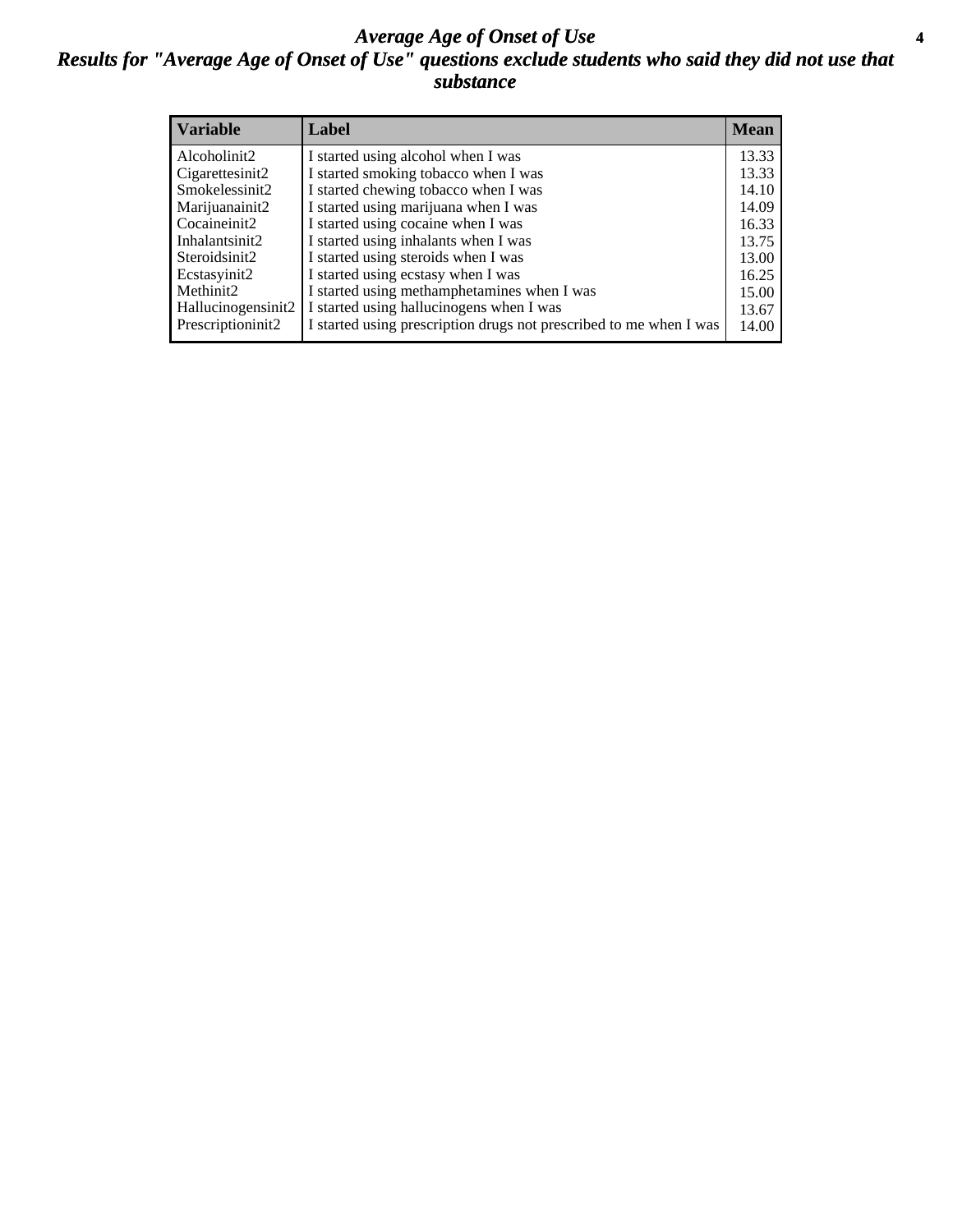### *Perception of Health Risk* **5**

| <b>Frequency</b> | <b>Table of Alcoholharmdich by Grade</b> |              |             |              |  |
|------------------|------------------------------------------|--------------|-------------|--------------|--|
| <b>Col Pct</b>   | Alcoholharmdich(I<br>think alcohol is    | Grade(Grade) |             |              |  |
|                  | harmful)                                 | 10           | 12          | <b>Total</b> |  |
|                  | <b>Yes</b>                               | 36<br>80.00  | 38<br>70.37 | 74           |  |
|                  | N <sub>0</sub>                           | q<br>20.00   | 16<br>29.63 | 25           |  |
|                  | <b>Total</b>                             | 45           | 54          | 99           |  |

| Frequency      | <b>Table of Tobaccoharmdich by Grade</b> |              |             |              |  |
|----------------|------------------------------------------|--------------|-------------|--------------|--|
| <b>Col Pct</b> | Tobaccoharmdich(I<br>think tobacco is    | Grade(Grade) |             |              |  |
|                | harmful)                                 | 10           | 12          | <b>Total</b> |  |
|                | <b>Yes</b>                               | 41<br>91.11  | 39<br>72.22 | 80           |  |
|                | N <sub>0</sub>                           | 4<br>8.89    | 15<br>27.78 | 19           |  |
|                | <b>Total</b>                             | 45           | 54          | 99           |  |

| Frequency      | <b>Table of Marijuanaharmdich by Grade</b> |              |             |              |  |  |
|----------------|--------------------------------------------|--------------|-------------|--------------|--|--|
| <b>Col Pct</b> | Marijuanaharmdich(I<br>think marijuana is  | Grade(Grade) |             |              |  |  |
|                | harmful)                                   | 10           | 12          | <b>Total</b> |  |  |
|                | <b>Yes</b>                                 | 34<br>75.56  | 38<br>70.37 | 72           |  |  |
|                | N <sub>0</sub>                             | 11<br>24.44  | 16<br>29.63 | 27           |  |  |
|                | <b>Total</b>                               | 45           | 54          | 99           |  |  |

| Frequency      | <b>Table of Otherdrugharmdich by Grade</b>   |              |             |              |  |
|----------------|----------------------------------------------|--------------|-------------|--------------|--|
| <b>Col Pct</b> | Otherdrugharmdich(I<br>think other drugs are | Grade(Grade) |             |              |  |
|                | harmful)                                     | 10           | 12          | <b>Total</b> |  |
|                | <b>Yes</b>                                   | 39<br>86.67  | 42<br>77.78 | 81           |  |
|                | N <sub>0</sub>                               | 6<br>13.33   | 12<br>22.22 | 18           |  |
|                | <b>Total</b>                                 | 45           | 54          | 99           |  |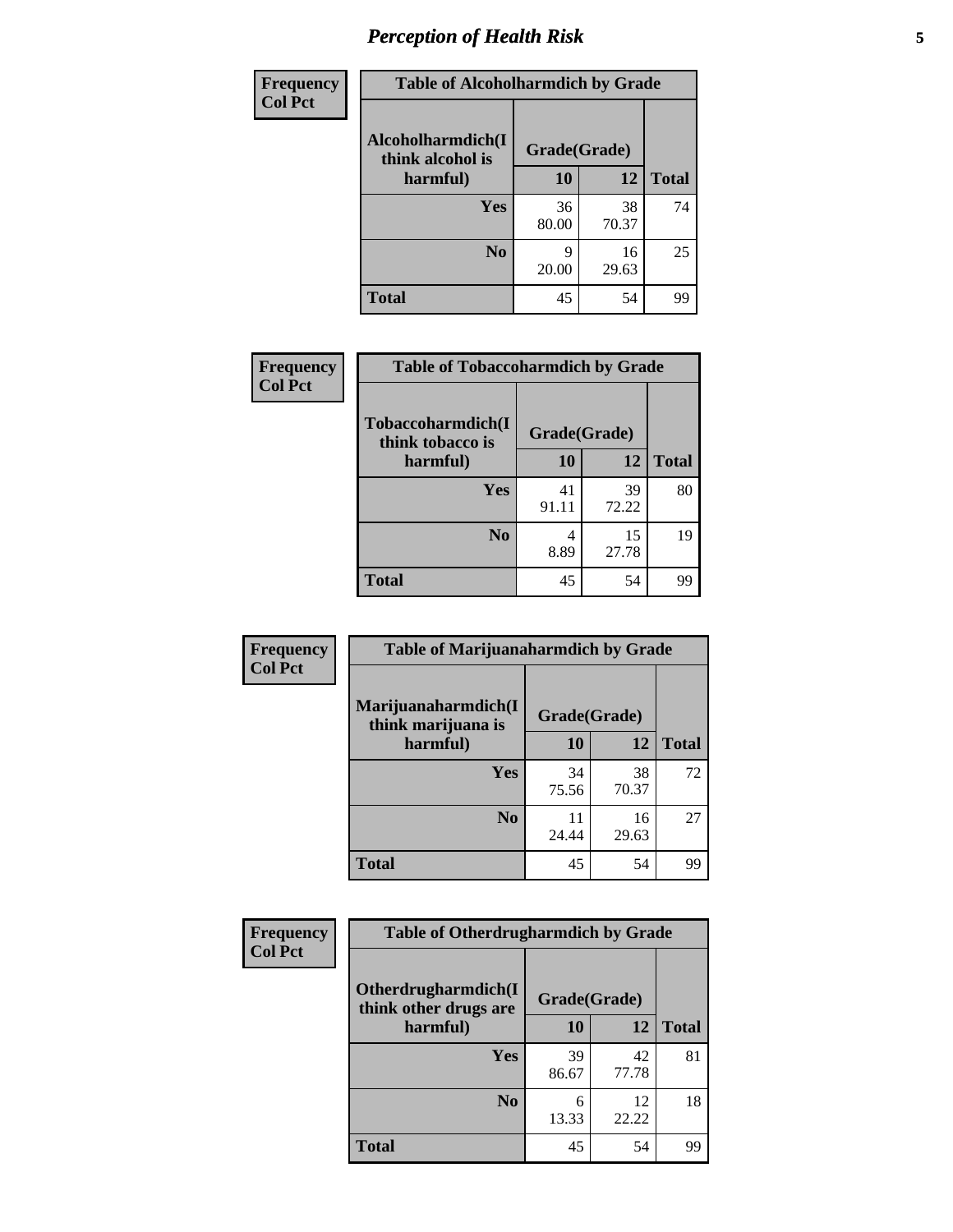### *Social Disapproval* **6**

| Frequency      | <b>Table of Alcoholpeerdich by Grade</b>                    |              |             |              |  |  |
|----------------|-------------------------------------------------------------|--------------|-------------|--------------|--|--|
| <b>Col Pct</b> | Alcoholpeerdich(My<br>friends would<br>disapprove if I used | Grade(Grade) |             |              |  |  |
|                | alcohol)                                                    | 10           | 12          | <b>Total</b> |  |  |
|                | <b>Yes</b>                                                  | 30<br>66.67  | 34<br>62.96 | 64           |  |  |
|                | N <sub>0</sub>                                              | 15<br>33.33  | 20<br>37.04 | 35           |  |  |
|                | <b>Total</b>                                                | 45           | 54          | 99           |  |  |

| <b>Frequency</b> |
|------------------|
| <b>Col Pct</b>   |

| <b>Table of Tobaccopeerdich by Grade</b>                    |              |             |              |  |
|-------------------------------------------------------------|--------------|-------------|--------------|--|
| Tobaccopeerdich(My<br>friends would<br>disapprove if I used | Grade(Grade) |             |              |  |
| tobacco)                                                    | 10           | 12          | <b>Total</b> |  |
| Yes                                                         | 29<br>64.44  | 36<br>66.67 | 65           |  |
| N <sub>0</sub>                                              | 16<br>35.56  | 18<br>33.33 | 34           |  |
| <b>Total</b>                                                | 45           | 54          |              |  |

| Frequency      | <b>Table of Marijuanapeerdich by Grade</b>                    |              |             |              |  |  |
|----------------|---------------------------------------------------------------|--------------|-------------|--------------|--|--|
| <b>Col Pct</b> | Marijuanapeerdich(My<br>friends would<br>disapprove if I used | Grade(Grade) |             |              |  |  |
|                | marijuana)                                                    | 10           | 12          | <b>Total</b> |  |  |
|                | <b>Yes</b>                                                    | 30<br>66.67  | 37<br>68.52 | 67           |  |  |
|                | N <sub>0</sub>                                                | 15<br>33.33  | 17<br>31.48 | 32           |  |  |
|                | <b>Total</b>                                                  | 45           | 54          | 99           |  |  |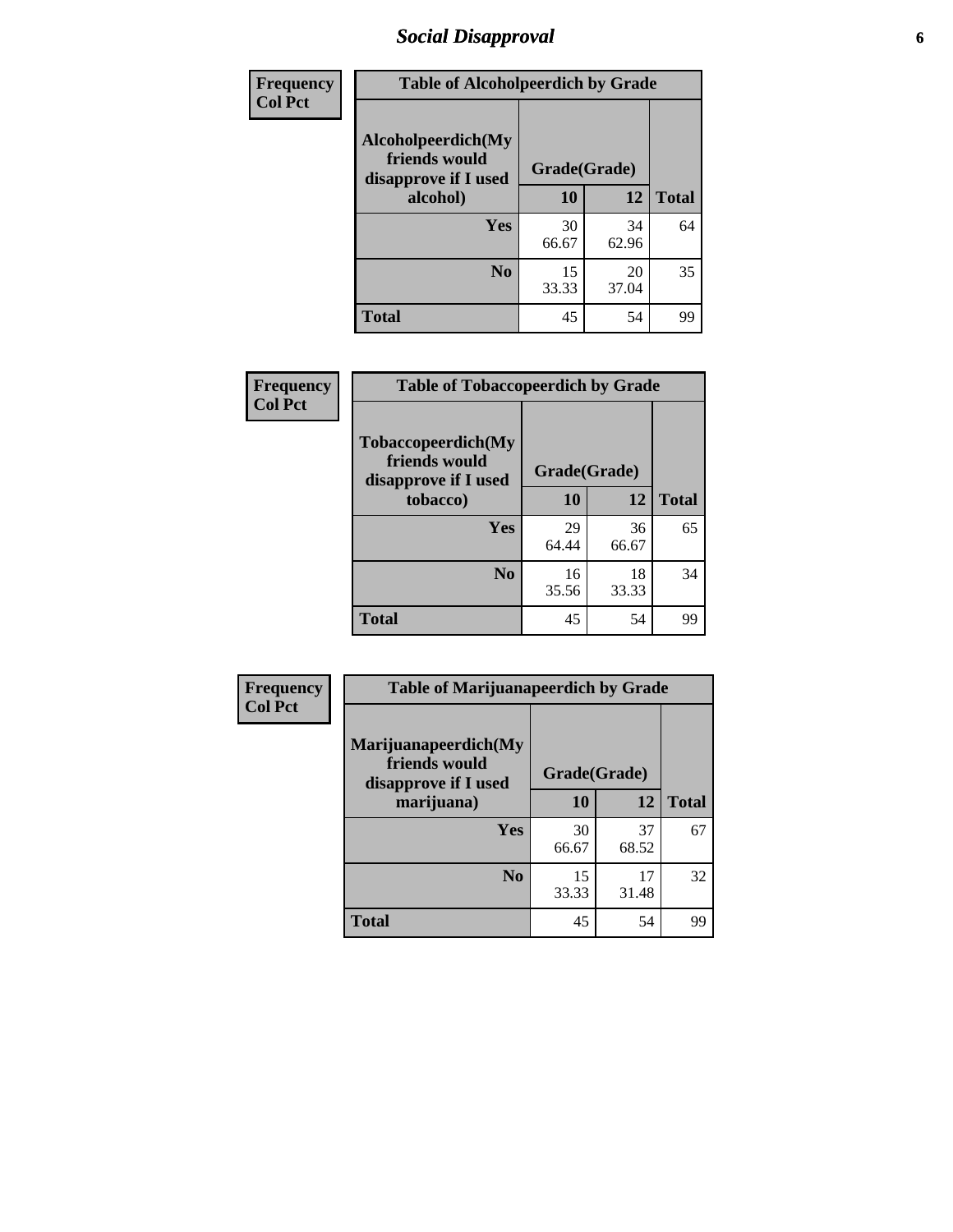### *Social Disapproval* **7**

| Frequency      | <b>Table of Otherdrugpeerdich by Grade</b>                    |              |             |              |  |
|----------------|---------------------------------------------------------------|--------------|-------------|--------------|--|
| <b>Col Pct</b> | Otherdrugpeerdich(My<br>friends would<br>disapprove if I used | Grade(Grade) |             |              |  |
|                | other drugs)                                                  | 10           | 12          | <b>Total</b> |  |
|                | Yes                                                           | 34<br>75.56  | 41<br>75.93 | 75           |  |
|                | N <sub>0</sub>                                                | 11<br>24.44  | 13<br>24.07 | 24           |  |
|                | <b>Total</b>                                                  | 45           | 54          | 99           |  |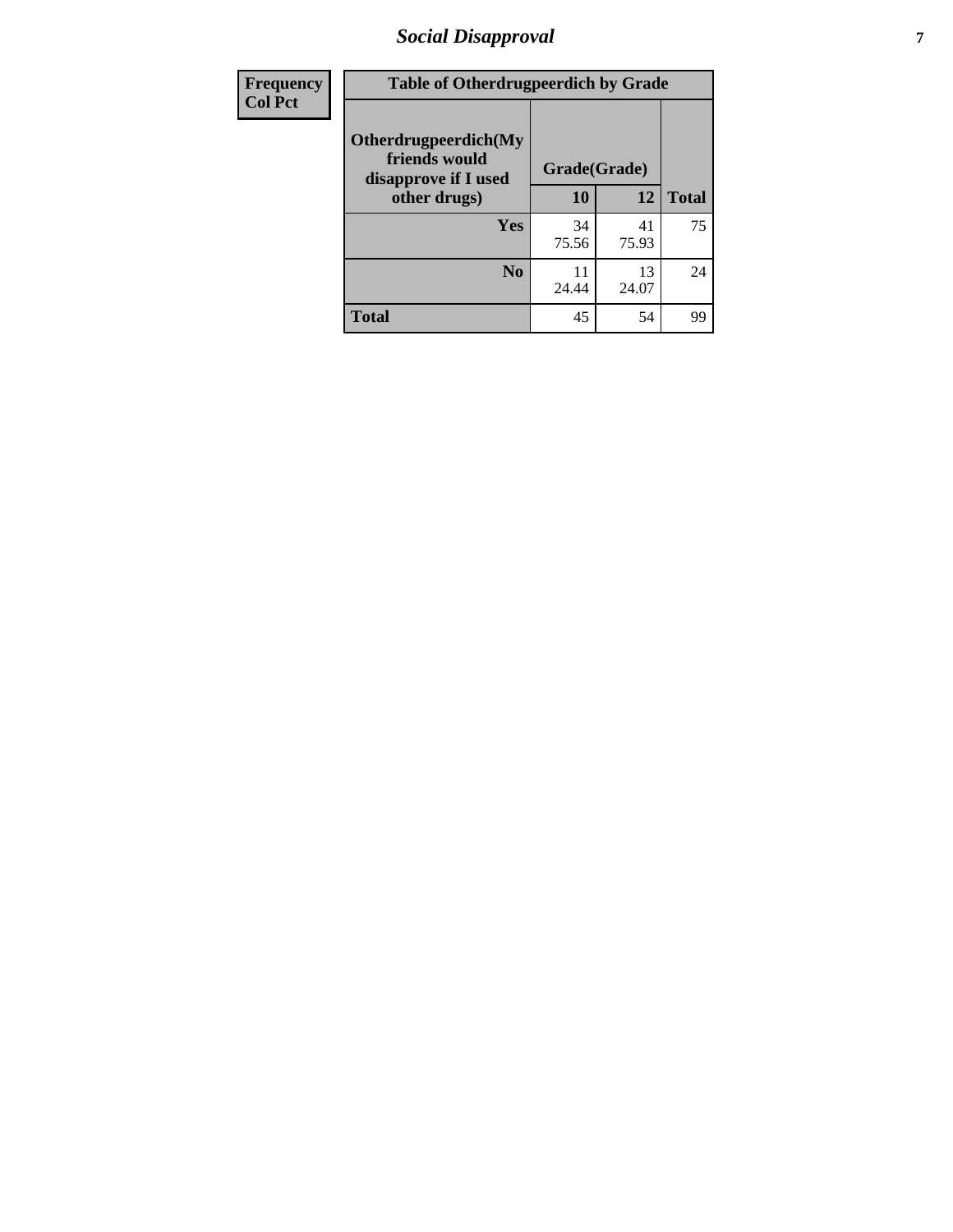#### Title IV, Part A, Schedule A **8** *Goal 2: To help ensure that all schools are safe and disciplined Baseline Data: Year 2008-2009 Student Involvement in Gang Activity*

| Frequency      | <b>Table of Gangself by Grade</b>                                                                 |                    |             |              |
|----------------|---------------------------------------------------------------------------------------------------|--------------------|-------------|--------------|
| <b>Col Pct</b> | Gangself(I<br>have<br>participated<br>in illegal<br>gang<br>activities in<br>the past 30<br>days) | Grade(Grade)<br>10 | 12          | <b>Total</b> |
|                | Yes                                                                                               | 6<br>13.33         | 5<br>9.26   | 11           |
|                | N <sub>0</sub>                                                                                    | 39<br>86.67        | 49<br>90.74 | 88           |
|                | <b>Total</b>                                                                                      | 45                 | 54          | 99           |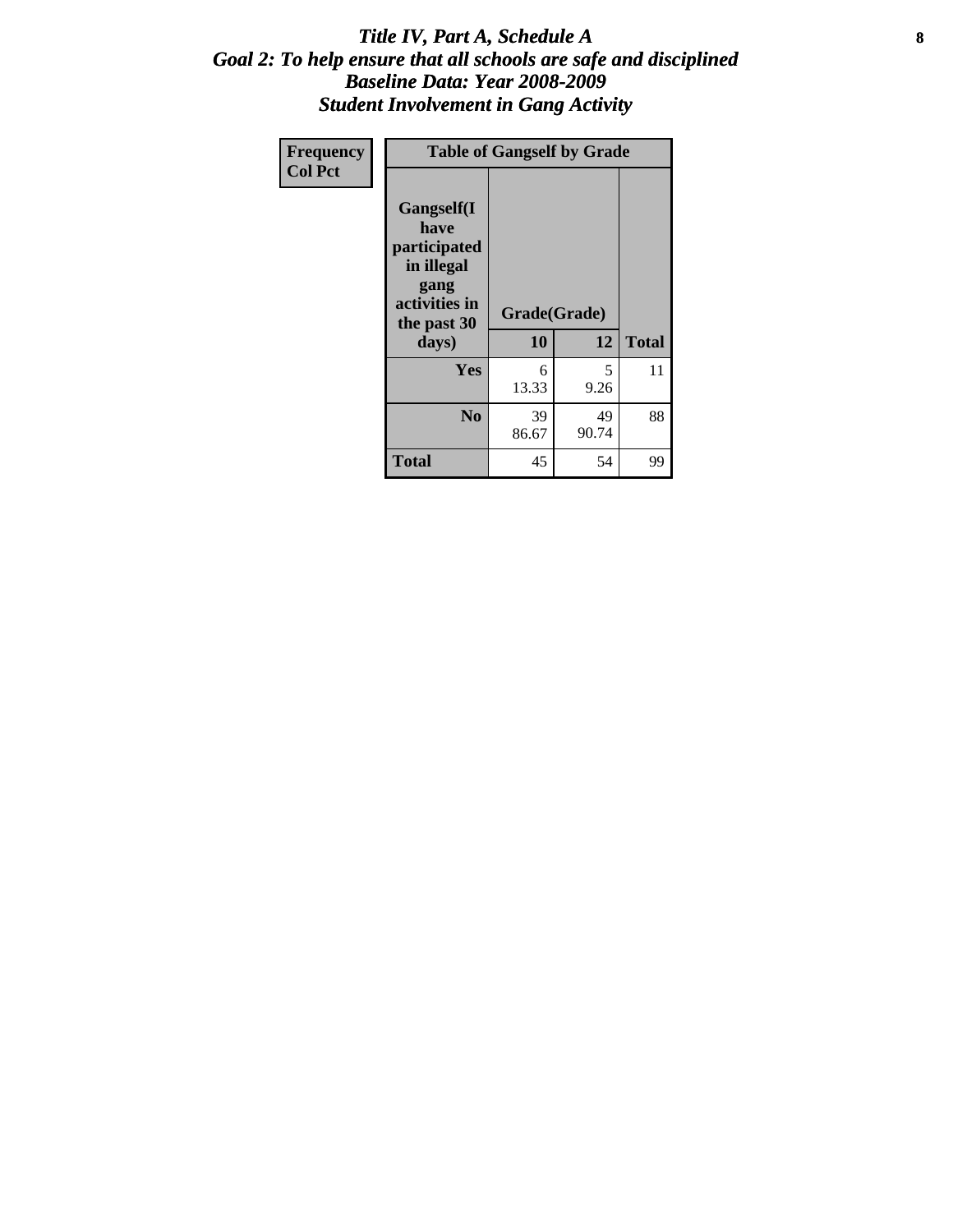### *Student Perception of School Safety* **9**

| <b>Frequency</b><br>Row Pct |
|-----------------------------|
|                             |

| <b>Table of Grade by Safeschool</b> |                                                                                                            |             |             |            |    |  |
|-------------------------------------|------------------------------------------------------------------------------------------------------------|-------------|-------------|------------|----|--|
|                                     | Safeschool (School is a place at which I feel<br>safe)                                                     |             |             |            |    |  |
| Grade(Grade)                        | Somewhat   Somewhat<br><b>Strongly</b><br><b>Strongly</b><br><b>Disagree</b><br>Agree<br>Disagree<br>Agree |             |             |            |    |  |
| 10                                  | Q<br>20.00                                                                                                 | 24<br>53.33 | 6<br>13.33  | 6<br>13.33 | 45 |  |
| 12                                  | 13<br>24.07                                                                                                | 26<br>48.15 | 10<br>18.52 | 5<br>9.26  | 54 |  |
| <b>Total</b>                        | 22                                                                                                         | 50          | 16          | 11         | 99 |  |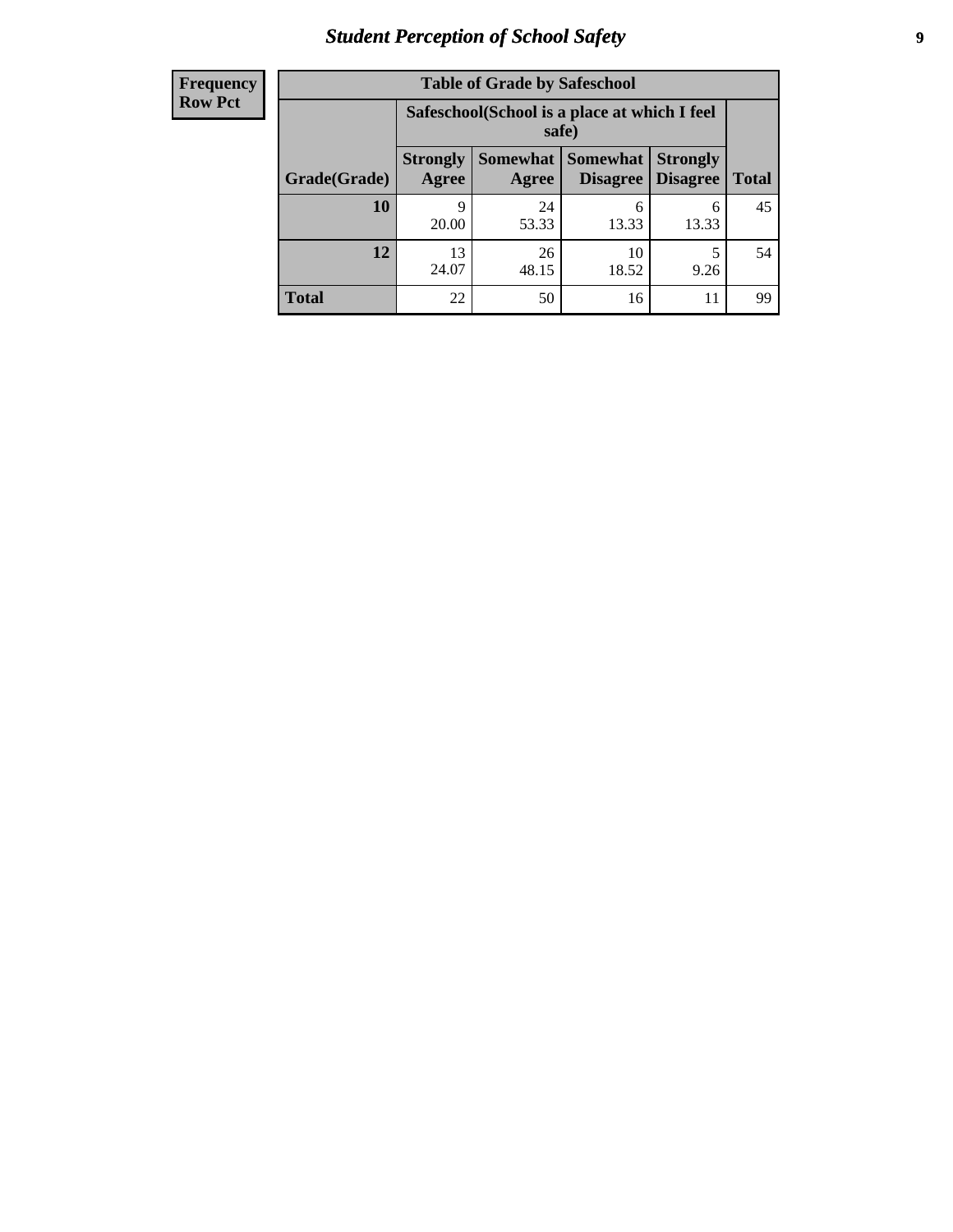### *Students Who Have Been Bullied* **10**

#### **Frequency Row Pct**

| <b>Table of Grade by Bullied</b> |                         |                                                                               |                              |                   |                               |                               |                   |              |
|----------------------------------|-------------------------|-------------------------------------------------------------------------------|------------------------------|-------------------|-------------------------------|-------------------------------|-------------------|--------------|
|                                  |                         | <b>Bullied</b> (I have been bullied by other<br>students in the past 30 days) |                              |                   |                               |                               |                   |              |
| Grade(Grade)                     | $\bf{0}$<br><b>Days</b> | 1 or<br>$\mathbf{2}$<br>days                                                  | 3 <sub>to</sub><br>5<br>days | 6 to<br>9<br>days | <b>10</b><br>to<br>19<br>days | <b>20</b><br>to<br>29<br>days | All<br>30<br>days | <b>Total</b> |
| 10                               | 35<br>77.78             | 3<br>6.67                                                                     | 2.22                         | 2<br>4.44         | 2.22                          | $\overline{2}$<br>4.44        | 2.22              | 45           |
| 12                               | 49<br>90.74             | $\overline{2}$<br>3.70                                                        | 0<br>0.00                    | 1.85              | 2<br>3.70                     | $\theta$<br>0.00              | 0<br>0.00         | 54           |
| <b>Total</b>                     | 84                      | 5                                                                             | 1                            | 3                 | 3                             | $\overline{2}$                |                   | 99           |

 $\blacksquare$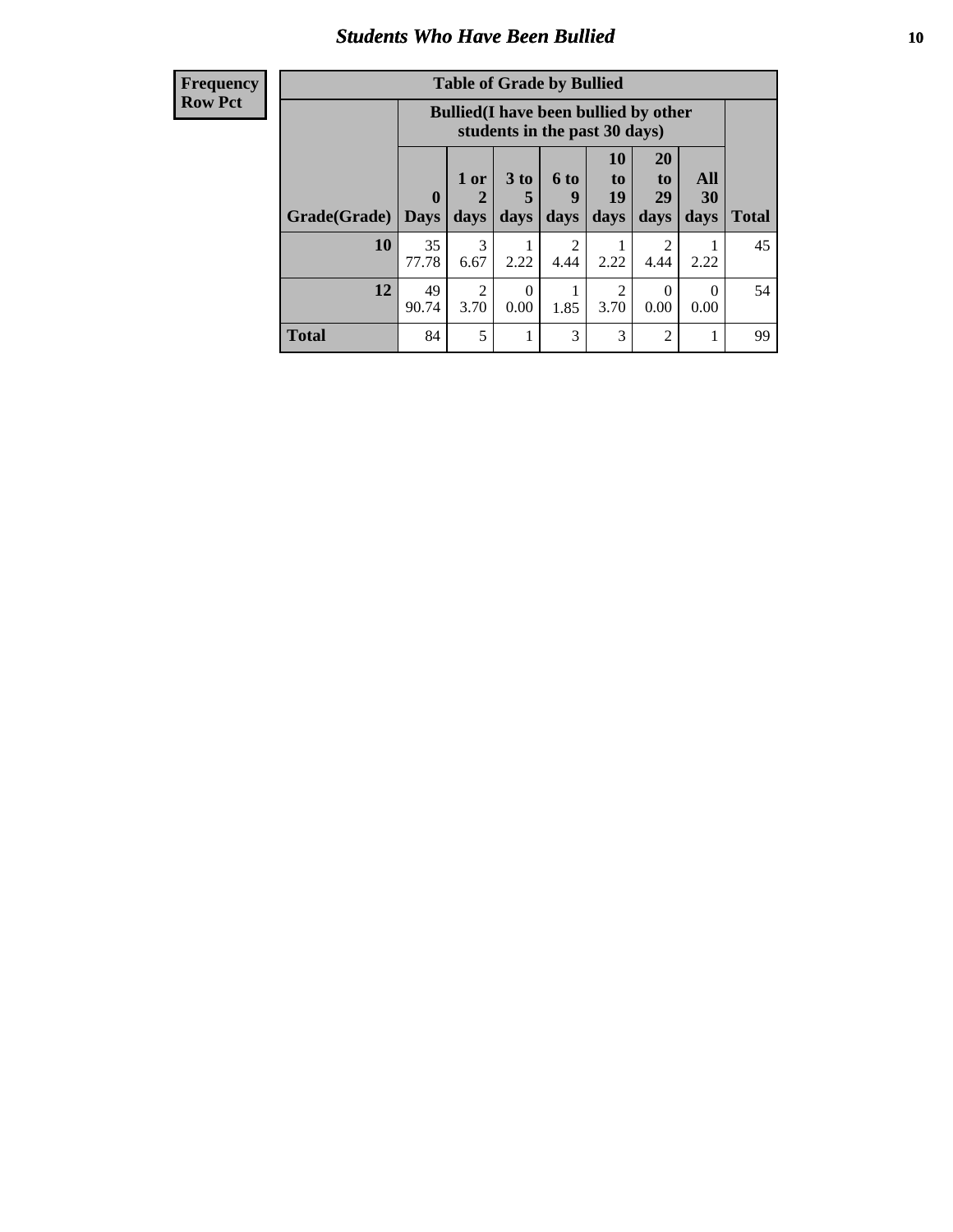#### *School Climate* **11**

| Frequency      | <b>Table of SchoolClimate1 by Grade</b> |                    |             |                |  |  |
|----------------|-----------------------------------------|--------------------|-------------|----------------|--|--|
| <b>Col Pct</b> | SchoolClimate1(I<br>like school)        | Grade(Grade)<br>10 | 12          | <b>Total</b>   |  |  |
|                | <b>Strongly Agree</b>                   | 8<br>17.78         | 19<br>35.19 | 27             |  |  |
|                | <b>Somewhat Agree</b>                   | 30<br>66.67        | 31<br>57.41 | 61             |  |  |
|                | <b>Somewhat Disagree</b>                | 6<br>13.33         | 3<br>5.56   | 9              |  |  |
|                | <b>Strongly Disagree</b>                | 2.22               | 1.85        | $\overline{2}$ |  |  |
|                | <b>Total</b>                            | 45                 | 54          | 99             |  |  |

| Frequency      | <b>Table of SchoolClimate2 by Grade</b>           |                           |             |              |  |  |
|----------------|---------------------------------------------------|---------------------------|-------------|--------------|--|--|
| <b>Col Pct</b> | SchoolClimate2(I<br>feel successful at<br>school) | Grade(Grade)<br><b>10</b> | 12          | <b>Total</b> |  |  |
|                | <b>Strongly Agree</b>                             | 14<br>31.11               | 24<br>44.44 | 38           |  |  |
|                | <b>Somewhat Agree</b>                             | 25<br>55.56               | 25<br>46.30 | 50           |  |  |
|                | <b>Somewhat Disagree</b>                          | 4<br>8.89                 | 5<br>9.26   | 9            |  |  |
|                | <b>Strongly Disagree</b>                          | $\mathfrak{D}$<br>4.44    | 0<br>0.00   | 2            |  |  |
|                | <b>Total</b>                                      | 45                        | 54          | 99           |  |  |

| Frequency | <b>Table of SchoolClimate3 by Grade</b>                      |              |             |              |  |
|-----------|--------------------------------------------------------------|--------------|-------------|--------------|--|
| Col Pct   | <b>SchoolClimate3(My</b><br>school has high<br>standards for | Grade(Grade) |             |              |  |
|           | achievement)                                                 | <b>10</b>    | 12          | <b>Total</b> |  |
|           | <b>Strongly Agree</b>                                        | 6<br>13.33   | 18<br>33.33 | 24           |  |
|           | <b>Somewhat Agree</b>                                        | 20<br>44.44  | 22<br>40.74 | 42           |  |
|           | <b>Somewhat Disagree</b>                                     | 6<br>13.33   | 9<br>16.67  | 15           |  |
|           | <b>Strongly Disagree</b>                                     | 13<br>28.89  | 5<br>9.26   | 18           |  |
|           | Total                                                        | 45           | 54          | 99           |  |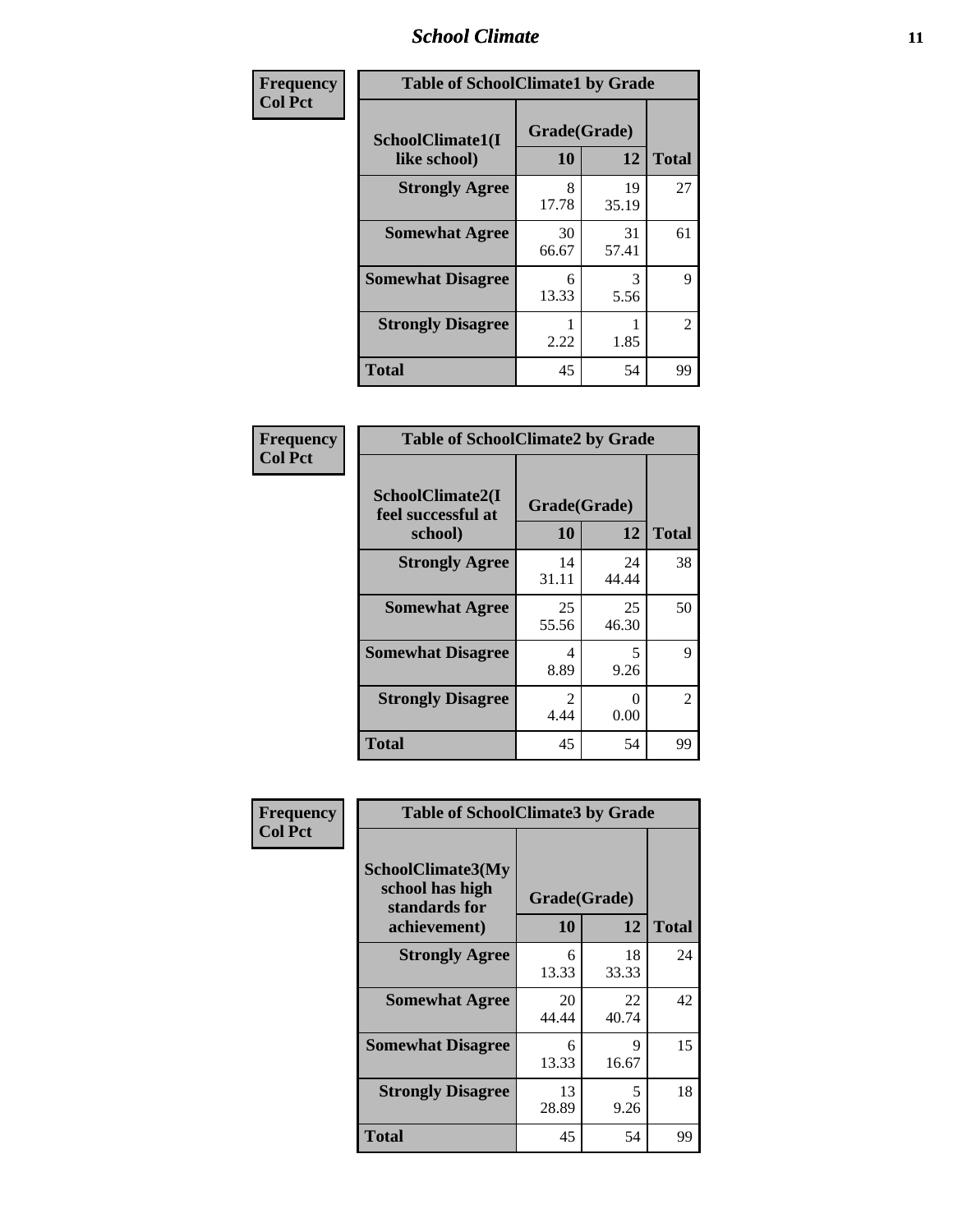#### *School Climate* **12**

| Frequency      | <b>Table of SchoolClimate4 by Grade</b>                       |                    |             |              |
|----------------|---------------------------------------------------------------|--------------------|-------------|--------------|
| <b>Col Pct</b> | SchoolClimate4(My<br>school sets clear<br>rules for behavior) | Grade(Grade)<br>10 | 12          | <b>Total</b> |
|                | <b>Strongly Agree</b>                                         | 7<br>15.56         | 29<br>53.70 | 36           |
|                | <b>Somewhat Agree</b>                                         | 24<br>53.33        | 11<br>20.37 | 35           |
|                | <b>Somewhat Disagree</b>                                      | 10<br>22.22        | 11<br>20.37 | 21           |
|                | <b>Strongly Disagree</b>                                      | 4<br>8.89          | 3<br>5.56   | 7            |
|                | <b>Total</b>                                                  | 45                 | 54          | 99           |

#### **Frequency Col Pct**

| <b>Table of SchoolClimate5 by Grade</b>                              |                    |             |              |  |
|----------------------------------------------------------------------|--------------------|-------------|--------------|--|
| SchoolClimate5(I<br>know what to do in<br>an emergency at<br>school) | Grade(Grade)<br>10 | 12          | <b>Total</b> |  |
| <b>Strongly Agree</b>                                                | 22<br>48.89        | 32<br>59.26 | 54           |  |
| <b>Somewhat Agree</b>                                                | 13<br>28.89        | 12<br>22.22 | 25           |  |
| <b>Somewhat Disagree</b>                                             | 7<br>15.56         | 8<br>14.81  | 15           |  |
| <b>Strongly Disagree</b>                                             | 3<br>6.67          | 2<br>3.70   | 5            |  |
| <b>Total</b>                                                         | 45                 | 54          | 99           |  |

| Frequency      | <b>Table of SchoolClimate6 by Grade</b>                  |                    |             |              |
|----------------|----------------------------------------------------------|--------------------|-------------|--------------|
| <b>Col Pct</b> | <b>SchoolClimate6(Teachers</b><br>treat me with respect) | Grade(Grade)<br>10 | 12          | <b>Total</b> |
|                | <b>Strongly Agree</b>                                    | 13<br>28.89        | 22<br>40.74 | 35           |
|                | <b>Somewhat Agree</b>                                    | 23<br>51.11        | 21<br>38.89 | 44           |
|                | <b>Somewhat Disagree</b>                                 | 5<br>11.11         | 8<br>14.81  | 13           |
|                | <b>Strongly Disagree</b>                                 | 4<br>8.89          | 3<br>5.56   |              |
|                | <b>Total</b>                                             | 45                 | 54          | 99           |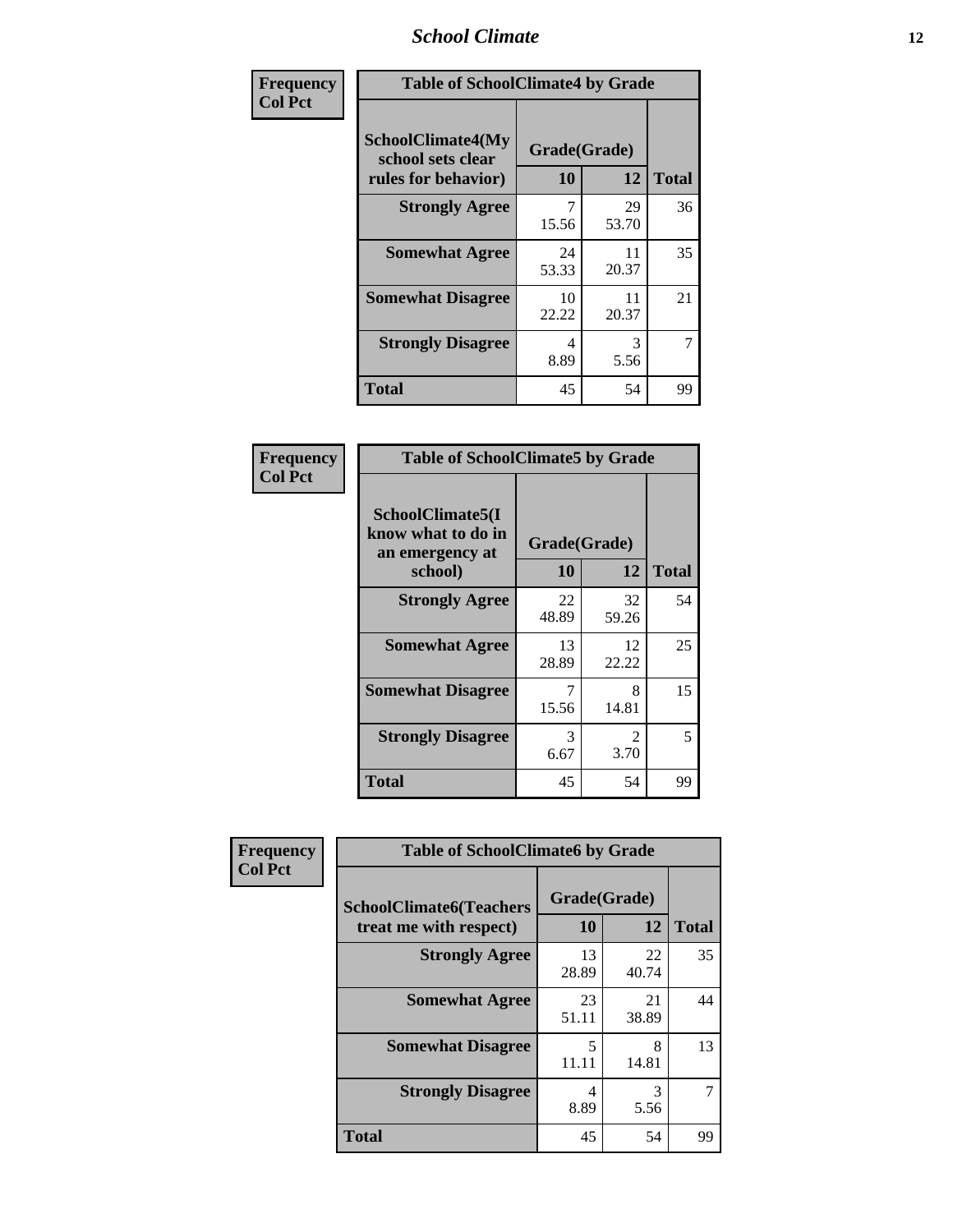#### *School Climate* **13**

| Frequency      | <b>Table of SchoolClimate7 by Grade</b>                                       |                        |                         |              |
|----------------|-------------------------------------------------------------------------------|------------------------|-------------------------|--------------|
| <b>Col Pct</b> | <b>SchoolClimate7(Behaviors</b><br>in my class allow the<br>teacher to teach) | Grade(Grade)<br>10     | 12                      | <b>Total</b> |
|                | <b>Strongly Agree</b>                                                         | $\overline{2}$<br>4.44 | 10<br>18.52             | 12           |
|                | <b>Somewhat Agree</b>                                                         | 15<br>33.33            | 20<br>37.04             | 35           |
|                | <b>Somewhat Disagree</b>                                                      | 11<br>24.44            | 17<br>31.48             | 28           |
|                | <b>Strongly Disagree</b>                                                      | 17<br>37.78            | $\overline{7}$<br>12.96 | 24           |
|                | <b>Total</b>                                                                  | 45                     | 54                      | 99           |

| Frequency      | <b>Table of SchoolClimate8 by Grade</b>                                              |                    |             |              |
|----------------|--------------------------------------------------------------------------------------|--------------------|-------------|--------------|
| <b>Col Pct</b> | <b>SchoolClimate8(Students</b><br>are frequently<br>recognized for good<br>behavior) | Grade(Grade)<br>10 | 12          | <b>Total</b> |
|                | <b>Strongly Agree</b>                                                                | 4<br>8.89          | 14<br>25.93 | 18           |
|                | <b>Somewhat Agree</b>                                                                | 11<br>24.44        | 14<br>25.93 | 25           |
|                | <b>Somewhat Disagree</b>                                                             | 14<br>31.11        | 16<br>29.63 | 30           |
|                | <b>Strongly Disagree</b>                                                             | 16<br>35.56        | 10<br>18.52 | 26           |
|                | <b>Total</b>                                                                         | 45                 | 54          | 99           |

| Frequency      | <b>Table of SchoolClimate9 by Grade</b>                                           |                    |             |              |
|----------------|-----------------------------------------------------------------------------------|--------------------|-------------|--------------|
| <b>Col Pct</b> | SchoolClimate9(School<br>counselor would be<br>helpful if I needed<br>assistance) | Grade(Grade)<br>10 | 12          | <b>Total</b> |
|                | <b>Strongly Agree</b>                                                             | 16<br>35.56        | 33<br>61.11 | 49           |
|                | <b>Somewhat Agree</b>                                                             | 21<br>46.67        | 17<br>31.48 | 38           |
|                | <b>Somewhat Disagree</b>                                                          | 5<br>11.11         | 4<br>7.41   | 9            |
|                | <b>Strongly Disagree</b>                                                          | 3<br>6.67          | 0<br>0.00   | 3            |
|                | <b>Total</b>                                                                      | 45                 | 54          | 99           |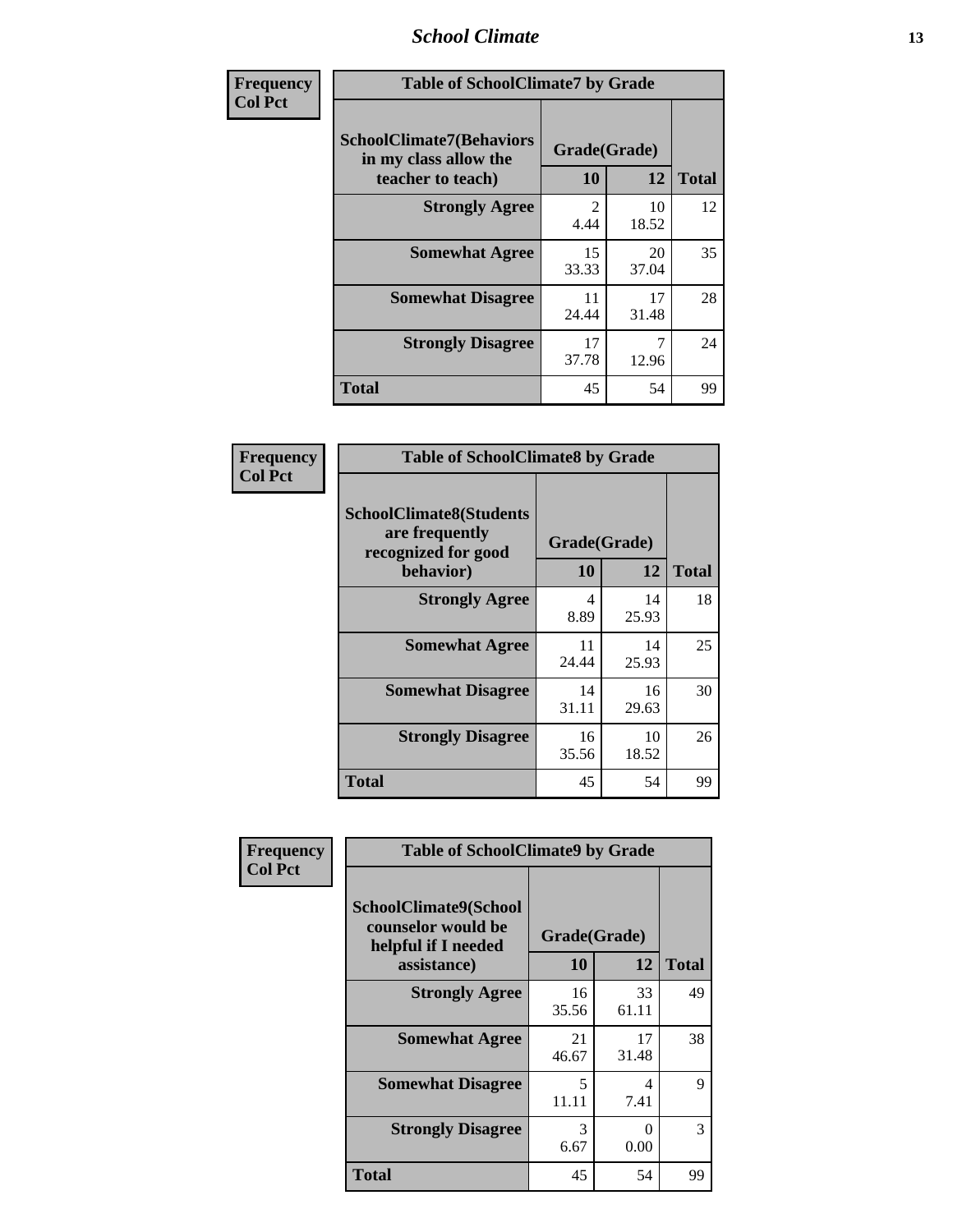### *Reasons for Dropping Out* **14**

| Frequency      | <b>Table of Dropoutreason by Grade</b>                                   |                    |             |              |
|----------------|--------------------------------------------------------------------------|--------------------|-------------|--------------|
| <b>Col Pct</b> | Dropoutreason(If<br>I dropped out the<br>reason would<br>most likely be) | Grade(Grade)<br>10 | 12          | <b>Total</b> |
|                | Won't Drop out                                                           | 20<br>44.44        | 30<br>55.56 | 50           |
|                | <b>Bored</b>                                                             | 5<br>11.11         | 7<br>12.96  | 12           |
|                | <b>Family Reasons</b>                                                    | 9<br>20.00         | 4<br>7.41   | 13           |
|                | <b>Being Bullied</b>                                                     | 3<br>6.67          | 1.85        | 4            |
|                | <b>Other</b>                                                             | 8<br>17.78         | 12<br>22.22 | 20           |
|                | <b>Total</b>                                                             | 45                 | 54          | 99           |

| Frequency      |                                                             |                    | <b>Table of Dropout by Grade</b> |              |  |  |
|----------------|-------------------------------------------------------------|--------------------|----------------------------------|--------------|--|--|
| <b>Col Pct</b> | Dropout(I<br>have<br>thought<br>about<br>dropping<br>out of | Grade(Grade)<br>10 | 12                               | <b>Total</b> |  |  |
|                | school)                                                     |                    |                                  |              |  |  |
|                | Yes                                                         | 15<br>33.33        | 18<br>33.33                      | 33           |  |  |
|                | N <sub>0</sub>                                              | 30<br>66.67        | 36<br>66.67                      | 66           |  |  |
|                | <b>Total</b>                                                | 45                 | 54                               | 99           |  |  |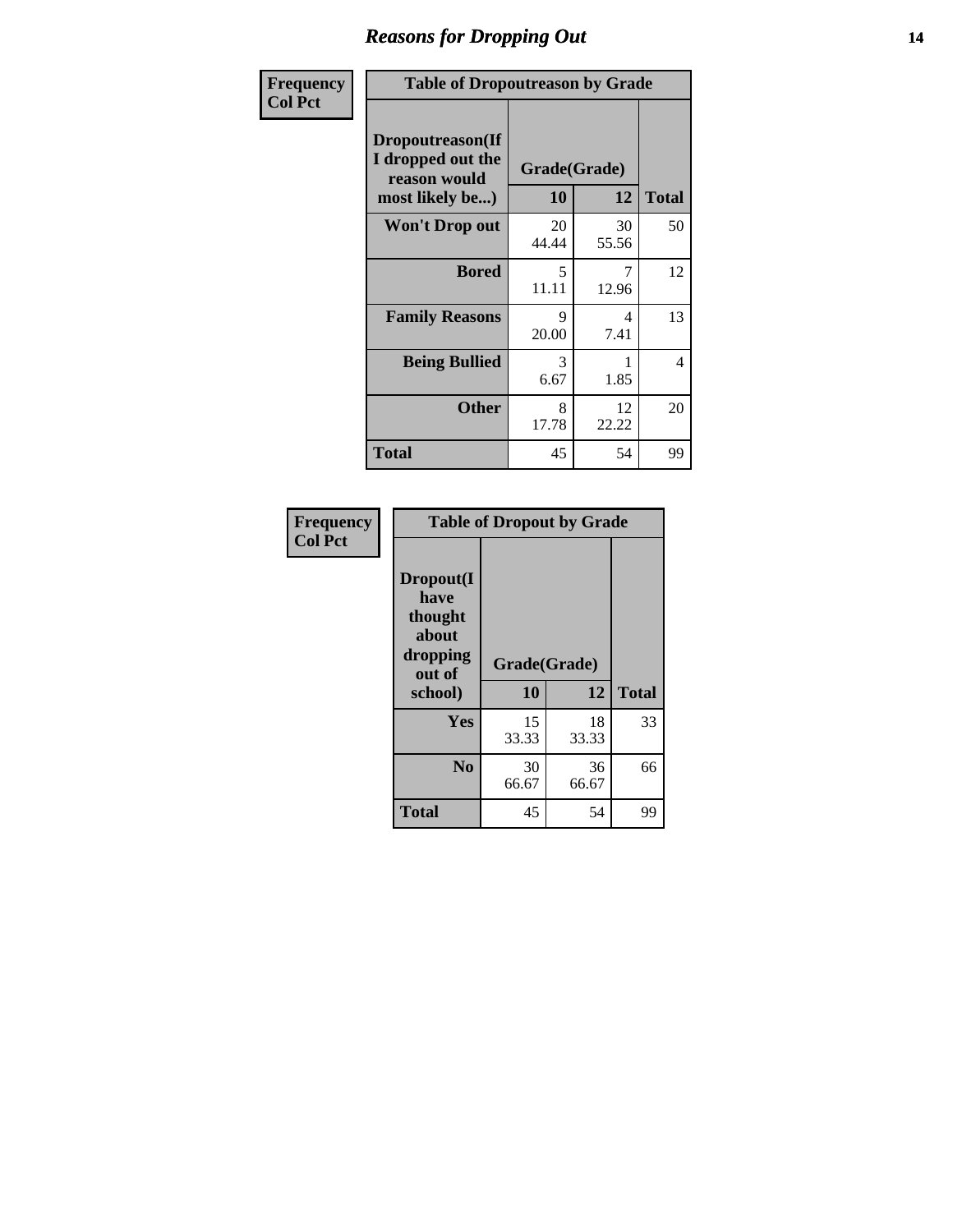*School Safety* **15**

| Frequency      | <b>Table of Gangself by Grade</b>                                                                 |                    |             |              |
|----------------|---------------------------------------------------------------------------------------------------|--------------------|-------------|--------------|
| <b>Col Pct</b> | Gangself(I<br>have<br>participated<br>in illegal<br>gang<br>activities in<br>the past 30<br>days) | Grade(Grade)<br>10 | 12          | <b>Total</b> |
|                | Yes                                                                                               | 6<br>13.33         | 5<br>9.26   | 11           |
|                | N <sub>0</sub>                                                                                    | 39<br>86.67        | 49<br>90.74 | 88           |
|                | <b>Total</b>                                                                                      | 45                 | 54          | 99           |

| Frequency<br><b>Col Pct</b> | <b>Table of Gangpeers by Grade</b>                                                                                             |                    |             |              |  |
|-----------------------------|--------------------------------------------------------------------------------------------------------------------------------|--------------------|-------------|--------------|--|
|                             | <b>Gangpeers</b> (I<br>have friends<br>who have<br>participated<br>in illegal<br>gang<br>activities in<br>the past 30<br>days) | Grade(Grade)<br>10 | 12          | <b>Total</b> |  |
|                             | <b>Yes</b>                                                                                                                     | 13<br>28.89        | 7<br>12.96  | 20           |  |
|                             | N <sub>0</sub>                                                                                                                 | 32<br>71.11        | 47<br>87.04 | 79           |  |
|                             | <b>Total</b>                                                                                                                   | 45                 | 54          | 99           |  |

| Frequency      | <b>Table of Pickedon by Grade</b>                                  |              |            |              |
|----------------|--------------------------------------------------------------------|--------------|------------|--------------|
| <b>Col Pct</b> | <b>Pickedon(I have</b><br>been picked on or<br>teased at school in | Grade(Grade) |            |              |
|                | the past 30 days)                                                  | 10           | 12         | <b>Total</b> |
|                | <b>Strongly Agree</b>                                              | 5<br>11.11   | 5<br>9.26  | 10           |
|                | <b>Somewhat Agree</b>                                              | Q<br>20.00   | 8<br>14.81 | 17           |
|                | <b>Somewhat Disagree</b>                                           | 6<br>13.33   | Q<br>16.67 | 15           |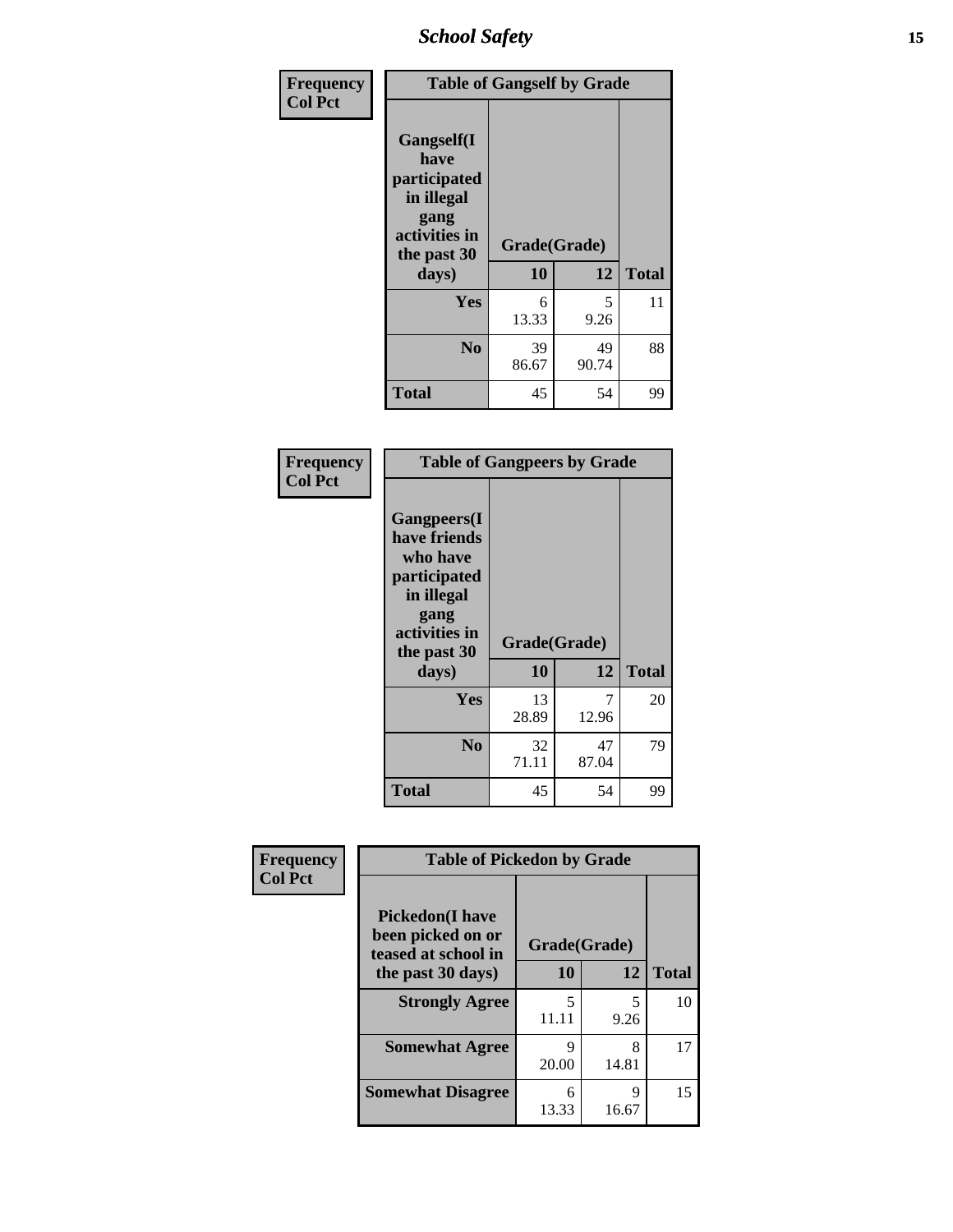*School Safety* **16**

| <b>Frequency</b> |                                                                                          | <b>Table of Pickedon by Grade</b> |             |              |  |  |  |  |  |  |
|------------------|------------------------------------------------------------------------------------------|-----------------------------------|-------------|--------------|--|--|--|--|--|--|
| <b>Col Pct</b>   | <b>Pickedon</b> (I have<br>been picked on or<br>teased at school in<br>the past 30 days) | Grade(Grade)<br>10                | 12          | <b>Total</b> |  |  |  |  |  |  |
|                  | <b>Strongly Disagree</b>                                                                 | 25<br>55.56                       | 32<br>59.26 | 57           |  |  |  |  |  |  |
|                  | <b>Total</b>                                                                             | 45                                | 54          | 99           |  |  |  |  |  |  |

| Frequency      |                                                          | <b>Table of Safeschool by Grade</b> |             |              |  |  |  |  |  |  |
|----------------|----------------------------------------------------------|-------------------------------------|-------------|--------------|--|--|--|--|--|--|
| <b>Col Pct</b> | Safeschool(School<br>is a place at which I<br>feel safe) | Grade(Grade)<br><b>10</b>           | 12          | <b>Total</b> |  |  |  |  |  |  |
|                | <b>Strongly Agree</b>                                    | 9<br>20.00                          | 13<br>24.07 | 22           |  |  |  |  |  |  |
|                | <b>Somewhat Agree</b>                                    | 24<br>53.33                         | 26<br>48.15 | 50           |  |  |  |  |  |  |
|                | <b>Somewhat Disagree</b>                                 | 6<br>13.33                          | 10<br>18.52 | 16           |  |  |  |  |  |  |
|                | <b>Strongly Disagree</b>                                 | 6<br>13.33                          | 5<br>9.26   | 11           |  |  |  |  |  |  |
|                | <b>Total</b>                                             | 45                                  | 54          | 99           |  |  |  |  |  |  |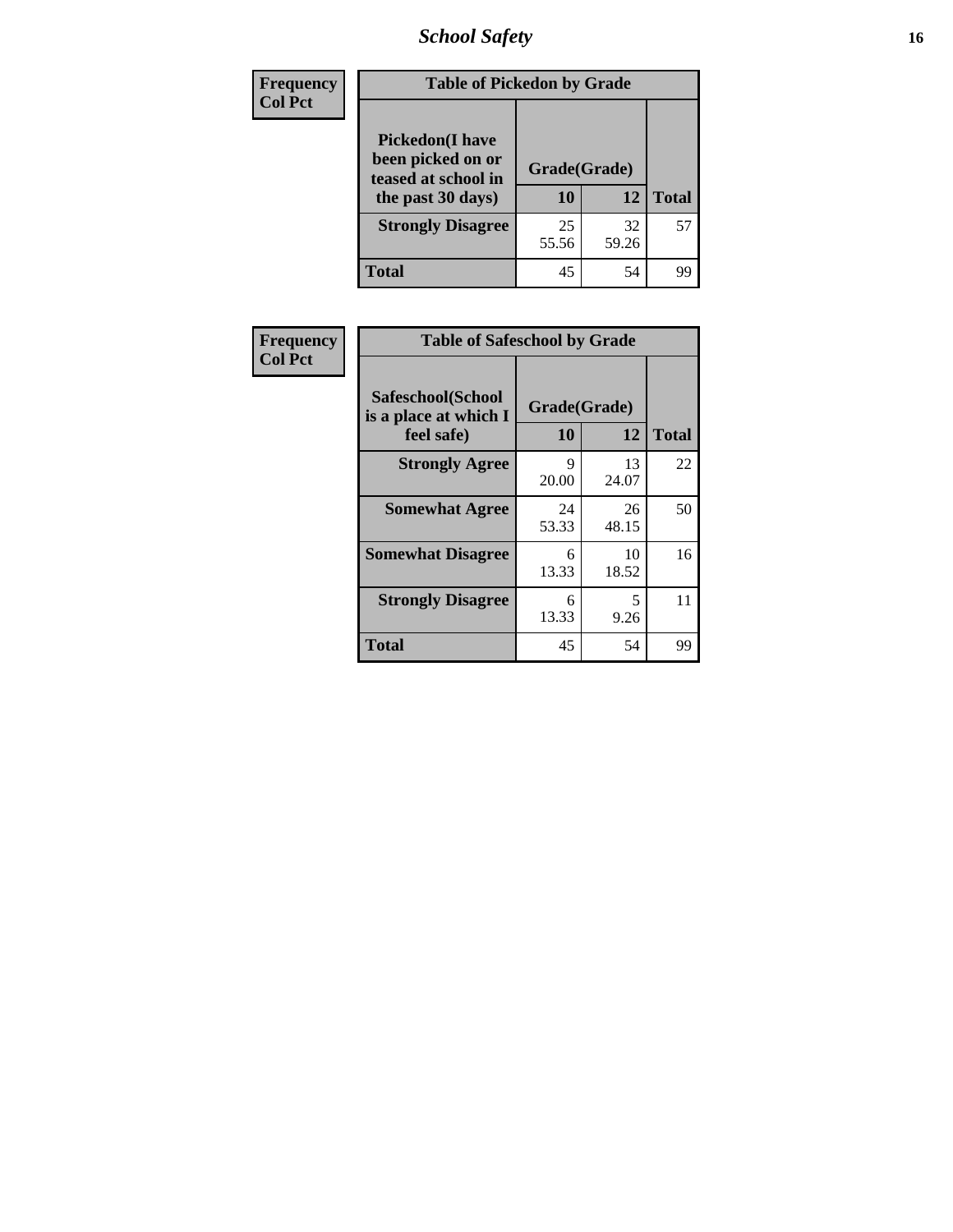*School Safety* **17**

| Frequency      |
|----------------|
| <b>Row Pct</b> |

| <b>Table of Grade by Bullied</b> |                            |                                                                               |                              |                        |                        |                               |                   |              |  |  |
|----------------------------------|----------------------------|-------------------------------------------------------------------------------|------------------------------|------------------------|------------------------|-------------------------------|-------------------|--------------|--|--|
|                                  |                            | <b>Bullied</b> (I have been bullied by other<br>students in the past 30 days) |                              |                        |                        |                               |                   |              |  |  |
| Grade(Grade)                     | $\mathbf 0$<br><b>Days</b> | $1$ or<br>days                                                                | 3 <sub>to</sub><br>5<br>days | 6 to<br>q<br>days      | 10<br>to<br>19<br>days | <b>20</b><br>to<br>29<br>days | All<br>30<br>days | <b>Total</b> |  |  |
| 10                               | 35<br>77.78                | 3<br>6.67                                                                     | 2.22                         | $\mathfrak{D}$<br>4.44 | 2.22                   | 2<br>4.44                     | 2.22              | 45           |  |  |
| 12                               | 49<br>90.74                | 2<br>3.70                                                                     | $\theta$<br>0.00             | 1.85                   | 2<br>3.70              | $\Omega$<br>0.00              | $\Omega$<br>0.00  | 54           |  |  |
| <b>Total</b>                     | 84                         | 5                                                                             | 1                            | 3                      | 3                      | $\overline{2}$                |                   | 99           |  |  |

| <b>Frequency</b> |
|------------------|
| <b>Row Pct</b>   |

| <b>Table of Grade by Bulliedothers</b> |                             |                                                                         |                              |                   |                               |                               |                   |              |  |  |
|----------------------------------------|-----------------------------|-------------------------------------------------------------------------|------------------------------|-------------------|-------------------------------|-------------------------------|-------------------|--------------|--|--|
|                                        |                             | <b>Bulliedothers</b> (I bullied others in the past<br>$30 \text{ days}$ |                              |                   |                               |                               |                   |              |  |  |
| Grade(Grade)                           | $\mathbf{0}$<br><b>Days</b> | 1 or<br>days                                                            | 3 <sub>to</sub><br>5<br>days | 6 to<br>q<br>days | <b>10</b><br>to<br>19<br>days | <b>20</b><br>to<br>29<br>days | All<br>30<br>days | <b>Total</b> |  |  |
| 10                                     | 36<br>80.00                 | 3<br>6.67                                                               | 2.22                         | 2<br>4.44         | 0<br>0.00                     | 2.22                          | 4.44              | 45           |  |  |
| 12                                     | 47<br>87.04                 | 4<br>7.41                                                               | $\Omega$<br>0.00             | 0<br>0.00         | 3<br>5.56                     | $\Omega$<br>0.00              | 0<br>0.00         | 54           |  |  |
| <b>Total</b>                           | 83                          | 7                                                                       |                              | $\mathfrak{D}$    | 3                             |                               | $\mathfrak{D}$    | 99           |  |  |

| Frequency      | <b>Table of Grade by Weaponschool</b> |                             |                                                                      |                        |                        |                          |              |  |  |  |
|----------------|---------------------------------------|-----------------------------|----------------------------------------------------------------------|------------------------|------------------------|--------------------------|--------------|--|--|--|
| <b>Row Pct</b> |                                       |                             | Weaponschool(I brought a<br>weapon to school in the past<br>30 days) |                        |                        |                          |              |  |  |  |
|                | Grade(Grade)                          | $\mathbf{0}$<br><b>Days</b> | 3 <sub>to</sub><br>5<br>days                                         | 10<br>to<br>19<br>days | 20<br>to<br>29<br>days | All<br><b>30</b><br>days | <b>Total</b> |  |  |  |
|                | 10                                    | 42<br>93.33                 | 0<br>0.00                                                            | 2.22                   | 2.22                   | 2.22                     | 45           |  |  |  |
|                | 12                                    | 50<br>92.59                 | 1.85                                                                 | $\Omega$<br>0.00       | 1.85                   | 2<br>3.70                | 54           |  |  |  |
|                | <b>Total</b>                          | 92                          |                                                                      | 1                      | $\mathfrak{D}$         | 3                        | 99           |  |  |  |

ł,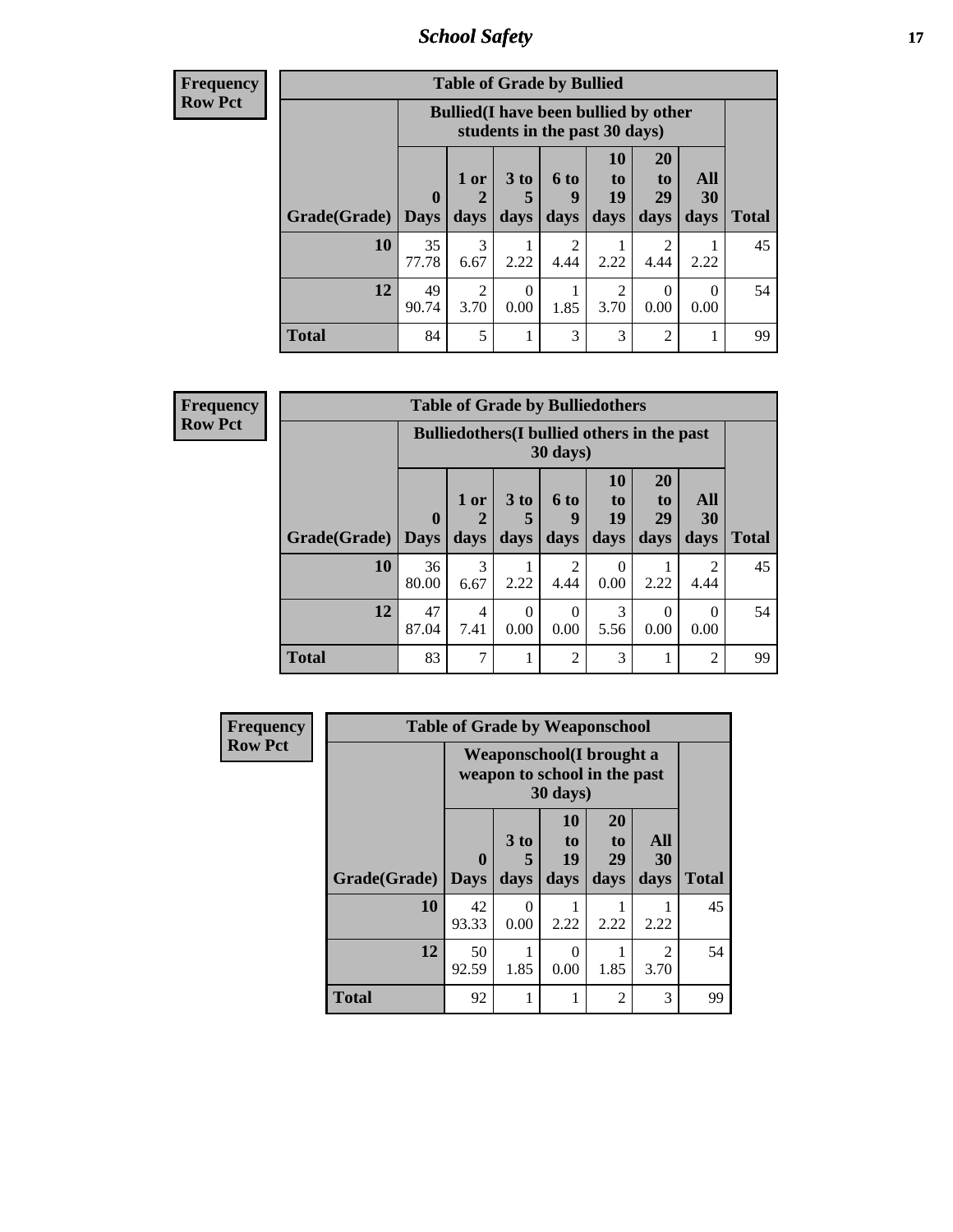*School Safety* **18**

| <b>Frequency</b> | <b>Table of Grade by Absentunsafe</b> |                                                                      |                   |                          |                        |                   |              |  |  |  |
|------------------|---------------------------------------|----------------------------------------------------------------------|-------------------|--------------------------|------------------------|-------------------|--------------|--|--|--|
| <b>Row Pct</b>   |                                       | <b>Absentunsafe(I have missed</b><br>school because I felt unsafe in |                   |                          |                        |                   |              |  |  |  |
|                  | Grade(Grade)                          | $\mathbf 0$<br><b>Days</b>                                           | 1 or<br>2<br>days | <b>6 to</b><br>9<br>days | 10<br>to<br>19<br>days | All<br>30<br>days | <b>Total</b> |  |  |  |
|                  | 10                                    | 42<br>93.33                                                          | 0<br>0.00         | 2.22                     | 2.22                   | 2.22              | 45           |  |  |  |
|                  | 12                                    | 51<br>94.44                                                          | 1.85              | 0<br>0.00                | 2<br>3.70              | 0.00              | 54           |  |  |  |
|                  | <b>Total</b>                          | 93                                                                   |                   |                          | 3                      |                   | 99           |  |  |  |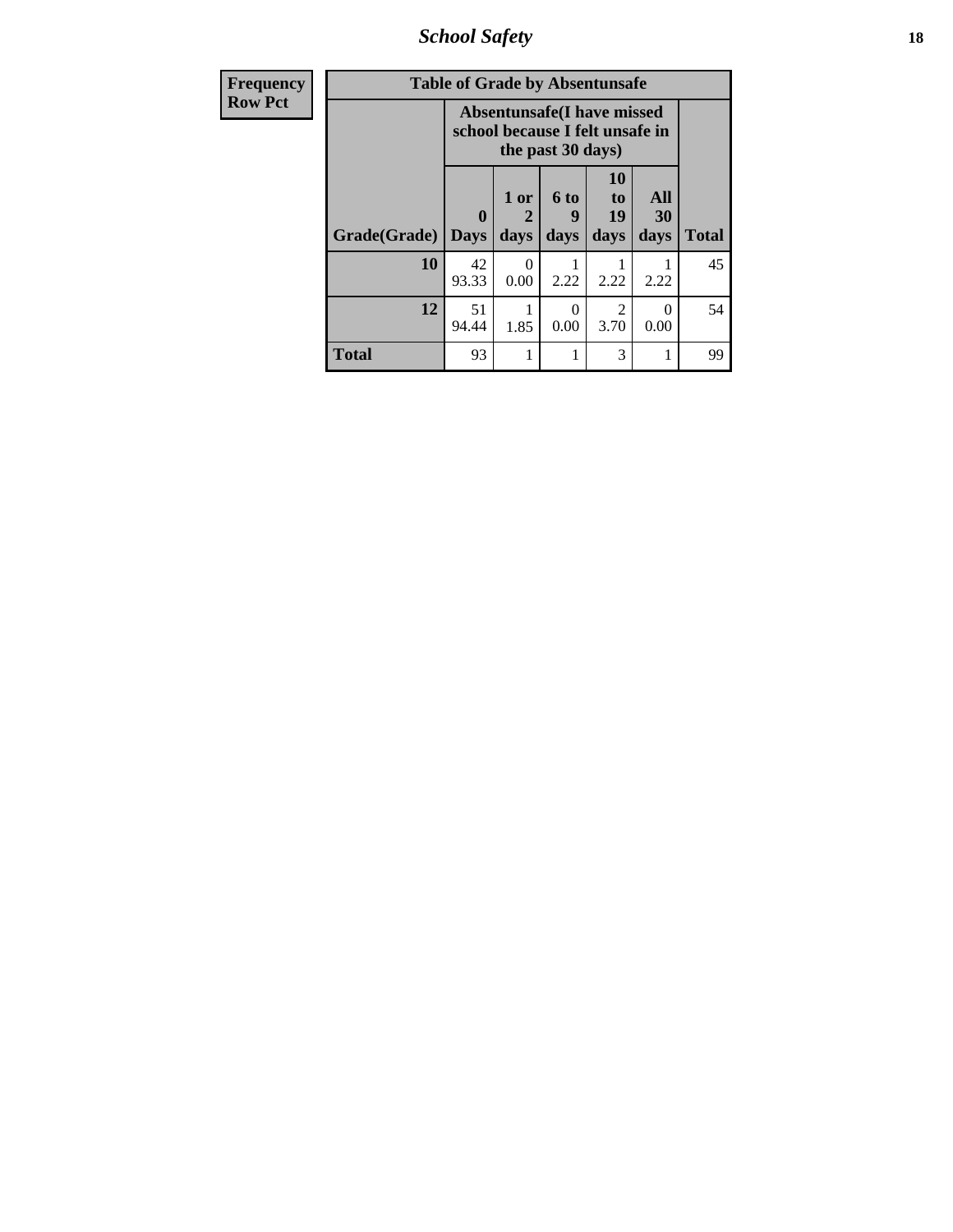### *Drug Use During Last 30 Days* **19**

**Frequency Row Pct**

| <b>Table of Grade by Alcohol</b> |                                 |                                    |                 |               |                 |                   |              |  |  |  |  |
|----------------------------------|---------------------------------|------------------------------------|-----------------|---------------|-----------------|-------------------|--------------|--|--|--|--|
|                                  |                                 | Alcohol(Alcohol use, past 30 days) |                 |               |                 |                   |              |  |  |  |  |
| Grade(Grade)                     | <b>Did</b><br>not<br><b>use</b> | $1 - 2$<br>days                    | $3 - 5$<br>days | $6-9$<br>days | $10-19$<br>days | $20 - 29$<br>days | <b>Total</b> |  |  |  |  |
| 10                               | 37<br>82.22                     | 0<br>0.00                          | 0<br>0.00       | 3<br>6.67     | 3<br>6.67       | 2<br>4.44         | 45           |  |  |  |  |
| 12                               | 42<br>77.78                     | 2<br>3.70                          | 1.85            | 1.85          | 6<br>11.11      | 2<br>3.70         | 54           |  |  |  |  |
| <b>Total</b>                     | 79                              | 2                                  |                 | 4             | 9               | 4                 | 99           |  |  |  |  |

| <b>Frequency</b> | <b>Table of Grade by Cigarettes</b> |                                 |               |                 |                |                                        |                     |              |  |  |  |
|------------------|-------------------------------------|---------------------------------|---------------|-----------------|----------------|----------------------------------------|---------------------|--------------|--|--|--|
| <b>Row Pct</b>   |                                     |                                 |               |                 | past 30 days)  | <b>Cigarettes(Smoking tobacco use,</b> |                     |              |  |  |  |
|                  | Grade(Grade)                        | <b>Did</b><br>not<br><b>use</b> | $1-2$<br>days | $3 - 5$<br>days | $6-9$<br>days  | $10-19$<br>days                        | <b>Every</b><br>day | <b>Total</b> |  |  |  |
|                  | 10                                  | 39<br>86.67                     | 3<br>6.67     | 2.22            | 2.22           | $\Omega$<br>0.00                       | 2.22                | 45           |  |  |  |
|                  | 12                                  | 45<br>83.33                     | 4<br>7.41     | 1.85            | 1.85           | $\overline{2}$<br>3.70                 | 1.85                | 54           |  |  |  |
|                  | <b>Total</b>                        | 84                              | 7             | $\overline{2}$  | $\overline{2}$ | $\mathfrak{D}$                         | $\overline{2}$      | 99           |  |  |  |

| Frequency      | <b>Table of Grade by Smokeless</b> |                                 |                                                        |                 |               |                          |                     |       |  |  |
|----------------|------------------------------------|---------------------------------|--------------------------------------------------------|-----------------|---------------|--------------------------|---------------------|-------|--|--|
| <b>Row Pct</b> |                                    |                                 | <b>Smokeless</b> (Chewing tobaccouse,<br>past 30 days) |                 |               |                          |                     |       |  |  |
|                | Grade(Grade)                       | <b>Did</b><br>not<br><b>use</b> | $1-2$<br>days                                          | $3 - 5$<br>days | $6-9$<br>days | $10-19$<br>days          | <b>Every</b><br>day | Total |  |  |
|                | 10                                 | 42<br>93.33                     | 2<br>4.44                                              | 0<br>0.00       | 2.22          | $\left( \right)$<br>0.00 | 0<br>0.00           | 45    |  |  |
|                | 12                                 | 50<br>92.59                     | $\Omega$<br>0.00                                       | 1.85            | 0.00          | 1.85                     | 2<br>3.70           | 54    |  |  |
|                | <b>Total</b>                       | 92                              | $\overline{2}$                                         |                 |               |                          | 2                   | 99    |  |  |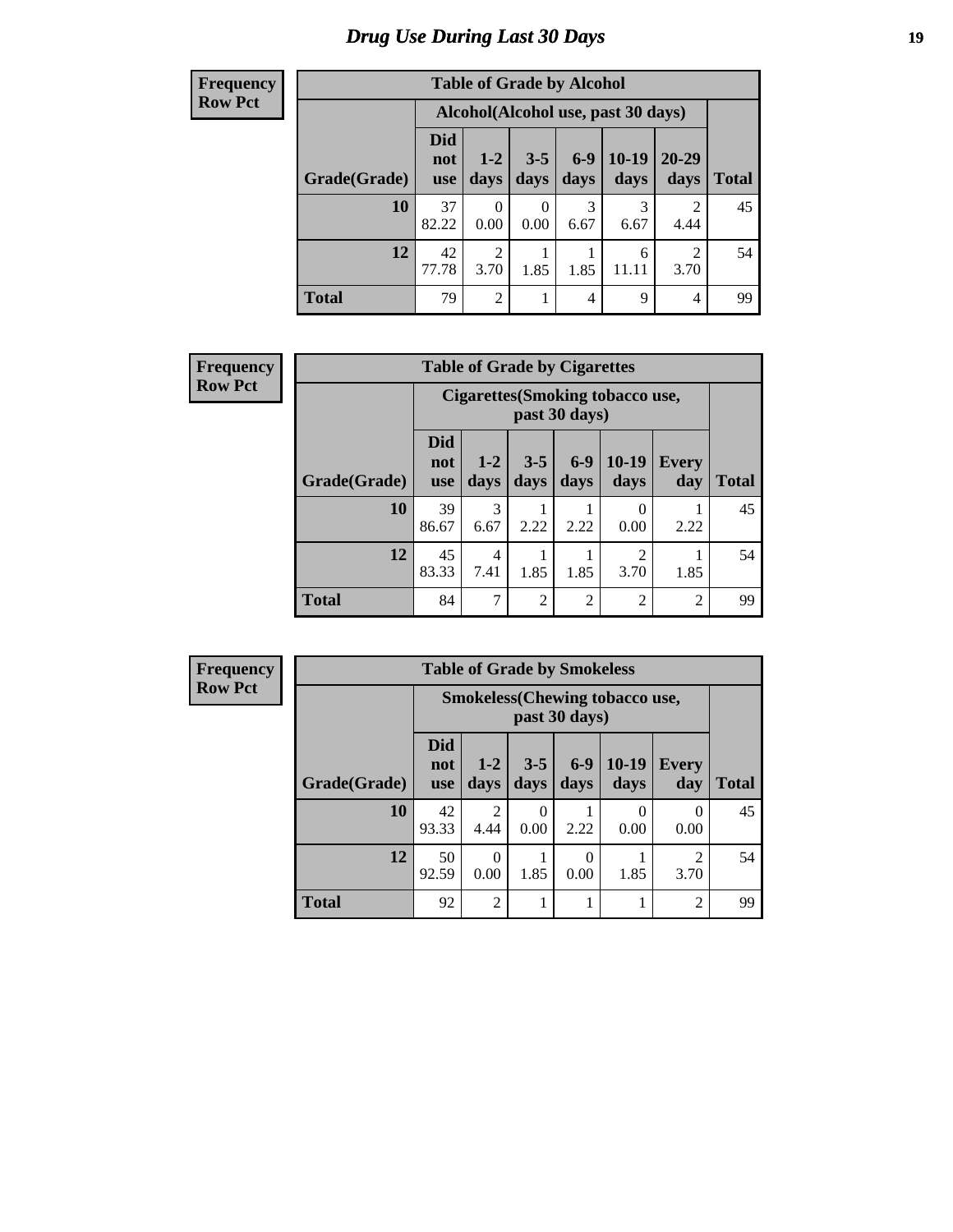#### **Frequency Row Pct**

٦ п

### **Table of Grade by Marijuana**

| ncy | Table of Grade by Marijuana |                                 |                                            |                  |               |                     |              |  |  |  |  |  |
|-----|-----------------------------|---------------------------------|--------------------------------------------|------------------|---------------|---------------------|--------------|--|--|--|--|--|
| ct  |                             |                                 | Marijuana (Marijuana use,<br>past 30 days) |                  |               |                     |              |  |  |  |  |  |
|     | Grade(Grade)                | <b>Did</b><br>not<br><b>use</b> | $1-2$<br>days                              | $10-19$<br>days  | 20-29<br>days | <b>Every</b><br>day | <b>Total</b> |  |  |  |  |  |
|     | 10                          | 42<br>93.33                     | 0<br>0.00                                  | 2<br>4.44        | 0.00          | 2.22                | 45           |  |  |  |  |  |
|     | 12                          | 51<br>94.44                     | 1.85                                       | $\Omega$<br>0.00 | 1.85          | 1.85                | 54           |  |  |  |  |  |
|     | <b>Total</b>                | 93                              | 1                                          | 2                |               | $\overline{2}$      | 99           |  |  |  |  |  |

| <b>Frequency</b> | <b>Table of Grade by Cocaine</b> |                                               |               |              |
|------------------|----------------------------------|-----------------------------------------------|---------------|--------------|
| <b>Row Pct</b>   |                                  | <b>Cocaine</b> (Cocaine<br>use, past 30 days) |               |              |
|                  | Grade(Grade)                     | Did not<br><b>use</b>                         | 10-19<br>days | <b>Total</b> |
|                  | 10                               | 45<br>100.00                                  | 0.00          | 45           |
|                  | 12                               | 53<br>98.15                                   | 1.85          | 54           |
|                  | <b>Total</b>                     | 98                                            |               | 99           |

| Frequency      | <b>Table of Grade by Inhalants</b> |                          |                          |               |                |              |
|----------------|------------------------------------|--------------------------|--------------------------|---------------|----------------|--------------|
| <b>Row Pct</b> |                                    |                          | Inhalants (Inhalant use, | past 30 days) |                |              |
|                | Grade(Grade)                       | Did<br>not<br><b>use</b> | $3 - 5$<br>days          | $6-9$<br>days | 20-29<br>days  | <b>Total</b> |
|                | 10                                 | 44<br>97.78              | 2.22                     | 0<br>0.00     | 0<br>0.00      | 45           |
|                | 12                                 | 51<br>94.44              | 0<br>0.00                | 1.85          | 2<br>3.70      | 54           |
|                | <b>Total</b>                       | 95                       | 1                        |               | $\overline{2}$ | 99           |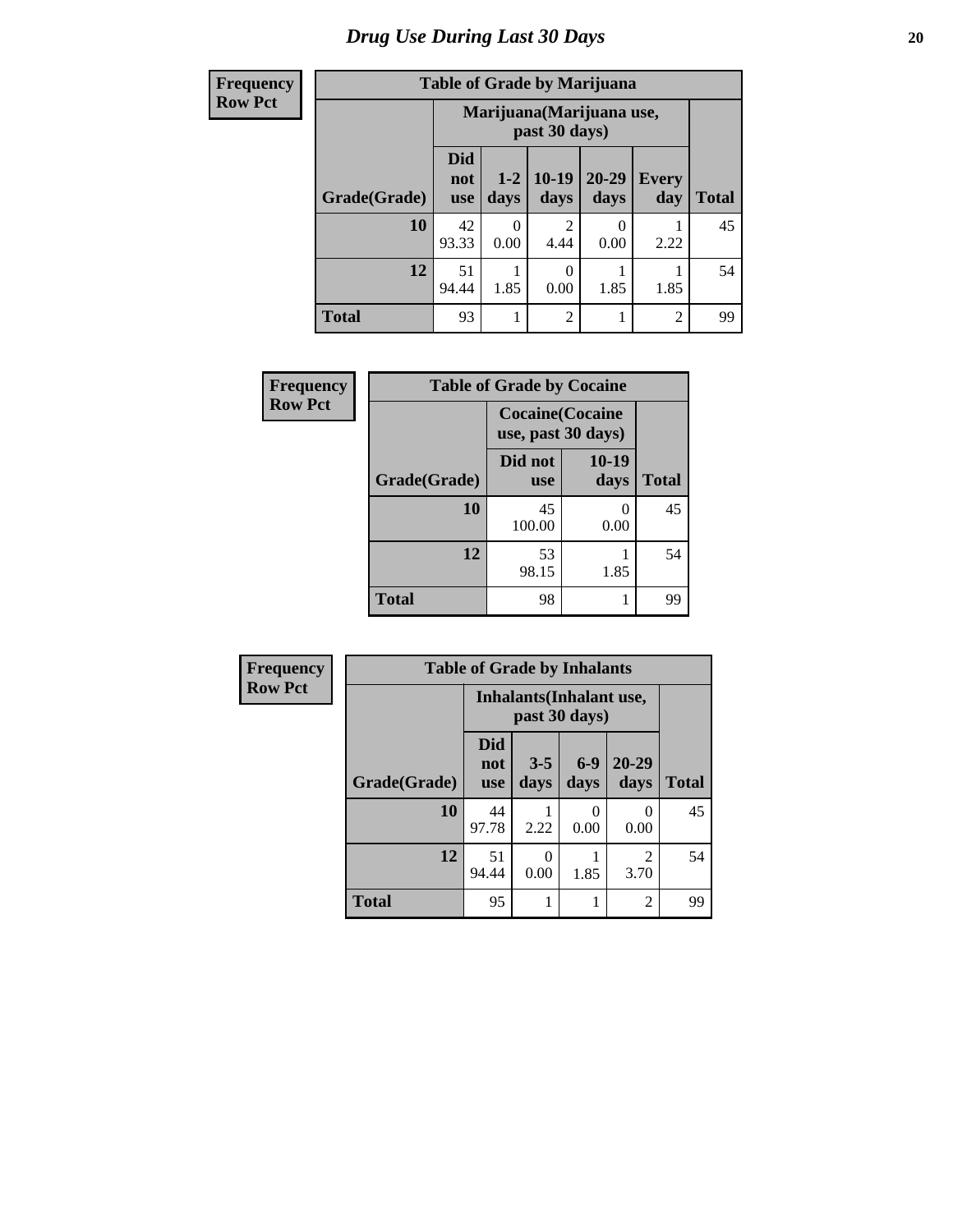| <b>Frequency</b> | <b>Table of Grade by Steroids</b> |                                                |                 |              |
|------------------|-----------------------------------|------------------------------------------------|-----------------|--------------|
| <b>Row Pct</b>   |                                   | <b>Steroids</b> (Steroid<br>use, past 30 days) |                 |              |
|                  | Grade(Grade)                      | Did not<br><b>use</b>                          | $3 - 5$<br>days | <b>Total</b> |
|                  | 10                                | 45<br>100.00                                   | 0.00            | 45           |
|                  | 12                                | 53<br>98.15                                    | 1.85            | 54           |
|                  | <b>Total</b>                      | 98                                             |                 | 99           |

| Frequency      | <b>Table of Grade by Ecstasy</b> |                                               |                     |              |
|----------------|----------------------------------|-----------------------------------------------|---------------------|--------------|
| <b>Row Pct</b> |                                  | <b>Ecstasy</b> (Ecstasy<br>use, past 30 days) |                     |              |
|                | Grade(Grade)                     | Did not<br><b>use</b>                         | <b>Every</b><br>day | <b>Total</b> |
|                | 10                               | 45<br>100.00                                  | $\Omega$<br>0.00    | 45           |
|                | 12                               | 53<br>98.15                                   | 1.85                | 54           |
|                | <b>Total</b>                     | 98                                            |                     | 99           |

| Frequency      | <b>Table of Grade by Meth</b> |                                                    |                  |              |  |
|----------------|-------------------------------|----------------------------------------------------|------------------|--------------|--|
| <b>Row Pct</b> |                               | <b>Meth</b> (Methamphetamine<br>use, past 30 days) |                  |              |  |
|                | Grade(Grade)                  | Did not use                                        | $1-2$ days       | <b>Total</b> |  |
|                | 10                            | 45<br>100.00                                       | $\theta$<br>0.00 | 45           |  |
|                | 12                            | 53<br>98.15                                        | 1.85             | 54           |  |
|                | <b>Total</b>                  | 98                                                 |                  | 99           |  |

| Frequency      | <b>Table of Grade by Hallucinogens</b> |                                                   |                   |              |  |
|----------------|----------------------------------------|---------------------------------------------------|-------------------|--------------|--|
| <b>Row Pct</b> |                                        | Hallucinogens (Hallucinogen<br>use, past 30 days) |                   |              |  |
|                | Grade(Grade)                           | Did not use                                       | <b>10-19 days</b> | <b>Total</b> |  |
|                | 10                                     | 45<br>100.00                                      | 0.00              | 45           |  |
|                | 12                                     | 53<br>98.15                                       | 1.85              | 54           |  |
|                | <b>Total</b>                           | 98                                                |                   | 99           |  |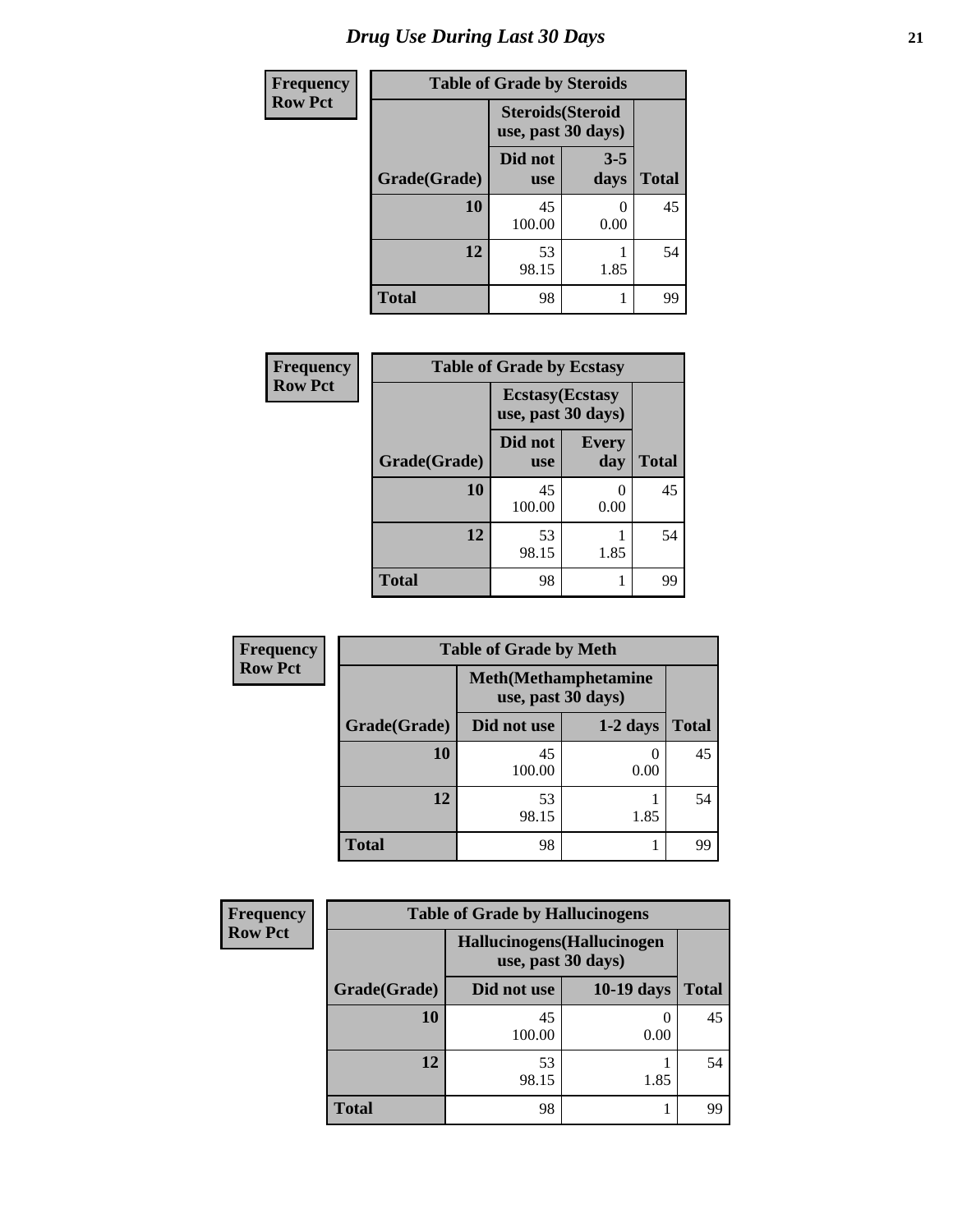### *Drug Use During Last 30 Days* **22**

| Frequency      |  |
|----------------|--|
| <b>Row Pct</b> |  |

## **Table of Grade by Prescription**

|              |                                 | <b>Prescription</b> (Prescription drugs<br>not prescribed to me,<br>past 30 days) |                  |                 |                        |              |
|--------------|---------------------------------|-----------------------------------------------------------------------------------|------------------|-----------------|------------------------|--------------|
| Grade(Grade) | <b>Did</b><br>not<br><b>use</b> | $1 - 2$<br>days                                                                   | $3 - 5$<br>days  | $6 - 9$<br>days | $10-19$<br>days        | <b>Total</b> |
| 10           | 42<br>93.33                     | 2<br>4.44                                                                         | 2.22             | 0<br>0.00       | 0<br>0.00              | 45           |
| 12           | 50<br>92.59                     | 1.85                                                                              | $\theta$<br>0.00 | 1.85            | $\mathfrak{D}$<br>3.70 | 54           |
| <b>Total</b> | 92                              | 3                                                                                 |                  |                 | $\overline{2}$         | 99           |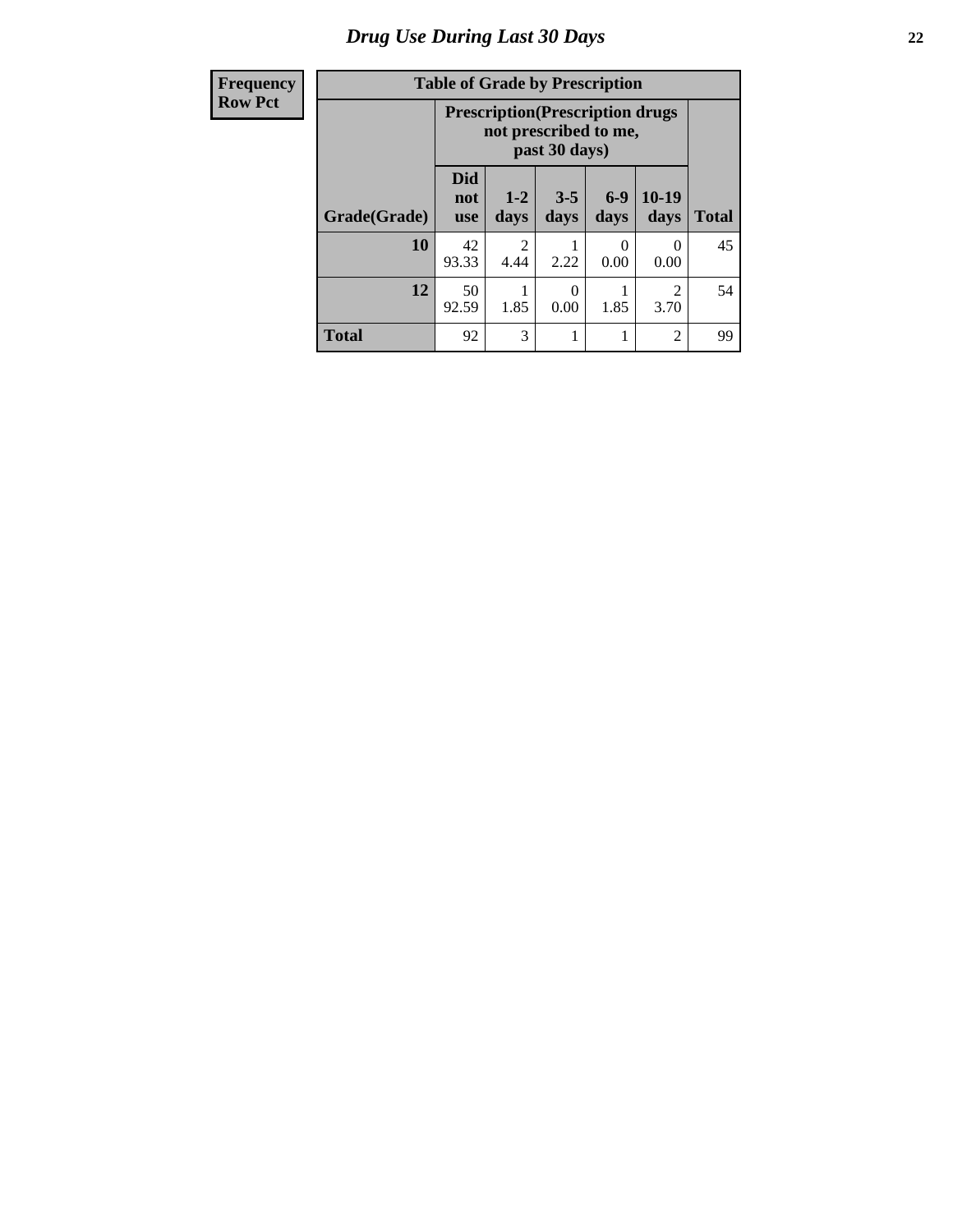| Frequency      | <b>Table of Alcoholease by Grade</b>              |                    |             |              |  |
|----------------|---------------------------------------------------|--------------------|-------------|--------------|--|
| <b>Col Pct</b> | <b>Alcoholease</b> (It is<br>easy to get alcohol) | Grade(Grade)<br>10 | 12          | <b>Total</b> |  |
|                | <b>Strongly Agree</b>                             | 12<br>26.67        | 13<br>24.07 | 25           |  |
|                | <b>Somewhat Agree</b>                             | 12<br>26.67        | 23<br>42.59 | 35           |  |
|                | <b>Somewhat Disagree</b>                          | 15.56              | 3<br>5.56   | 10           |  |
|                | <b>Strongly Disagree</b>                          | 14<br>31.11        | 15<br>27.78 | 29           |  |
|                | <b>Total</b>                                      | 45                 | 54          | 99           |  |

| Frequency      | <b>Table of Cigarettesease by Grade</b>                 |                           |                        |              |  |
|----------------|---------------------------------------------------------|---------------------------|------------------------|--------------|--|
| <b>Col Pct</b> | Cigarettesease(It is<br>easy to get smoking<br>tobacco) | Grade(Grade)<br><b>10</b> | 12                     | <b>Total</b> |  |
|                | <b>Strongly Agree</b>                                   | 13<br>28.89               | 25<br>46.30            | 38           |  |
|                | <b>Somewhat Agree</b>                                   | 9<br>20.00                | 9<br>16.67             | 18           |  |
|                | <b>Somewhat Disagree</b>                                | 5<br>11.11                | $\mathfrak{D}$<br>3.70 | 7            |  |
|                | <b>Strongly Disagree</b>                                | 18<br>40.00               | 18<br>33.33            | 36           |  |
|                | <b>Total</b>                                            | 45                        | 54                     | 99           |  |

| Frequency      | <b>Table of Smokelessease by Grade</b>             |              |             |              |  |  |
|----------------|----------------------------------------------------|--------------|-------------|--------------|--|--|
| <b>Col Pct</b> | <b>Smokelessease</b> (It is<br>easy to get chewing | Grade(Grade) |             |              |  |  |
|                | tobacco)                                           | 10           | 12          | <b>Total</b> |  |  |
|                | <b>Strongly Agree</b>                              | 10<br>22.22  | 17<br>31.48 | 27           |  |  |
|                | <b>Somewhat Agree</b>                              | 6<br>13.33   | 10<br>18.52 | 16           |  |  |
|                | <b>Somewhat Disagree</b>                           | 15.56        | 4<br>7.41   | 11           |  |  |
|                | <b>Strongly Disagree</b>                           | 22<br>48.89  | 23<br>42.59 | 45           |  |  |
|                | <b>Total</b>                                       | 45           | 54          | 99           |  |  |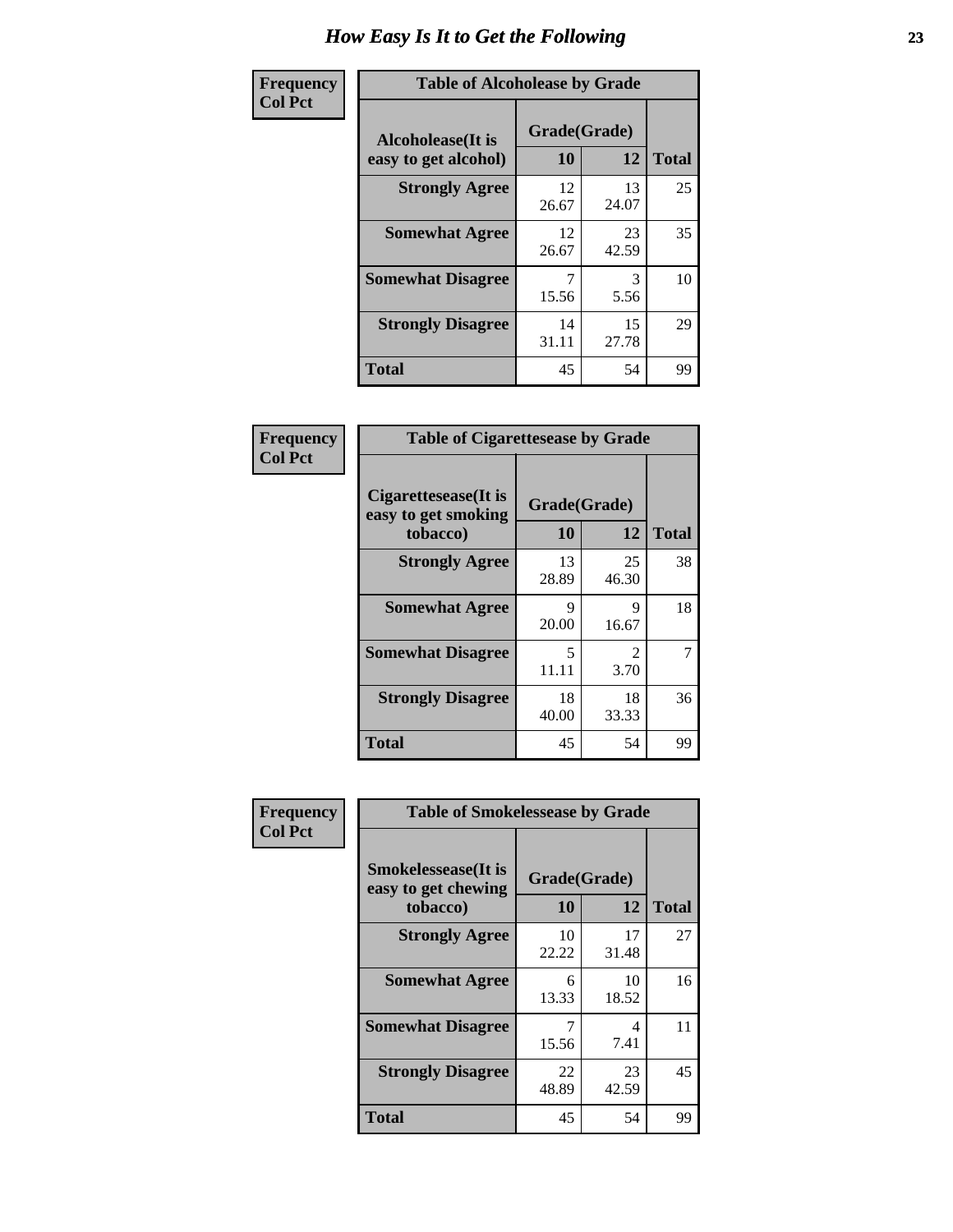| Frequency      | <b>Table of Marijuanaease by Grade</b>           |                           |             |              |  |
|----------------|--------------------------------------------------|---------------------------|-------------|--------------|--|
| <b>Col Pct</b> | Marijuanaease(It is<br>easy to get<br>marijuana) | Grade(Grade)<br><b>10</b> | 12          | <b>Total</b> |  |
|                | <b>Strongly Agree</b>                            | 12<br>26.67               | 12<br>22.22 | 24           |  |
|                | <b>Somewhat Agree</b>                            | 10<br>22.22               | 14<br>25.93 | 24           |  |
|                | <b>Somewhat Disagree</b>                         | 3<br>6.67                 | 6<br>11.11  | 9            |  |
|                | <b>Strongly Disagree</b>                         | 20<br>44.44               | 22<br>40.74 | 42           |  |
|                | <b>Total</b>                                     | 45                        | 54          | 99           |  |

#### **Frequency Col Pct**

| <b>Table of Cocaineease by Grade</b> |              |             |              |  |  |  |
|--------------------------------------|--------------|-------------|--------------|--|--|--|
| <b>Cocaineease</b> (It is            | Grade(Grade) |             |              |  |  |  |
| easy to get cocaine)                 | 10           | 12          | <b>Total</b> |  |  |  |
| <b>Strongly Agree</b>                | 5<br>11.11   | 10<br>18.52 | 15           |  |  |  |
| <b>Somewhat Agree</b>                | 6<br>13.33   | 8<br>14.81  | 14           |  |  |  |
| <b>Somewhat Disagree</b>             | 8<br>17.78   | 6<br>11.11  | 14           |  |  |  |
| <b>Strongly Disagree</b>             | 26<br>57.78  | 30<br>55.56 | 56           |  |  |  |
| <b>Total</b>                         | 45           | 54          | 99           |  |  |  |

| Frequency      | <b>Table of Inhalantsease by Grade</b>                   |                    |             |              |  |  |  |  |  |
|----------------|----------------------------------------------------------|--------------------|-------------|--------------|--|--|--|--|--|
| <b>Col Pct</b> | <b>Inhalantsease</b> (It is<br>easy to get<br>inhalants) | Grade(Grade)<br>10 | 12          | <b>Total</b> |  |  |  |  |  |
|                | <b>Strongly Agree</b>                                    | 9<br>20.00         | 14<br>25.93 | 23           |  |  |  |  |  |
|                | <b>Somewhat Agree</b>                                    | Q<br>20.00         | 9<br>16.67  | 18           |  |  |  |  |  |
|                | <b>Somewhat Disagree</b>                                 | 5<br>11.11         | 4<br>7.41   | 9            |  |  |  |  |  |
|                | <b>Strongly Disagree</b>                                 | 22<br>48.89        | 27<br>50.00 | 49           |  |  |  |  |  |
|                | Total                                                    | 45                 | 54          | 99           |  |  |  |  |  |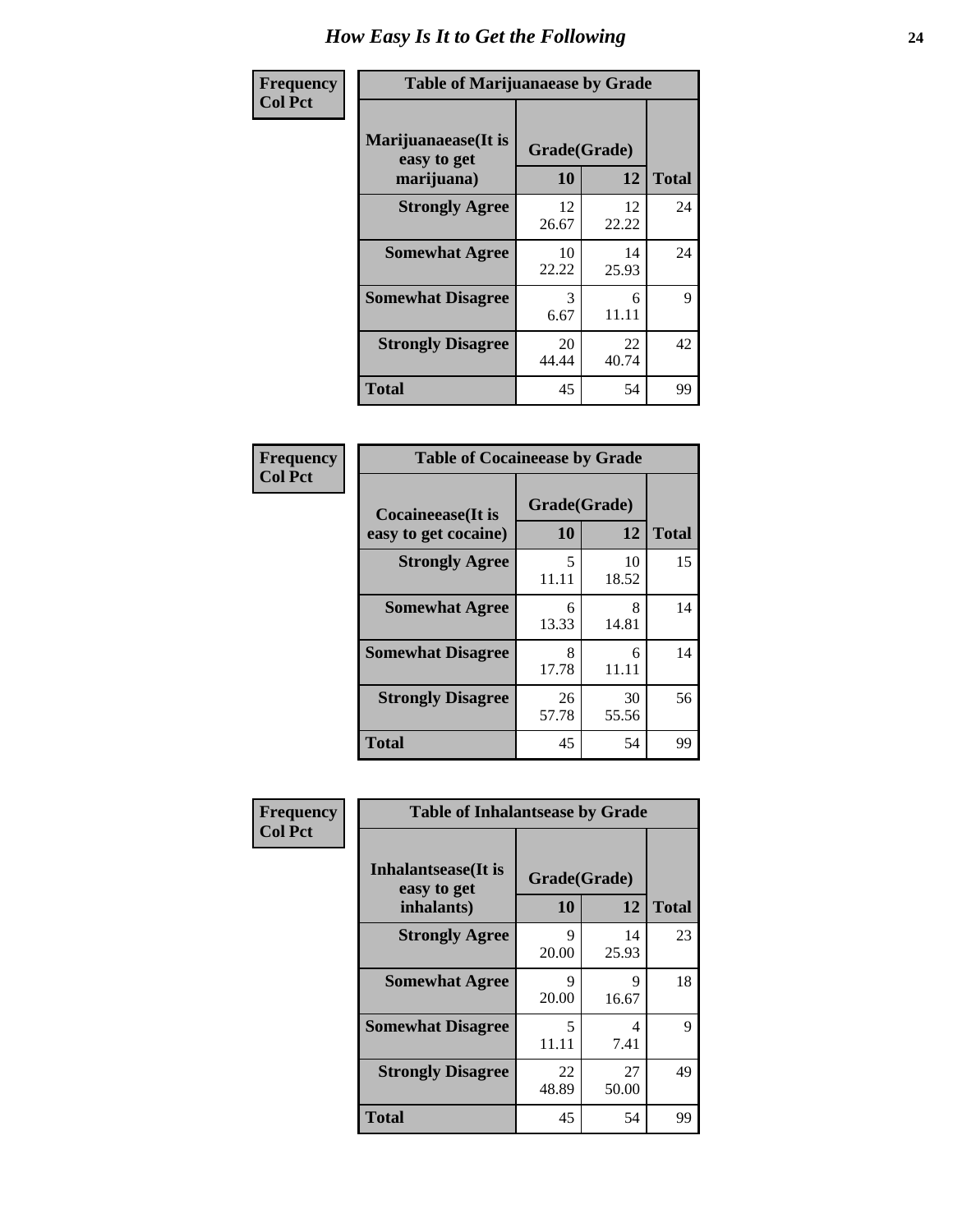| Frequency      | <b>Table of Steroidsease by Grade</b>               |                    |             |              |  |  |  |  |
|----------------|-----------------------------------------------------|--------------------|-------------|--------------|--|--|--|--|
| <b>Col Pct</b> | <b>Steroidsease</b> (It is<br>easy to get steroids) | Grade(Grade)<br>10 | 12          | <b>Total</b> |  |  |  |  |
|                | <b>Strongly Agree</b>                               | 6<br>13.33         | 9<br>16.67  | 15           |  |  |  |  |
|                | <b>Somewhat Agree</b>                               | 7<br>15.56         | 4<br>7.41   | 11           |  |  |  |  |
|                | <b>Somewhat Disagree</b>                            | 3<br>6.67          | 11<br>20.37 | 14           |  |  |  |  |
|                | <b>Strongly Disagree</b>                            | 29<br>64.44        | 30<br>55.56 | 59           |  |  |  |  |
|                | <b>Total</b>                                        | 45                 | 54          | 99           |  |  |  |  |

| Frequency      | <b>Table of Ecstasyease by Grade</b>              |                                   |                    |    |  |  |  |  |
|----------------|---------------------------------------------------|-----------------------------------|--------------------|----|--|--|--|--|
| <b>Col Pct</b> | <b>Ecstasyease</b> (It is<br>easy to get ecstasy) | <b>10</b>                         | Grade(Grade)<br>12 |    |  |  |  |  |
|                | <b>Strongly Agree</b>                             | 6<br>13.33                        | 8<br>14.81         | 14 |  |  |  |  |
|                | <b>Somewhat Agree</b>                             | $\overline{\phantom{0}}$<br>11.11 | 5<br>9.26          | 10 |  |  |  |  |
|                | <b>Somewhat Disagree</b>                          | 6<br>13.33                        | 15<br>27.78        | 21 |  |  |  |  |
|                | <b>Strongly Disagree</b>                          | 28<br>62.22                       | 26<br>48.15        | 54 |  |  |  |  |
|                | <b>Total</b>                                      | 45                                | 54                 | 99 |  |  |  |  |

| Frequency      | <b>Table of Methease by Grade</b>                          |                    |             |              |  |  |  |  |  |
|----------------|------------------------------------------------------------|--------------------|-------------|--------------|--|--|--|--|--|
| <b>Col Pct</b> | <b>Methease</b> (It is easy<br>to get<br>methamphetamines) | Grade(Grade)<br>10 | 12          | <b>Total</b> |  |  |  |  |  |
|                | <b>Strongly Agree</b>                                      | 5<br>11.11         | 10<br>18.52 | 15           |  |  |  |  |  |
|                | <b>Somewhat Agree</b>                                      | 15.56              | 4<br>7.41   | 11           |  |  |  |  |  |
|                | <b>Somewhat Disagree</b>                                   | 6<br>13.33         | 12<br>22.22 | 18           |  |  |  |  |  |
|                | <b>Strongly Disagree</b>                                   | 27<br>60.00        | 28<br>51.85 | 55           |  |  |  |  |  |
|                | <b>Total</b>                                               | 45                 | 54          | 99           |  |  |  |  |  |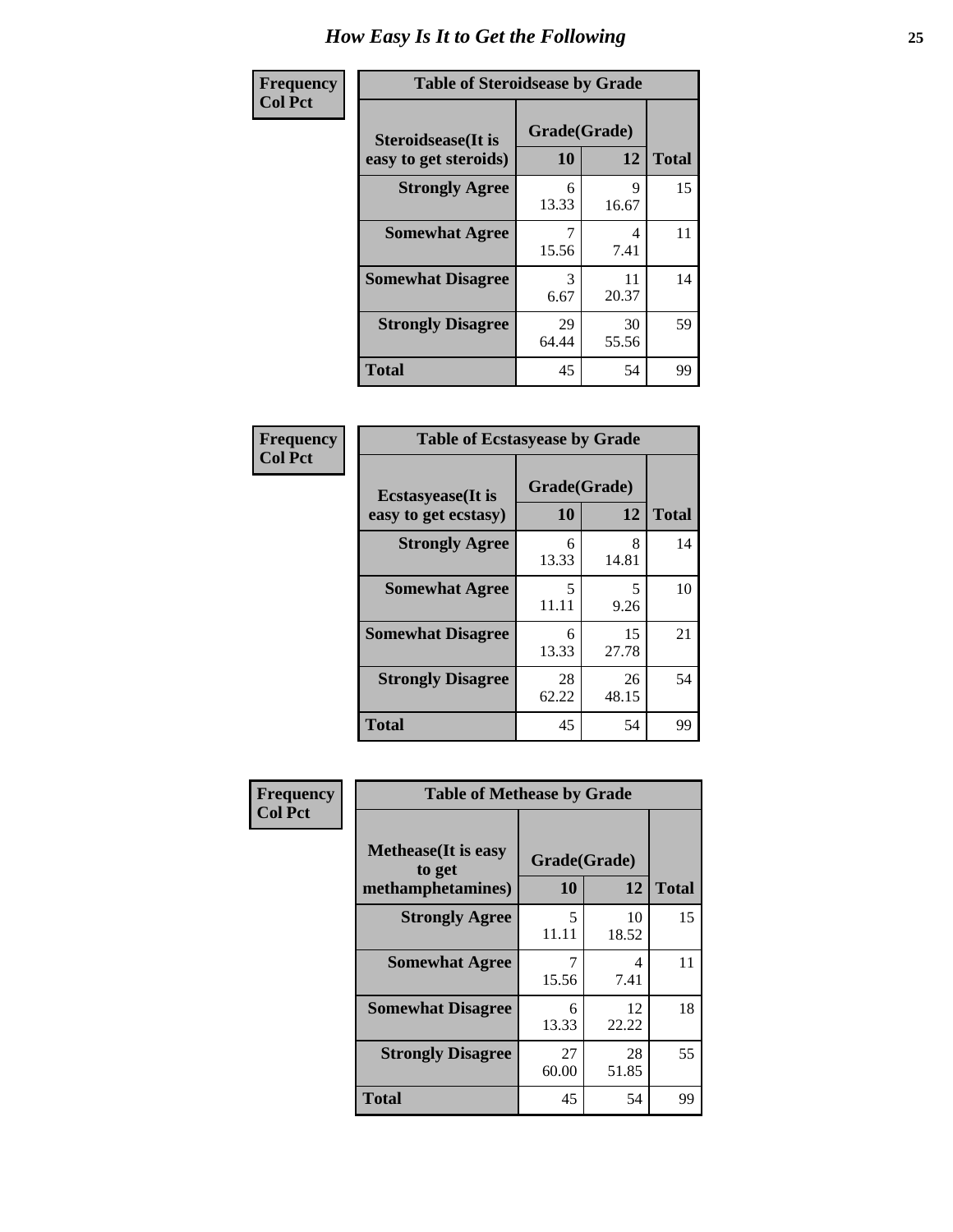| <b>Frequency</b> | <b>Table of Hallucinogensease by Grade</b>               |                                   |             |              |  |  |  |
|------------------|----------------------------------------------------------|-----------------------------------|-------------|--------------|--|--|--|
| <b>Col Pct</b>   | Hallucinogensease(It<br>is easy to get<br>hallucinogens) | Grade(Grade)<br>10                | 12          | <b>Total</b> |  |  |  |
|                  | <b>Strongly Agree</b>                                    | 6<br>13.33                        | 8<br>14.81  | 14           |  |  |  |
|                  | <b>Somewhat Agree</b>                                    | 15.56                             | 5<br>9.26   | 12           |  |  |  |
|                  | <b>Somewhat Disagree</b>                                 | $\overline{\mathcal{L}}$<br>11.11 | 12<br>22.22 | 17           |  |  |  |
|                  | <b>Strongly Disagree</b>                                 | 27<br>60.00                       | 29<br>53.70 | 56           |  |  |  |
|                  | <b>Total</b>                                             | 45                                | 54          | 99           |  |  |  |

| Frequency<br>  Col Pct |
|------------------------|

| <b>Table of Prescriptionease by Grade</b>                                                |              |             |              |  |  |  |
|------------------------------------------------------------------------------------------|--------------|-------------|--------------|--|--|--|
| <b>Prescriptionease</b> (It<br>is easy to get<br>prescription drugs<br>not prescribed to | Grade(Grade) |             |              |  |  |  |
| me)                                                                                      | 10           | 12          | <b>Total</b> |  |  |  |
| <b>Strongly Agree</b>                                                                    | 11<br>24.44  | 19<br>35.19 | 30           |  |  |  |
| <b>Somewhat Agree</b>                                                                    | 10<br>22.22  | 5<br>9.26   | 15           |  |  |  |
| <b>Somewhat Disagree</b>                                                                 | 3<br>6.67    | 6<br>11.11  | 9            |  |  |  |
| <b>Strongly Disagree</b>                                                                 | 21<br>46.67  | 24<br>44.44 | 45           |  |  |  |
| <b>Total</b>                                                                             | 45           | 54          | 99           |  |  |  |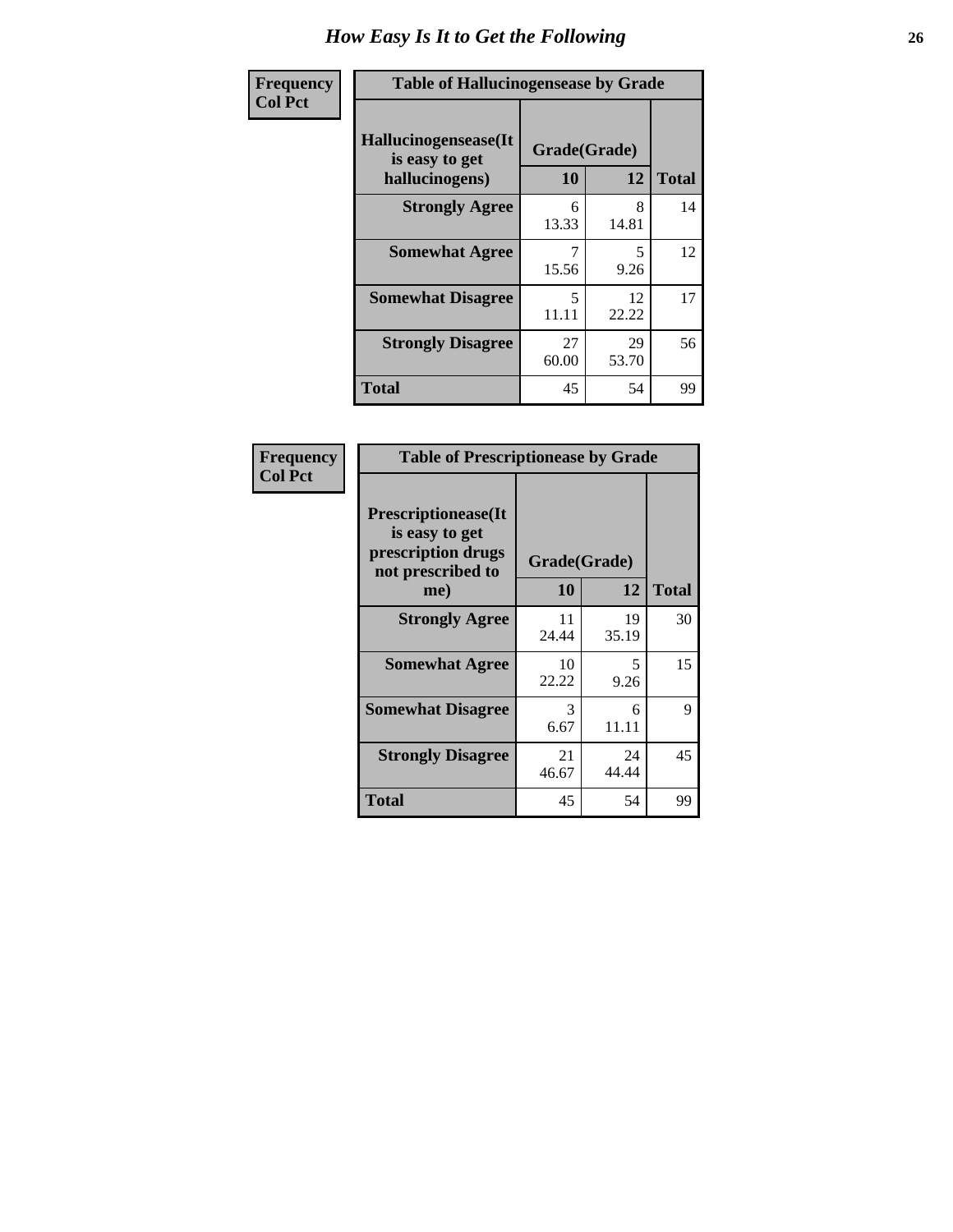#### *Age at Onset of Use* **27** *Results for "Age at Onset of Use" questions exclude students who said they did not use that substance*

| <b>Frequency</b> | <b>Table of Grade by Alcoholinit</b> |                  |                                                  |                         |                          |            |            |            |       |                  |              |               |
|------------------|--------------------------------------|------------------|--------------------------------------------------|-------------------------|--------------------------|------------|------------|------------|-------|------------------|--------------|---------------|
| <b>Row Pct</b>   |                                      |                  | Alcoholinit (I started using alcohol when I was) |                         |                          |            |            |            |       |                  |              |               |
|                  | Grade(Grade)   younger               | 8 or             | 9                                                | 10                      | 12                       | 13         | 14         | 15         | 16    | 17               | <b>18 or</b> | older   Total |
|                  | 10                                   | 12.50            | 6.25                                             | $\overline{2}$<br>12.50 | 6.25                     | 31.25      | 3<br>18.75 | 2<br>12.50 | 0.00  | $\Omega$<br>0.00 | 0<br>0.00    | 16            |
|                  | 12                                   | $\theta$<br>0.00 | 4.35                                             | 4.35                    | $\mathcal{E}$<br>13.04   | 3<br>13.04 | 5<br>21.74 | 2<br>8.70  | 21.74 | ∍<br>8.70        | 4.35         | 23            |
|                  | <b>Total</b>                         | ∍                | 2                                                | 3                       | $\overline{4}$           | 8          | 8          | 4          |       | 2                |              | 39            |
|                  |                                      |                  |                                                  |                         | Frequency Missing $= 60$ |            |            |            |       |                  |              |               |

| Frequency      |                                | <b>Table of Grade by Cigarettesinit</b> |                                                      |                |                               |            |            |            |          |                  |              |  |
|----------------|--------------------------------|-----------------------------------------|------------------------------------------------------|----------------|-------------------------------|------------|------------|------------|----------|------------------|--------------|--|
| <b>Row Pct</b> |                                |                                         | Cigarettesinit(I started smoking tobacco when I was) |                |                               |            |            |            |          |                  |              |  |
|                | 8 or<br>Grade(Grade)   younger |                                         |                                                      |                |                               |            |            |            |          |                  |              |  |
|                |                                |                                         | <b>10</b>                                            | 11             | 12                            | 13         | 14         | 15         | 16       | 17               | <b>Total</b> |  |
|                | 10                             | $0.00\vert$                             | $\Omega$<br>$0.00\degree$                            | 9.09           | 9.09                          | 3<br>27.27 | ◠<br>18.18 | 3<br>27.27 | 9.09     | $\Omega$<br>0.00 | 11           |  |
|                | 12                             | 7.69                                    | 7.69                                                 | 7.69           | 23.08                         | 7.69       | 23.08      | 7.69       | $0.00\,$ | 15.38            | 13           |  |
|                | <b>Total</b>                   |                                         |                                                      | $\overline{2}$ | 4                             | 4          |            | 4          |          | 2                | 24           |  |
|                |                                |                                         |                                                      |                | <b>Frequency Missing = 75</b> |            |            |            |          |                  |              |  |

| <b>Frequency</b> | <b>Table of Grade by Smokelessinit</b> |                                                                |       |                         |                         |            |                |  |
|------------------|----------------------------------------|----------------------------------------------------------------|-------|-------------------------|-------------------------|------------|----------------|--|
| <b>Row Pct</b>   |                                        | <b>Smokelessinit (I started chewing</b><br>tobacco when I was) |       |                         |                         |            |                |  |
|                  | Grade(Grade)   younger                 | 8 or                                                           | 9     | 14                      | 15                      | 17         | <b>Total</b>   |  |
|                  | 10                                     | 0<br>0.00                                                      | 0.00  | $\mathfrak{D}$<br>50.00 | $\overline{2}$<br>50.00 | 0.00       | $\overline{4}$ |  |
|                  | 12                                     | 16.67                                                          | 16.67 | $\Omega$<br>0.00        | 16.67                   | 3<br>50.00 | 6              |  |
|                  | <b>Total</b>                           |                                                                |       | $\overline{2}$          | 3                       | 3          | 10             |  |
|                  |                                        | <b>Frequency Missing = 89</b>                                  |       |                         |                         |            |                |  |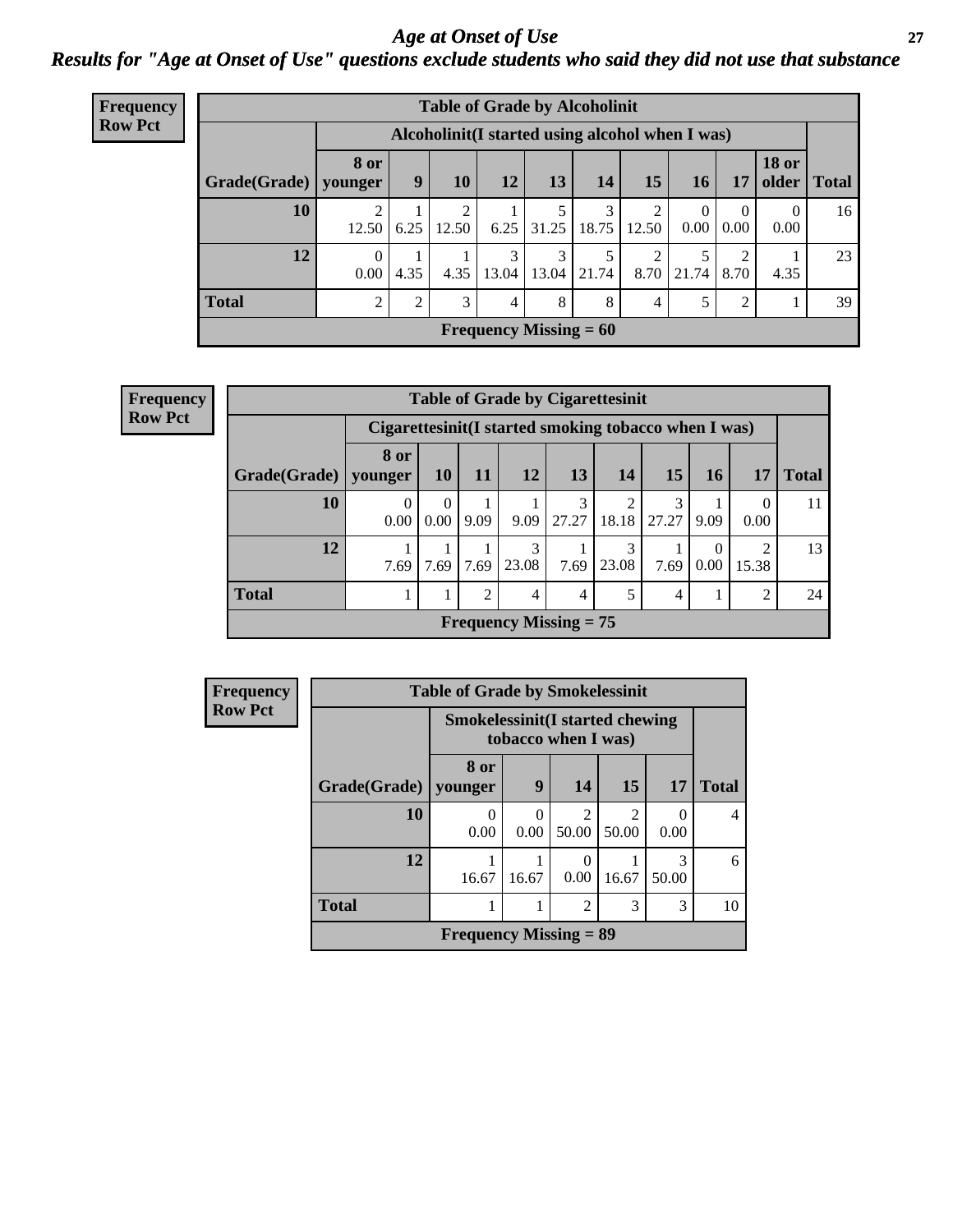#### *Age at Onset of Use* **28**

### *Results for "Age at Onset of Use" questions exclude students who said they did not use that substance*

| <b>Frequency</b> |  |
|------------------|--|
| Row Pct          |  |

| <b>Table of Grade by Marijuanainit</b> |           |                                                         |                |            |       |                |       |              |
|----------------------------------------|-----------|---------------------------------------------------------|----------------|------------|-------|----------------|-------|--------------|
|                                        |           | Marijuanainit (I started using marijuana<br>when I was) |                |            |       |                |       |              |
| Grade(Grade)                           | <b>11</b> | 12                                                      | 13             | 14         | 15    | <b>16</b>      | 17    | <b>Total</b> |
| <b>10</b>                              | 0.00      | 0.00                                                    | 2<br>40.00     | 2<br>40.00 | 20.00 | 0.00           | 0.00  | 5            |
| 12                                     | 16.67     | 16.67                                                   | 0<br>0.00      | 16.67      | 0.00  | 2<br>33.33     | 16.67 | 6            |
| <b>Total</b>                           |           |                                                         | $\overline{2}$ | 3          | 1     | $\overline{c}$ | 1     | 11           |
| <b>Frequency Missing = 88</b>          |           |                                                         |                |            |       |                |       |              |

| Frequency      | <b>Table of Grade by Cocaineinit</b> |                                                          |           |               |  |  |
|----------------|--------------------------------------|----------------------------------------------------------|-----------|---------------|--|--|
| <b>Row Pct</b> |                                      | Cocaineinit(I<br>started using<br>cocaine when I<br>was) |           |               |  |  |
|                | Grade(Grade)                         | 16                                                       | 17        | <b>Total</b>  |  |  |
|                | 10                                   | 100.00                                                   | 0<br>0.00 |               |  |  |
|                | 12                                   | 50.00                                                    | 50.00     | $\mathcal{L}$ |  |  |
|                | <b>Total</b>                         | 2                                                        |           | 3             |  |  |
|                |                                      | <b>Frequency Missing = 96</b>                            |           |               |  |  |

| Frequency      | <b>Table of Grade by Inhalantsinit</b> |                                                        |           |                  |              |  |
|----------------|----------------------------------------|--------------------------------------------------------|-----------|------------------|--------------|--|
| <b>Row Pct</b> |                                        | <b>Inhalantsinit(I started</b><br>using inhalants when | I was)    |                  |              |  |
|                | Grade(Grade)                           | 8 or<br>younger                                        | 13        | 17               | <b>Total</b> |  |
|                | 10                                     | $\Omega$<br>0.00                                       | 100.00    | $\Omega$<br>0.00 |              |  |
|                | 12                                     | 33.33                                                  | 0<br>0.00 | 2<br>66.67       | 3            |  |
|                | <b>Total</b>                           | 1                                                      |           | 2                | 4            |  |
|                |                                        | <b>Frequency Missing = 95</b>                          |           |                  |              |  |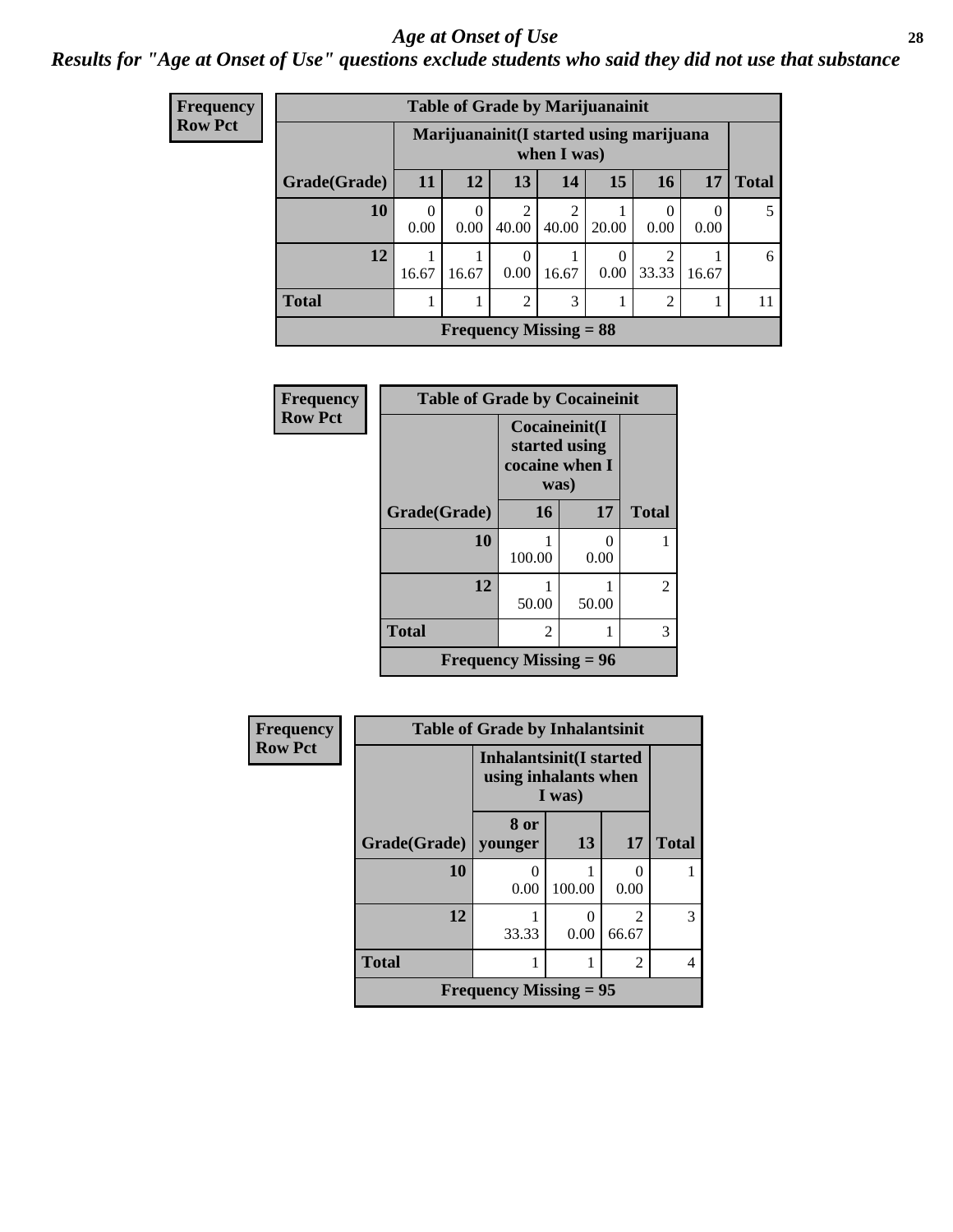#### *Age at Onset of Use* **29**

*Results for "Age at Onset of Use" questions exclude students who said they did not use that substance*

| <b>Frequency</b> | <b>Table of Grade by Steroidsinit</b> |                                                            |              |
|------------------|---------------------------------------|------------------------------------------------------------|--------------|
| <b>Row Pct</b>   |                                       | Steroidsinit(I<br>started using<br>steroids<br>when I was) |              |
|                  | Grade(Grade)                          | 13                                                         | <b>Total</b> |
|                  | 10                                    | 0                                                          | 0            |
|                  | 12                                    | 100.00                                                     |              |
|                  | <b>Total</b>                          |                                                            |              |
|                  |                                       | <b>Frequency Missing = 98</b>                              |              |

| <b>Frequency</b> | <b>Table of Grade by Ecstasyinit</b> |                                                          |           |                       |                |
|------------------|--------------------------------------|----------------------------------------------------------|-----------|-----------------------|----------------|
| <b>Row Pct</b>   |                                      | Ecstasyinit(I<br>started using<br>ecstasy when I<br>was) |           |                       |                |
|                  | Grade(Grade)                         | 15                                                       | 17        | <b>18 or</b><br>older | <b>Total</b>   |
|                  | 10                                   | $\overline{2}$<br>100.00                                 | ∩<br>0.00 | 0<br>0.00             | $\mathfrak{D}$ |
|                  | 12                                   | 0<br>0.00                                                | 50.00     | 50.00                 | $\mathfrak{D}$ |
|                  | <b>Total</b>                         | $\overline{c}$                                           |           | 1                     | 4              |
|                  |                                      | <b>Frequency Missing = 95</b>                            |           |                       |                |

| Frequency      | <b>Table of Grade by Methinit</b> |                                                                       |                   |                |  |
|----------------|-----------------------------------|-----------------------------------------------------------------------|-------------------|----------------|--|
| <b>Row Pct</b> |                                   | <b>Methinit(I started</b><br>using<br>methamphetamines<br>when I was) |                   |                |  |
|                | Grade(Grade)                      | 14                                                                    | 16                | <b>Total</b>   |  |
|                | 10                                | $\mathbf{\Omega}$                                                     | $\mathbf{\Omega}$ |                |  |
|                |                                   |                                                                       |                   |                |  |
|                | 12                                |                                                                       |                   | $\mathfrak{D}$ |  |
|                |                                   | 50.00                                                                 | 50.00             |                |  |
|                | <b>Total</b>                      |                                                                       |                   | 2              |  |
|                | Frequency Missing $= 97$          |                                                                       |                   |                |  |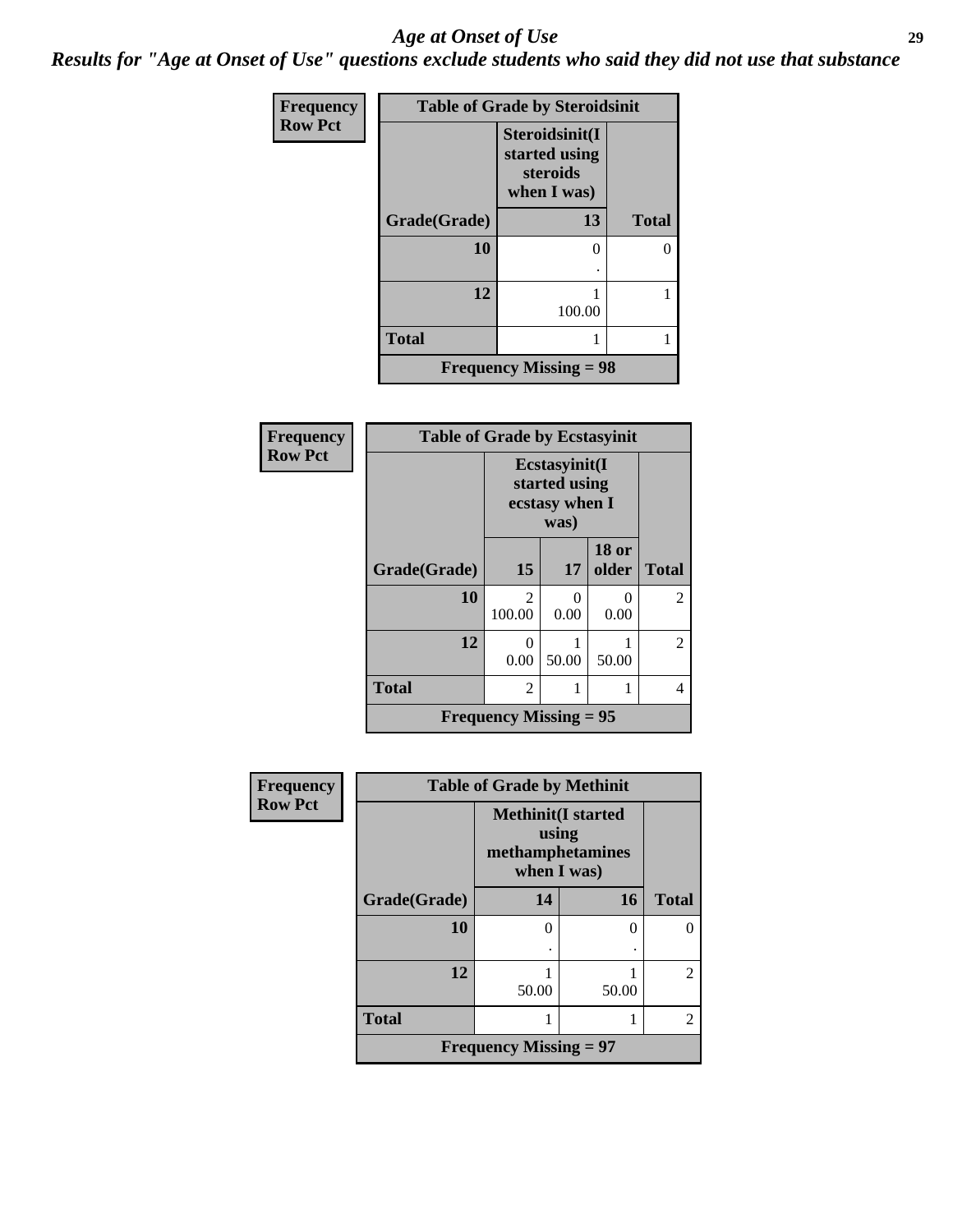#### Age at Onset of Use **30**

*Results for "Age at Onset of Use" questions exclude students who said they did not use that substance*

| <b>Frequency</b> | <b>Table of Grade by Hallucinogensinit</b> |                                                                      |           |           |                |  |
|------------------|--------------------------------------------|----------------------------------------------------------------------|-----------|-----------|----------------|--|
| <b>Row Pct</b>   |                                            | Hallucinogensinit(I<br>started using<br>hallucinogens when I<br>was) |           |           |                |  |
|                  | Grade(Grade)                               | 12                                                                   | 14        | 15        | <b>Total</b>   |  |
|                  | 10                                         | 0.00                                                                 | 0<br>0.00 | 100.00    |                |  |
|                  | 12                                         | 50.00                                                                | 50.00     | 0<br>0.00 | $\mathfrak{D}$ |  |
|                  | <b>Total</b>                               |                                                                      |           |           | 3              |  |
|                  |                                            | <b>Frequency Missing = 96</b>                                        |           |           |                |  |

| Frequency      |                        | <b>Table of Grade by Prescriptioninit</b> |                                                                                                   |                         |                                      |                                      |              |
|----------------|------------------------|-------------------------------------------|---------------------------------------------------------------------------------------------------|-------------------------|--------------------------------------|--------------------------------------|--------------|
| <b>Row Pct</b> |                        |                                           | <b>Prescriptioninit(I started using</b><br>prescription drugs not prescribed<br>to me when I was) |                         |                                      |                                      |              |
|                | Grade(Grade)   younger | 8 or                                      | <b>12</b>                                                                                         | 14                      | <b>15</b>                            | 17                                   | <b>Total</b> |
|                | 10                     | 25.00                                     | 0.00                                                                                              | 25.00                   | $\mathcal{D}_{\mathcal{L}}$<br>50.00 | $\left($<br>0.00                     | 4            |
|                | 12                     | $\Omega$<br>0.00                          | 20.00                                                                                             | $\mathfrak{D}$<br>40.00 | 0<br>0.00                            | $\mathcal{D}_{\mathcal{L}}$<br>40.00 | 5            |
|                | <b>Total</b>           |                                           |                                                                                                   | 3                       | $\overline{2}$                       | $\overline{2}$                       | 9            |
|                |                        | <b>Frequency Missing = 90</b>             |                                                                                                   |                         |                                      |                                      |              |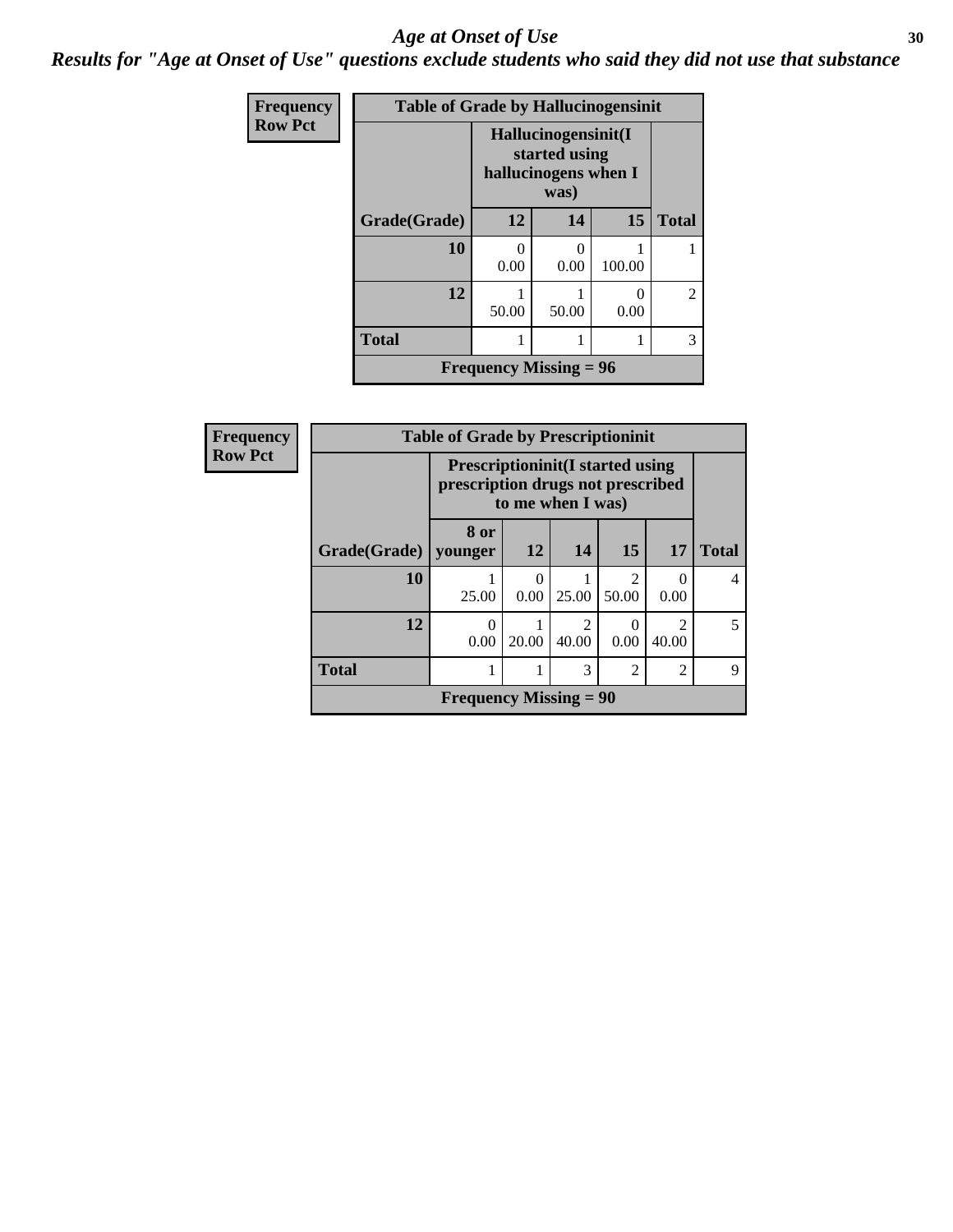| Frequency      | <b>Table of Alcoholharm by Grade</b>          |                        |             |              |
|----------------|-----------------------------------------------|------------------------|-------------|--------------|
| <b>Col Pct</b> | Alcoholharm(I<br>think alcohol is<br>harmful) | Grade(Grade)<br>10     | 12          | <b>Total</b> |
|                | <b>Strongly Agree</b>                         | 23<br>51.11            | 26<br>48.15 | 49           |
|                | <b>Somewhat Agree</b>                         | 13<br>28.89            | 12<br>22.22 | 25           |
|                | <b>Somewhat Disagree</b>                      | $\mathfrak{D}$<br>4.44 | 5<br>9.26   | 7            |
|                | <b>Strongly Disagree</b>                      | 7<br>15.56             | 11<br>20.37 | 18           |
|                | <b>Total</b>                                  | 45                     | 54          | 99           |

#### **Frequency Col Pct**

| <b>Table of Cigarettesharm by Grade</b>                  |                    |                        |                |  |  |  |
|----------------------------------------------------------|--------------------|------------------------|----------------|--|--|--|
| Cigarettesharm(I<br>think smoking<br>tobacco is harmful) | Grade(Grade)<br>10 | <b>Total</b>           |                |  |  |  |
| <b>Strongly Agree</b>                                    | 30<br>66.67        | 36<br>66.67            | 66             |  |  |  |
| <b>Somewhat Agree</b>                                    | 10<br>22.22        | 3<br>5.56              | 13             |  |  |  |
| <b>Somewhat Disagree</b>                                 | 0<br>0.00          | $\mathfrak{D}$<br>3.70 | $\mathfrak{D}$ |  |  |  |
| <b>Strongly Disagree</b>                                 | 5<br>11.11         | 13<br>24.07            | 18             |  |  |  |
| <b>Total</b>                                             | 45                 | 54                     | 99             |  |  |  |

| Frequency      | <b>Table of Smokelessharm by Grade</b>                  |                           |             |              |  |
|----------------|---------------------------------------------------------|---------------------------|-------------|--------------|--|
| <b>Col Pct</b> | Smokelessharm(I<br>think chewing<br>tobacco is harmful) | Grade(Grade)<br><b>10</b> | 12          | <b>Total</b> |  |
|                | <b>Strongly Agree</b>                                   | 32<br>71.11               | 33<br>61.11 | 65           |  |
|                | <b>Somewhat Agree</b>                                   | 6<br>13.33                | 6<br>11.11  | 12           |  |
|                | <b>Somewhat Disagree</b>                                | $\mathfrak{D}$<br>4.44    | 1.85        | 3            |  |
|                | <b>Strongly Disagree</b>                                | 5<br>11.11                | 14<br>25.93 | 19           |  |
|                | <b>Total</b>                                            | 45                        | 54          | 99           |  |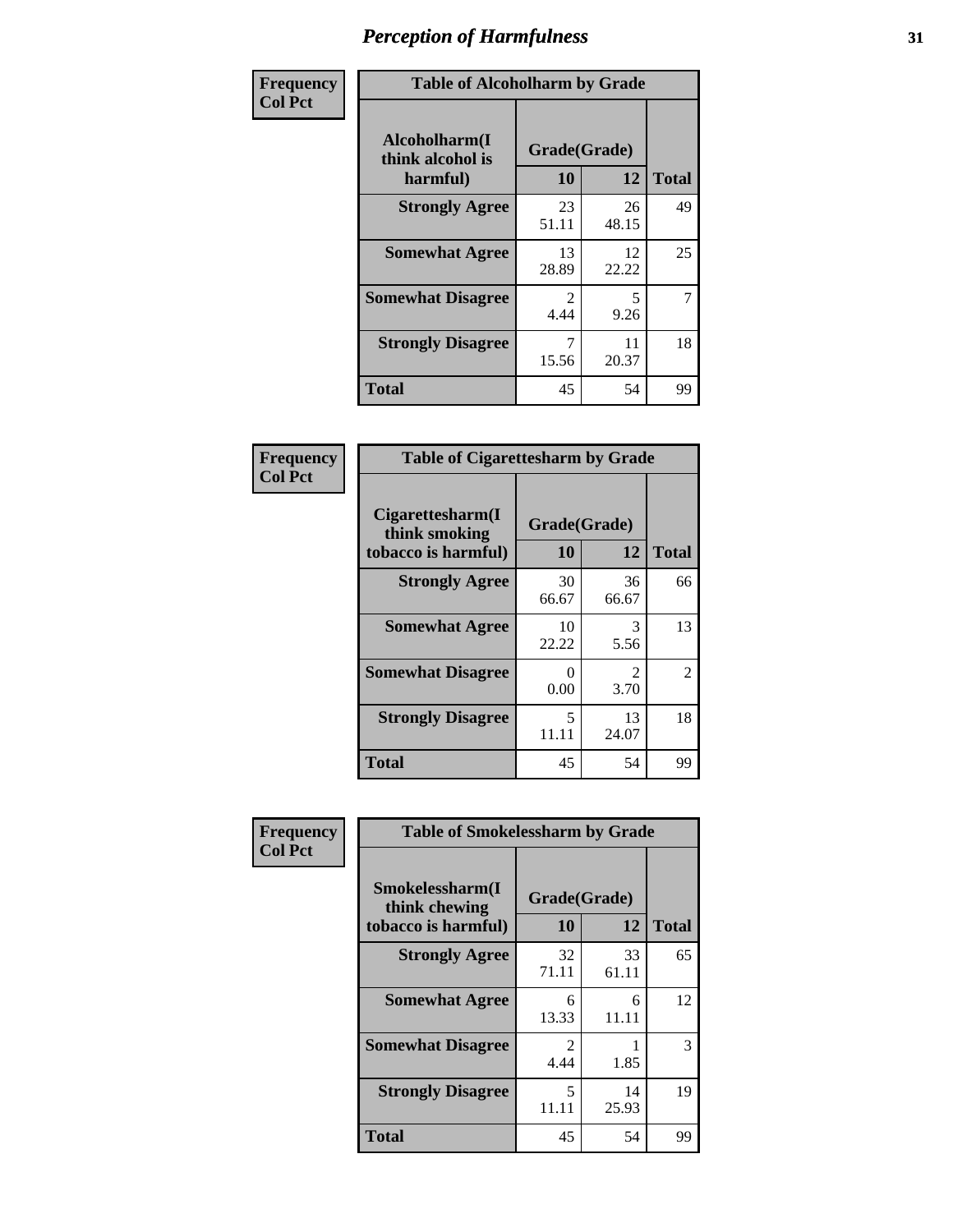| Frequency      | <b>Table of Marijuanaharm by Grade</b>            |                    |                        |              |  |
|----------------|---------------------------------------------------|--------------------|------------------------|--------------|--|
| <b>Col Pct</b> | Marijuanaharm(I<br>think marijuana is<br>harmful) | Grade(Grade)<br>10 | 12                     | <b>Total</b> |  |
|                | <b>Strongly Agree</b>                             | 32<br>71.11        | 32<br>59.26            | 64           |  |
|                | <b>Somewhat Agree</b>                             | 2<br>4.44          | 6<br>11.11             | 8            |  |
|                | <b>Somewhat Disagree</b>                          | 4<br>8.89          | $\mathfrak{D}$<br>3.70 | 6            |  |
|                | <b>Strongly Disagree</b>                          | 7<br>15.56         | 14<br>25.93            | 21           |  |
|                | <b>Total</b>                                      | 45                 | 54                     | 99           |  |

#### **Frequency Col Pct**

| <b>Table of Cocaineharm by Grade</b> |              |             |              |  |  |
|--------------------------------------|--------------|-------------|--------------|--|--|
| Cocaineharm(I<br>think cocaine is    | Grade(Grade) |             |              |  |  |
| harmful)                             | 10           | 12          | <b>Total</b> |  |  |
| <b>Strongly Agree</b>                | 35<br>77.78  | 39<br>72.22 | 74           |  |  |
| <b>Somewhat Agree</b>                | 3<br>6.67    | 1.85        | 4            |  |  |
| <b>Strongly Disagree</b>             | 15.56        | 14<br>25.93 | 21           |  |  |
| <b>Total</b>                         | 45           | 54          | 99           |  |  |

| Frequency      | <b>Table of Inhalantsharm by Grade</b>              |                           |                      |              |
|----------------|-----------------------------------------------------|---------------------------|----------------------|--------------|
| <b>Col Pct</b> | Inhalantsharm(I)<br>think inhalants are<br>harmful) | Grade(Grade)<br><b>10</b> | 12                   | <b>Total</b> |
|                | <b>Strongly Agree</b>                               | 36<br>80.00               | 40<br>74.07          | 76           |
|                | <b>Somewhat Agree</b>                               | 2.22                      | 1.85                 | 2            |
|                | <b>Somewhat Disagree</b>                            | 2.22                      | $\mathbf{0}$<br>0.00 |              |
|                | <b>Strongly Disagree</b>                            | 15.56                     | 13<br>24.07          | 20           |
|                | <b>Total</b>                                        | 45                        | 54                   | 99           |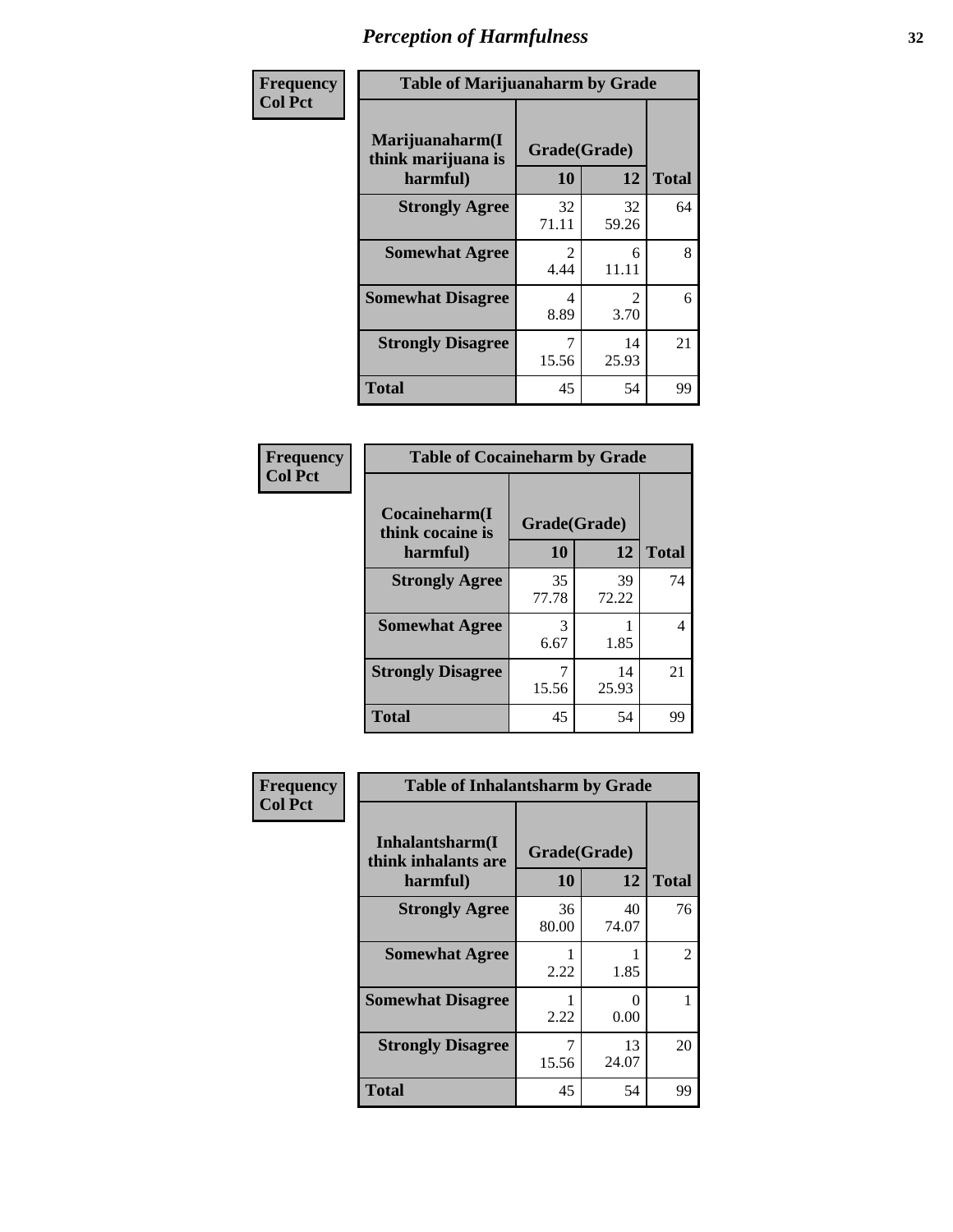| Frequency      | <b>Table of Steroidsharm by Grade</b> |              |             |              |  |
|----------------|---------------------------------------|--------------|-------------|--------------|--|
| <b>Col Pct</b> | Steroidsharm(I<br>think steroids are  | Grade(Grade) |             |              |  |
|                | harmful)                              | 10           | 12          | <b>Total</b> |  |
|                | <b>Strongly Agree</b>                 | 35<br>77.78  | 39<br>72.22 | 74           |  |
|                | <b>Somewhat Agree</b>                 | 4<br>8.89    | 1.85        | 5            |  |
|                | <b>Strongly Disagree</b>              | 6<br>13.33   | 14<br>25.93 | 20           |  |
|                | <b>Total</b>                          | 45           | 54          | 99           |  |

| Frequency      | <b>Table of Ecstasyharm by Grade</b>          |                    |             |              |  |
|----------------|-----------------------------------------------|--------------------|-------------|--------------|--|
| <b>Col Pct</b> | Ecstasyharm(I<br>think ecstasy is<br>harmful) | Grade(Grade)<br>10 | 12          | <b>Total</b> |  |
|                | <b>Strongly Agree</b>                         | 33<br>73.33        | 36<br>66.67 | 69           |  |
|                | <b>Somewhat Agree</b>                         | 2.22               | 5<br>9.26   | 6            |  |
|                | <b>Somewhat Disagree</b>                      | 3<br>6.67          | 1.85        | 4            |  |
|                | <b>Strongly Disagree</b>                      | 8<br>17.78         | 12<br>22.22 | 20           |  |
|                | <b>Total</b>                                  | 45                 | 54          | 99           |  |

| Frequency      | <b>Table of Methharm by Grade</b>                            |                    |                           |                |
|----------------|--------------------------------------------------------------|--------------------|---------------------------|----------------|
| <b>Col Pct</b> | <b>Methharm</b> (I think<br>methamphetamines<br>are harmful) | Grade(Grade)<br>10 | 12                        | <b>Total</b>   |
|                | <b>Strongly Agree</b>                                        | 37<br>82.22        | 40<br>74.07               | 77             |
|                | <b>Somewhat Agree</b>                                        | 2.22               | 1.85                      | $\overline{2}$ |
|                | <b>Somewhat Disagree</b>                                     | 2.22               | $\mathbf{\Omega}$<br>0.00 |                |
|                | <b>Strongly Disagree</b>                                     | 6<br>13.33         | 13<br>24.07               | 19             |
|                | <b>Total</b>                                                 | 45                 | 54                        | 99             |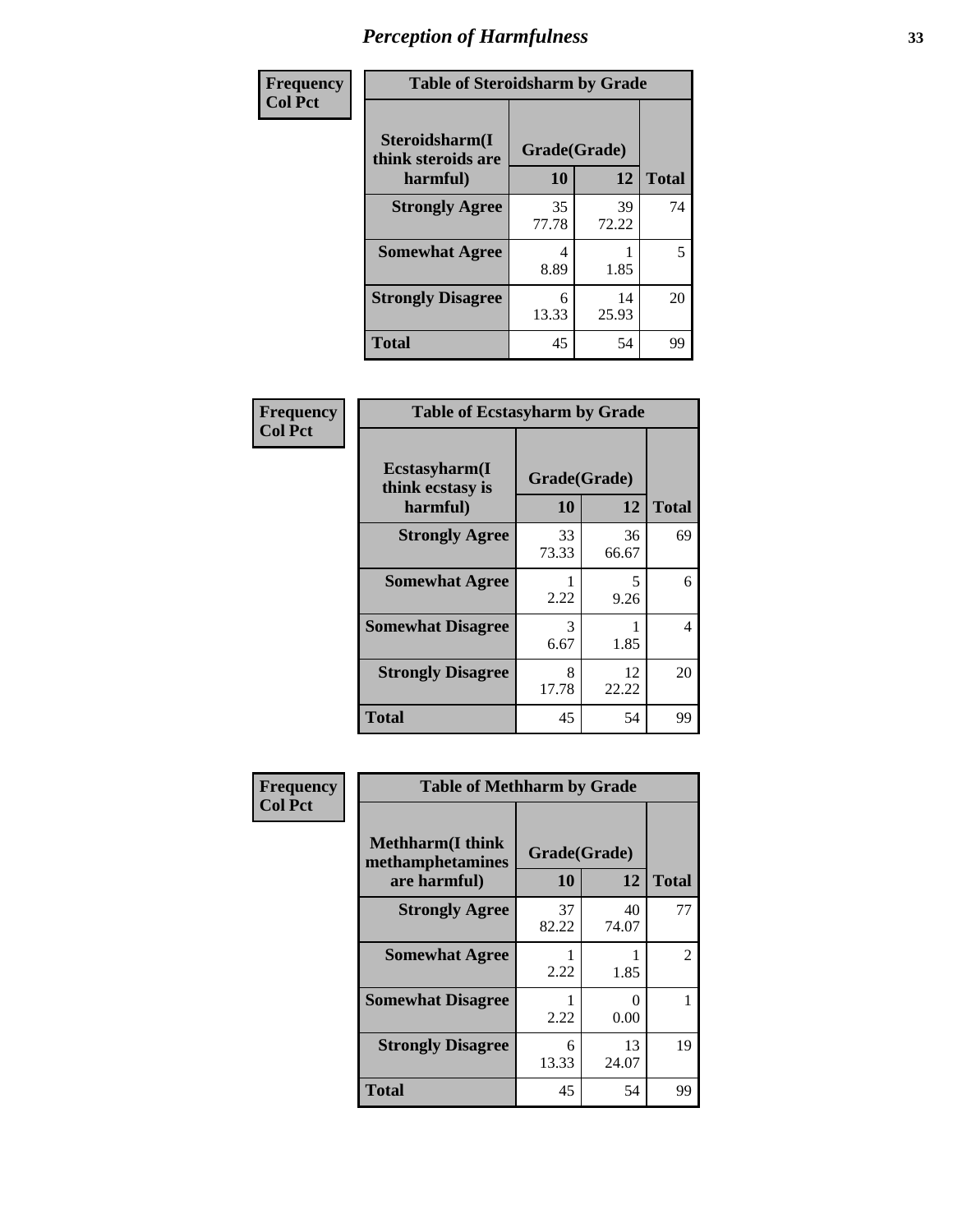| Frequency      | <b>Table of Hallucinogensharm by Grade</b>                 |                        |                       |              |  |
|----------------|------------------------------------------------------------|------------------------|-----------------------|--------------|--|
| <b>Col Pct</b> | Hallucinogensharm(I<br>think hallucinogens<br>are harmful) | Grade(Grade)<br>10     | 12                    | <b>Total</b> |  |
|                | <b>Strongly Agree</b>                                      | 36<br>80.00            | 38<br>70.37           | 74           |  |
|                | <b>Somewhat Agree</b>                                      | $\mathfrak{D}$<br>4.44 | $\mathcal{L}$<br>3.70 | 4            |  |
|                | <b>Somewhat Disagree</b>                                   | 2.22                   | 0<br>0.00             | 1            |  |
|                | <b>Strongly Disagree</b>                                   | 6<br>13.33             | 14<br>25.93           | 20           |  |
|                | <b>Total</b>                                               | 45                     | 54                    | 99           |  |

#### **Frequency Col Pct**

| <b>Table of Prescriptionharm by Grade</b>                                 |                        |              |              |  |  |
|---------------------------------------------------------------------------|------------------------|--------------|--------------|--|--|
| Prescriptionharm(I<br>think prescription<br>drugs not<br>prescribed to me |                        | Grade(Grade) |              |  |  |
| are harmful)                                                              | 10                     | 12           | <b>Total</b> |  |  |
| <b>Strongly Agree</b>                                                     | 26<br>57.78            | 35<br>64.81  | 61           |  |  |
| <b>Somewhat Agree</b>                                                     | 9<br>20.00             | 3<br>5.56    | 12           |  |  |
| <b>Somewhat Disagree</b>                                                  | $\mathfrak{D}$<br>4.44 | 4<br>7.41    | 6            |  |  |
| <b>Strongly Disagree</b>                                                  | 8<br>17.78             | 12<br>22.22  | 20           |  |  |
| <b>Total</b>                                                              | 45                     | 54           | 99           |  |  |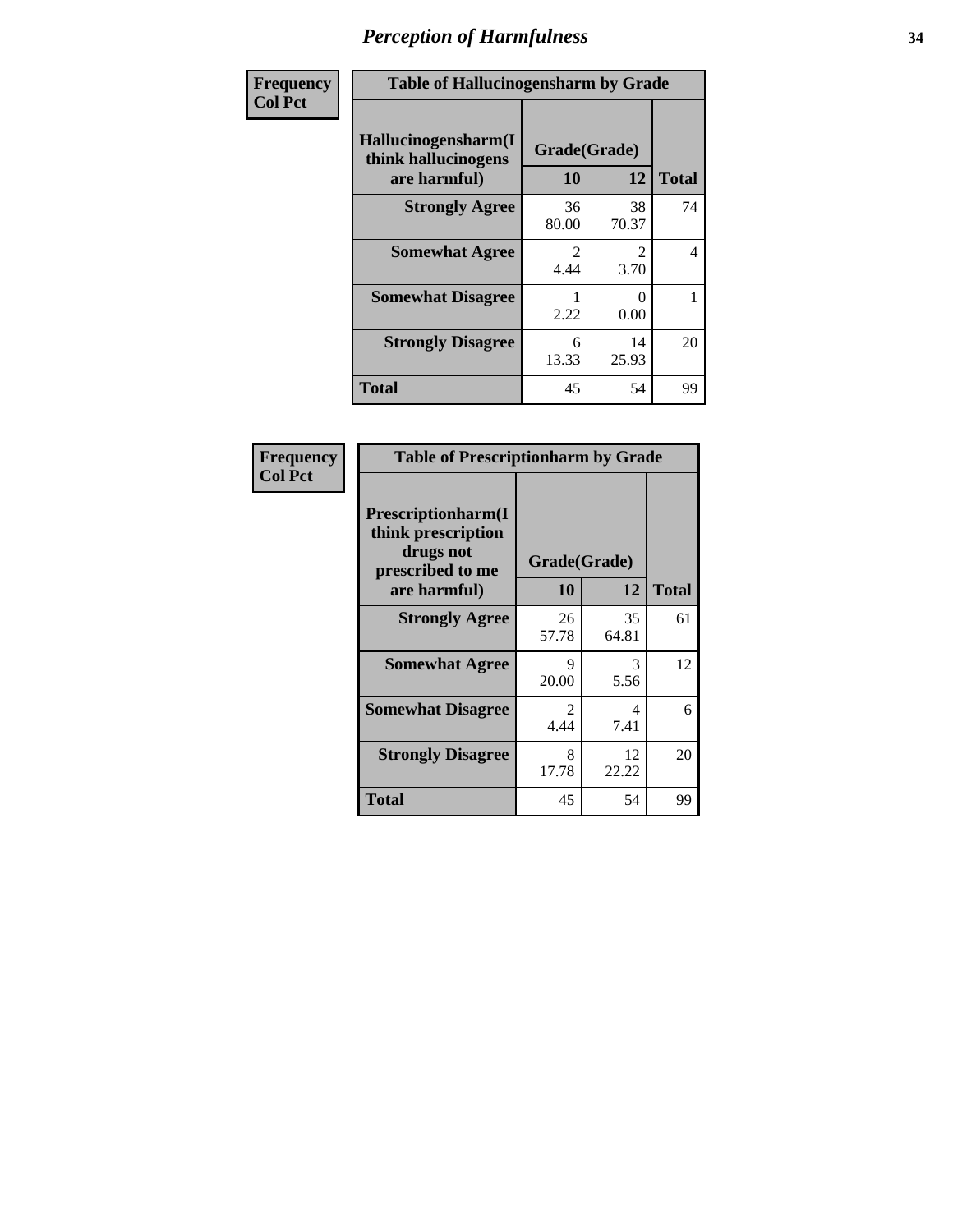### *Disapproval by Adults* **35**

| Frequency      | <b>Table of Alcoholadult by Grade</b>                                 |                    |             |              |  |
|----------------|-----------------------------------------------------------------------|--------------------|-------------|--------------|--|
| <b>Col Pct</b> | <b>Alcoholadult</b> (Adults<br>would disapprove if<br>I used alcohol) | Grade(Grade)<br>10 | 12          | <b>Total</b> |  |
|                | <b>Strongly Agree</b>                                                 | 22<br>48.89        | 34<br>62.96 | 56           |  |
|                | <b>Somewhat Agree</b>                                                 | 12<br>26.67        | 12<br>22.22 | 24           |  |
|                | <b>Somewhat Disagree</b>                                              | 6<br>13.33         | 4<br>7.41   | 10           |  |
|                | <b>Strongly Disagree</b>                                              | 5<br>11.11         | 4<br>7.41   | 9            |  |
|                | <b>Total</b>                                                          | 45                 | 54          | 99           |  |

#### **Frequency Col Pct**

| <b>Table of Tobaccoadult by Grade</b>                                 |                    |             |              |  |  |
|-----------------------------------------------------------------------|--------------------|-------------|--------------|--|--|
| <b>Tobaccoadult</b> (Adults<br>would disapprove if<br>I used tobacco) | Grade(Grade)<br>10 | 12          | <b>Total</b> |  |  |
| <b>Strongly Agree</b>                                                 | 26<br>57.78        | 35<br>64.81 | 61           |  |  |
| <b>Somewhat Agree</b>                                                 | 8<br>17.78         | 8<br>14.81  | 16           |  |  |
| <b>Somewhat Disagree</b>                                              | 5<br>11.11         | 4<br>7.41   | 9            |  |  |
| <b>Strongly Disagree</b>                                              | 6<br>13.33         | 12.96       | 13           |  |  |
| <b>Total</b>                                                          | 45                 | 54          | 99           |  |  |

| Frequency<br><b>Col Pct</b> | <b>Table of Marijuanaadult by Grade</b>                           |                    |                        |              |  |
|-----------------------------|-------------------------------------------------------------------|--------------------|------------------------|--------------|--|
|                             | Marijuanaadult(Adults<br>would disapprove if I<br>used marijuana) | Grade(Grade)<br>10 | 12                     | <b>Total</b> |  |
|                             | <b>Strongly Agree</b>                                             | 34<br>75.56        | 45<br>83.33            | 79           |  |
|                             | <b>Somewhat Agree</b>                                             | 4<br>8.89          | $\mathfrak{D}$<br>3.70 | 6            |  |
|                             | <b>Somewhat Disagree</b>                                          | 2.22               | 1.85                   | 2            |  |
|                             | <b>Strongly Disagree</b>                                          | 6<br>13.33         | 6<br>11.11             | 12           |  |
|                             | <b>Total</b>                                                      | 45                 | 54                     | 99           |  |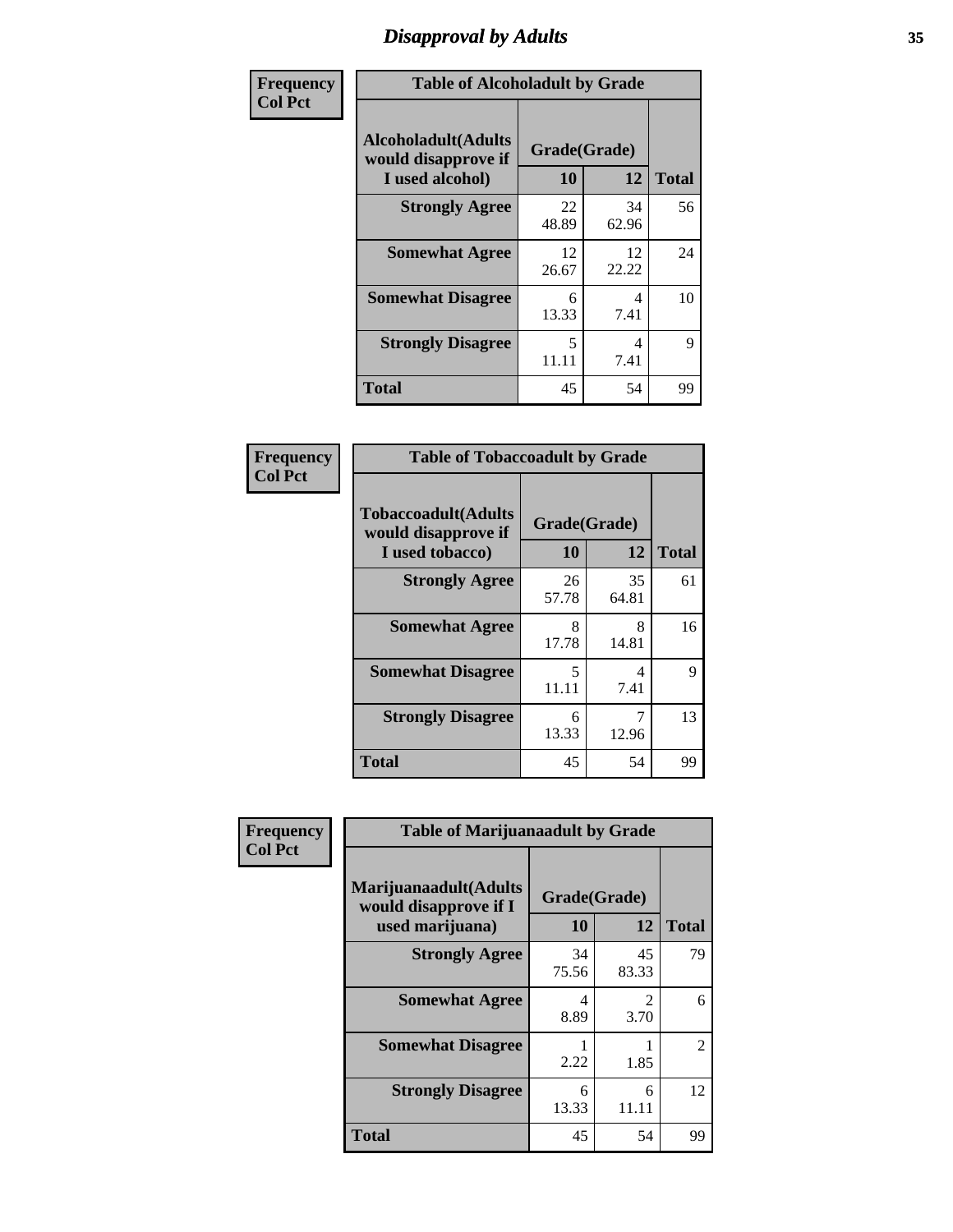### *Disapproval by Adults* **36**

| <b>Frequency</b> | <b>Table of Otherdrugadult by Grade</b>                                     |                    |             |              |  |
|------------------|-----------------------------------------------------------------------------|--------------------|-------------|--------------|--|
| <b>Col Pct</b>   | <b>Otherdrugadult</b> (Adults<br>would disapprove if I<br>used other drugs) | Grade(Grade)<br>10 | 12          | <b>Total</b> |  |
|                  | <b>Strongly Agree</b>                                                       | 35<br>77.78        | 44<br>81.48 | 79           |  |
|                  | <b>Somewhat Agree</b>                                                       | 4.44               | 3<br>5.56   | 5            |  |
|                  | <b>Somewhat Disagree</b>                                                    | 2.22               | ∩<br>0.00   |              |  |
|                  | <b>Strongly Disagree</b>                                                    | 15.56              | 12.96       | 14           |  |
|                  | <b>Total</b>                                                                | 45                 | 54          | 99           |  |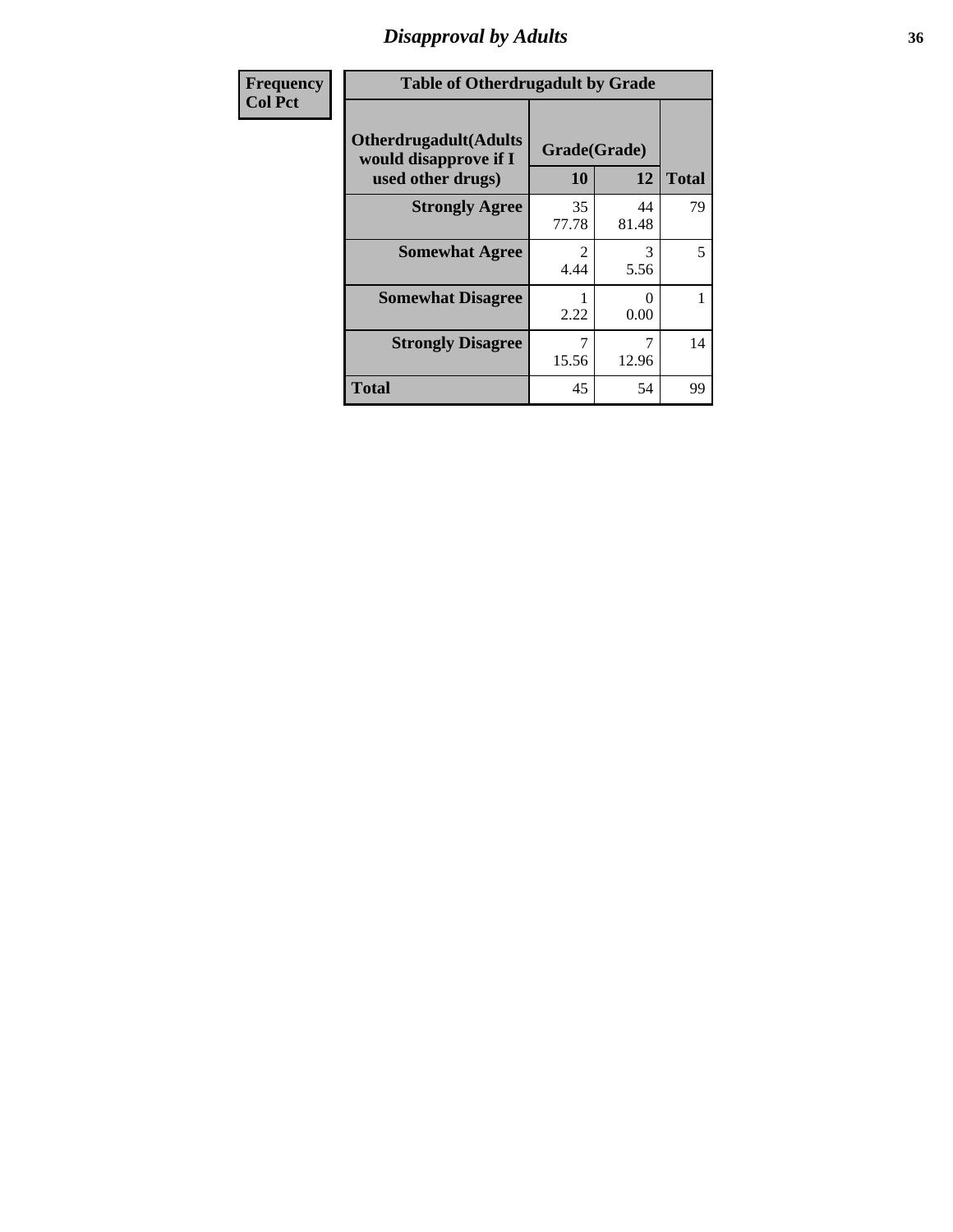# *Disapproval by Peers* **37**

| Frequency      | <b>Table of Alcoholpeer by Grade</b>                    |              |             |              |  |
|----------------|---------------------------------------------------------|--------------|-------------|--------------|--|
| <b>Col Pct</b> | Alcoholpeer(My<br>friends would<br>disapprove if I used | Grade(Grade) |             |              |  |
|                | alcohol)                                                | 10           | 12          | <b>Total</b> |  |
|                | <b>Strongly Agree</b>                                   | 16<br>35.56  | 16<br>29.63 | 32           |  |
|                | <b>Somewhat Agree</b>                                   | 14<br>31.11  | 18<br>33.33 | 32           |  |
|                | <b>Somewhat Disagree</b>                                | 10<br>22.22  | 9<br>16.67  | 19           |  |
|                | <b>Strongly Disagree</b>                                | 5<br>11.11   | 11<br>20.37 | 16           |  |
|                | Total                                                   | 45           | 54          | 99           |  |

| Frequency      | <b>Table of Tobaccopeer by Grade</b>                                |                    |             |              |  |
|----------------|---------------------------------------------------------------------|--------------------|-------------|--------------|--|
| <b>Col Pct</b> | Tobaccopeer(My<br>friends would<br>disapprove if I used<br>tobacco) | Grade(Grade)<br>10 | 12          | <b>Total</b> |  |
|                | <b>Strongly Agree</b>                                               | 20<br>44.44        | 24<br>44.44 | 44           |  |
|                | <b>Somewhat Agree</b>                                               | 9<br>20.00         | 12<br>22.22 | 21           |  |
|                | <b>Somewhat Disagree</b>                                            | 5<br>11.11         | 4<br>7.41   | 9            |  |
|                | <b>Strongly Disagree</b>                                            | 11<br>24.44        | 14<br>25.93 | 25           |  |
|                | Total                                                               | 45                 | 54          | 99           |  |

| Frequency      | <b>Table of Marijuanapeer by Grade</b>                    |              |             |              |
|----------------|-----------------------------------------------------------|--------------|-------------|--------------|
| <b>Col Pct</b> | Marijuanapeer(My<br>friends would<br>disapprove if I used | Grade(Grade) |             |              |
|                | marijuana)                                                | 10           | 12          | <b>Total</b> |
|                | <b>Strongly Agree</b>                                     | 22<br>48.89  | 29<br>53.70 | 51           |
|                | <b>Somewhat Agree</b>                                     | 8<br>17.78   | 8<br>14.81  | 16           |
|                | <b>Somewhat Disagree</b>                                  | 4<br>8.89    | 12.96       | 11           |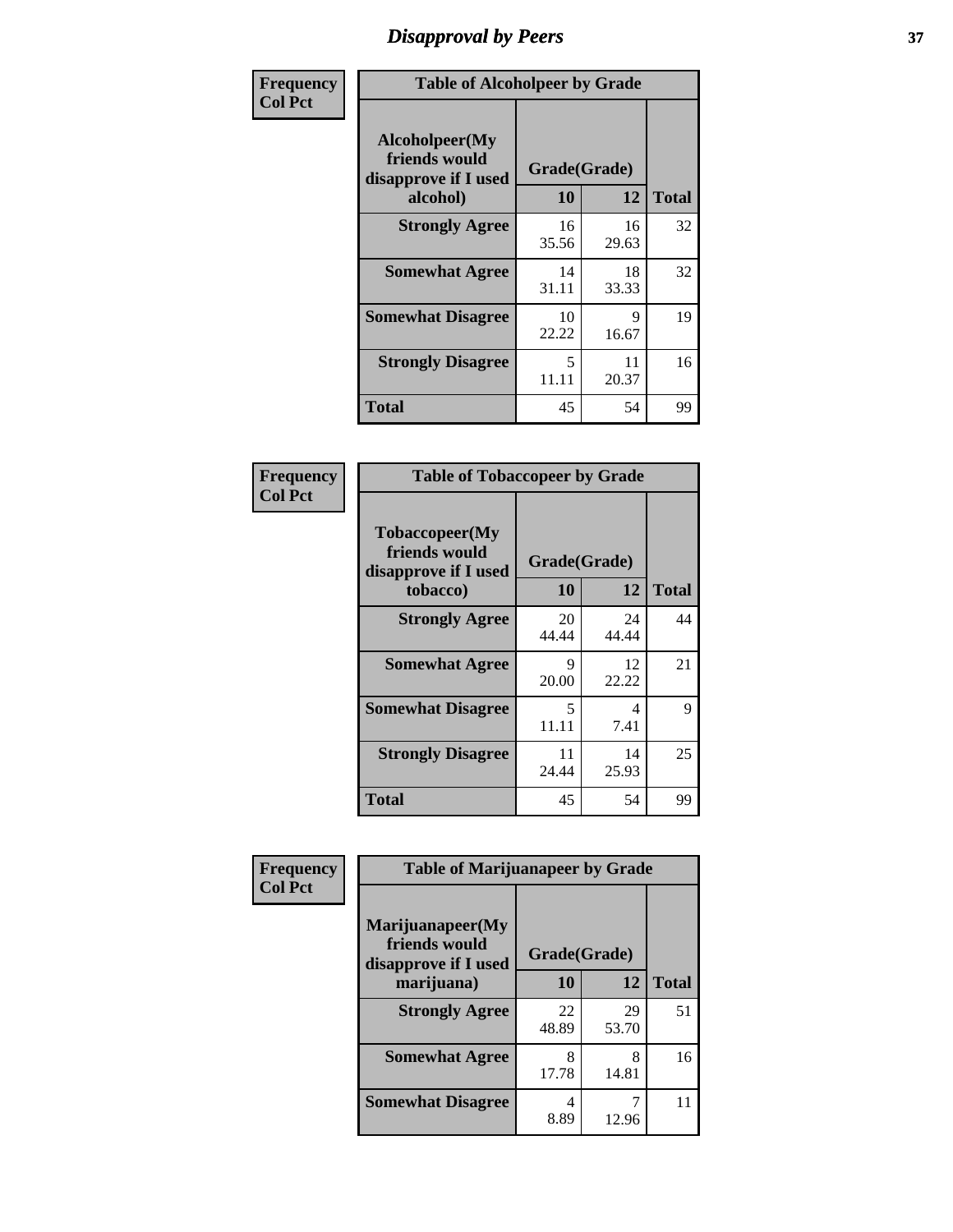# *Disapproval by Peers* **38**

| <b>Frequency</b> | <b>Table of Marijuanapeer by Grade</b>                                  |                    |             |              |  |
|------------------|-------------------------------------------------------------------------|--------------------|-------------|--------------|--|
| <b>Col Pct</b>   | Marijuanapeer(My<br>friends would<br>disapprove if I used<br>marijuana) | Grade(Grade)<br>10 | 12          | <b>Total</b> |  |
|                  | <b>Strongly Disagree</b>                                                | 11<br>24.44        | 10<br>18.52 | 21           |  |
|                  | <b>Total</b>                                                            | 45                 | 54          | 99           |  |

| Frequency      | <b>Table of Otherdrugpeer by Grade</b>                                    |                      |             |              |
|----------------|---------------------------------------------------------------------------|----------------------|-------------|--------------|
| <b>Col Pct</b> | Otherdrugpeer(My<br>friends would<br>disapprove if I used<br>other drugs) | Grade(Grade)<br>10   | 12          | <b>Total</b> |
|                | <b>Strongly Agree</b>                                                     | 25<br>55.56          | 33<br>61.11 | 58           |
|                | <b>Somewhat Agree</b>                                                     | $\mathbf Q$<br>20.00 | 8<br>14.81  | 17           |
|                | <b>Somewhat Disagree</b>                                                  | 3<br>6.67            | 3<br>5.56   | 6            |
|                | <b>Strongly Disagree</b>                                                  | 8<br>17.78           | 10<br>18.52 | 18           |
|                | <b>Total</b>                                                              | 45                   | 54          | 99           |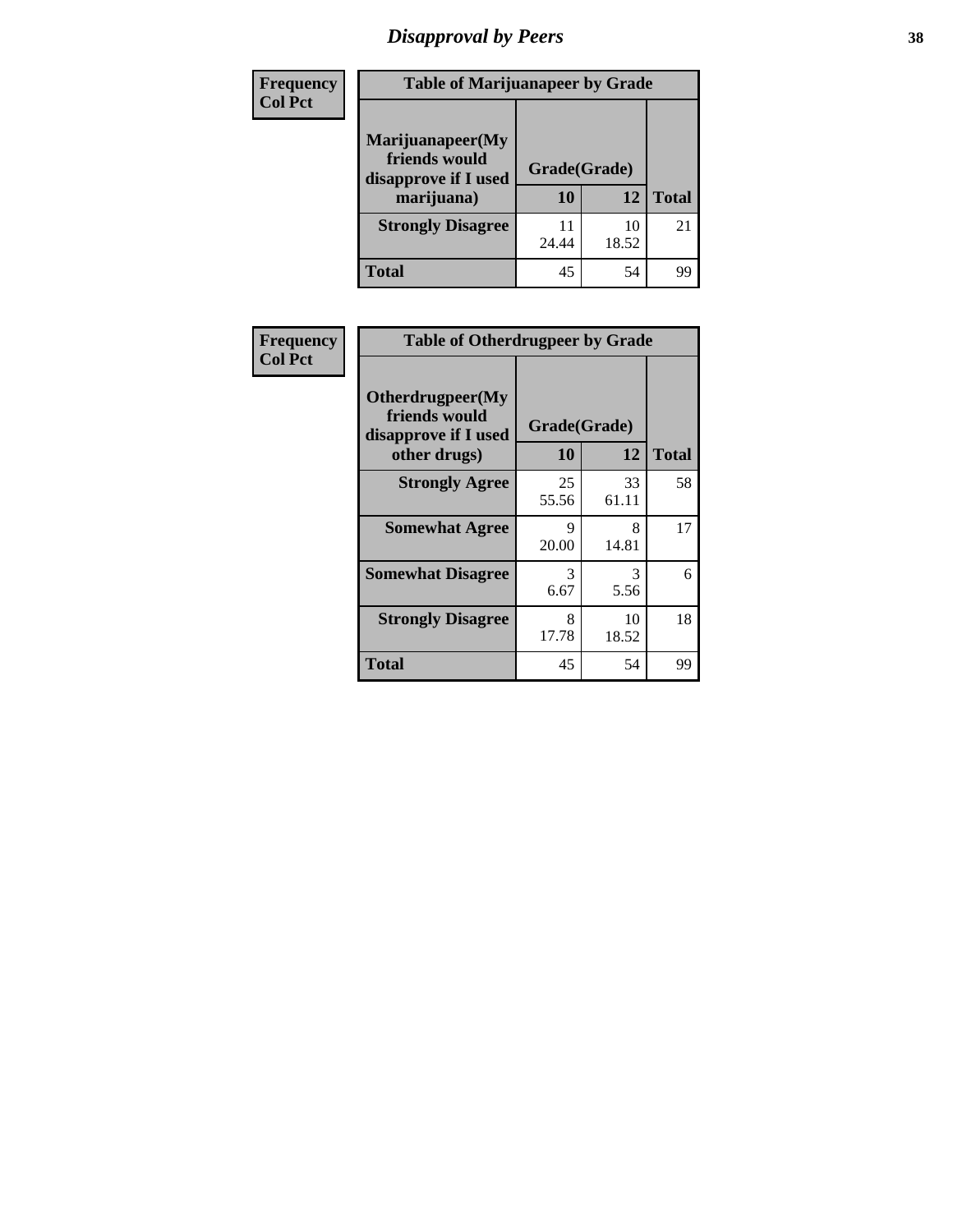| Frequency<br><b>Col Pct</b> | <b>Table of Alcohollocation1 by Grade</b> |              |             |              |
|-----------------------------|-------------------------------------------|--------------|-------------|--------------|
|                             | <b>Alcohollocation1(Places</b>            | Grade(Grade) |             |              |
|                             | <b>Friends Use Alcohol)</b>               | 10           | 12          | <b>Total</b> |
|                             |                                           | 26<br>57.78  | 33<br>61.11 | 59           |
|                             | Do Not Use                                | 19<br>42.22  | 21<br>38.89 | 40           |
|                             | <b>Total</b>                              | 45           | 54          | 99           |

| <b>Frequency</b> | <b>Table of Alcohollocation2 by Grade</b>                     |                    |             |              |
|------------------|---------------------------------------------------------------|--------------------|-------------|--------------|
| <b>Col Pct</b>   | <b>Alcohollocation2(Places</b><br><b>Friends Use Alcohol)</b> | Grade(Grade)<br>10 | 12          | <b>Total</b> |
|                  |                                                               | 24<br>53.33        | 37<br>68.52 | 61           |
|                  | Home                                                          | 21<br>46.67        | 17<br>31.48 | 38           |
|                  | <b>Total</b>                                                  | 45                 | 54          | 99           |

| Frequency<br><b>Col Pct</b> | <b>Table of Alcohollocation 3 by Grade</b> |              |              |                |
|-----------------------------|--------------------------------------------|--------------|--------------|----------------|
|                             | <b>Alcohollocation3(Places</b>             | Grade(Grade) |              |                |
|                             | <b>Friends Use Alcohol)</b>                | 10           | 12           | <b>Total</b>   |
|                             |                                            | 43<br>95.56  | 54<br>100.00 | 97             |
|                             | <b>School</b>                              | 4.44         | 0.00         | $\mathfrak{D}$ |
|                             | <b>Total</b>                               | 45           | 54           | 99             |

| <b>Frequency</b> | <b>Table of Alcohollocation4 by Grade</b> |              |             |              |  |
|------------------|-------------------------------------------|--------------|-------------|--------------|--|
| <b>Col Pct</b>   | <b>Alcohollocation4(Places</b>            | Grade(Grade) |             |              |  |
|                  | <b>Friends Use Alcohol)</b>               | 10           | 12          | <b>Total</b> |  |
|                  |                                           | 40<br>88.89  | 49<br>90.74 | 89           |  |
|                  | Car                                       | 5            | 5<br>9.26   | 10           |  |
|                  | <b>Total</b>                              | 45           | 54          | 99           |  |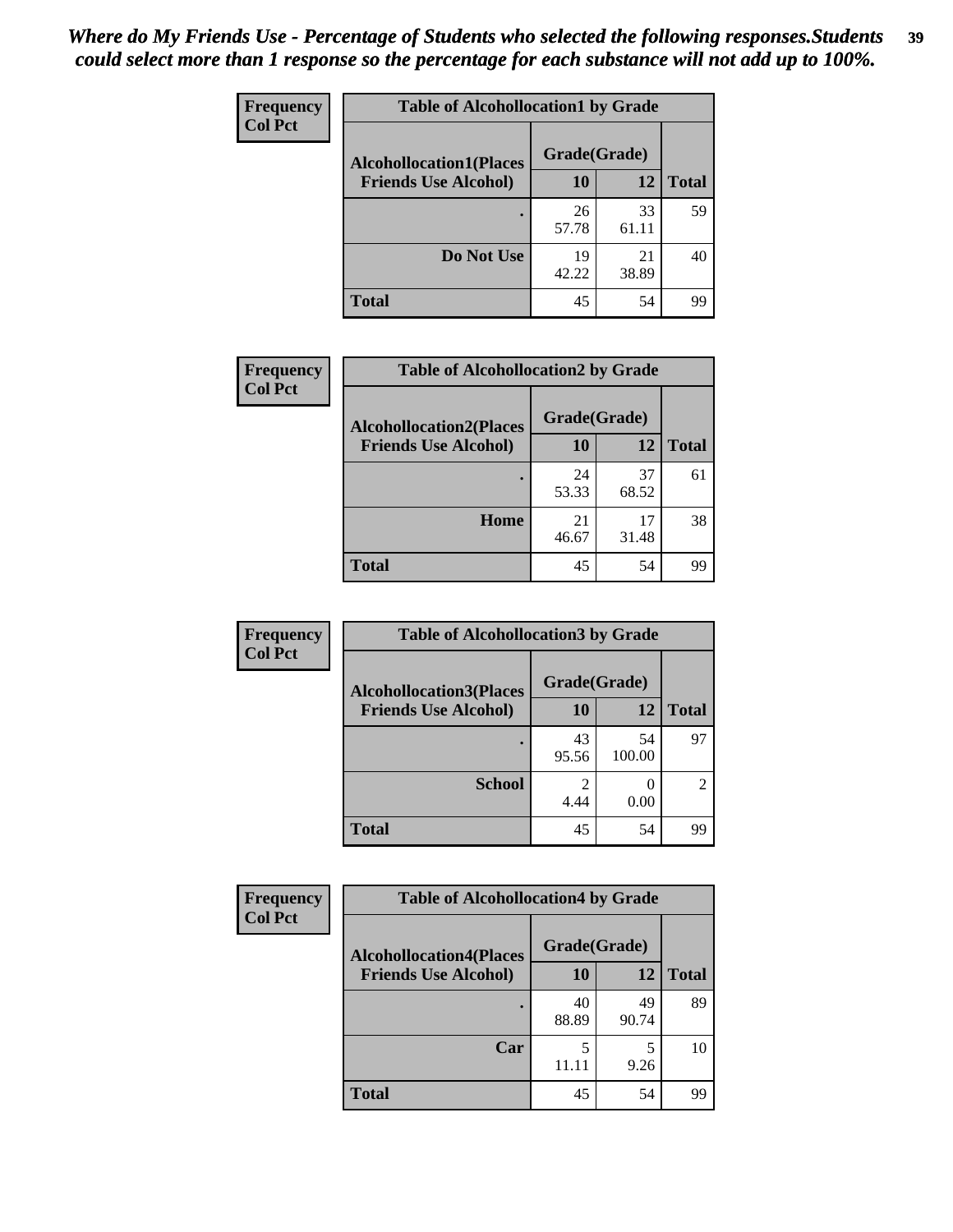| Frequency<br><b>Col Pct</b> | <b>Table of Alcohollocation5 by Grade</b> |              |             |              |
|-----------------------------|-------------------------------------------|--------------|-------------|--------------|
|                             | <b>Alcohollocation5(Places</b>            | Grade(Grade) |             |              |
|                             | <b>Friends Use Alcohol)</b>               | 10           | 12          | <b>Total</b> |
|                             |                                           | 31<br>68.89  | 36<br>66.67 | 67           |
|                             | <b>Friend's House</b>                     | 14<br>31.11  | 18<br>33.33 | 32           |
|                             | <b>Total</b>                              | 45           | 54          | 99           |

| <b>Frequency</b> | <b>Table of Alcohollocation6 by Grade</b> |              |             |              |
|------------------|-------------------------------------------|--------------|-------------|--------------|
| <b>Col Pct</b>   | <b>Alcohollocation6(Places</b>            | Grade(Grade) |             |              |
|                  | <b>Friends Use Alcohol)</b>               | <b>10</b>    | 12          | <b>Total</b> |
|                  |                                           | 33<br>73.33  | 34<br>62.96 | 67           |
|                  | <b>Other</b>                              | 12<br>26.67  | 20<br>37.04 | 32           |
|                  | <b>Total</b>                              | 45           | 54          | 99           |

| Frequency      | <b>Table of Tobaccolocation1 by Grade</b> |              |             |              |
|----------------|-------------------------------------------|--------------|-------------|--------------|
| <b>Col Pct</b> | <b>Tobaccolocation1(Places</b>            | Grade(Grade) |             |              |
|                | <b>Friends Use Tobacco)</b>               | 10           | 12          | <b>Total</b> |
|                |                                           | 18<br>40.00  | 23<br>42.59 | 41           |
|                | Do Not Use                                | 27<br>60.00  | 31<br>57.41 | 58           |
|                | <b>Total</b>                              | 45           | 54          | 99           |

| <b>Frequency</b> | <b>Table of Tobaccolocation2 by Grade</b> |              |             |              |  |
|------------------|-------------------------------------------|--------------|-------------|--------------|--|
| <b>Col Pct</b>   | <b>Tobaccolocation2(Places</b>            | Grade(Grade) |             |              |  |
|                  | <b>Friends Use Tobacco)</b>               | 10           | 12          | <b>Total</b> |  |
|                  |                                           | 30<br>66.67  | 37<br>68.52 | 67           |  |
|                  | Home                                      | 15<br>33.33  | 17<br>31.48 | 32           |  |
|                  | <b>Total</b>                              | 45           | 54          | 99           |  |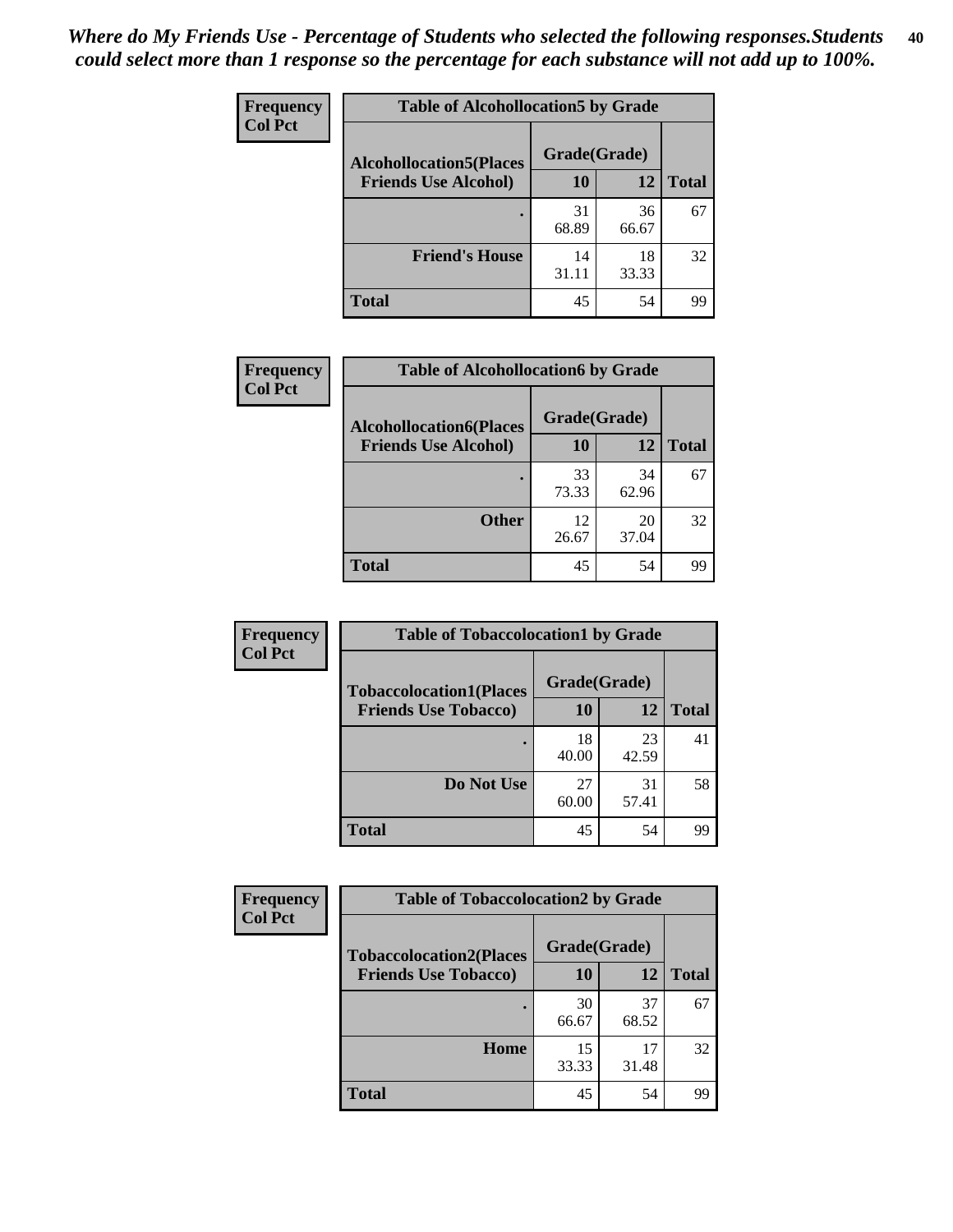| Frequency      | <b>Table of Tobaccolocation 3 by Grade</b> |              |             |              |  |  |
|----------------|--------------------------------------------|--------------|-------------|--------------|--|--|
| <b>Col Pct</b> | <b>Tobaccolocation3(Places</b>             | Grade(Grade) |             |              |  |  |
|                | <b>Friends Use Tobacco)</b>                | 10           | <b>12</b>   | <b>Total</b> |  |  |
|                |                                            | 40<br>88.89  | 50<br>92.59 | 90           |  |  |
|                | <b>School</b>                              | 5            | 4<br>7.41   | Q            |  |  |
|                | <b>Total</b>                               | 45           | 54          | 99           |  |  |

| Frequency      | <b>Table of Tobaccolocation4 by Grade</b> |              |             |              |
|----------------|-------------------------------------------|--------------|-------------|--------------|
| <b>Col Pct</b> | <b>Tobaccolocation4(Places</b>            | Grade(Grade) |             |              |
|                | <b>Friends Use Tobacco)</b>               | <b>10</b>    | 12          | <b>Total</b> |
|                |                                           | 37<br>82.22  | 44<br>81.48 | 81           |
|                | Car                                       | 8<br>17.78   | 10<br>18.52 | 18           |
|                | <b>Total</b>                              | 45           | 54          | 99           |

| Frequency<br><b>Col Pct</b> | <b>Table of Tobaccolocation5 by Grade</b> |              |             |              |
|-----------------------------|-------------------------------------------|--------------|-------------|--------------|
|                             | <b>Tobaccolocation5(Places</b>            | Grade(Grade) |             |              |
|                             | <b>Friends Use Tobacco)</b>               | 10           | 12          | <b>Total</b> |
|                             |                                           | 36<br>80.00  | 41<br>75.93 | 77           |
|                             | <b>Friend's House</b>                     | q<br>20.00   | 13<br>24.07 | 22           |
|                             | <b>Total</b>                              | 45           | 54          | 99           |

| <b>Frequency</b> | <b>Table of Tobaccolocation6 by Grade</b> |              |             |              |  |
|------------------|-------------------------------------------|--------------|-------------|--------------|--|
| <b>Col Pct</b>   | <b>Tobaccolocation6(Places</b>            | Grade(Grade) |             |              |  |
|                  | <b>Friends Use Tobacco)</b>               | 10           | 12          | <b>Total</b> |  |
|                  |                                           | 35<br>77.78  | 42<br>77.78 | 77           |  |
|                  | <b>Other</b>                              | 10<br>22.22  | 12<br>22.22 | 22           |  |
|                  | <b>Total</b>                              | 45           | 54          | 99           |  |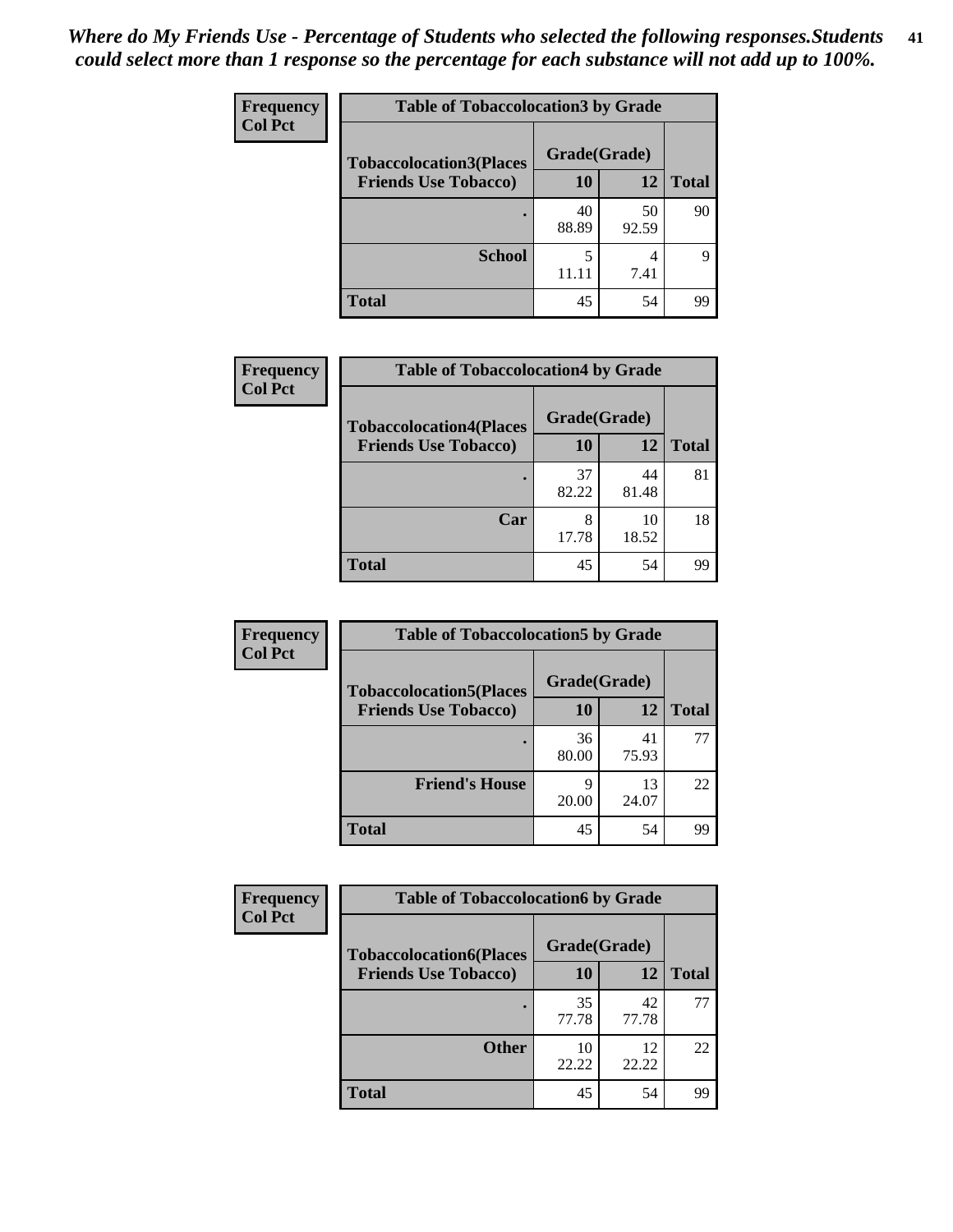| <b>Frequency</b> | <b>Table of Marijuanalocation1 by Grade</b> |              |             |              |
|------------------|---------------------------------------------|--------------|-------------|--------------|
| <b>Col Pct</b>   | <b>Marijuanalocation1(Places</b>            | Grade(Grade) |             |              |
|                  | <b>Friends Use Marijuana</b> )              | <b>10</b>    | 12          | <b>Total</b> |
|                  |                                             | 16<br>35.56  | 18<br>33.33 | 34           |
|                  | Do Not Use                                  | 29<br>64.44  | 36<br>66.67 | 65           |
|                  | <b>Total</b>                                | 45           | 54          | 99           |

| <b>Frequency</b> | <b>Table of Marijuanalocation2 by Grade</b>                        |                    |             |              |
|------------------|--------------------------------------------------------------------|--------------------|-------------|--------------|
| <b>Col Pct</b>   | <b>Marijuanalocation2(Places</b><br><b>Friends Use Marijuana</b> ) | Grade(Grade)<br>10 | 12          | <b>Total</b> |
|                  |                                                                    | 34<br>75.56        | 42<br>77.78 | 76           |
|                  | Home                                                               | 11<br>24.44        | 12<br>22.22 | 23           |
|                  | <b>Total</b>                                                       | 45                 | 54          | 99           |

| <b>Frequency</b><br><b>Col Pct</b> | <b>Table of Marijuanalocation3 by Grade</b> |              |             |       |
|------------------------------------|---------------------------------------------|--------------|-------------|-------|
|                                    | <b>Marijuanalocation3(Places</b>            | Grade(Grade) |             |       |
|                                    | <b>Friends Use Marijuana</b> )              | 10           | 12          | Total |
|                                    |                                             | 44<br>97.78  | 51<br>94.44 | 95    |
|                                    | <b>School</b>                               | 2.22         | 3<br>5.56   |       |
|                                    | <b>Total</b>                                | 45           | 54          | 99    |

| <b>Frequency</b> | <b>Table of Marijuanalocation4 by Grade</b> |              |             |              |  |
|------------------|---------------------------------------------|--------------|-------------|--------------|--|
| <b>Col Pct</b>   | <b>Marijuanalocation4(Places</b>            | Grade(Grade) |             |              |  |
|                  | <b>Friends Use Marijuana</b> )              | 10           | 12          | <b>Total</b> |  |
|                  |                                             | 41<br>91.11  | 47<br>87.04 | 88           |  |
|                  | Car                                         | 8.89         | 12.96       |              |  |
|                  | <b>Total</b>                                | 45           | 54          | 99           |  |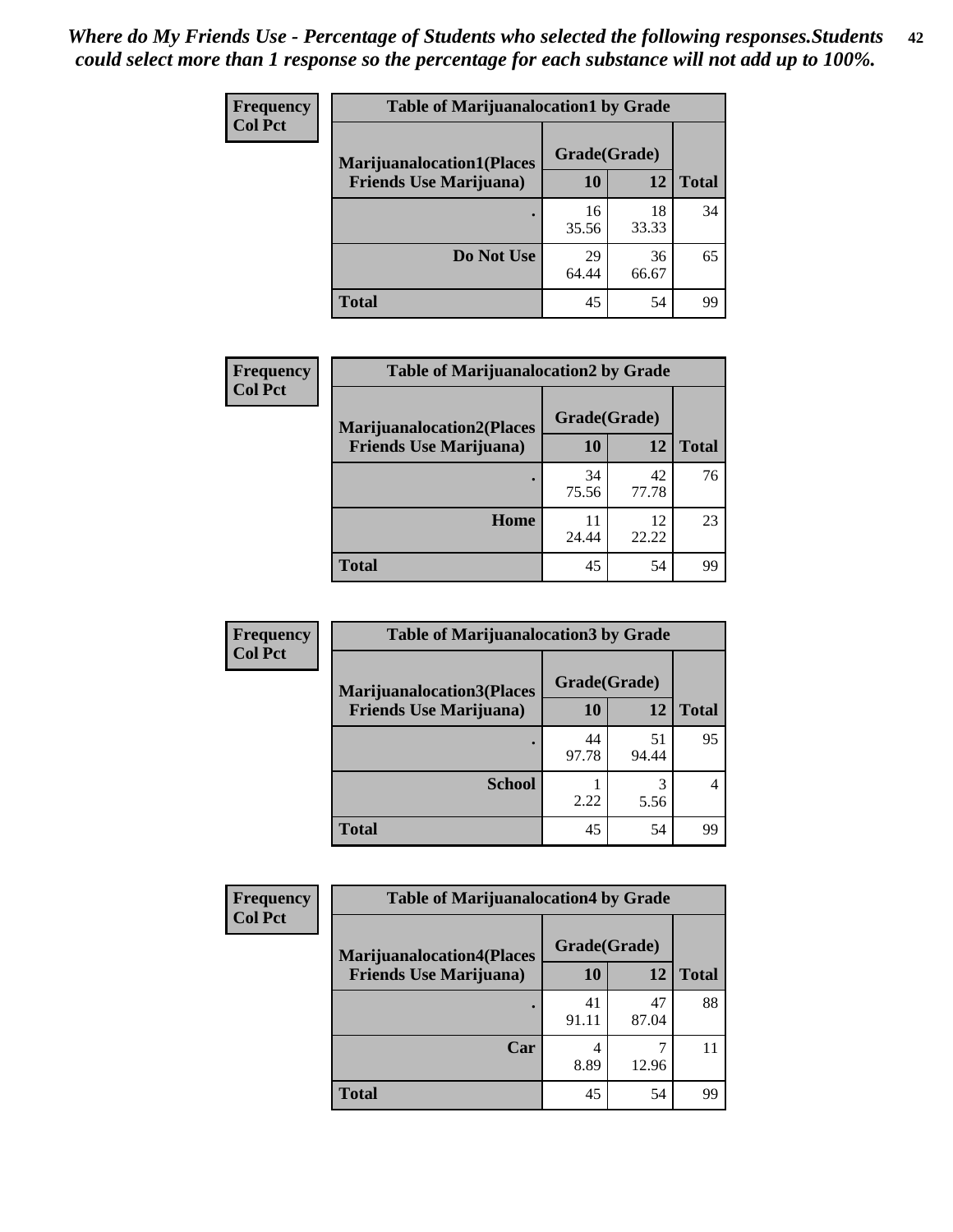| <b>Frequency</b> | <b>Table of Marijuanalocation5 by Grade</b> |              |             |              |
|------------------|---------------------------------------------|--------------|-------------|--------------|
| <b>Col Pct</b>   | <b>Marijuanalocation5</b> (Places           | Grade(Grade) |             |              |
|                  | <b>Friends Use Marijuana</b> )              | 10           | 12          | <b>Total</b> |
|                  |                                             | 39<br>86.67  | 44<br>81.48 | 83           |
|                  | <b>Friend's House</b>                       | 6<br>13.33   | 10<br>18.52 | 16           |
|                  | <b>Total</b>                                | 45           | 54          | 99           |

| <b>Frequency</b> | <b>Table of Marijuanalocation6 by Grade</b>                        |                    |             |              |
|------------------|--------------------------------------------------------------------|--------------------|-------------|--------------|
| <b>Col Pct</b>   | <b>Marijuanalocation6(Places</b><br><b>Friends Use Marijuana</b> ) | Grade(Grade)<br>10 | 12          | <b>Total</b> |
|                  |                                                                    | 35<br>77.78        | 45<br>83.33 | 80           |
|                  | <b>Other</b>                                                       | 10<br>22.22        | Q<br>16.67  | 19           |
|                  | <b>Total</b>                                                       | 45                 | 54          | 99           |

| Frequency      | <b>Table of Otherdruglocation1 by Grade</b>                          |              |             |              |
|----------------|----------------------------------------------------------------------|--------------|-------------|--------------|
| <b>Col Pct</b> | <b>Otherdruglocation1(Places</b><br><b>Friends Use Other Illegal</b> | Grade(Grade) |             |              |
|                | Drugs)                                                               | 10           | 12          | <b>Total</b> |
|                |                                                                      | 12<br>26.67  | 12<br>22.22 | 24           |
|                | Do Not Use                                                           | 33<br>73.33  | 42<br>77.78 | 75           |
|                | <b>Total</b>                                                         | 45           | 54          | 99           |

| <b>Frequency</b> | <b>Table of Otherdruglocation2 by Grade</b>                           |             |              |              |  |
|------------------|-----------------------------------------------------------------------|-------------|--------------|--------------|--|
| <b>Col Pct</b>   | <b>Otherdruglocation2(Places)</b><br><b>Friends Use Other Illegal</b> |             | Grade(Grade) |              |  |
|                  | Drugs)                                                                | 10          | 12           | <b>Total</b> |  |
|                  |                                                                       | 36<br>80.00 | 49<br>90.74  | 85           |  |
|                  | Home                                                                  | 9<br>20.00  | 5<br>9.26    | 14           |  |
|                  | <b>Total</b>                                                          | 45          | 54           | 99           |  |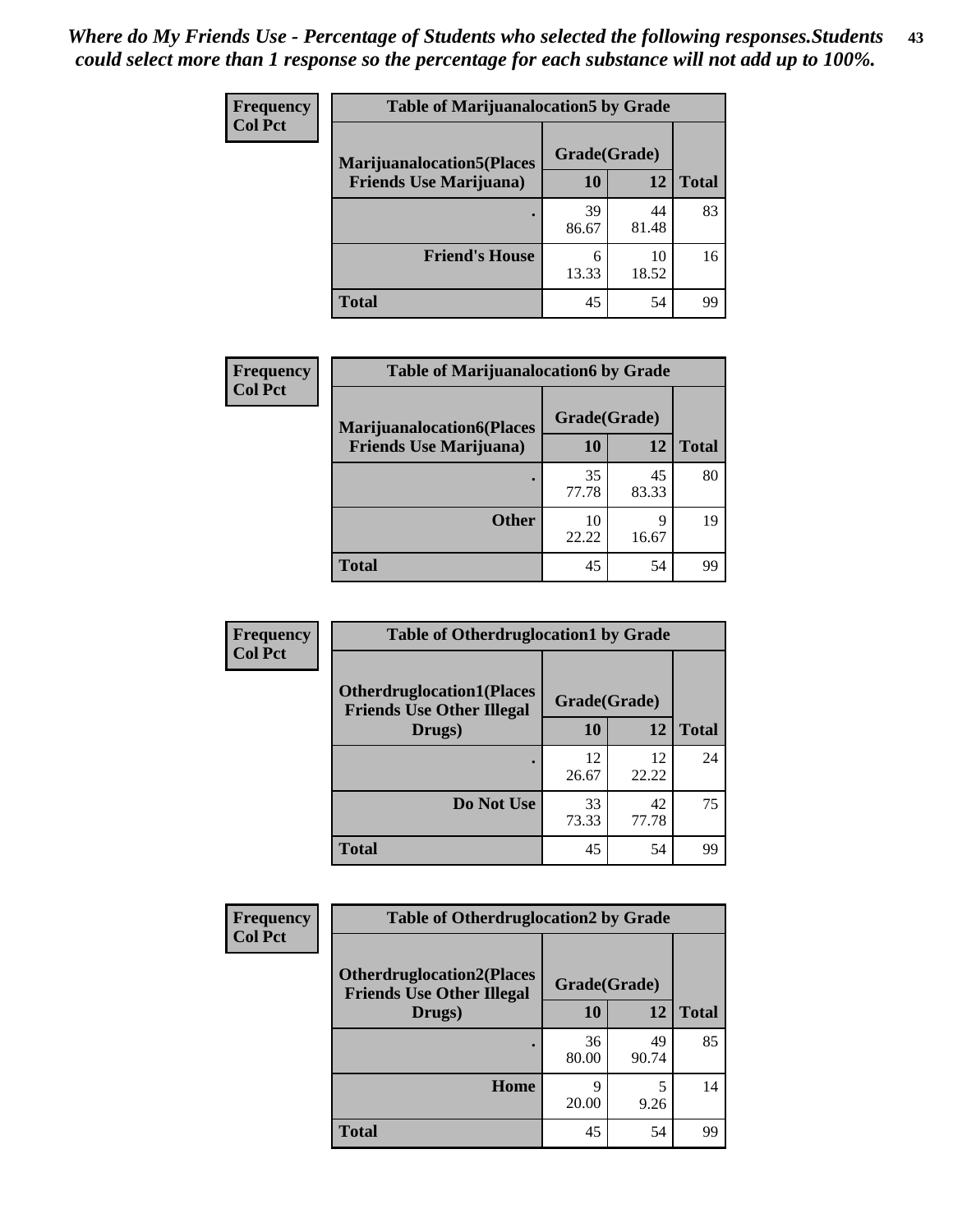| <b>Frequency</b> | <b>Table of Otherdruglocation 3 by Grade</b>                         |              |             |              |
|------------------|----------------------------------------------------------------------|--------------|-------------|--------------|
| <b>Col Pct</b>   | <b>Otherdruglocation3(Places</b><br><b>Friends Use Other Illegal</b> | Grade(Grade) |             |              |
|                  | Drugs)                                                               | 10           | 12          | <b>Total</b> |
|                  |                                                                      | 41<br>91.11  | 51<br>94.44 | 92           |
|                  | <b>School</b>                                                        | 8.89         | 3<br>5.56   |              |
|                  | <b>Total</b>                                                         | 45           | 54          | 99           |

| <b>Frequency</b> | <b>Table of Otherdruglocation4 by Grade</b>                          |              |             |              |
|------------------|----------------------------------------------------------------------|--------------|-------------|--------------|
| <b>Col Pct</b>   | <b>Otherdruglocation4(Places</b><br><b>Friends Use Other Illegal</b> | Grade(Grade) |             |              |
|                  | Drugs)                                                               | 10           | 12          | <b>Total</b> |
|                  |                                                                      | 40<br>88.89  | 50<br>92.59 | 90           |
|                  | Car                                                                  | 11.11        | 7.41        | Q            |
|                  | <b>Total</b>                                                         | 45           | 54          | 99           |

| <b>Frequency</b><br><b>Col Pct</b> | <b>Table of Otherdruglocation5 by Grade</b>                          |              |             |              |
|------------------------------------|----------------------------------------------------------------------|--------------|-------------|--------------|
|                                    | <b>Otherdruglocation5(Places</b><br><b>Friends Use Other Illegal</b> | Grade(Grade) |             |              |
|                                    | Drugs)                                                               | 10           | 12          | <b>Total</b> |
|                                    |                                                                      | 41<br>91.11  | 46<br>85.19 | 87           |
|                                    | <b>Friend's House</b>                                                | 8.89         | 8<br>14.81  | 12           |
|                                    | <b>Total</b>                                                         | 45           | 54          | 99           |

| <b>Frequency</b> | <b>Table of Otherdruglocation6 by Grade</b>                          |              |             |              |
|------------------|----------------------------------------------------------------------|--------------|-------------|--------------|
| <b>Col Pct</b>   | <b>Otherdruglocation6(Places</b><br><b>Friends Use Other Illegal</b> | Grade(Grade) |             |              |
|                  | Drugs)                                                               | 10           | 12          | <b>Total</b> |
|                  |                                                                      | 36<br>80.00  | 47<br>87.04 | 83           |
|                  | <b>Other</b>                                                         | q<br>20.00   | 12.96       | 16           |
|                  | <b>Total</b>                                                         | 45           | 54          | 99           |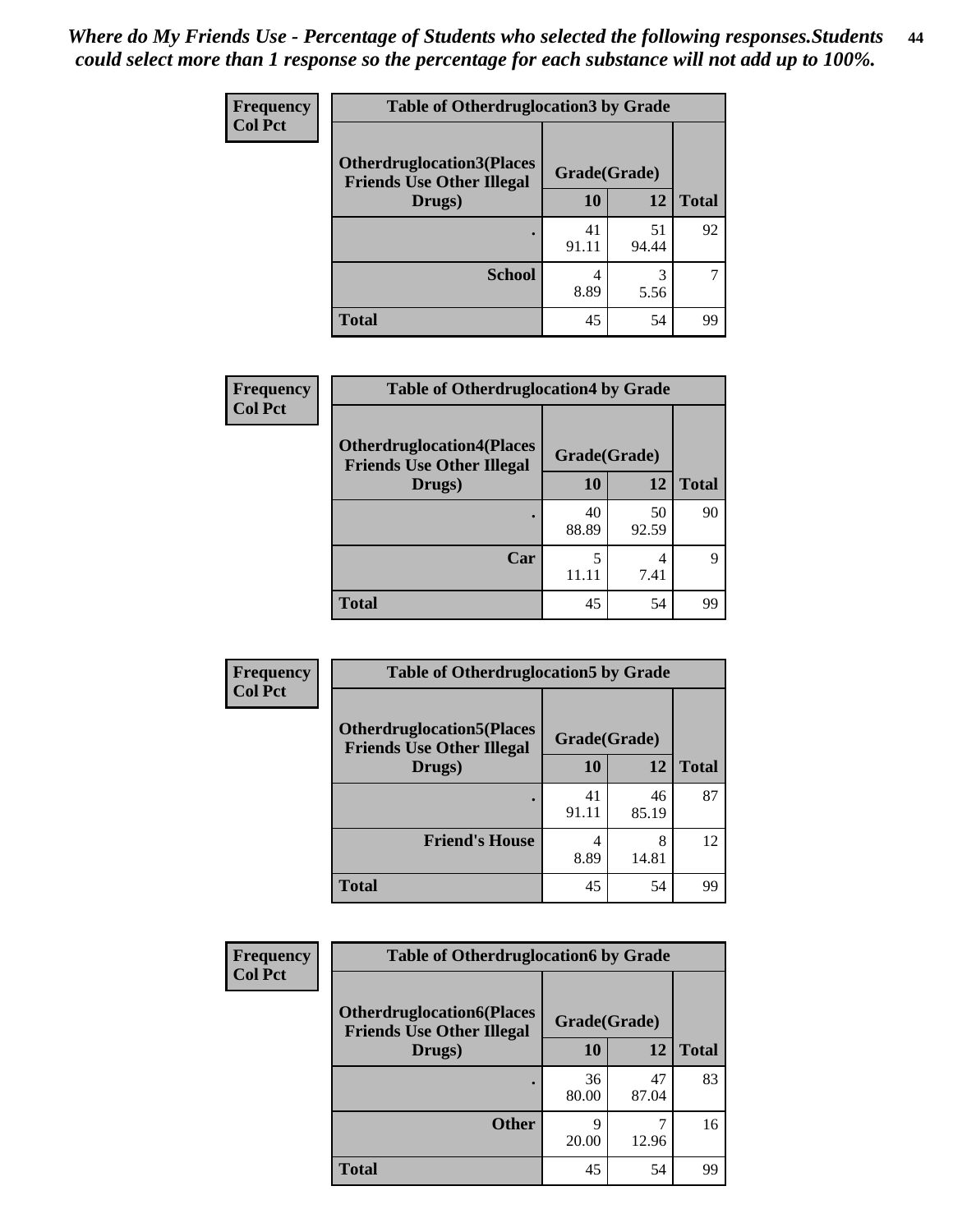| Frequency      | <b>Table of Alcoholtime1 by Grade</b>           |              |             |              |
|----------------|-------------------------------------------------|--------------|-------------|--------------|
| <b>Col Pct</b> | <b>Alcoholtime1(Times</b><br><b>Friends Use</b> | Grade(Grade) |             |              |
|                | Alcohol)                                        | 10           | <b>12</b>   | <b>Total</b> |
|                |                                                 | 23<br>51.11  | 31<br>57.41 | 54           |
|                | Do Not Use                                      | 22<br>48.89  | 23<br>42.59 | 45           |
|                | <b>Total</b>                                    | 45           | 54          | 99           |

| Frequency      | <b>Table of Alcoholtime2 by Grade</b>           |              |             |              |
|----------------|-------------------------------------------------|--------------|-------------|--------------|
| <b>Col Pct</b> | <b>Alcoholtime2(Times</b><br><b>Friends Use</b> | Grade(Grade) |             |              |
|                | Alcohol)                                        | 10           | 12          | <b>Total</b> |
|                |                                                 | 43<br>95.56  | 53<br>98.15 | 96           |
|                | <b>On Way to School</b>                         | 4.44         | 1.85        | 3            |
|                | <b>Total</b>                                    | 45           | 54          | 99           |

| Frequency      | <b>Table of Alcoholtime3 by Grade</b>           |              |              |              |
|----------------|-------------------------------------------------|--------------|--------------|--------------|
| <b>Col Pct</b> | <b>Alcoholtime3(Times</b><br><b>Friends Use</b> | Grade(Grade) |              |              |
|                | Alcohol)                                        | 10           | 12           | <b>Total</b> |
|                |                                                 | 44<br>97.78  | 54<br>100.00 | 98           |
|                | <b>During School</b>                            | 2.22         | 0.00         |              |
|                | <b>Total</b>                                    | 45           | 54           | 99           |

| <b>Frequency</b> | <b>Table of Alcoholtime4 by Grade</b> |                                           |             |              |  |
|------------------|---------------------------------------|-------------------------------------------|-------------|--------------|--|
| <b>Col Pct</b>   |                                       | Grade(Grade)<br><b>Alcoholtime4(Times</b> |             |              |  |
|                  | <b>Friends Use Alcohol)</b>           | 10                                        | 12          | <b>Total</b> |  |
|                  |                                       | 42<br>93.33                               | 53<br>98.15 | 95           |  |
|                  | <b>On Way Home From School</b>        | 3<br>6.67                                 | 1.85        |              |  |
|                  | <b>Total</b>                          | 45                                        | 54          | 99           |  |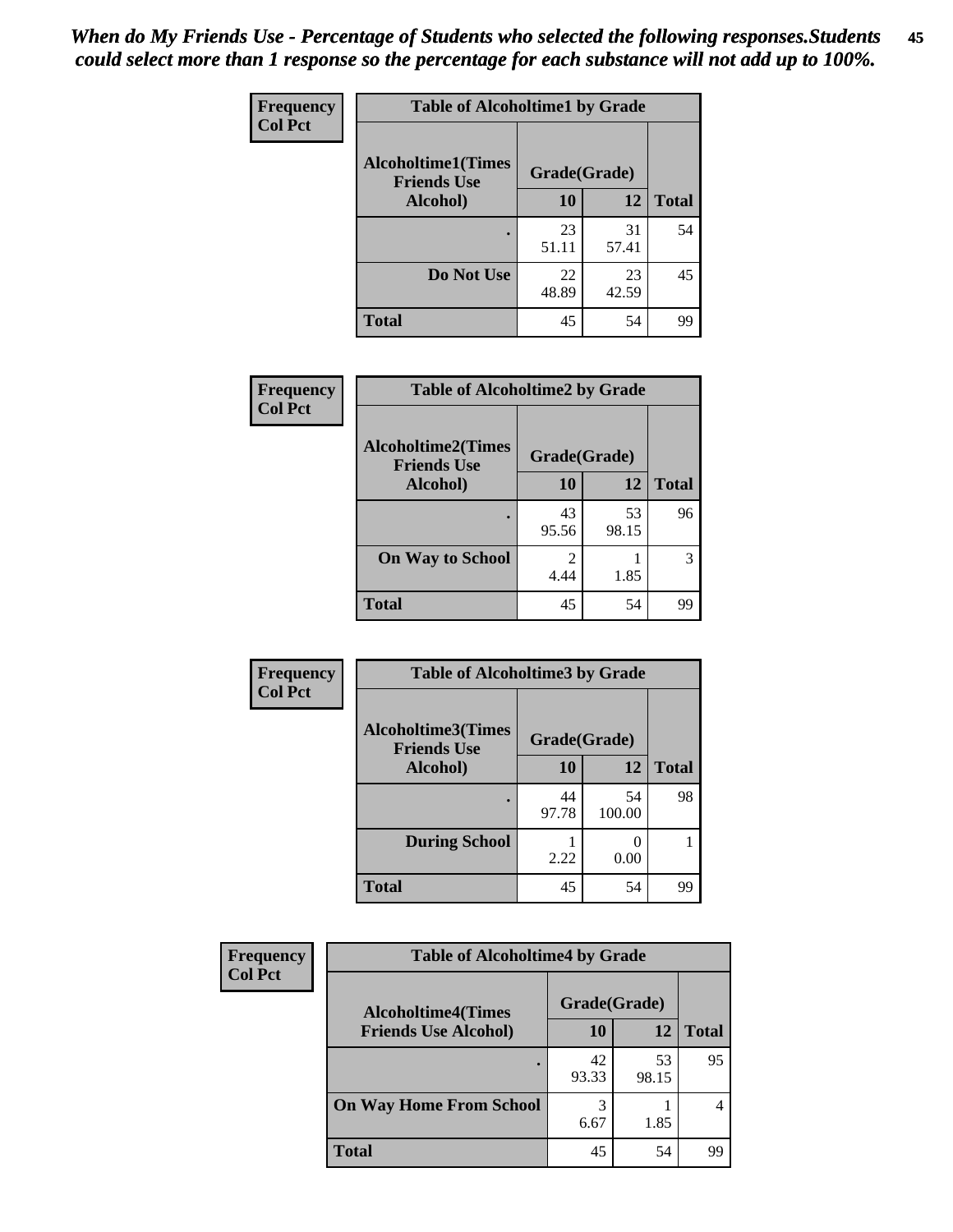*When do My Friends Use - Percentage of Students who selected the following responses.Students could select more than 1 response so the percentage for each substance will not add up to 100%.* **46**

| Frequency      | <b>Table of Alcoholtime5 by Grade</b>           |              |             |              |
|----------------|-------------------------------------------------|--------------|-------------|--------------|
| <b>Col Pct</b> | <b>Alcoholtime5(Times</b><br><b>Friends Use</b> | Grade(Grade) |             |              |
|                | Alcohol)                                        | 10           | 12          | <b>Total</b> |
|                |                                                 | 36<br>80.00  | 42<br>77.78 | 78           |
|                | Weeknights                                      | 9<br>20.00   | 12<br>22.22 | 21           |
|                | <b>Total</b>                                    | 45           | 54          | 99           |

| Frequency      | <b>Table of Alcoholtime6 by Grade</b>           |              |             |              |
|----------------|-------------------------------------------------|--------------|-------------|--------------|
| <b>Col Pct</b> | <b>Alcoholtime6(Times</b><br><b>Friends Use</b> | Grade(Grade) |             |              |
|                | Alcohol)                                        | 10           | 12          | <b>Total</b> |
|                |                                                 | 21<br>46.67  | 23<br>42.59 | 44           |
|                | Weekends                                        | 24<br>53.33  | 31<br>57.41 | 55           |
|                | <b>Total</b>                                    | 45           | 54          | 99           |

| Frequency      | <b>Table of Tobaccotime1 by Grade</b>           |              |             |              |
|----------------|-------------------------------------------------|--------------|-------------|--------------|
| <b>Col Pct</b> | <b>Tobaccotime1(Times</b><br><b>Friends Use</b> | Grade(Grade) |             |              |
|                | <b>Tobacco</b> )                                | 10           | 12          | <b>Total</b> |
|                |                                                 | 18<br>40.00  | 21<br>38.89 | 39           |
|                | Do Not Use                                      | 27<br>60.00  | 33<br>61.11 | 60           |
|                | <b>Total</b>                                    | 45           | 54          | 99           |

| Frequency      | <b>Table of Tobaccotime2 by Grade</b>           |              |             |              |
|----------------|-------------------------------------------------|--------------|-------------|--------------|
| <b>Col Pct</b> | <b>Tobaccotime2(Times</b><br><b>Friends Use</b> | Grade(Grade) |             |              |
|                | <b>Tobacco</b> )                                | 10           | 12          | <b>Total</b> |
|                |                                                 | 36<br>80.00  | 44<br>81.48 | 80           |
|                | <b>On Way to School</b>                         | q<br>20.00   | 10<br>18.52 | 19           |
|                | <b>Total</b>                                    | 45           | 54          | 99           |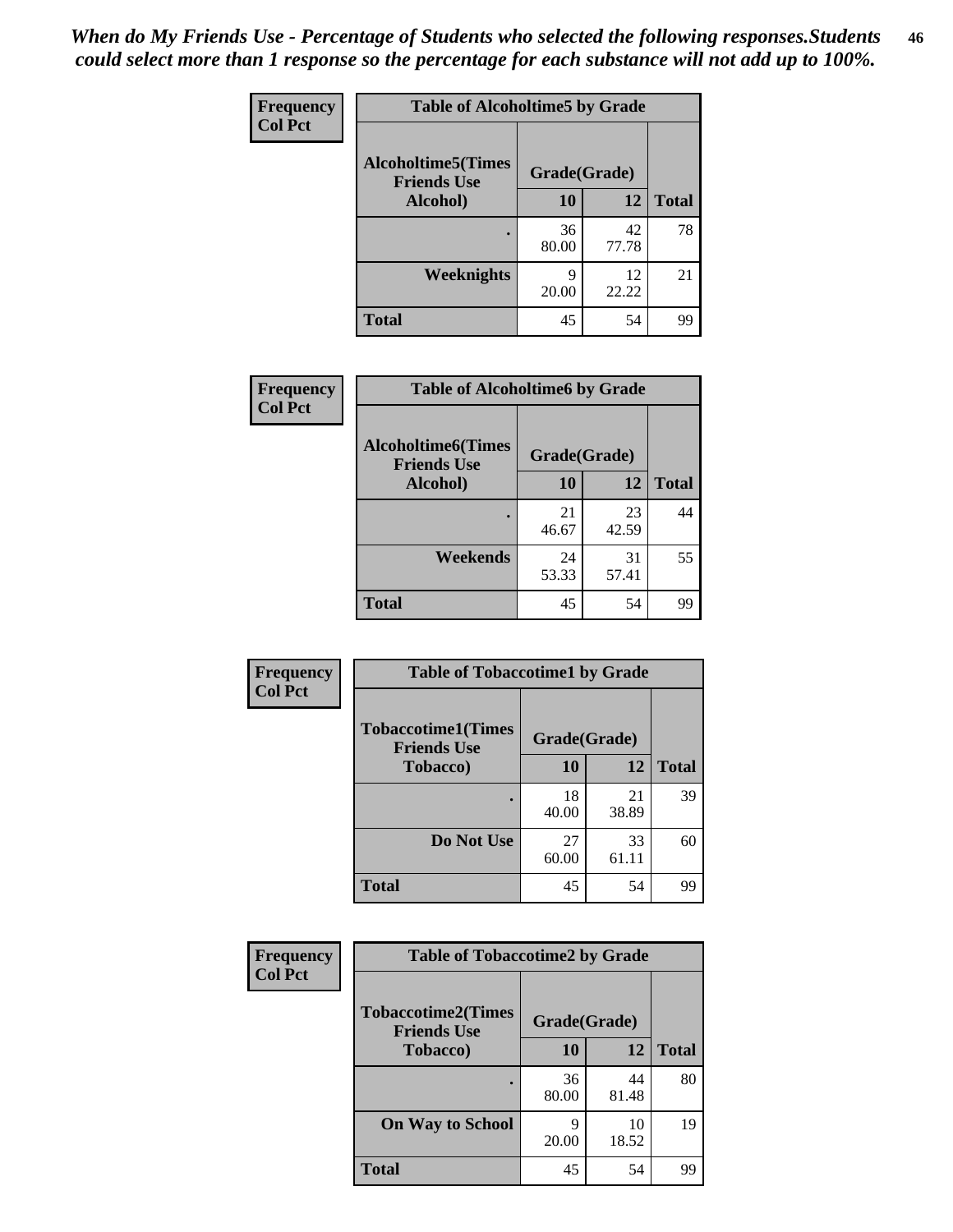*When do My Friends Use - Percentage of Students who selected the following responses.Students could select more than 1 response so the percentage for each substance will not add up to 100%.* **47**

| <b>Frequency</b> | <b>Table of Tobaccotime3 by Grade</b>           |             |              |              |  |
|------------------|-------------------------------------------------|-------------|--------------|--------------|--|
| <b>Col Pct</b>   | <b>Tobaccotime3(Times</b><br><b>Friends Use</b> |             | Grade(Grade) |              |  |
|                  | <b>Tobacco</b> )                                | 10          | 12           | <b>Total</b> |  |
|                  |                                                 | 38<br>84.44 | 48<br>88.89  | 86           |  |
|                  | <b>During School</b>                            | 15.56       | 6            | 13           |  |
|                  | <b>Total</b>                                    | 45          | 54           | 99           |  |

| <b>Frequency</b> | <b>Table of Tobaccotime4 by Grade</b> |              |             |              |
|------------------|---------------------------------------|--------------|-------------|--------------|
| <b>Col Pct</b>   | <b>Tobaccotime4(Times</b>             | Grade(Grade) |             |              |
|                  | <b>Friends Use Tobacco)</b>           | 10           | 12          | <b>Total</b> |
|                  |                                       | 42<br>93.33  | 53<br>98.15 | 95           |
|                  | <b>On Way Home From School</b>        | 3<br>6.67    | 1.85        |              |
|                  | Total                                 | 45           | 54          | 99           |

| <b>Frequency</b> | <b>Table of Tobaccotime5 by Grade</b>           |              |             |              |
|------------------|-------------------------------------------------|--------------|-------------|--------------|
| <b>Col Pct</b>   | <b>Tobaccotime5(Times</b><br><b>Friends Use</b> | Grade(Grade) |             |              |
|                  | Tobacco)                                        | 10           | 12          | <b>Total</b> |
|                  | ٠                                               | 30<br>66.67  | 38<br>70.37 | 68           |
|                  | <b>Weeknights</b>                               | 15<br>33.33  | 16<br>29.63 | 31           |
|                  | <b>Total</b>                                    | 45           | 54          | 99           |

| Frequency      | <b>Table of Tobaccotime6 by Grade</b>           |              |             |              |
|----------------|-------------------------------------------------|--------------|-------------|--------------|
| <b>Col Pct</b> | <b>Tobaccotime6(Times</b><br><b>Friends Use</b> | Grade(Grade) |             |              |
|                | <b>Tobacco</b> )                                | 10           | 12          | <b>Total</b> |
|                | ٠                                               | 27<br>60.00  | 38<br>70.37 | 65           |
|                | Weekends                                        | 18<br>40.00  | 16<br>29.63 | 34           |
|                | <b>Total</b>                                    | 45           | 54          | 99           |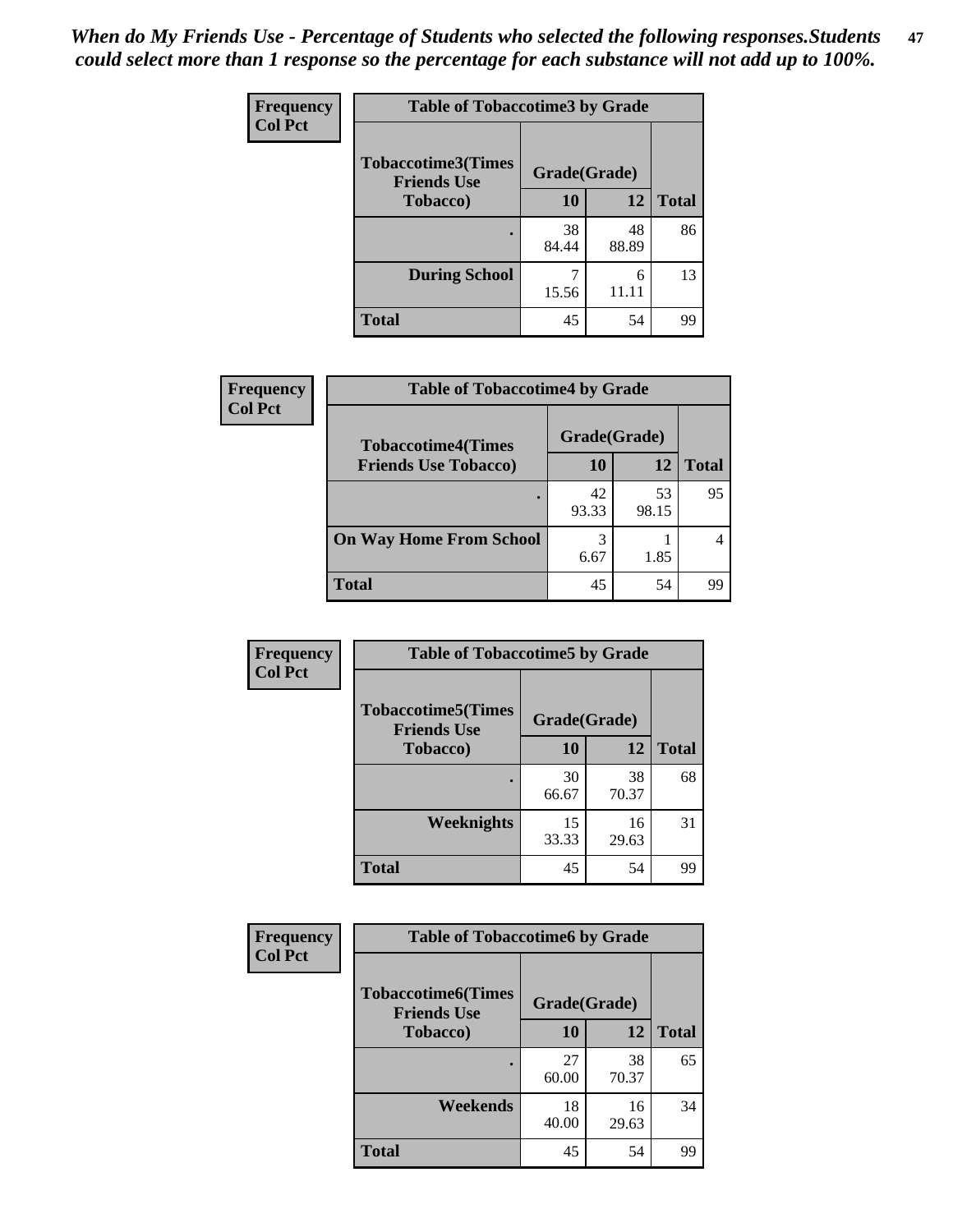| Frequency      | <b>Table of Marijuanatime1 by Grade</b>           |              |             |              |
|----------------|---------------------------------------------------|--------------|-------------|--------------|
| <b>Col Pct</b> | <b>Marijuanatime1(Times</b><br><b>Friends Use</b> | Grade(Grade) |             |              |
|                | Marijuana)                                        | 10           | 12          | <b>Total</b> |
|                |                                                   | 14<br>31.11  | 16<br>29.63 | 30           |
|                | Do Not Use                                        | 31<br>68.89  | 38<br>70.37 | 69           |
|                | <b>Total</b>                                      | 45           | 54          | 99           |

| Frequency      | <b>Table of Marijuanatime2 by Grade</b>    |             |              |              |
|----------------|--------------------------------------------|-------------|--------------|--------------|
| <b>Col Pct</b> | Marijuanatime2(Times<br><b>Friends Use</b> |             | Grade(Grade) |              |
|                | Marijuana)                                 | 10          | 12           | <b>Total</b> |
|                | ٠                                          | 42<br>93.33 | 51<br>94.44  | 93           |
|                | <b>On Way to School</b>                    | 3<br>6.67   | 3<br>5.56    | 6            |
|                | <b>Total</b>                               | 45          | 54           | 99           |

| Frequency<br><b>Col Pct</b> | <b>Table of Marijuanatime3 by Grade</b>    |              |              |              |  |
|-----------------------------|--------------------------------------------|--------------|--------------|--------------|--|
|                             | Marijuanatime3(Times<br><b>Friends Use</b> | Grade(Grade) |              |              |  |
|                             | Marijuana)                                 | 10           | 12           | <b>Total</b> |  |
|                             |                                            | 43<br>95.56  | 54<br>100.00 | 97           |  |
|                             | <b>During School</b>                       | 2<br>4.44    | 0<br>0.00    | 2            |  |
|                             | <b>Total</b>                               | 45           | 54           | 99           |  |

| <b>Frequency</b> | <b>Table of Marijuanatime4 by Grade</b> |              |             |              |
|------------------|-----------------------------------------|--------------|-------------|--------------|
| <b>Col Pct</b>   | <b>Marijuanatime4</b> (Times            | Grade(Grade) |             |              |
|                  | <b>Friends Use Marijuana</b> )          | 10           | 12          | <b>Total</b> |
|                  |                                         | 42<br>93.33  | 48<br>88.89 | 90           |
|                  | <b>On Way Home From School</b>          | 3<br>6.67    | 6           | Q            |
|                  | <b>Total</b>                            | 45           | 54          | 99           |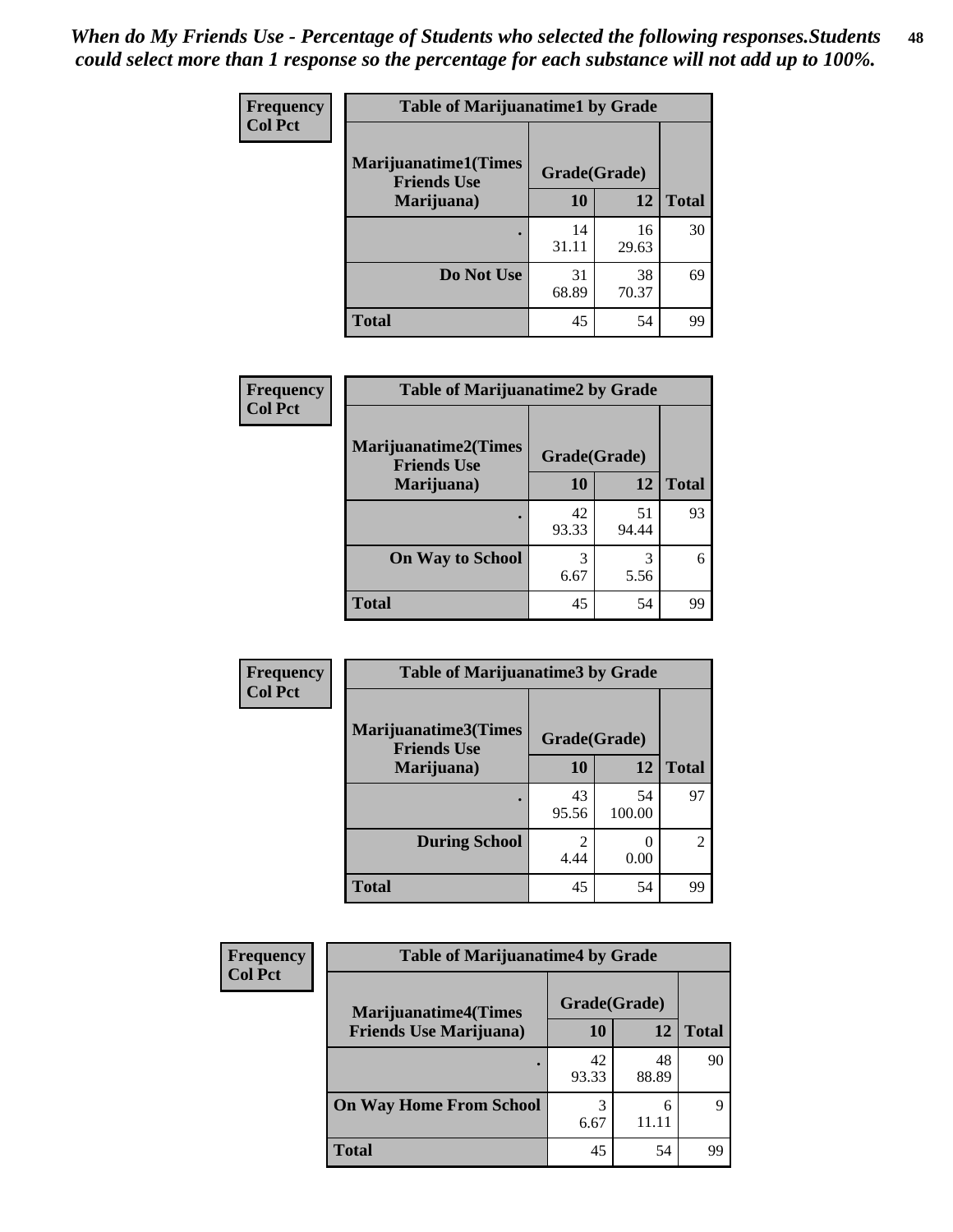| Frequency      | <b>Table of Marijuanatime5 by Grade</b>            |              |             |              |
|----------------|----------------------------------------------------|--------------|-------------|--------------|
| <b>Col Pct</b> | <b>Marijuanatime5</b> (Times<br><b>Friends Use</b> | Grade(Grade) |             |              |
|                | Marijuana)                                         | 10           | 12          | <b>Total</b> |
|                |                                                    | 37<br>82.22  | 43<br>79.63 | 80           |
|                | Weeknights                                         | 8<br>17.78   | 11<br>20.37 | 19           |
|                | <b>Total</b>                                       | 45           | 54          | 99           |

| Frequency      | <b>Table of Marijuanatime6 by Grade</b>           |              |             |              |
|----------------|---------------------------------------------------|--------------|-------------|--------------|
| <b>Col Pct</b> | <b>Marijuanatime6(Times</b><br><b>Friends Use</b> | Grade(Grade) |             |              |
|                | Marijuana)                                        | 10           | 12          | <b>Total</b> |
|                |                                                   | 32<br>71.11  | 39<br>72.22 | 71           |
|                | Weekends                                          | 13<br>28.89  | 15<br>27.78 | 28           |
|                | <b>Total</b>                                      | 45           | 54          | 99           |

| Frequency      | <b>Table of Otherdrugtime1 by Grade</b>                 |              |             |              |
|----------------|---------------------------------------------------------|--------------|-------------|--------------|
| <b>Col Pct</b> | <b>Otherdrugtime1(Times</b><br><b>Friends Use Other</b> | Grade(Grade) |             |              |
|                | <b>Illegal Drugs</b> )                                  | 10           | 12          | <b>Total</b> |
|                |                                                         | 12<br>26.67  | 9<br>16.67  | 21           |
|                | Do Not Use                                              | 33<br>73.33  | 45<br>83.33 | 78           |
|                | <b>Total</b>                                            | 45           | 54          | 99           |

| Frequency      | <b>Table of Otherdrugtime2 by Grade</b>                 |                        |              |                |  |
|----------------|---------------------------------------------------------|------------------------|--------------|----------------|--|
| <b>Col Pct</b> | <b>Otherdrugtime2(Times</b><br><b>Friends Use Other</b> | Grade(Grade)           |              |                |  |
|                | <b>Illegal Drugs</b> )                                  | 10                     | 12           | <b>Total</b>   |  |
|                |                                                         | 43<br>95.56            | 54<br>100.00 | 97             |  |
|                | <b>On Way to School</b>                                 | $\mathfrak{D}$<br>4.44 | 0.00         | $\overline{2}$ |  |
|                | <b>Total</b>                                            | 45                     | 54           | 99             |  |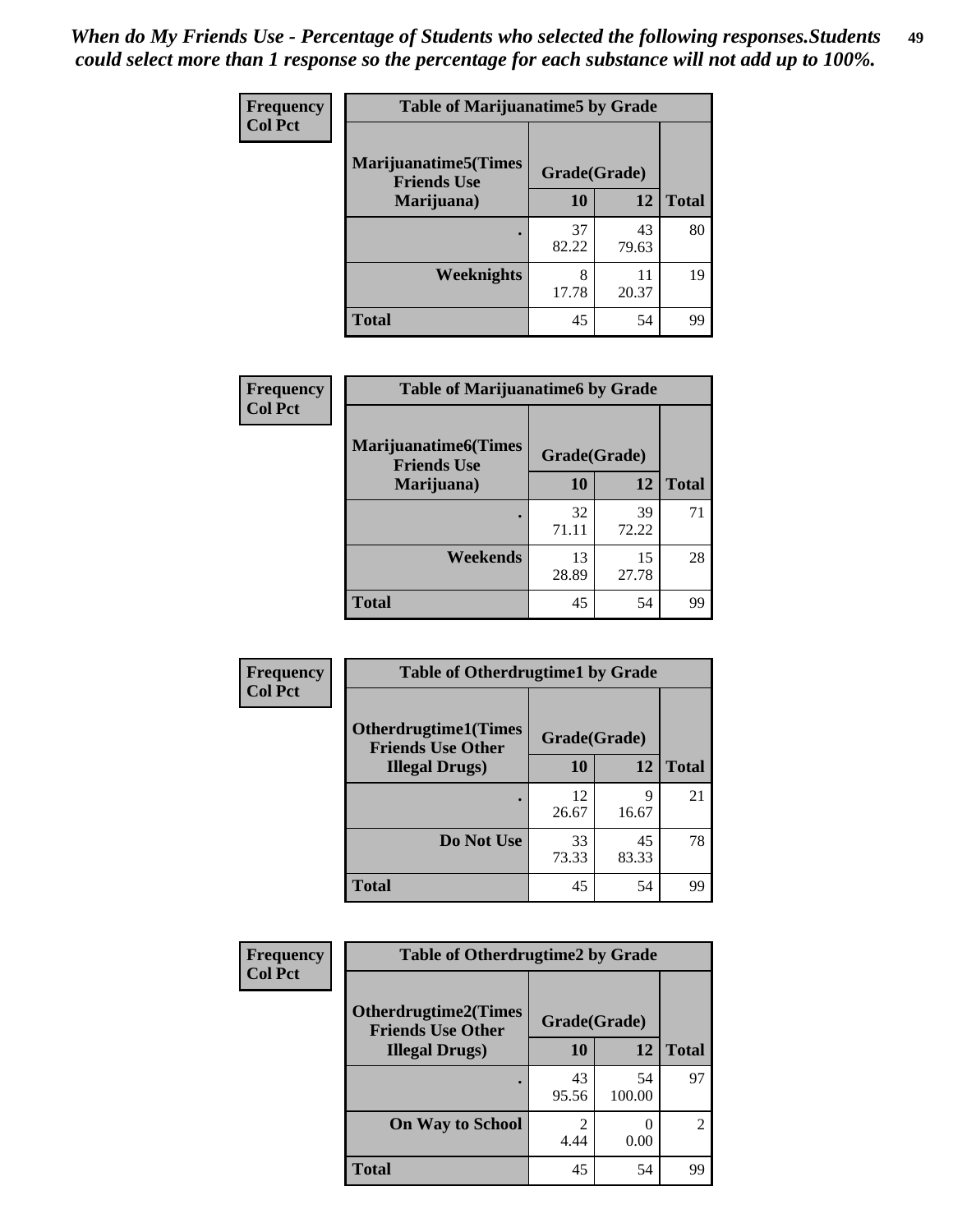| <b>Frequency</b> | <b>Table of Otherdrugtime3 by Grade</b><br>Otherdrugtime3(Times<br>Grade(Grade)<br><b>Friends Use Other</b> |             |             |              |  |
|------------------|-------------------------------------------------------------------------------------------------------------|-------------|-------------|--------------|--|
| <b>Col Pct</b>   |                                                                                                             |             |             |              |  |
|                  | <b>Illegal Drugs</b> )                                                                                      | 10          | 12          | <b>Total</b> |  |
|                  |                                                                                                             | 42<br>93.33 | 53<br>98.15 | 95           |  |
|                  | <b>During School</b>                                                                                        | 3<br>6.67   | 1.85        | 4            |  |
|                  | <b>Total</b>                                                                                                | 45          | 54          | 99           |  |

| Frequency      | <b>Table of Otherdrugtime4 by Grade</b>                         |              |             |              |  |  |
|----------------|-----------------------------------------------------------------|--------------|-------------|--------------|--|--|
| <b>Col Pct</b> | <b>Otherdrugtime4(Times</b><br><b>Friends Use Other Illegal</b> | Grade(Grade) |             |              |  |  |
|                | Drugs)                                                          | 10           | 12          | <b>Total</b> |  |  |
|                | ٠                                                               | 42<br>93.33  | 51<br>94.44 | 93           |  |  |
|                | <b>On Way Home From School</b>                                  | 3<br>6.67    | 3<br>5.56   | 6            |  |  |
|                | <b>Total</b>                                                    | 45           | 54          | 99           |  |  |

| <b>Frequency</b> | <b>Table of Otherdrugtime5 by Grade</b>                  |              |             |              |  |
|------------------|----------------------------------------------------------|--------------|-------------|--------------|--|
| <b>Col Pct</b>   | <b>Otherdrugtime5</b> (Times<br><b>Friends Use Other</b> | Grade(Grade) |             |              |  |
|                  | <b>Illegal Drugs)</b>                                    | 10           | 12          | <b>Total</b> |  |
|                  |                                                          | 38<br>84.44  | 48<br>88.89 | 86           |  |
|                  | Weeknights                                               | 15.56        | 6<br>11.11  | 13           |  |
|                  | <b>Total</b>                                             | 45           | 54          | 99           |  |

| <b>Frequency</b> | <b>Table of Otherdrugtime6 by Grade</b>                 |              |             |              |  |
|------------------|---------------------------------------------------------|--------------|-------------|--------------|--|
| <b>Col Pct</b>   | <b>Otherdrugtime6(Times</b><br><b>Friends Use Other</b> | Grade(Grade) |             |              |  |
|                  | <b>Illegal Drugs</b> )                                  | 10           | 12          | <b>Total</b> |  |
|                  |                                                         | 35<br>77.78  | 46<br>85.19 | 81           |  |
|                  | Weekends                                                | 10<br>22.22  | 8<br>14.81  | 18           |  |
|                  | Total                                                   | 45           | 54          | 99           |  |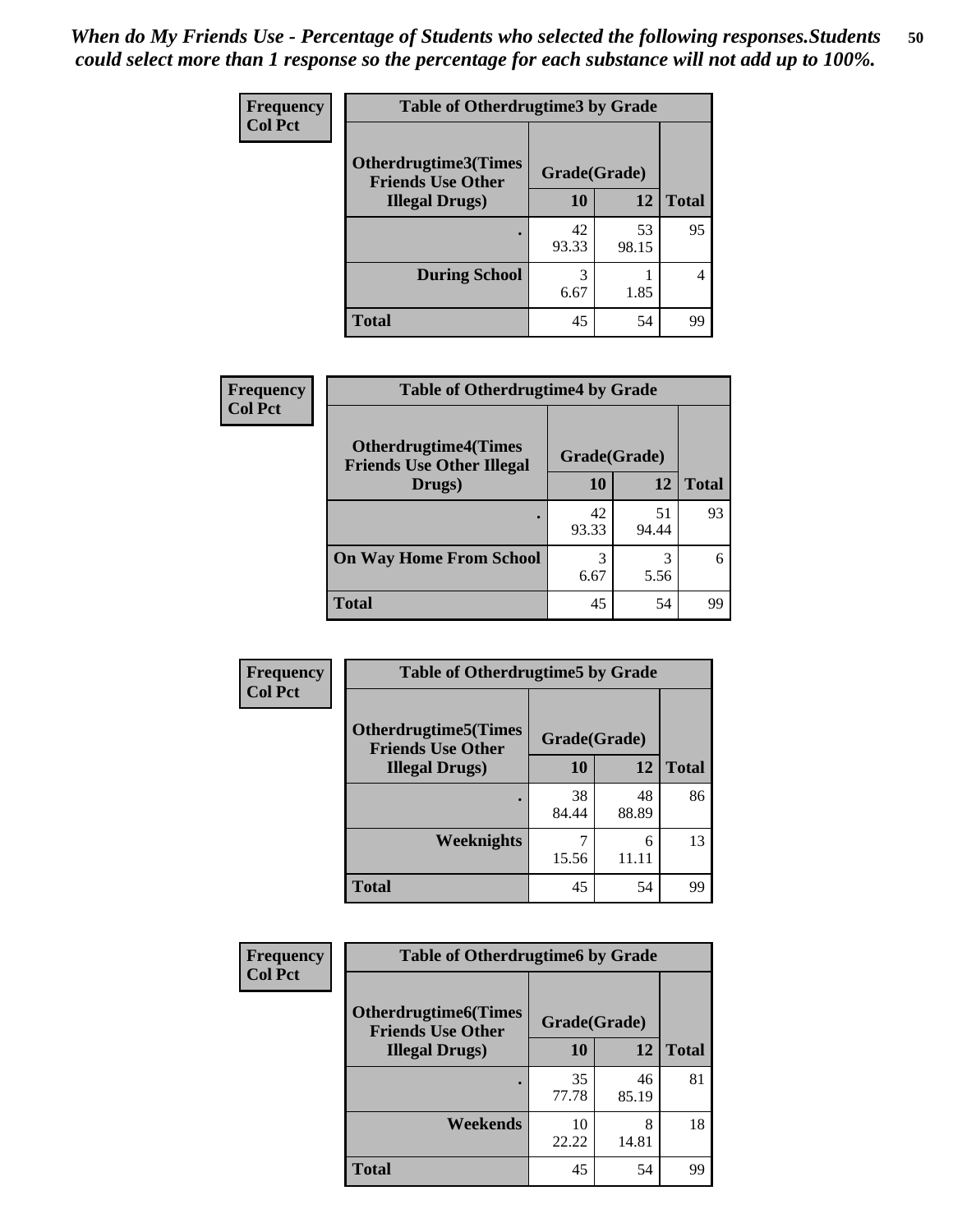| Frequency      | <b>Table of Educationalcohol by Grade</b>                                                                  |              |             |              |  |
|----------------|------------------------------------------------------------------------------------------------------------|--------------|-------------|--------------|--|
| <b>Col Pct</b> | Educationalcohol(I<br>have been taught<br>about alcohol,<br>tobacco,<br>and other drugs<br>within the last | Grade(Grade) |             |              |  |
|                | year at school)                                                                                            | 10           | 12          | <b>Total</b> |  |
|                | Yes                                                                                                        | 36<br>80.00  | 28<br>51.85 | 64           |  |
|                | N <sub>0</sub>                                                                                             | 9<br>20.00   | 26<br>48.15 | 35           |  |
|                | <b>Total</b>                                                                                               | 45           | 54          | 99           |  |

| Frequency      | <b>Table of Eversmoked by Grade</b>         |             |             |              |  |
|----------------|---------------------------------------------|-------------|-------------|--------------|--|
| <b>Col Pct</b> | Eversmoked(I<br>Grade(Grade)<br>have smoked |             |             |              |  |
|                | a cigarette)                                | 10          | 12          | <b>Total</b> |  |
|                | Yes                                         | 13<br>28.89 | 28<br>51.85 | 41           |  |
|                | N <sub>0</sub>                              | 32<br>71.11 | 26<br>48.15 | 58           |  |
|                | <b>Total</b>                                | 45          | 54          | 99           |  |

| Frequency      | <b>Table of Drovedrinking by Grade</b>                                                                              |                          |             |              |  |
|----------------|---------------------------------------------------------------------------------------------------------------------|--------------------------|-------------|--------------|--|
| <b>Col Pct</b> | Drovedrinking(In<br>the past 30 days I<br>have driven a car<br>or other vehicle<br>while I was<br>drinking alcohol) | Grade(Grade)<br>10<br>12 |             | <b>Total</b> |  |
|                | <b>Yes</b>                                                                                                          | 3<br>6.67                | 4<br>7.41   | 7            |  |
|                | N <sub>0</sub>                                                                                                      | 42<br>93.33              | 50<br>92.59 | 92           |  |
|                | <b>Total</b>                                                                                                        | 45                       | 54          | 99           |  |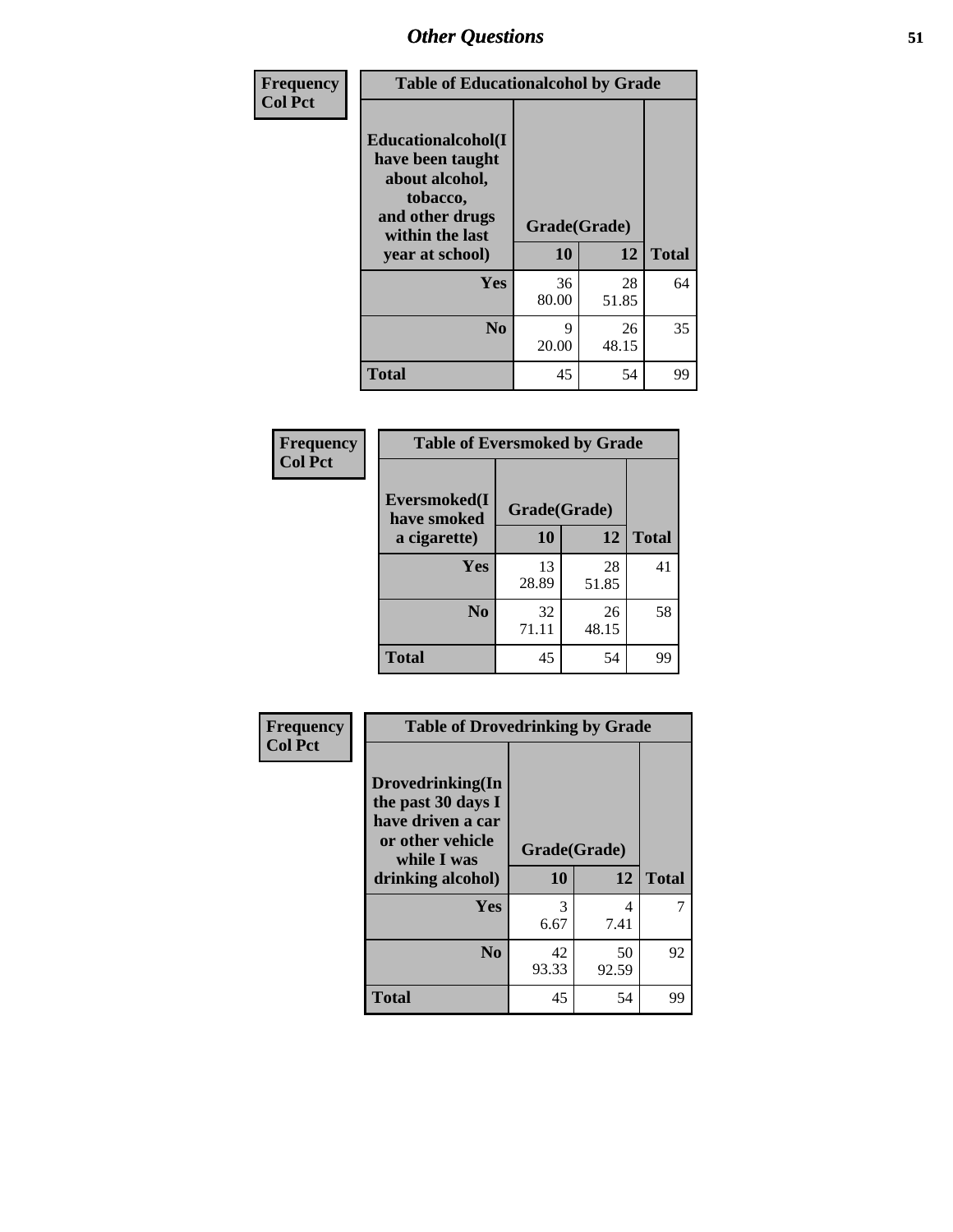| Frequency<br><b>Col Pct</b> | <b>Table of Rodedrinking by Grade</b>                                                                      |              |             |              |  |
|-----------------------------|------------------------------------------------------------------------------------------------------------|--------------|-------------|--------------|--|
|                             | Rodedrinking(In<br>the past 30 days<br>I have ridden in<br>a car with a<br>driver who had<br>been drinking | Grade(Grade) |             |              |  |
|                             | alcohol)                                                                                                   | 10           | 12          | <b>Total</b> |  |
|                             | <b>Yes</b>                                                                                                 | 9<br>20.00   | 13<br>24.07 | 22           |  |
|                             | N <sub>0</sub>                                                                                             | 36<br>80.00  | 41<br>75.93 | 77           |  |
|                             | <b>Total</b>                                                                                               | 45           | 54          | 99           |  |

#### **Frequency Col Pct**

| <b>Table of Drugsschool by Grade</b>                                                                                      |             |              |              |  |  |
|---------------------------------------------------------------------------------------------------------------------------|-------------|--------------|--------------|--|--|
| <b>Drugsschool</b> (During<br>the past 12 months,<br>I have been offered,<br>sold,<br>or given illegal<br>drugs on school |             | Grade(Grade) |              |  |  |
| property)                                                                                                                 | 10          | 12           | <b>Total</b> |  |  |
| Yes                                                                                                                       | 8<br>17.78  | 5<br>9.26    | 13           |  |  |
| N <sub>0</sub>                                                                                                            | 37<br>82.22 | 49<br>90.74  | 86           |  |  |
| <b>Total</b>                                                                                                              | 45          | 54           | 99           |  |  |

| Frequency      | <b>Table of Helpbullied by Grade</b>            |              |             |              |  |  |
|----------------|-------------------------------------------------|--------------|-------------|--------------|--|--|
| <b>Col Pct</b> | Helpbullied(I)<br>would help<br>someone who was | Grade(Grade) |             |              |  |  |
|                | being bullied)                                  | 10           | 12          | <b>Total</b> |  |  |
|                | <b>Strongly Agree</b>                           | 17<br>37.78  | 18<br>33.33 | 35           |  |  |
|                | <b>Somewhat Agree</b>                           | 16<br>35.56  | 26<br>48.15 | 42           |  |  |
|                | <b>Somewhat Disagree</b>                        | 4<br>8.89    | 9<br>16.67  | 13           |  |  |
|                | <b>Strongly Disagree</b>                        | 8<br>17.78   | 1.85        | 9            |  |  |
|                | <b>Total</b>                                    | 45           | 54          | 99           |  |  |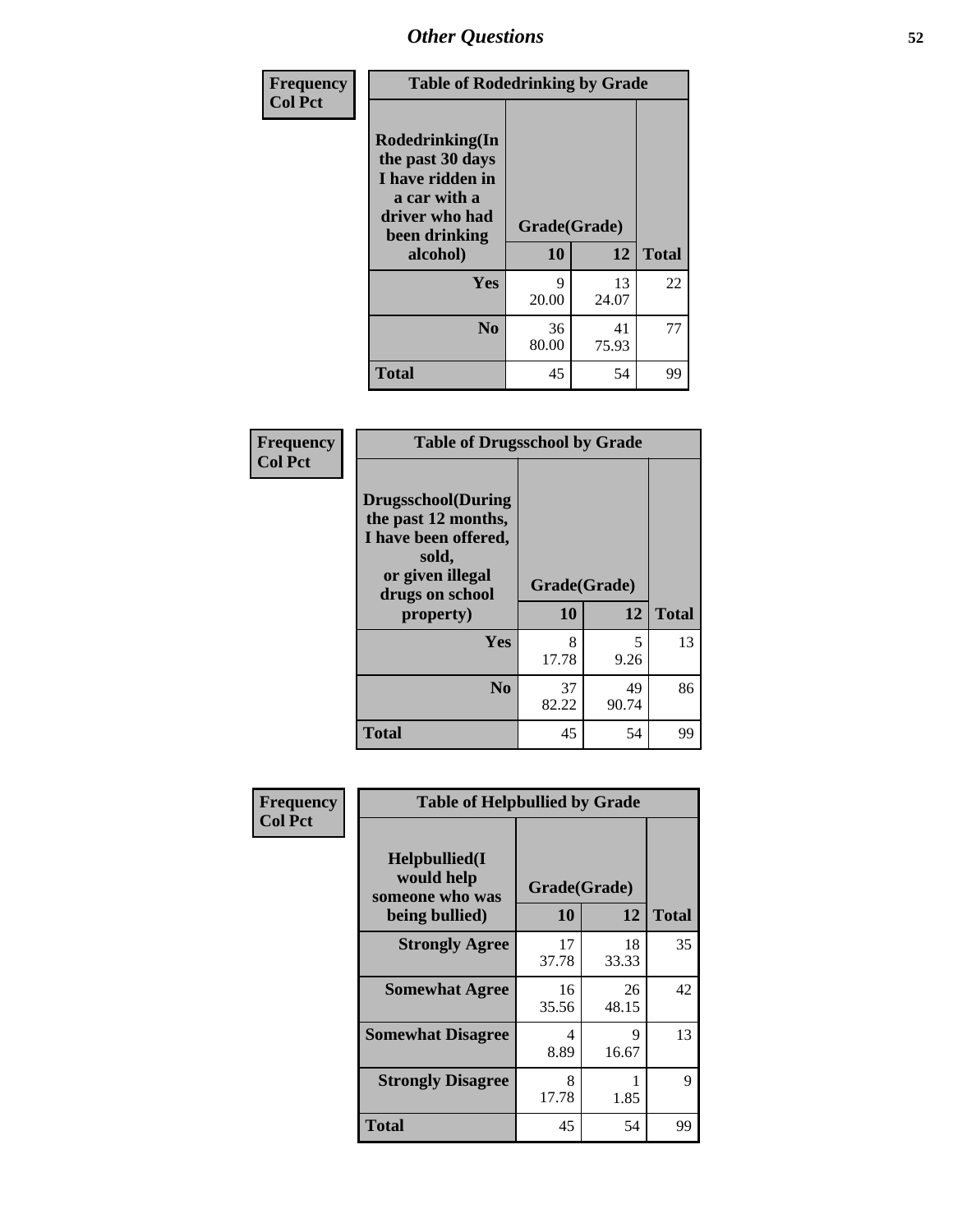| Frequency      | <b>Table of Grade by Bingedrinking</b> |                                                                                                                             |                        |                   |                        |                   |              |
|----------------|----------------------------------------|-----------------------------------------------------------------------------------------------------------------------------|------------------------|-------------------|------------------------|-------------------|--------------|
| <b>Row Pct</b> |                                        | <b>Bingedrinking</b> (I have drunk<br>five or more drinks of alcohol<br>at one sitting during the last<br>$30 \text{ days}$ |                        |                   |                        |                   |              |
|                | Grade(Grade)                           | $\mathbf{0}$<br><b>Days</b>                                                                                                 | 1 or<br>2<br>days      | 6 to<br>g<br>days | 20<br>to<br>29<br>days | All<br>30<br>days | <b>Total</b> |
|                | 10                                     | 40<br>88.89                                                                                                                 | 2.22                   | 2.22              | 2.22                   | 2<br>4.44         | 45           |
|                | 12                                     | 48<br>88.89                                                                                                                 | $\overline{2}$<br>3.70 | 0<br>0.00         | 4<br>7.41              | 0<br>0.00         | 54           |
|                | <b>Total</b>                           | 88                                                                                                                          | 3                      |                   | 5                      | $\mathfrak{D}$    | 99           |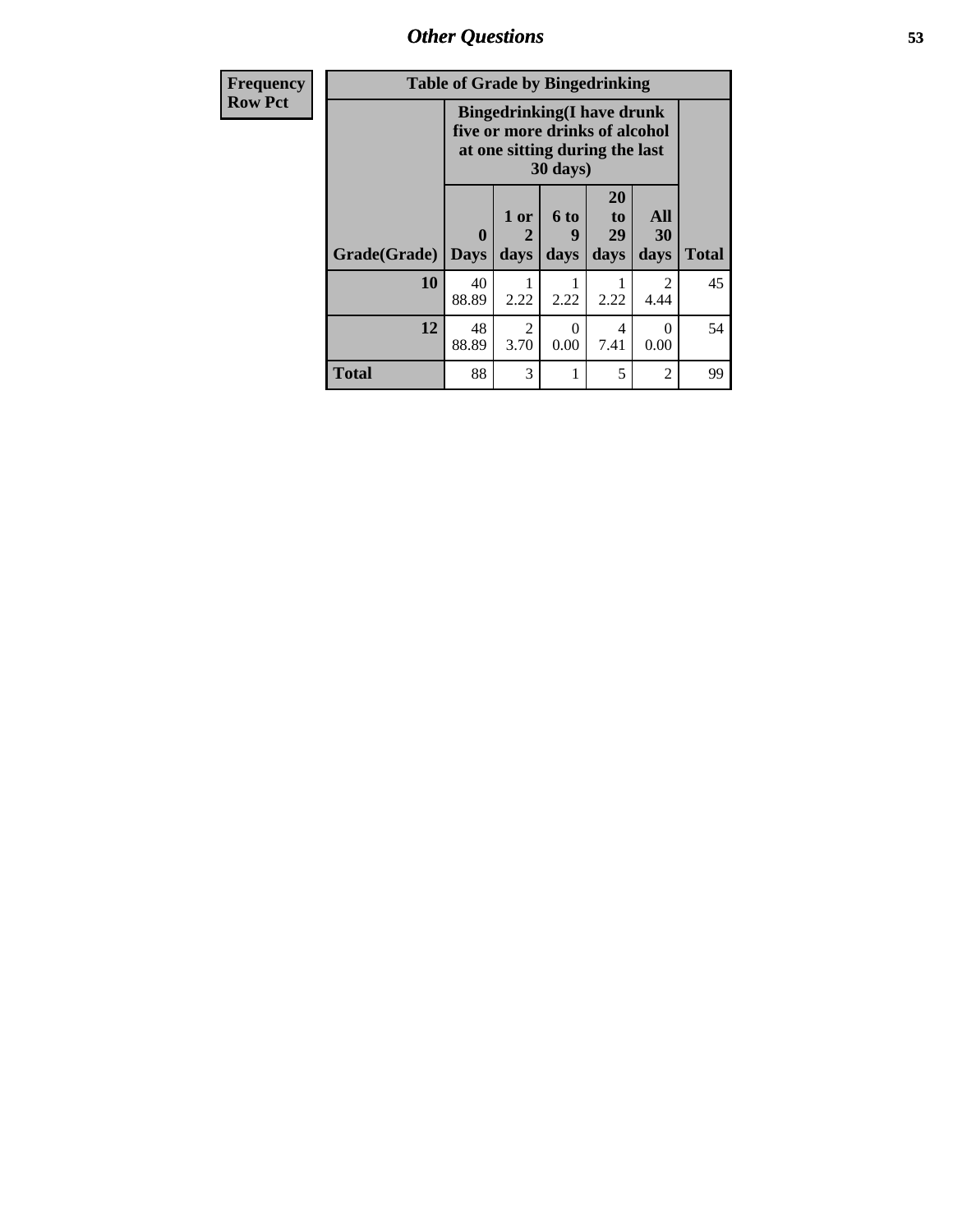### *Nutrition* **54**

| Frequency      |  |
|----------------|--|
| <b>Row Pct</b> |  |

| <b>Table of Grade by Dairy</b> |                          |                                                                 |                             |                                    |              |
|--------------------------------|--------------------------|-----------------------------------------------------------------|-----------------------------|------------------------------------|--------------|
|                                |                          | Dairy (I eat at least 3 servings of dairy<br>products each day) |                             |                                    |              |
| Grade(Grade)                   | <b>Strongly</b><br>Agree | Somewhat<br>Agree                                               | <b>Somewhat</b><br>Disagree | <b>Strongly</b><br><b>Disagree</b> | <b>Total</b> |
| 10                             | 12<br>26.67              | 18<br>40.00                                                     | 10<br>22.22                 | 5                                  | 45           |
| 12                             | 20<br>37.04              | 22<br>40.74                                                     | 9<br>16.67                  | 3<br>5.56                          | 54           |
| <b>Total</b>                   | 32                       | 40                                                              | 19                          | 8                                  | 99           |

| <b>Frequency</b> |
|------------------|
| <b>Row Pct</b>   |

| y | <b>Table of Grade by Fruitveg</b> |                          |                                                                          |                               |                                    |              |
|---|-----------------------------------|--------------------------|--------------------------------------------------------------------------|-------------------------------|------------------------------------|--------------|
|   |                                   |                          | Fruitveg(I eat at least 5 servings of fruits<br>and vegetables each day) |                               |                                    |              |
|   | Grade(Grade)                      | <b>Strongly</b><br>Agree | Agree                                                                    | Somewhat Somewhat<br>Disagree | <b>Strongly</b><br><b>Disagree</b> | <b>Total</b> |
|   | 10                                | 9<br>20.00               | 18<br>40.00                                                              | 11<br>24.44                   | 15.56                              | 45           |
|   | 12                                | 12.96                    | 28<br>51.85                                                              | 11<br>20.37                   | 8<br>14.81                         | 54           |
|   | <b>Total</b>                      | 16                       | 46                                                                       | 22                            | 15                                 | 99           |

| <b>Frequency</b> |              |                          | <b>Table of Grade by Cafeteriahealthy</b>                             |                                      |                                    |              |  |
|------------------|--------------|--------------------------|-----------------------------------------------------------------------|--------------------------------------|------------------------------------|--------------|--|
| <b>Row Pct</b>   |              |                          | Cafeteriahealthy (School meals in my<br>school cafeteria are healthy) |                                      |                                    |              |  |
|                  | Grade(Grade) | <b>Strongly</b><br>Agree | Agree                                                                 | Somewhat Somewhat<br><b>Disagree</b> | <b>Strongly</b><br><b>Disagree</b> | <b>Total</b> |  |
|                  | <b>10</b>    | h<br>13.33               | 9<br>20.00                                                            | 20.00                                | 21<br>46.67                        | 45           |  |
|                  | 12           | 12<br>22.22              | 19<br>35.19                                                           | 13<br>24.07                          | 10<br>18.52                        | 54           |  |
|                  | Total        | 18                       | 28                                                                    | 22                                   | 31                                 | <b>QQ</b>    |  |

| <b>Frequency</b> |
|------------------|
| <b>Row Pct</b>   |

| <b>Table of Grade by Cafeterianutrition</b> |                          |                                                                                           |                                    |                                    |              |
|---------------------------------------------|--------------------------|-------------------------------------------------------------------------------------------|------------------------------------|------------------------------------|--------------|
|                                             |                          | <b>Cafeterianutrition</b> (Facts about nutrition<br>are available in my school cafeteria) |                                    |                                    |              |
| Grade(Grade)                                | <b>Strongly</b><br>Agree | Somewhat  <br>Agree                                                                       | <b>Somewhat</b><br><b>Disagree</b> | <b>Strongly</b><br><b>Disagree</b> | <b>Total</b> |
| 10                                          | 6<br>13.33               | 13<br>28.89                                                                               | 10<br>22.22                        | 16<br>35.56                        | 45           |
| 12                                          | 21<br>38.89              | 16<br>29.63                                                                               | 9<br>16.67                         | 8<br>14.81                         | 54           |
| Total                                       | 27                       | 29                                                                                        | 19                                 | 24                                 | 99           |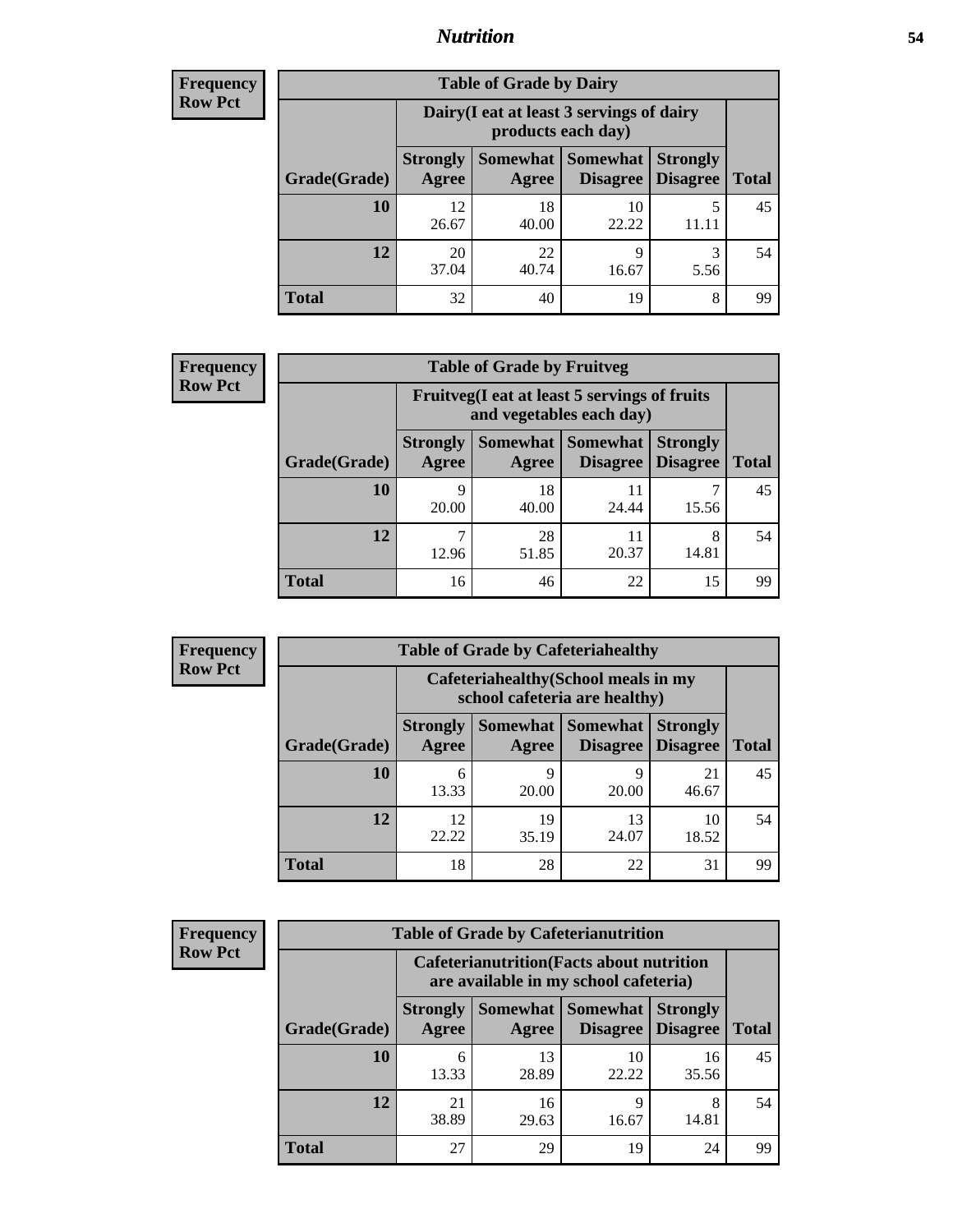### *Nutrition* **55**

| Frequency |
|-----------|
| Row Pct   |

| <b>Table of Grade by Schoollunch</b> |                          |                                                                 |                                 |                                    |              |
|--------------------------------------|--------------------------|-----------------------------------------------------------------|---------------------------------|------------------------------------|--------------|
|                                      |                          | Schoollunch(I eat school lunch three or<br>more times per week) |                                 |                                    |              |
| Grade(Grade)                         | <b>Strongly</b><br>Agree | Agree                                                           | Somewhat   Somewhat<br>Disagree | <b>Strongly</b><br><b>Disagree</b> | <b>Total</b> |
| 10                                   | 18<br>40.00              | 12<br>26.67                                                     | 5                               | 10<br>22.22                        | 45           |
| 12                                   | 29<br>53.70              | 16<br>29.63                                                     | 5<br>9.26                       | 4<br>7.41                          | 54           |
| <b>Total</b>                         | 47                       | 28                                                              | 10                              | 14                                 | 99           |

| <b>Frequency</b> |  |
|------------------|--|
| <b>Row Pct</b>   |  |

| <b>Table of Grade by Foodchoices</b> |                          |                                                                            |                                        |                                    |              |
|--------------------------------------|--------------------------|----------------------------------------------------------------------------|----------------------------------------|------------------------------------|--------------|
|                                      |                          | <b>Foodchoices</b> (I make healthy food choices in<br>my school cafeteria) |                                        |                                    |              |
| Grade(Grade)                         | <b>Strongly</b><br>Agree | Agree                                                                      | <b>Somewhat   Somewhat</b><br>Disagree | <b>Strongly</b><br><b>Disagree</b> | <b>Total</b> |
| 10                                   | 12<br>26.67              | 14<br>31.11                                                                | Q<br>20.00                             | 10<br>22.22                        | 45           |
| 12                                   | 13<br>24.07              | 23<br>42.59                                                                | 11<br>20.37                            | 12.96                              | 54           |
| <b>Total</b>                         | 25                       | 37                                                                         | 20                                     | 17                                 | 99           |

| Frequency |
|-----------|
| - Row Pct |

| V | <b>Table of Grade by Wholewheat</b> |                                                                                                             |             |                                             |                                    |              |
|---|-------------------------------------|-------------------------------------------------------------------------------------------------------------|-------------|---------------------------------------------|------------------------------------|--------------|
|   |                                     | Wholewheat (There are whole wheat and<br>multigrain breads and cereals available in<br>my school cafeteria) |             |                                             |                                    |              |
|   | Grade(Grade)                        | <b>Strongly</b><br>Agree                                                                                    | Agree       | <b>Somewhat Somewhat</b><br><b>Disagree</b> | <b>Strongly</b><br><b>Disagree</b> | <b>Total</b> |
|   | 10                                  | 10<br>22.22                                                                                                 | 21<br>46.67 | 15.56                                       | 15.56                              | 45           |
|   | 12                                  | 23<br>42.59                                                                                                 | 17<br>31.48 | 12.96                                       | 12.96                              | 54           |
|   | <b>Total</b>                        | 33                                                                                                          | 38          | 14                                          | 14                                 | 99           |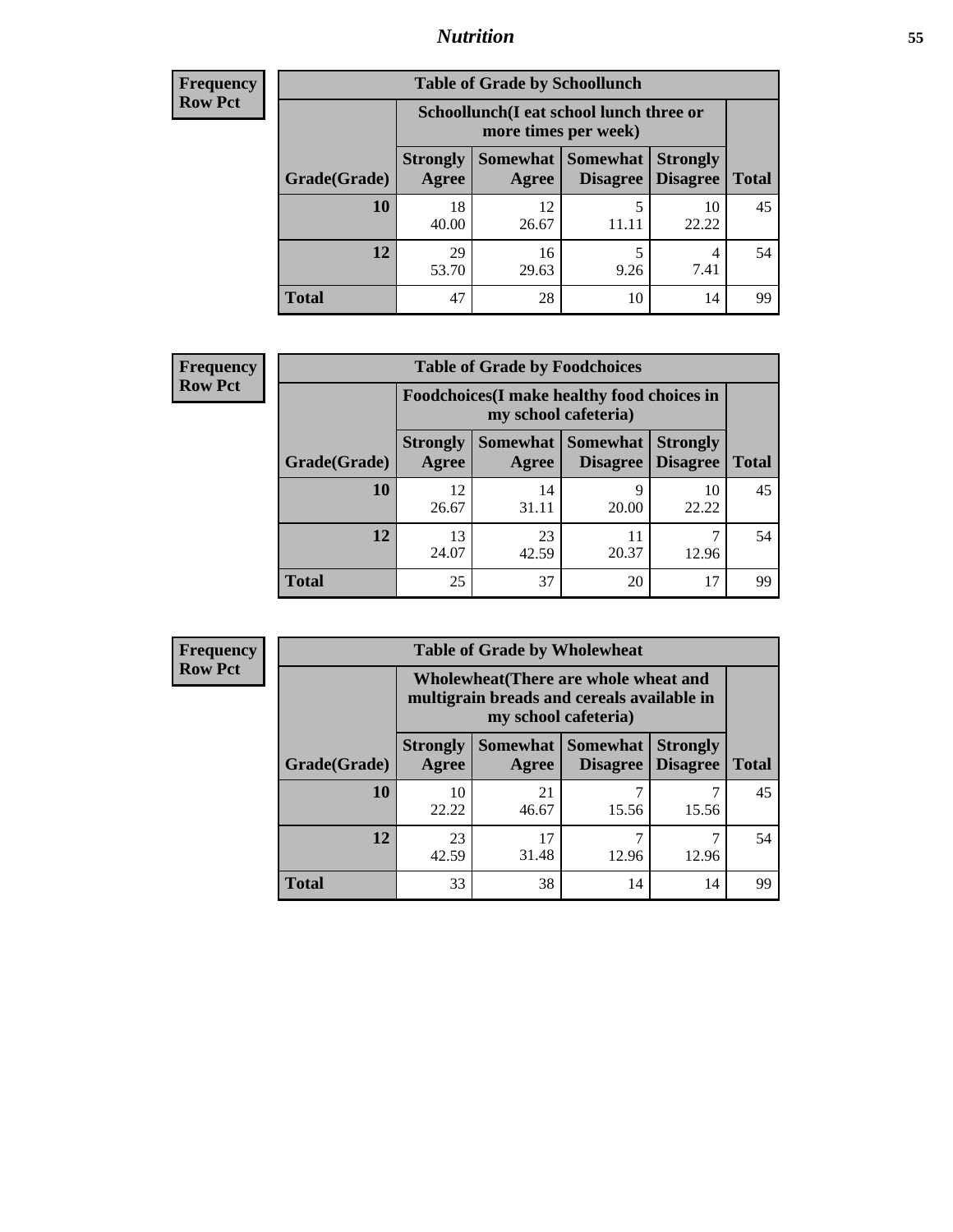### *Nutrition* **56**

**Frequency Row Pct**

| <b>Table of Grade by Healthyvending</b> |                                                                                                                                               |                          |                             |                                    |              |  |  |
|-----------------------------------------|-----------------------------------------------------------------------------------------------------------------------------------------------|--------------------------|-----------------------------|------------------------------------|--------------|--|--|
|                                         | Healthyvending (If only healthy snacks and<br>beverages were available in the vending<br>machines during the school day,<br>I would buy them) |                          |                             |                                    |              |  |  |
| Grade(Grade)                            | <b>Strongly</b><br>Agree                                                                                                                      | <b>Somewhat</b><br>Agree | <b>Somewhat</b><br>Disagree | <b>Strongly</b><br><b>Disagree</b> | <b>Total</b> |  |  |
| 10                                      | 13<br>28.89                                                                                                                                   | 15<br>33.33              | 9<br>20.00                  | 8<br>17.78                         | 45           |  |  |
| 12                                      | 21<br>38.89                                                                                                                                   | 16<br>29.63              | 8<br>14.81                  | 9<br>16.67                         | 54           |  |  |
| Total                                   | 34                                                                                                                                            | 31                       | 17                          | 17                                 | 99           |  |  |

**Frequency Row Pct**

| <b>Table of Grade by Schoolbreakfast</b> |                                                                                                                                         |             |                     |                                        |              |  |
|------------------------------------------|-----------------------------------------------------------------------------------------------------------------------------------------|-------------|---------------------|----------------------------------------|--------------|--|
|                                          | Schoolbreakfast (If breakfast were<br>available at school,<br>but outside the cafeteria,<br>I would eat breakfast at school more often) |             |                     |                                        |              |  |
| Grade(Grade)                             | <b>Strongly</b><br>Agree                                                                                                                | Agree       | Somewhat   Somewhat | <b>Strongly</b><br>Disagree   Disagree | <b>Total</b> |  |
| 10                                       | 20<br>44.44                                                                                                                             | 12<br>26.67 | 5<br>11.11          | 8<br>17.78                             | 45           |  |
| 12                                       | 27<br>50.00                                                                                                                             | 21<br>38.89 | 2<br>3.70           | 4<br>7.41                              | 54           |  |
| <b>Total</b>                             | 47                                                                                                                                      | 33          | 7                   | 12                                     | 99           |  |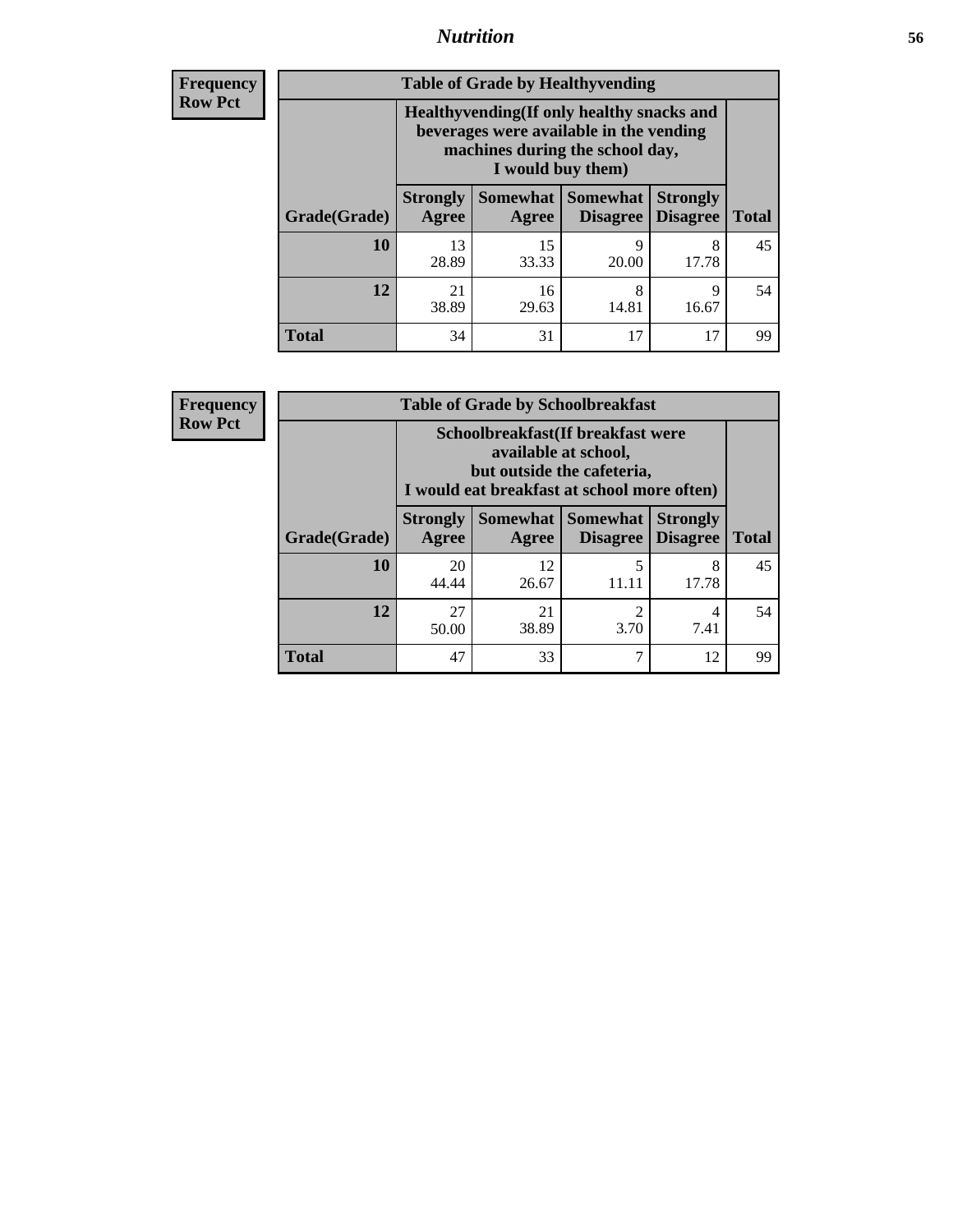| Frequency<br><b>Col Pct</b> | <b>Table of Educationaids by Grade</b>                                                      |                    |              |    |
|-----------------------------|---------------------------------------------------------------------------------------------|--------------------|--------------|----|
|                             | <b>Educationaids</b> (I<br>have been<br>taught about<br><b>HIV/AIDS</b> at<br>school in the | Grade(Grade)<br>10 | <b>Total</b> |    |
|                             | past year)                                                                                  |                    | 12           |    |
|                             | Yes                                                                                         | 33<br>73.33        | 33<br>61.11  | 66 |
|                             | N <sub>0</sub>                                                                              | 12<br>26.67        | 21<br>38.89  | 33 |
|                             | <b>Total</b>                                                                                | 45                 | 54           | 99 |

| Frequency      | <b>Table of Educationcharacter by Grade</b> |              |             |              |  |  |
|----------------|---------------------------------------------|--------------|-------------|--------------|--|--|
| <b>Col Pct</b> | Educationcharacter(I<br>have been taught    |              |             |              |  |  |
|                | about character<br>education in the past    | Grade(Grade) |             |              |  |  |
|                | year at school)                             | 10           | 12          | <b>Total</b> |  |  |
|                | Yes                                         | 38<br>84.44  | 41<br>75.93 | 79           |  |  |
|                | N <sub>0</sub>                              | 15.56        | 13<br>24.07 | 20           |  |  |
|                | <b>Total</b>                                | 45           | 54          | 99           |  |  |

| <b>Frequency</b> | <b>Table of Gradcoach1 by Grade</b>              |              |             |              |
|------------------|--------------------------------------------------|--------------|-------------|--------------|
| <b>Col Pct</b>   | Gradcoach1(I<br>know who my<br><b>Graduation</b> | Grade(Grade) |             |              |
|                  | Coach is)                                        | 10           | 12          | <b>Total</b> |
|                  | Yes                                              | 31<br>68.89  | 42<br>77.78 | 73           |
|                  | N <sub>0</sub>                                   | 14<br>31.11  | 12<br>22.22 | 26           |
|                  | <b>Total</b>                                     | 45           | 54          | 99           |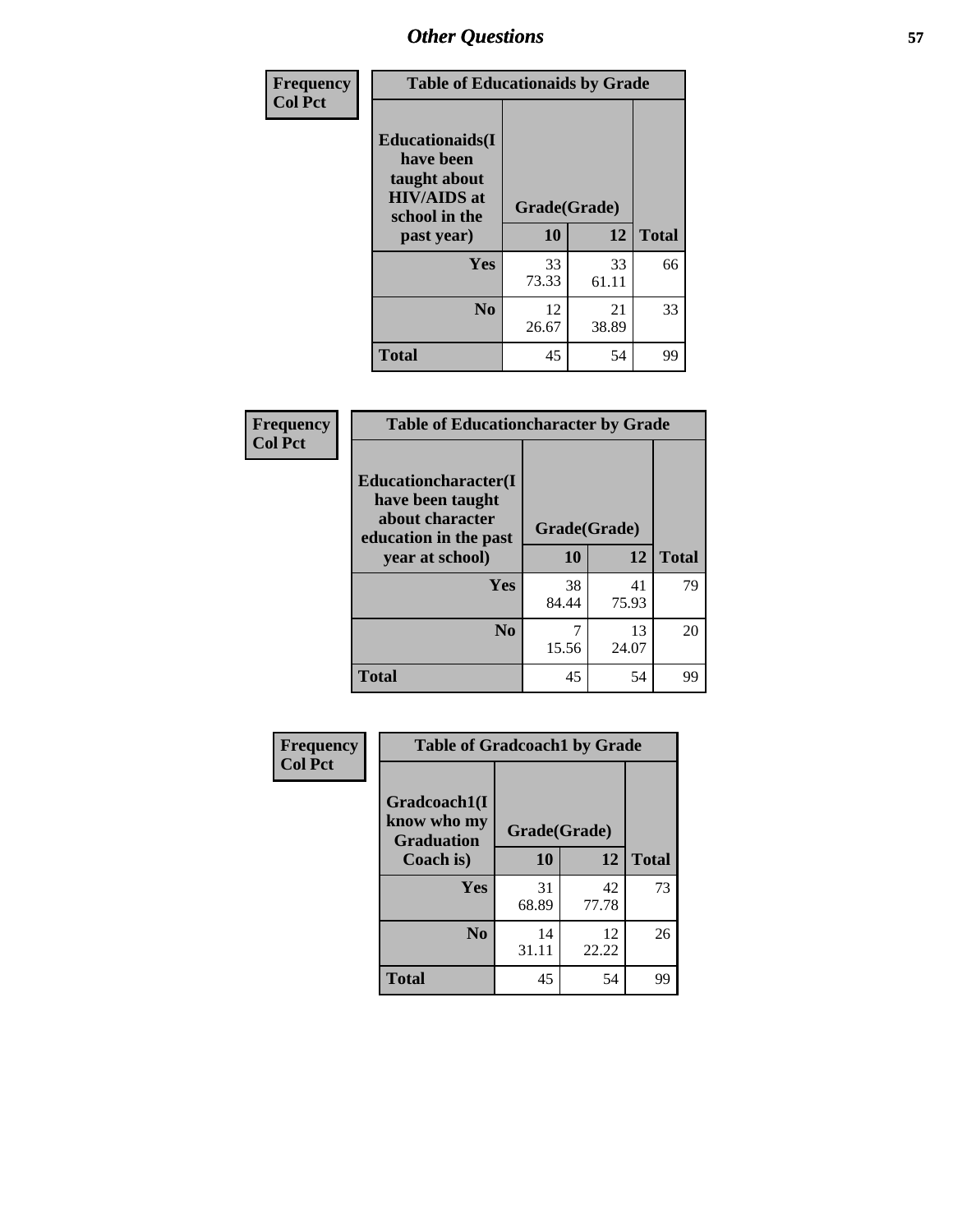| Frequency      | <b>Table of Gradcoach2 by Grade</b> |              |             |              |
|----------------|-------------------------------------|--------------|-------------|--------------|
| <b>Col Pct</b> |                                     |              |             |              |
|                | Gradcoach2(I<br>have                |              |             |              |
|                | contacted my<br><b>Graduation</b>   | Grade(Grade) |             |              |
|                | Coach)                              | 10           | 12          | <b>Total</b> |
|                | Yes                                 | 18<br>40.00  | 35<br>64.81 | 53           |
|                | N <sub>0</sub>                      | 27<br>60.00  | 19<br>35.19 | 46           |
|                | <b>Total</b>                        | 45           | 54          | 99           |

| Frequency<br><b>Col Pct</b> | <b>Table of Gradcoach3 by Grade</b>                                         |              |             |              |
|-----------------------------|-----------------------------------------------------------------------------|--------------|-------------|--------------|
|                             | Gradcoach3(I<br>have received<br>assistance<br>from my<br><b>Graduation</b> | Grade(Grade) |             |              |
|                             | Coach)                                                                      | 10           | 12          | <b>Total</b> |
|                             | Yes                                                                         | 14<br>31.11  | 35<br>64.81 | 49           |
|                             | N <sub>0</sub>                                                              | 8<br>17.78   | 9<br>16.67  | 17           |
|                             | Don't know                                                                  | 23<br>51.11  | 10<br>18.52 | 33           |
|                             | <b>Total</b>                                                                | 45           | 54          | 99           |

| Frequency<br><b>Col Pct</b> | <b>Table of Selfharm by Grade</b>                                                                                                                                                      |             |                    |              |
|-----------------------------|----------------------------------------------------------------------------------------------------------------------------------------------------------------------------------------|-------------|--------------------|--------------|
|                             | <b>Selfharm</b> (During<br>the past 12<br>months,<br>I harmed myself<br>on purpose<br><b>Suicideconsider</b><br>During the past<br>12 months,<br>I seriously<br>considered<br>suicide) | <b>10</b>   | Grade(Grade)<br>12 | <b>Total</b> |
|                             | Yes                                                                                                                                                                                    | 7           | $\mathfrak{D}$     | 9            |
|                             |                                                                                                                                                                                        | 15.56       | 3.70               |              |
|                             | N <sub>0</sub>                                                                                                                                                                         | 38<br>84.44 | 52<br>96.30        | 90           |
|                             | <b>Total</b>                                                                                                                                                                           | 45          | 54                 | 99           |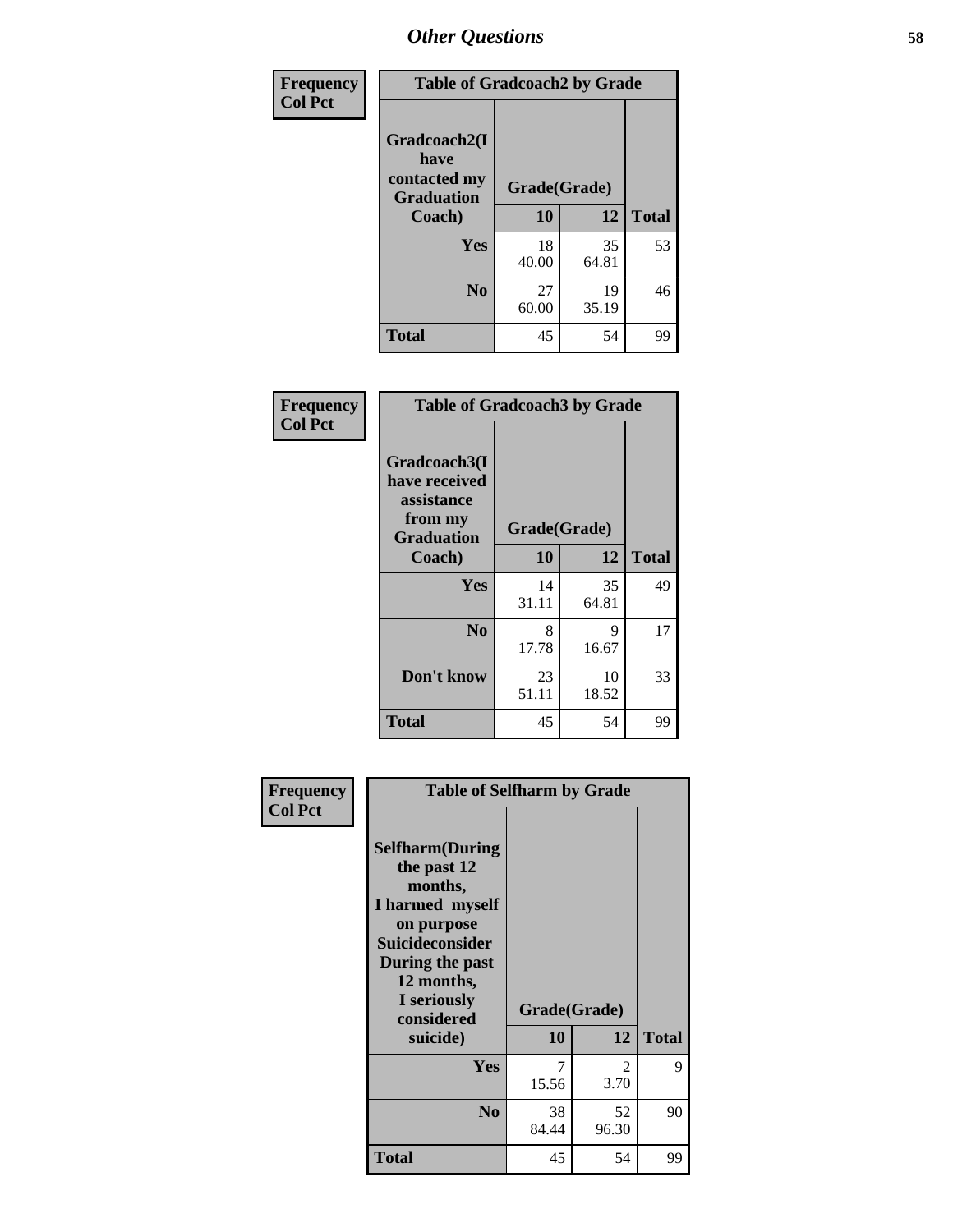| <b>Frequency</b> | <b>Table of Suicideconsider by Grade</b> |              |             |              |
|------------------|------------------------------------------|--------------|-------------|--------------|
| <b>Col Pct</b>   |                                          | Grade(Grade) |             |              |
|                  | Suicideconsider                          | <b>10</b>    | 12          | <b>Total</b> |
|                  | Yes                                      | 15.56        | 2<br>3.70   | 9            |
|                  | N <sub>0</sub>                           | 38<br>84.44  | 52<br>96.30 | 90           |
|                  | <b>Total</b>                             | 45           | 54          | 99           |

| Frequency      | <b>Table of Suicideattempt by Grade</b>              |              |        |              |
|----------------|------------------------------------------------------|--------------|--------|--------------|
| <b>Col Pct</b> | Suicideattempt(I<br>have attempted<br>suicide in the | Grade(Grade) |        |              |
|                | last year)                                           | <b>10</b>    | 12     | <b>Total</b> |
|                | Yes                                                  | 7            | 0      |              |
|                |                                                      | 15.56        | 0.00   |              |
|                | N <sub>0</sub>                                       | 38           | 54     | 92           |
|                |                                                      | 84.44        | 100.00 |              |
|                | <b>Total</b>                                         | 45           | 54     | 99           |

| Frequency      | <b>Table of Instantmessaged by Grade</b>               |              |             |              |
|----------------|--------------------------------------------------------|--------------|-------------|--------------|
| <b>Col Pct</b> | Instantmessaged(I<br>have instant<br>messaged people I | Grade(Grade) |             |              |
|                | do not even know)                                      | 10           | 12          | <b>Total</b> |
|                | Yes                                                    | 16<br>35.56  | 20<br>37.04 | 36           |
|                | N <sub>0</sub>                                         | 29<br>64.44  | 34<br>62.96 | 63           |
|                | <b>Total</b>                                           | 45           | 54          | 99           |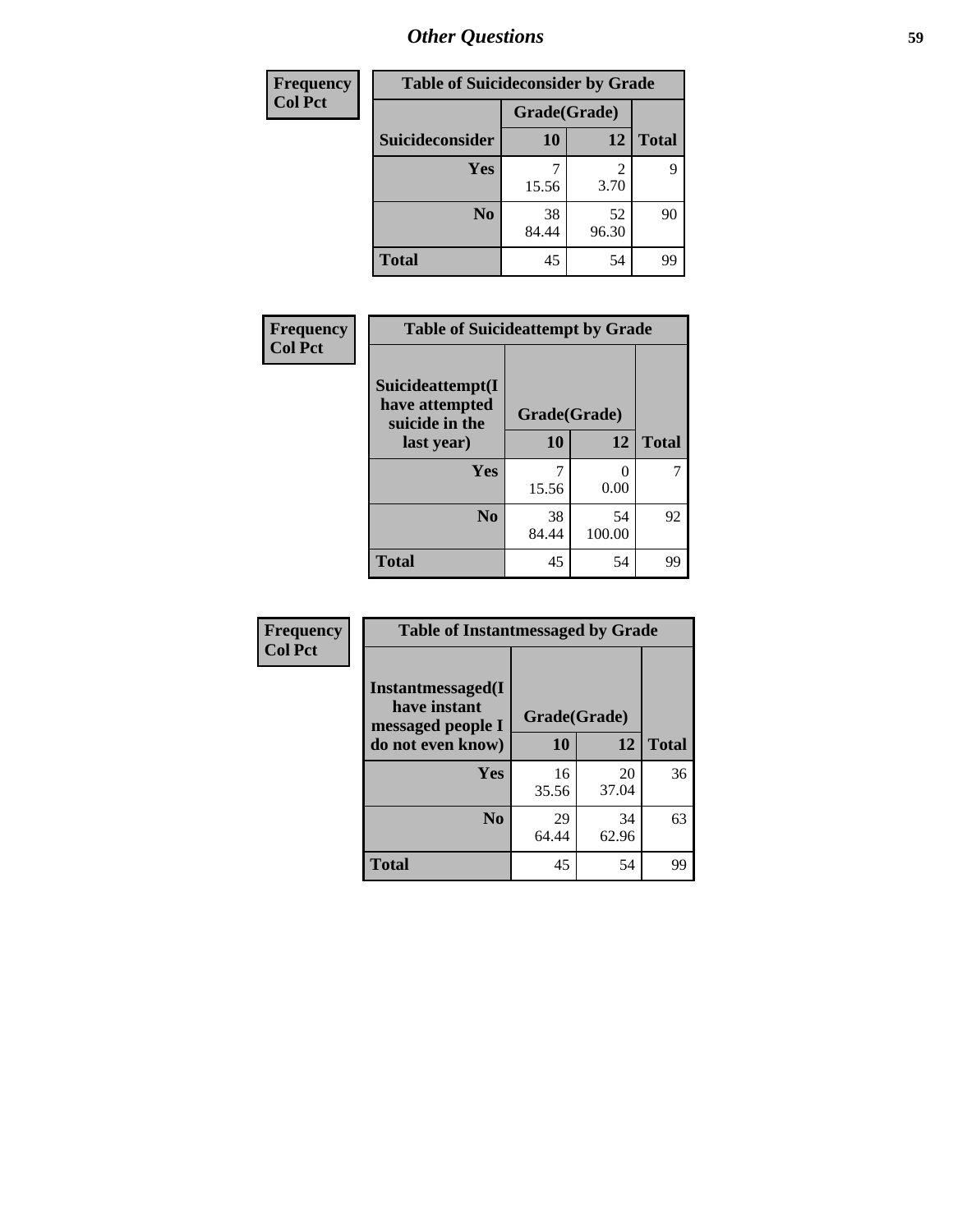| Frequency      | <b>Table of Getsalong by Grade</b>                          |                       |                        |              |  |  |  |
|----------------|-------------------------------------------------------------|-----------------------|------------------------|--------------|--|--|--|
| <b>Col Pct</b> | <b>Getsalong</b> (I get<br>along with other<br>students and | Grade(Grade)          |                        |              |  |  |  |
|                | adults)                                                     | 10                    | 12                     | <b>Total</b> |  |  |  |
|                | <b>Strongly Agree</b>                                       | 21<br>46.67           | 33<br>61.11            | 54           |  |  |  |
|                | <b>Somewhat Agree</b>                                       | 21<br>46.67           | 16<br>29.63            | 37           |  |  |  |
|                | <b>Somewhat Disagree</b>                                    | 2.22                  | 3<br>5.56              | 4            |  |  |  |
|                | <b>Strongly Disagree</b>                                    | $\mathcal{L}$<br>4.44 | $\mathfrak{D}$<br>3.70 | 4            |  |  |  |
|                | <b>Total</b>                                                | 45                    | 54                     | 99           |  |  |  |

| Frequency      | <b>Table of Safehome by Grade</b> |                                     |                        |              |  |  |  |
|----------------|-----------------------------------|-------------------------------------|------------------------|--------------|--|--|--|
| <b>Col Pct</b> | Safehome(I feel                   | Grade(Grade)                        |                        |              |  |  |  |
|                | safe at home)                     | <b>10</b>                           | 12                     | <b>Total</b> |  |  |  |
|                | <b>Strongly Agree</b>             | 33<br>73.33                         | 42<br>77.78            | 75           |  |  |  |
|                | <b>Somewhat Agree</b>             | 8<br>17.78                          | 9<br>16.67             | 17           |  |  |  |
|                | <b>Somewhat Disagree</b>          | $\mathcal{D}_{\mathcal{L}}$<br>4.44 | 1.85                   | 3            |  |  |  |
|                | <b>Strongly Disagree</b>          | $\mathcal{D}_{\mathcal{A}}$<br>4.44 | $\mathfrak{D}$<br>3.70 | 4            |  |  |  |
|                | <b>Total</b>                      | 45                                  | 54                     | 99           |  |  |  |

| Frequency<br><b>Col Pct</b> |                                                                                      | <b>Table of Adulttalk by Grade</b> |             |              |
|-----------------------------|--------------------------------------------------------------------------------------|------------------------------------|-------------|--------------|
|                             | <b>Adulttalk</b> (I<br>know an<br>adult at<br>school that<br>I can talk<br>with if I | Grade(Grade)                       |             |              |
|                             | need help)                                                                           | 10                                 | 12          | <b>Total</b> |
|                             | <b>Yes</b>                                                                           | 37<br>82.22                        | 45<br>83.33 | 82           |
|                             | N <sub>0</sub>                                                                       | 8<br>17.78                         | 9<br>16.67  | 17           |
|                             | <b>Total</b>                                                                         | 45                                 | 54          | 99           |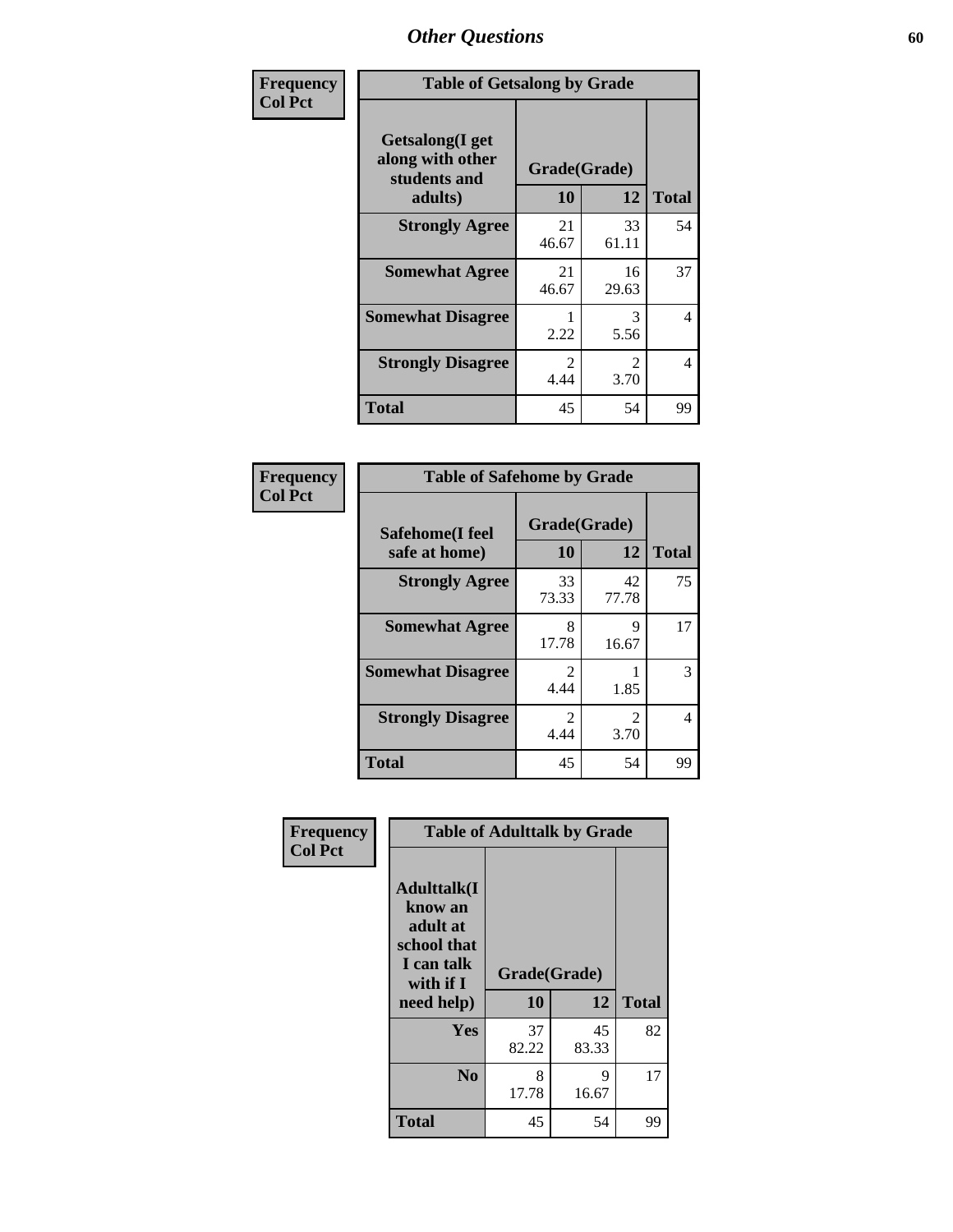**Frequency Row Pct**

| <b>Table of Grade by Tvtime</b> |            |                                                                                        |      |                                                                    |             |             |              |  |  |  |
|---------------------------------|------------|----------------------------------------------------------------------------------------|------|--------------------------------------------------------------------|-------------|-------------|--------------|--|--|--|
|                                 |            | Tvtime(On an average school day,<br>how much unsupervised time do I spend watching TV) |      |                                                                    |             |             |              |  |  |  |
| Grade(Grade)   None             |            | <b>Less that</b>                                                                       |      | $2 - 3$<br>hour/day   hour/day   hours/day   hours/day   hours/day | $4 - 5$     | $6+$        | <b>Total</b> |  |  |  |
| 10                              | 3<br>6.67  | 2<br>4.44                                                                              | 4.44 | 15<br>33.33                                                        | 24.44       | 12<br>26.67 | 45           |  |  |  |
| 12                              | 6<br>11.11 | 6<br>11.11                                                                             | 7.41 | 18<br>33.33                                                        | 12<br>22.22 | 14.81       | 54           |  |  |  |
| <b>Total</b>                    | 9          | 8                                                                                      |      | 33                                                                 | 23          | 20          | 99           |  |  |  |

**Frequency Row Pct**

| <b>Table of Grade by Computertime</b> |             |                                                                                                   |             |                        |                      |                   |              |  |  |
|---------------------------------------|-------------|---------------------------------------------------------------------------------------------------|-------------|------------------------|----------------------|-------------------|--------------|--|--|
|                                       |             | Computertime (On an average school day,<br>how much unsupervised time do I spend on the computer) |             |                        |                      |                   |              |  |  |
| Grade(Grade)                          | None        | <b>Less that</b><br>hour/day                                                                      | hour/day    | $2 - 3$<br>  hours/day | $4 - 5$<br>hours/day | $6+$<br>hours/day | <b>Total</b> |  |  |
| 10                                    | 4<br>8.89   | 8<br>17.78                                                                                        | 12<br>26.67 | Q<br>20.00             | 3<br>6.67            | Q<br>20.00        | 45           |  |  |
| 12                                    | 12<br>22.22 | 12<br>14<br>h<br>22.22<br>9.26<br>25.93<br>9.26<br>11 11                                          |             |                        |                      |                   |              |  |  |
| <b>Total</b>                          | 16          | 13                                                                                                | 24          | 23                     | 8                    | 15                | 99           |  |  |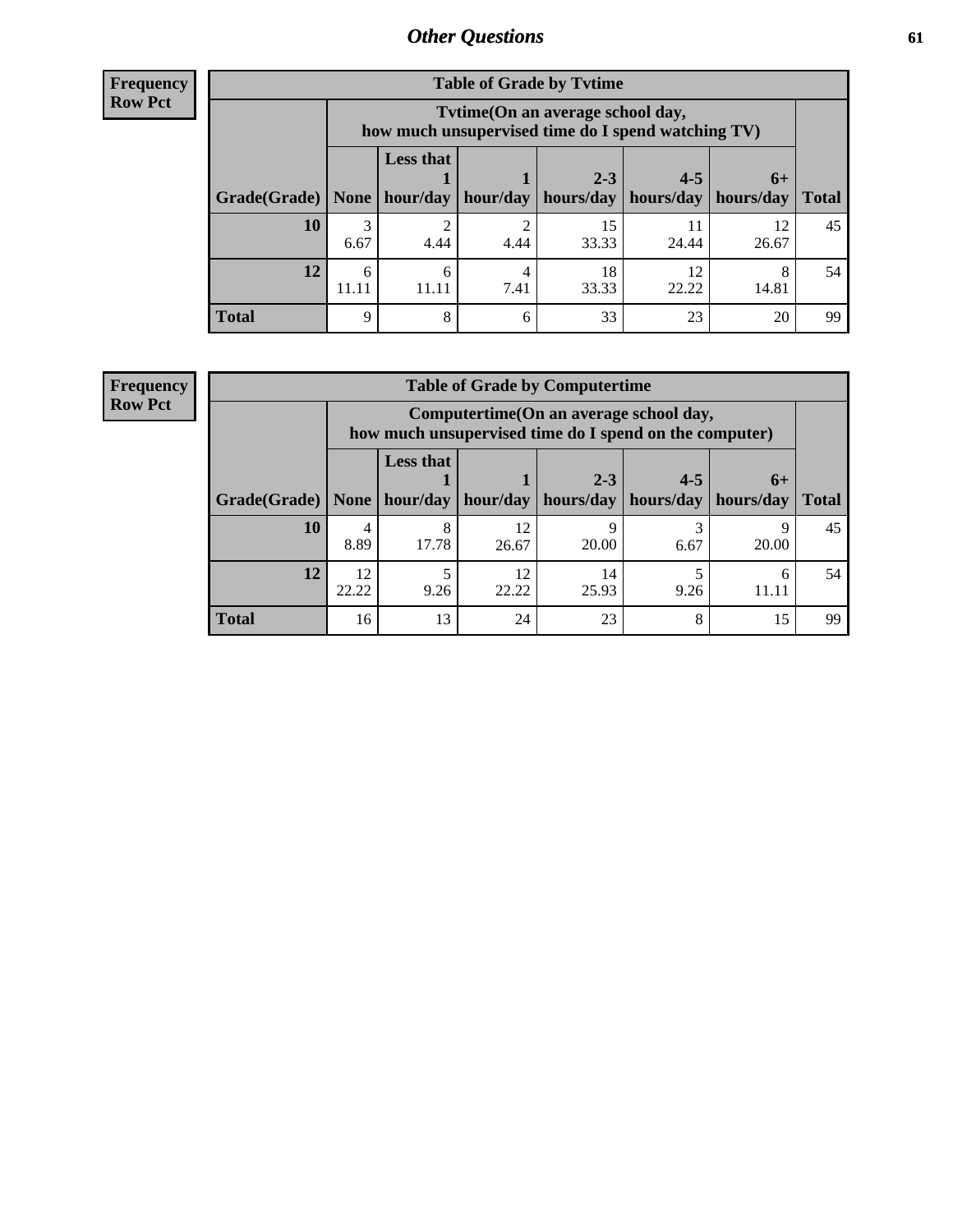#### *Questions about Driving Laws* **62** *Driving Questions were asked only of high school students.*

| <b>Frequency</b> |
|------------------|
| <b>Row Pct</b>   |

| <b>Table of Grade by License1</b> |                                                                    |                                                                                                                                           |                |        |                      |              |  |  |  |
|-----------------------------------|--------------------------------------------------------------------|-------------------------------------------------------------------------------------------------------------------------------------------|----------------|--------|----------------------|--------------|--|--|--|
|                                   |                                                                    | License1(During the first 6 months of driving<br>with a provisional license,<br>the only passengers who can ride with the<br>driver are:) |                |        |                      |              |  |  |  |
| Grade(Grade)                      | <b>Parent or</b><br>Guardian                                       | Family<br><b>Members</b>                                                                                                                  | <b>Friends</b> | Anyone | Don't<br><b>Know</b> | <b>Total</b> |  |  |  |
| 10                                | 12<br>26.67                                                        | 19<br>42.22                                                                                                                               | 2<br>4.44      | 15.56  | 5<br>11.11           | 45           |  |  |  |
| 12                                | 24<br>16<br>4<br>6<br>4<br>44.44<br>7.41<br>7.41<br>29.63<br>11.11 |                                                                                                                                           |                |        |                      |              |  |  |  |
| Total                             | 36                                                                 | 35                                                                                                                                        | 6              | 11     | 11                   | 99           |  |  |  |

| <b>Frequency</b> | <b>Table of Grade by License2</b> |                                                                                                          |                  |                                     |                                                      |               |              |  |  |
|------------------|-----------------------------------|----------------------------------------------------------------------------------------------------------|------------------|-------------------------------------|------------------------------------------------------|---------------|--------------|--|--|
| <b>Row Pct</b>   |                                   | License2(17 yr old drivers with a<br>provisional driver's license cannot<br>drive between the hours of:) |                  |                                     |                                                      |               |              |  |  |
|                  | Grade(Grade)                      | <b>Midnight</b><br>to 6am                                                                                | 1am<br>to<br>5am | 1am<br>t <sub>0</sub><br><b>6am</b> | N <sub>0</sub><br>curfew<br>for $17$<br>year<br>olds | Don't<br>Know | <b>Total</b> |  |  |
|                  | 10                                | 26<br>57.78                                                                                              | 4<br>8.89        | 4<br>8.89                           | $\overline{2}$<br>4.44                               | 9<br>20.00    | 45           |  |  |
|                  | 12                                | 36<br>66.67                                                                                              | 4<br>7.41        | $\overline{c}$<br>3.70              | $\overline{2}$<br>3.70                               | 10<br>18.52   | 54           |  |  |
|                  | <b>Total</b>                      | 62                                                                                                       | 8                | 6                                   | $\overline{4}$                                       | 19            | 99           |  |  |

| Frequency      |              | <b>Table of Grade by License3</b>     |             |                 |                       |                                     |               |              |
|----------------|--------------|---------------------------------------|-------------|-----------------|-----------------------|-------------------------------------|---------------|--------------|
| <b>Row Pct</b> |              | License3(For drivers under the age of |             | 21,<br>$DUI$ ?) |                       | what level of alcohol is considered |               |              |
|                | Grade(Grade) | Any<br><b>Amount</b>                  | 0.02        | $\vert$ 0.04    | 0.06                  | 0.08                                | Don't<br>know | <b>Total</b> |
|                | <b>10</b>    | 6<br>13.33                            | 9<br>20.00  | 2<br>4.44       | $\mathcal{F}$<br>6.67 | 15.56                               | 18<br>40.00   | 45           |
|                | 12           | 12<br>22.22                           | 13<br>24.07 | 5<br>9.26       | 3<br>5.56             | 4<br>7.41                           | 17<br>31.48   | 54           |
|                | <b>Total</b> | 18                                    | 22          | 7               | 6                     | 11                                  | 35            | 99           |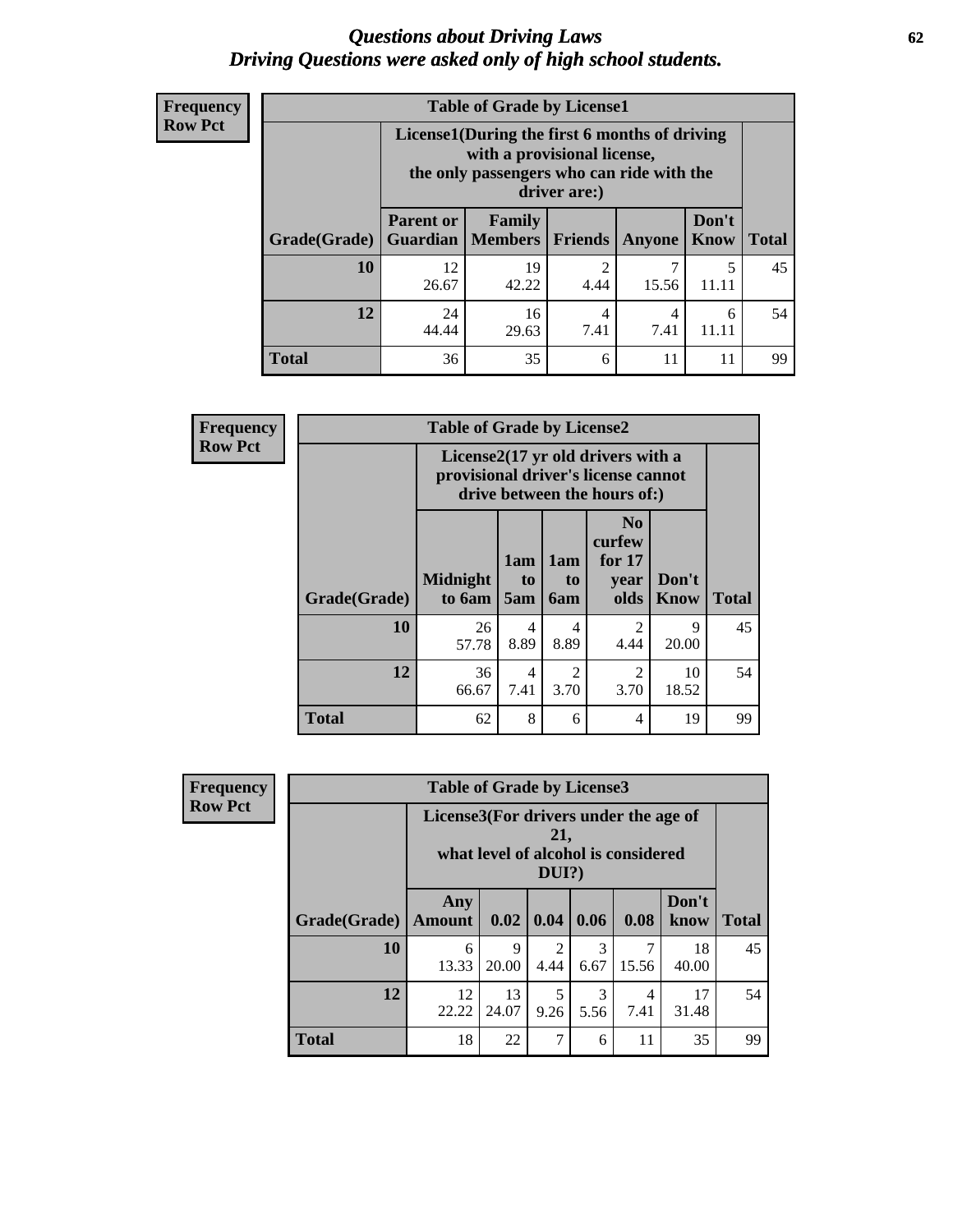#### *Questions about Driving Laws* **63** *Driving Questions were asked only of high school students.*

**Frequency Row Pct**

|                     |             |                                                                                                                                                                                                                                                                                |            | <b>Table of Grade by License4</b> |           |             |    |  |  |
|---------------------|-------------|--------------------------------------------------------------------------------------------------------------------------------------------------------------------------------------------------------------------------------------------------------------------------------|------------|-----------------------------------|-----------|-------------|----|--|--|
|                     |             | License4(A driver under 21 automatically<br>loses his/her license if caught exceeding the<br>posted speet limit by:)<br>Can't<br>lose<br><b>Depends</b><br>license<br>$15+$<br>$25+$<br>$35+$<br>Don't<br>for<br>on<br><b>Total</b><br>mph<br>speeding<br>know<br>mph<br>judge |            |                                   |           |             |    |  |  |
| <b>Grade(Grade)</b> | mph         |                                                                                                                                                                                                                                                                                |            |                                   |           |             |    |  |  |
| 10                  | 12<br>26.67 | $\mathfrak{D}$<br>4.44                                                                                                                                                                                                                                                         | 6<br>13.33 | 6<br>13.33                        | 2<br>4.44 | 17<br>37.78 | 45 |  |  |
| 12                  | 9<br>16.67  | 8<br>10<br>7<br>16<br>$\overline{4}$<br>18.52<br>7.41<br>14.81<br>12.96<br>29.63                                                                                                                                                                                               |            |                                   |           |             |    |  |  |
| <b>Total</b>        | 21          | 12                                                                                                                                                                                                                                                                             | 10         | 14                                | 9         | 33          | 99 |  |  |

| Frequency      | <b>Table of Grade by License5</b> |                                                                                                                                                             |                |               |       |
|----------------|-----------------------------------|-------------------------------------------------------------------------------------------------------------------------------------------------------------|----------------|---------------|-------|
| <b>Row Pct</b> |                                   | License5(A)<br>Georgia teenager<br>with family<br>connections or a<br>good lawyer can<br>break a teen<br>driving law and<br>keep their driver's<br>license) |                |               |       |
|                | Grade(Grade)                      | Yes                                                                                                                                                         | N <sub>0</sub> | Don't<br>know | Total |
|                | 10                                | 8<br>17.78                                                                                                                                                  | 20<br>44.44    | 17<br>37.78   | 45    |
|                | 12                                | 5<br>9.26                                                                                                                                                   | 32<br>59.26    | 17<br>31.48   | 54    |
|                | <b>Total</b>                      | 13                                                                                                                                                          | 52             | 34            | 99    |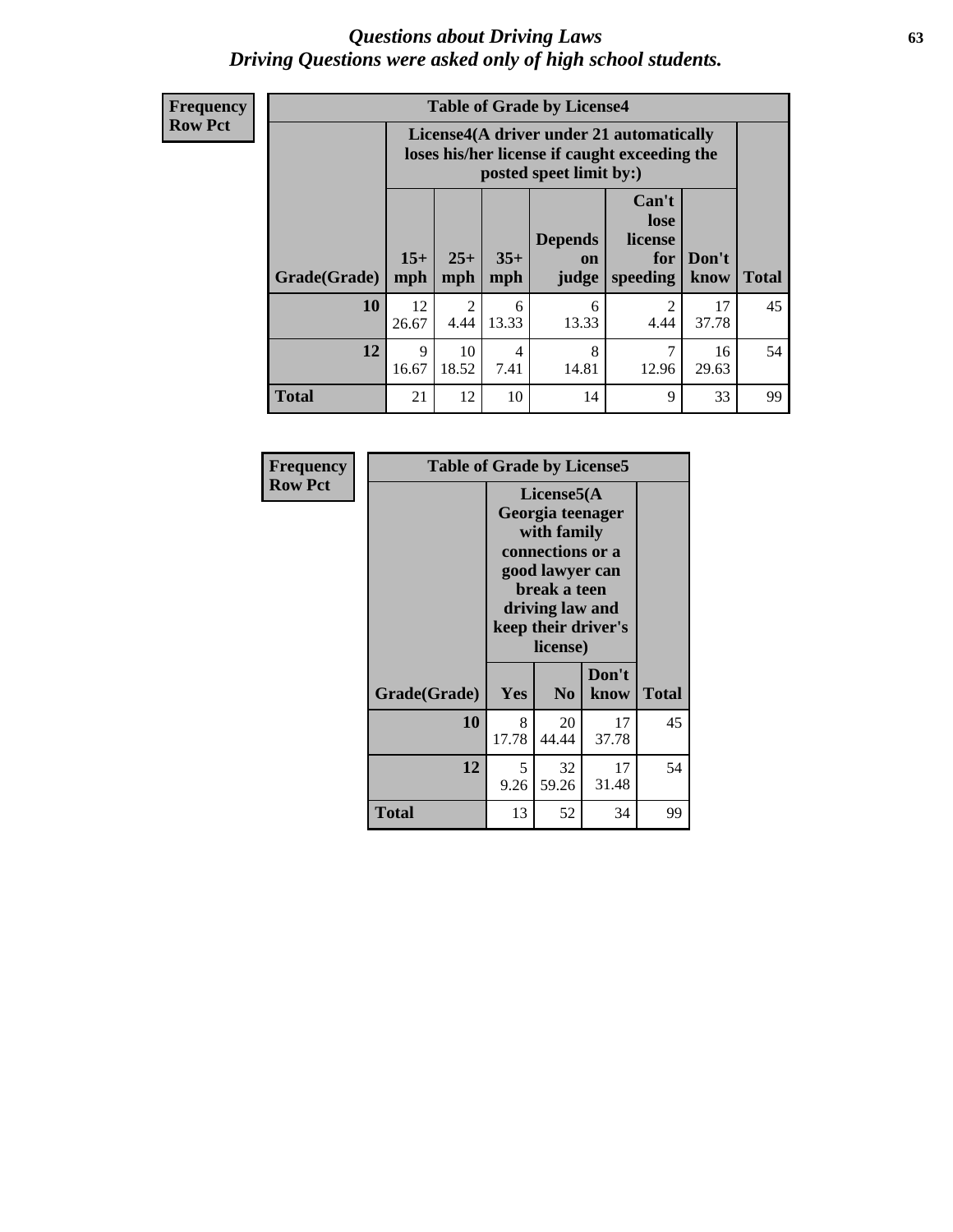#### *Questions about Driving Laws* **64** *Driving Questions were asked only of high school students.*

| <b>Frequency</b> |              | <b>Table of Grade by License6</b>                                                                                                               |                |               |              |  |
|------------------|--------------|-------------------------------------------------------------------------------------------------------------------------------------------------|----------------|---------------|--------------|--|
| <b>Row Pct</b>   |              | License <sub>6</sub> (I know a<br>friend or<br>classmate that<br>broke a teen<br>driving law,<br>but was allowed to<br>keep his/her<br>license) |                |               |              |  |
|                  | Grade(Grade) | <b>Yes</b>                                                                                                                                      | N <sub>0</sub> | Don't<br>know | <b>Total</b> |  |
|                  | 10           | 16<br>23<br>6<br>51.11<br>13.33<br>35.56                                                                                                        |                |               | 45           |  |
|                  | 12           | 14<br>22<br>18<br>40.74<br>25.93<br>33.33                                                                                                       |                |               | 54           |  |
|                  | <b>Total</b> | 20                                                                                                                                              | 45             | 34            | 99           |  |

| <b>Frequency</b> |              | <b>Table of Grade by License7</b>                                           |                                                                                               |                                            |                        |              |  |
|------------------|--------------|-----------------------------------------------------------------------------|-----------------------------------------------------------------------------------------------|--------------------------------------------|------------------------|--------------|--|
| <b>Row Pct</b>   |              |                                                                             | License7(A student under the age of 18 cam loser<br>his/her driving privileges if he or she:) |                                            |                        |              |  |
|                  | Grade(Grade) | <b>Have</b><br>more than<br>10<br>unexcused<br>absences<br>per school<br>yr | Drop out<br>without<br>graduating                                                             | Bring<br>alcohol/drugs/weapon<br>to school | All of<br>the<br>above | <b>Total</b> |  |
|                  | 10           | 8<br>17.78                                                                  | 8<br>17.78                                                                                    | 6.67                                       | 26<br>57.78            | 45           |  |
|                  | 12           | 1.85                                                                        | 3<br>5.56                                                                                     | 7.41                                       | 46<br>85.19            | 54           |  |
|                  | <b>Total</b> | 9                                                                           | 11                                                                                            | 7                                          | 72                     | 99           |  |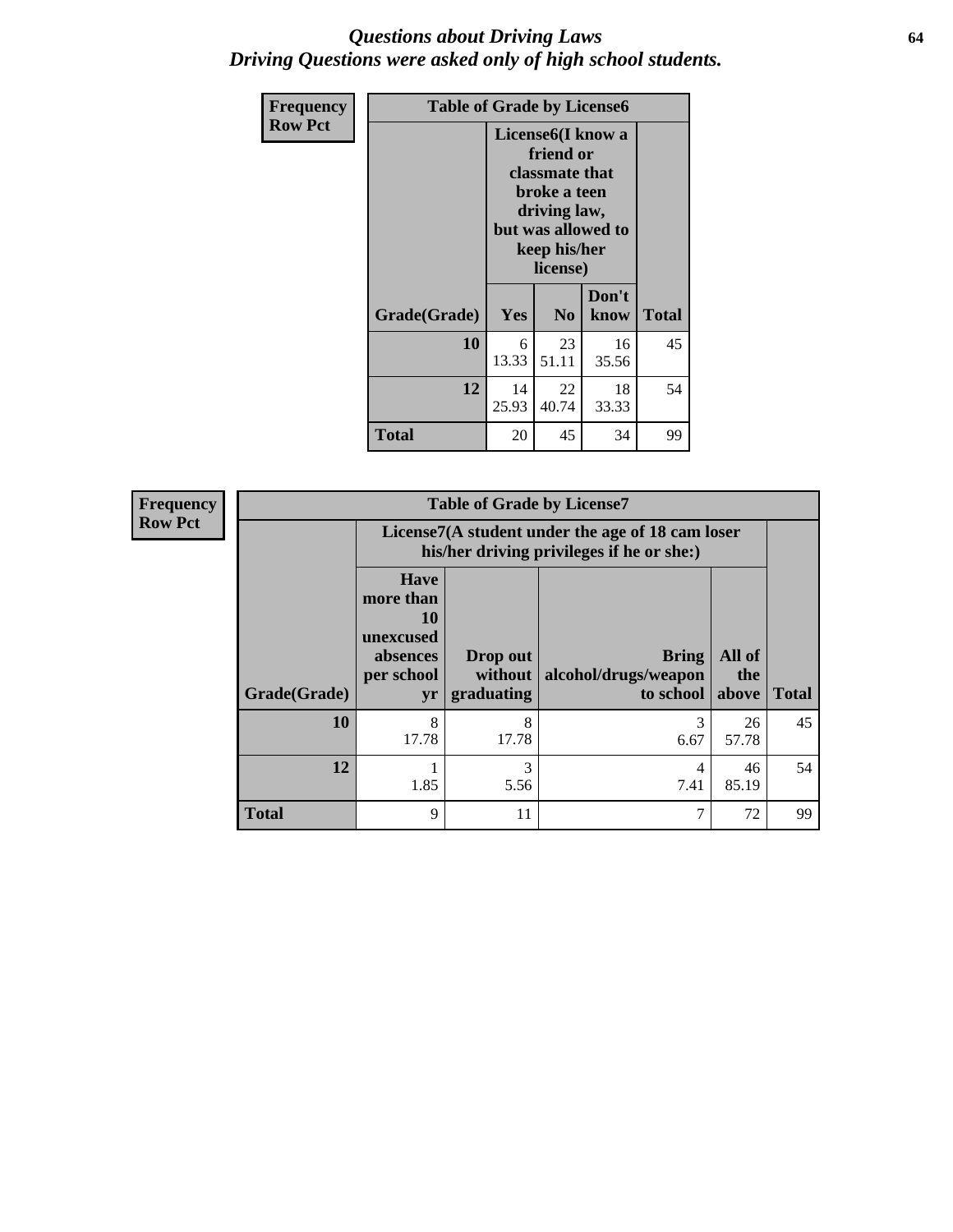# *Select Results by Gender* **65**

| Frequency      | <b>Table of SchoolClimate2 by Gender</b>          |                                 |                                     |                |
|----------------|---------------------------------------------------|---------------------------------|-------------------------------------|----------------|
| <b>Col Pct</b> | SchoolClimate2(I<br>feel successful at<br>school) | Gender(Gender)<br><b>Female</b> | <b>Male</b>                         | <b>Total</b>   |
|                | <b>Strongly Agree</b>                             | 17<br>35.42                     | 21<br>41.18                         | 38             |
|                | <b>Somewhat Agree</b>                             | 24<br>50.00                     | 26<br>50.98                         | 50             |
|                | <b>Somewhat Disagree</b>                          | 14.58                           | $\mathcal{D}_{\mathcal{L}}$<br>3.92 | 9              |
|                | <b>Strongly Disagree</b>                          | $\mathbf{0}$<br>0.00            | $\mathcal{L}$<br>3.92               | $\overline{2}$ |
|                | <b>Total</b>                                      | 48                              | 51                                  | 99             |

| Frequency      | <b>Table of SchoolClimate6 by Gender</b>                 |                                 |                                     |              |  |
|----------------|----------------------------------------------------------|---------------------------------|-------------------------------------|--------------|--|
| <b>Col Pct</b> | <b>SchoolClimate6(Teachers</b><br>treat me with respect) | Gender(Gender)<br><b>Female</b> | <b>Male</b>                         | <b>Total</b> |  |
|                | <b>Strongly Agree</b>                                    | 19<br>39.58                     | 16<br>31.37                         | 35           |  |
|                | <b>Somewhat Agree</b>                                    | 19<br>39.58                     | 25<br>49.02                         | 44           |  |
|                | <b>Somewhat Disagree</b>                                 | 5<br>10.42                      | 8<br>15.69                          | 13           |  |
|                | <b>Strongly Disagree</b>                                 | 5<br>10.42                      | $\mathcal{D}_{\mathcal{L}}$<br>3.92 |              |  |
|                | <b>Total</b>                                             | 48                              | 51                                  | 99           |  |

| <b>Frequency</b> | <b>Table of SchoolClimate8 by Gender</b>                                             |                                 |             |              |
|------------------|--------------------------------------------------------------------------------------|---------------------------------|-------------|--------------|
| <b>Col Pct</b>   | <b>SchoolClimate8(Students</b><br>are frequently<br>recognized for good<br>behavior) | Gender(Gender)<br><b>Female</b> | <b>Male</b> | <b>Total</b> |
|                  | <b>Strongly Agree</b>                                                                | 10<br>20.83                     | 8<br>15.69  | 18           |
|                  | <b>Somewhat Agree</b>                                                                | 8<br>16.67                      | 17<br>33.33 | 25           |
|                  | <b>Somewhat Disagree</b>                                                             | 13<br>27.08                     | 17<br>33.33 | 30           |
|                  | <b>Strongly Disagree</b>                                                             | 17<br>35.42                     | 9<br>17.65  | 26           |
|                  | Total                                                                                | 48                              | 51          | 99           |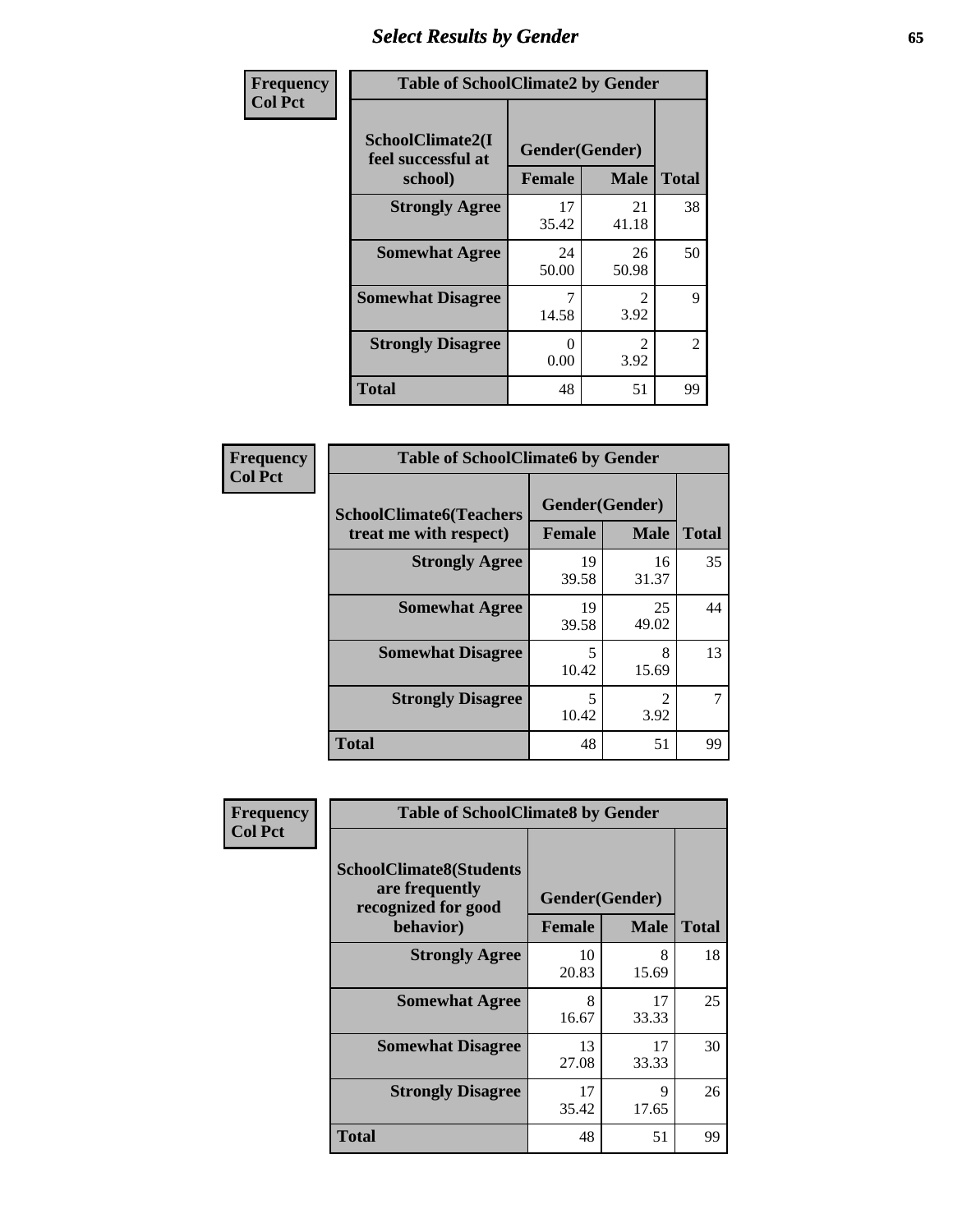# *Select Results by Gender* **66**

| Frequency      | <b>Table of Gender by Dropout</b> |                                                                        |                |              |
|----------------|-----------------------------------|------------------------------------------------------------------------|----------------|--------------|
| <b>Row Pct</b> |                                   | Dropout(I<br>have<br>thought<br>about<br>dropping<br>out of<br>school) |                |              |
|                | Gender(Gender)                    | Yes                                                                    | N <sub>0</sub> | <b>Total</b> |
|                | <b>Female</b>                     | 18<br>37.50                                                            | 30<br>62.50    | 48           |
|                | <b>Male</b>                       | 15<br>29.41                                                            | 36<br>70.59    | 51           |
|                | <b>Total</b>                      | 33                                                                     | 66             | 99           |

| <b>Frequency</b> | <b>Table of Gender by Dropoutreason</b> |                                                                    |              |                          |                                |              |              |
|------------------|-----------------------------------------|--------------------------------------------------------------------|--------------|--------------------------|--------------------------------|--------------|--------------|
| <b>Row Pct</b>   |                                         | Dropoutreason(If I dropped out the<br>reason would most likely be) |              |                          |                                |              |              |
|                  | Gender(Gender)                          | Won't<br><b>Drop</b><br>out                                        | <b>Bored</b> | Family<br><b>Reasons</b> | <b>Being</b><br><b>Bullied</b> | <b>Other</b> | <b>Total</b> |
|                  | Female                                  | 25<br>52.08                                                        | 14.58        | 4<br>8.33                | 4<br>8.33                      | 8<br>16.67   | 48           |
|                  | <b>Male</b>                             | 25<br>49.02                                                        | 5<br>9.80    | 9<br>17.65               | 0.00                           | 12<br>23.53  | 51           |
|                  | <b>Total</b>                            | 50                                                                 | 12           | 13                       | $\overline{4}$                 | 20           | 99           |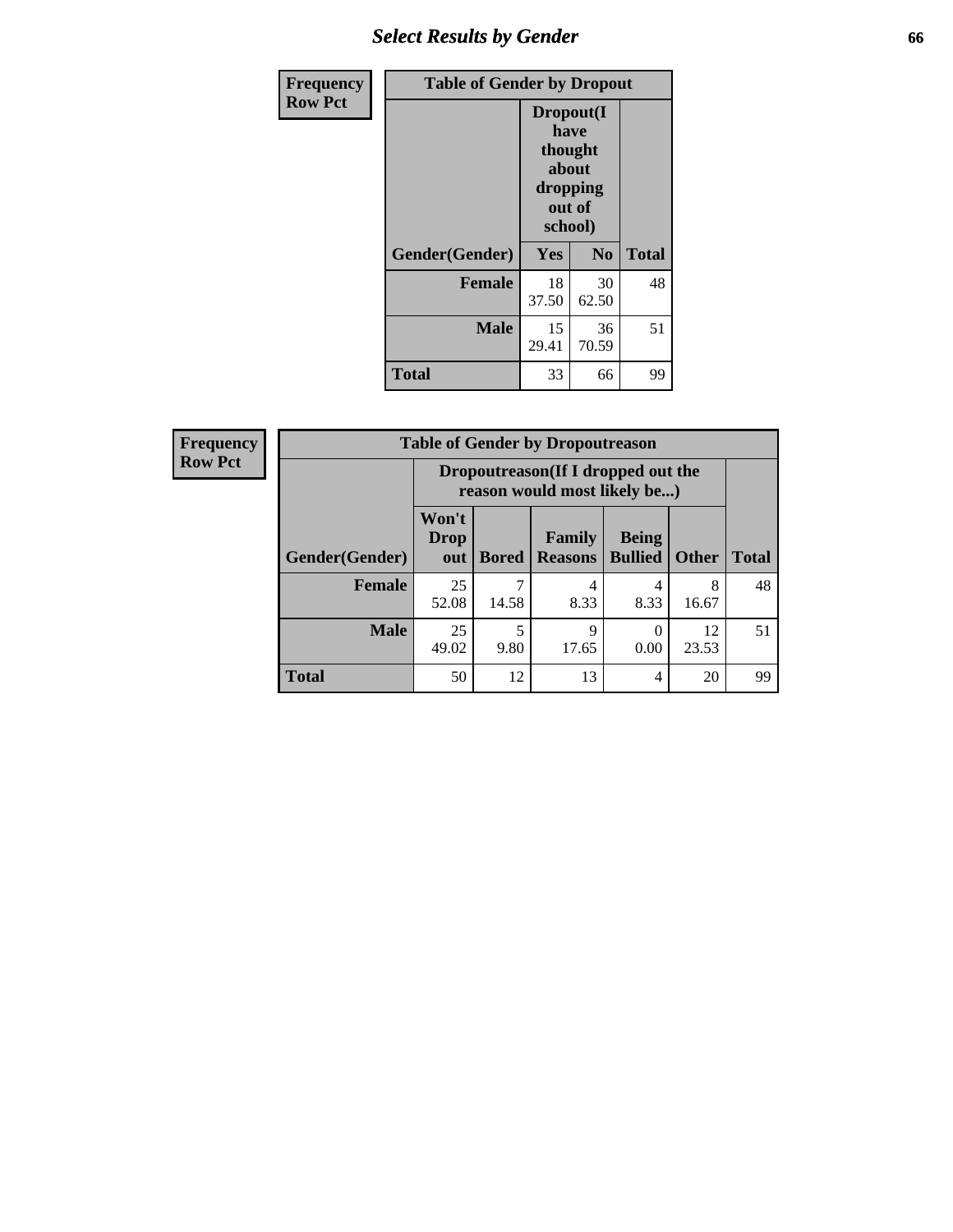*School Safety* **67**

| Frequency      | <b>Table of Gender by Bullied2</b> |                 |                |              |  |
|----------------|------------------------------------|-----------------|----------------|--------------|--|
| <b>Row Pct</b> |                                    | <b>Bullied2</b> |                |              |  |
|                | Gender(Gender)                     | Yes             | N <sub>0</sub> | <b>Total</b> |  |
|                | <b>Female</b>                      | 11<br>22.92     | 37<br>77.08    | 48           |  |
|                | <b>Male</b>                        | 7.84            | 47<br>92.16    | 51           |  |
|                | <b>Total</b>                       | 15              | 84             | 99           |  |

| <b>Frequency</b> | <b>Table of Gender by Bulliedothers2</b> |                       |                |              |
|------------------|------------------------------------------|-----------------------|----------------|--------------|
| <b>Row Pct</b>   |                                          | <b>Bulliedothers2</b> |                |              |
|                  | Gender(Gender)                           | <b>Yes</b>            | N <sub>0</sub> | <b>Total</b> |
|                  | <b>Female</b>                            | 6<br>12.50            | 42<br>87.50    | 48           |
|                  | <b>Male</b>                              | 10<br>19.61           | 41<br>80.39    | 51           |
|                  | Total                                    | 16                    | 83             | 99           |

| Frequency      | <b>Table of Gender by Weaponschool2</b> |                      |                |              |
|----------------|-----------------------------------------|----------------------|----------------|--------------|
| <b>Row Pct</b> |                                         | <b>Weaponschool2</b> |                |              |
|                | Gender(Gender)                          | Yes                  | N <sub>0</sub> | <b>Total</b> |
|                | <b>Female</b>                           | 2.08                 | 47<br>97.92    | 48           |
|                | <b>Male</b>                             | 6<br>11.76           | 45<br>88.24    | 51           |
|                | <b>Total</b>                            |                      | 92             | 99           |

| Frequency      | <b>Table of Gender by Absentunsafe2</b> |               |                |              |
|----------------|-----------------------------------------|---------------|----------------|--------------|
| <b>Row Pct</b> |                                         | Absentunsafe2 |                |              |
|                | Gender(Gender)                          | Yes           | N <sub>0</sub> | <b>Total</b> |
|                | <b>Female</b>                           | 4<br>8.33     | 44<br>91.67    | 48           |
|                | <b>Male</b>                             | 3.92          | 49<br>96.08    | 51           |
|                | <b>Total</b>                            | 6             | 93             | 99           |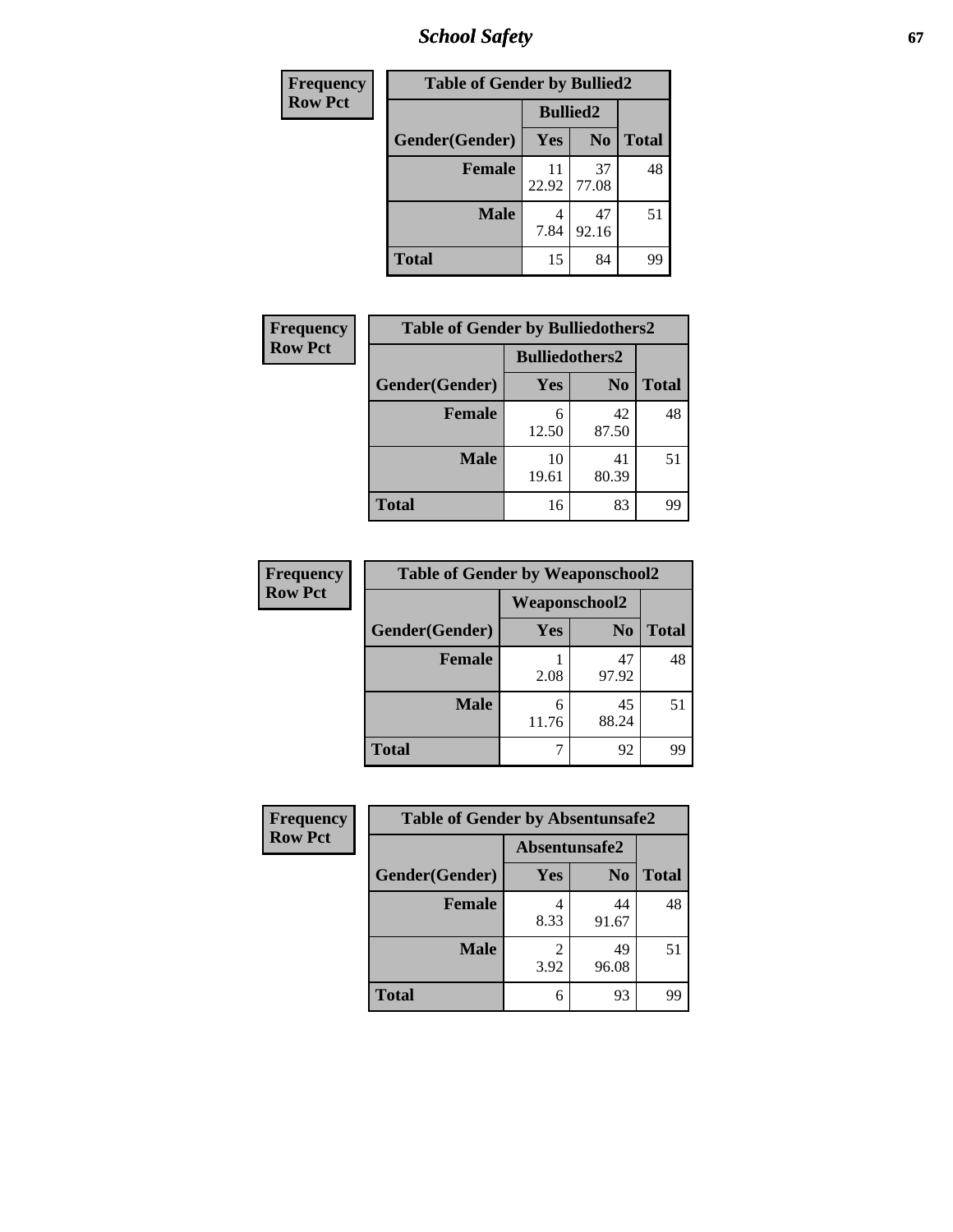*School Safety* **68**

| Frequency      | <b>Table of Gender by Gangself</b> |                                                                                                |                |              |
|----------------|------------------------------------|------------------------------------------------------------------------------------------------|----------------|--------------|
| <b>Row Pct</b> |                                    | Gangself(I<br>have<br>participated<br>in illegal gang<br>activities in<br>the past 30<br>days) |                |              |
|                | Gender(Gender)                     | Yes                                                                                            | N <sub>0</sub> | <b>Total</b> |
|                | <b>Female</b>                      | 3<br>6.25                                                                                      | 45<br>93.75    | 48           |
|                | <b>Male</b>                        | 8<br>15.69                                                                                     | 43<br>84.31    | 51           |
|                | <b>Total</b>                       | 11                                                                                             | 88             | 99           |

| Frequency      | <b>Table of Gender by Gangpeers</b> |                                                                                                                             |                |              |
|----------------|-------------------------------------|-----------------------------------------------------------------------------------------------------------------------------|----------------|--------------|
| <b>Row Pct</b> |                                     | <b>Gangpeers</b> (I<br>have friends<br>who have<br>participated<br>in illegal gang<br>activities in<br>the past 30<br>days) |                |              |
|                | Gender(Gender)                      | <b>Yes</b>                                                                                                                  | N <sub>0</sub> | <b>Total</b> |
|                | <b>Female</b>                       | 8<br>16.67                                                                                                                  | 40<br>83.33    | 48           |
|                | <b>Male</b>                         | 12<br>23.53                                                                                                                 | 39<br>76.47    | 51           |
|                | Total                               | 20                                                                                                                          | 79             | 99           |

| Frequency      | <b>Table of Gender by Pickedon2</b> |             |                |              |
|----------------|-------------------------------------|-------------|----------------|--------------|
| <b>Row Pct</b> |                                     | Pickedon2   |                |              |
|                | Gender(Gender)                      | <b>Yes</b>  | N <sub>0</sub> | <b>Total</b> |
|                | <b>Female</b>                       | 16<br>33.33 | 32<br>66.67    | 48           |
|                | <b>Male</b>                         | 11<br>21.57 | 40<br>78.43    | 51           |
|                | <b>Total</b>                        | 27          | 72             | 99           |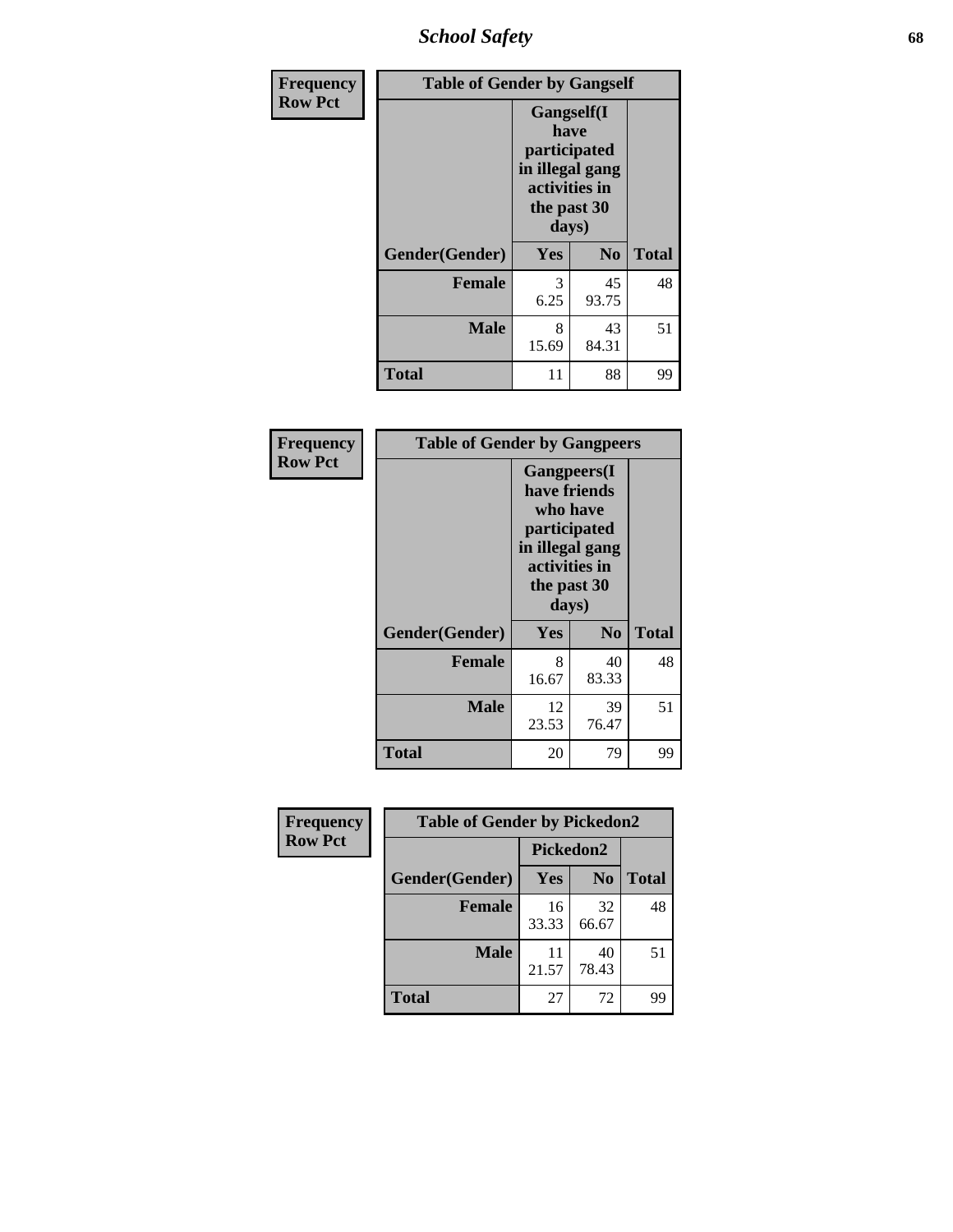*School Safety* **69**

| Frequency      | <b>Table of Gender by Safeschool2</b> |             |                |              |
|----------------|---------------------------------------|-------------|----------------|--------------|
| <b>Row Pct</b> |                                       | Safeschool2 |                |              |
|                | Gender(Gender)                        | Yes         | N <sub>0</sub> | <b>Total</b> |
|                | <b>Female</b>                         | 32<br>66.67 | 16<br>33.33    | 48           |
|                | <b>Male</b>                           | 40<br>78.43 | 21.57          | 51           |
|                | <b>Total</b>                          | 72          | 27             | 99           |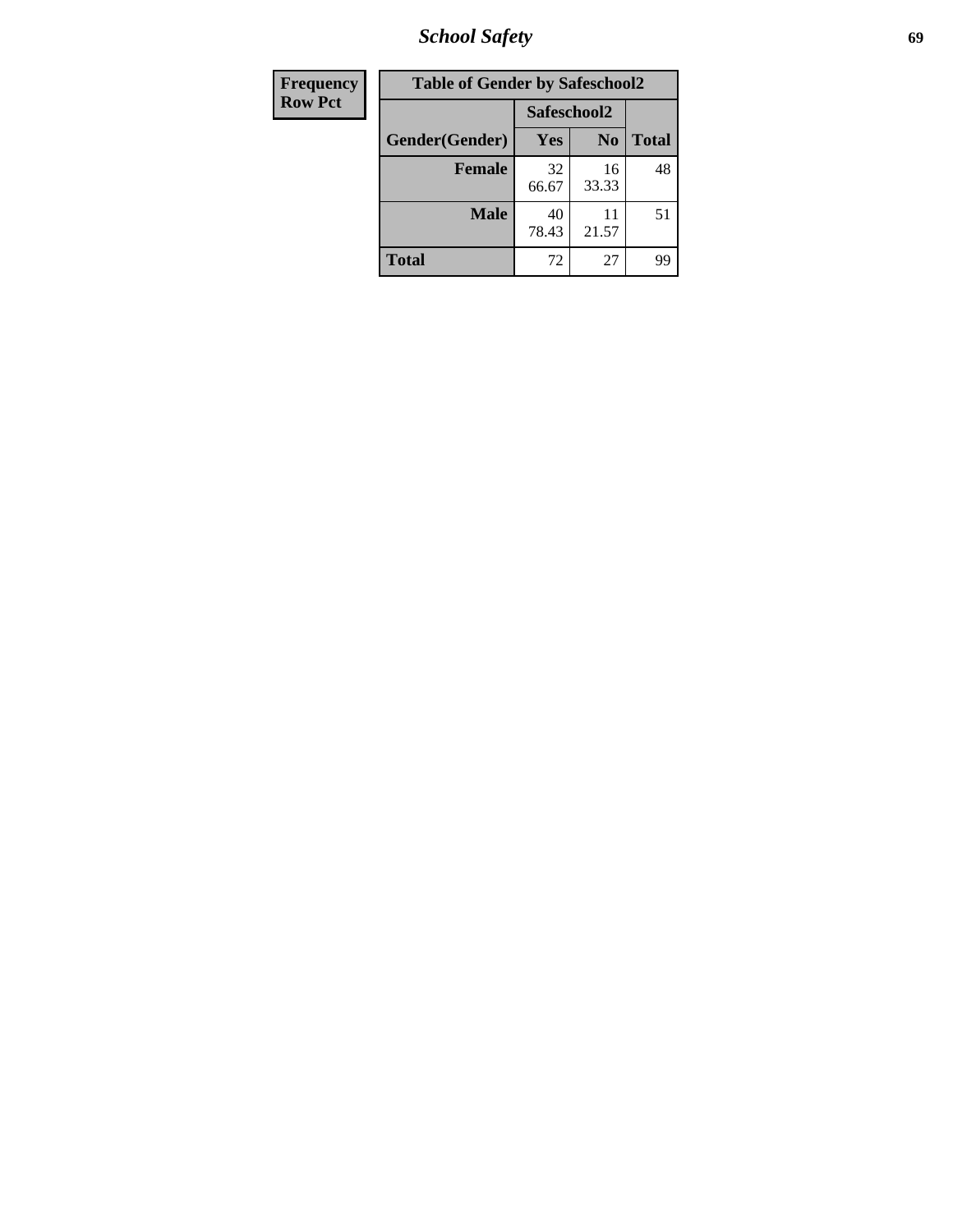# *Incidence of Drug Use* **70**

| <b>Frequency</b> | <b>Table of Gender by AlcoholAlt</b> |                                          |                |              |
|------------------|--------------------------------------|------------------------------------------|----------------|--------------|
| <b>Row Pct</b>   |                                      | AlcoholAlt(Alcohol<br>use, past 30 days) |                |              |
|                  | Gender(Gender)                       | <b>Yes</b>                               | N <sub>0</sub> | <b>Total</b> |
|                  | <b>Female</b>                        | 6<br>12.50                               | 42<br>87.50    | 48           |
|                  | <b>Male</b>                          | 14<br>27.45                              | 37<br>72.55    | 51           |
|                  | <b>Total</b>                         | 20                                       | 79             | 99           |

| <b>Frequency</b> | <b>Table of Gender by TobaccoAny</b> |                                          |                |              |  |
|------------------|--------------------------------------|------------------------------------------|----------------|--------------|--|
| <b>Row Pct</b>   |                                      | TobaccoAny(Tobacco<br>use, past 30 days) |                |              |  |
|                  | Gender(Gender)                       | Yes                                      | N <sub>0</sub> | <b>Total</b> |  |
|                  | Female                               | 5<br>10.42                               | 43<br>89.58    | 48           |  |
|                  | <b>Male</b>                          | 11<br>21.57                              | 40<br>78.43    | 51           |  |
|                  | <b>Total</b>                         | 16                                       | 83             | 99           |  |

| <b>Frequency</b> | <b>Table of Gender by MarijuanaAlt</b> |                                              |                |              |
|------------------|----------------------------------------|----------------------------------------------|----------------|--------------|
| <b>Row Pct</b>   |                                        | MarijuanaAlt(Marijuana<br>use, past 30 days) |                |              |
|                  | Gender(Gender)                         | <b>Yes</b>                                   | N <sub>0</sub> | <b>Total</b> |
|                  | Female                                 | $\mathcal{D}$<br>4.17                        | 46<br>95.83    | 48           |
|                  | <b>Male</b>                            | 4<br>7.84                                    | 47<br>92.16    | 51           |
|                  | <b>Total</b>                           | 6                                            | 93             | 99           |

| <b>Frequency</b> | <b>Table of Gender by OtherDrugAny</b> |                                                      |                |              |
|------------------|----------------------------------------|------------------------------------------------------|----------------|--------------|
| <b>Row Pct</b>   |                                        | <b>OtherDrugAny(Other</b><br>drug use, past 30 days) |                |              |
|                  | Gender(Gender)                         | <b>Yes</b>                                           | N <sub>0</sub> | <b>Total</b> |
|                  | <b>Female</b>                          | 10.42                                                | 43<br>89.58    | 48           |
|                  | <b>Male</b>                            | 3<br>5.88                                            | 48<br>94.12    | 51           |
|                  | <b>Total</b>                           | 8                                                    | 91             | 99           |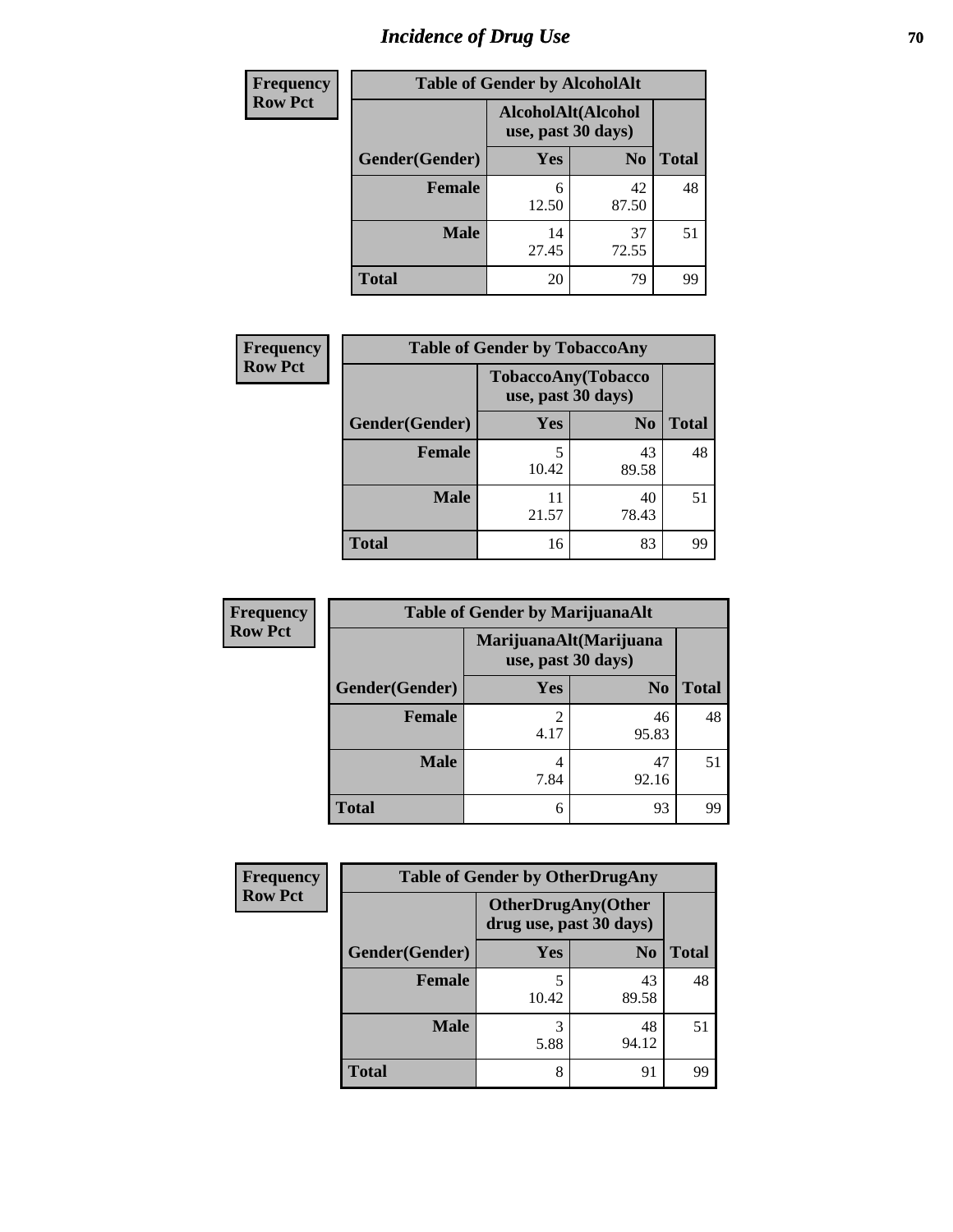#### *Average Age at Onset of Use* **71** *Results for "Average Age at Onset of Use" questions exclude students who said they did not use that substance*

#### **Gender=Female**

| <b>Variable</b>                 | <b>Label</b>                                                       | <b>Mean</b> |
|---------------------------------|--------------------------------------------------------------------|-------------|
| Alcoholinit2                    | I started using alcohol when I was                                 | 13.00       |
| Cigarettesinit2                 | I started smoking tobacco when I was                               | 12.00       |
| Smokelessinit2                  | I started chewing tobacco when I was                               | 9.00        |
| Marijuanainit2                  | I started using marijuana when I was                               | 14.25       |
| Cocaineinit2                    | I started using cocaine when I was                                 | 16.50       |
| Inhalantsinit2                  | I started using inhalants when I was                               | 8.00        |
| Steroidsinit2                   | I started using steroids when I was                                | 13.00       |
| Ecstasyinit2                    | I started using ecstasy when I was                                 | 16.67       |
| Methinit2                       | I started using methamphetamines when I was                        | 15.00       |
| Hallucinogensinit2              | I started using hallucinogens when I was                           | 13.00       |
| Prescription in it <sub>2</sub> | I started using prescription drugs not prescribed to me when I was | 12.60       |

#### **Gender=Male**

| <b>Variable</b>    | Label                                                              | <b>Mean</b> |
|--------------------|--------------------------------------------------------------------|-------------|
| Alcoholinit2       | I started using alcohol when I was                                 | 13.62       |
| Cigarettesinit2    | I started smoking tobacco when I was                               | 14.13       |
| Smokelessinit2     | I started chewing tobacco when I was                               | 14.67       |
| Marijuanainit2     | I started using marijuana when I was                               | 14.00       |
| Cocaineinit2       | I started using cocaine when I was                                 | 16.00       |
| Inhalantsinit2     | I started using inhalants when I was                               | 15.67       |
| Steroidsinit2      | I started using steroids when I was                                |             |
| Ecstasyinit2       | I started using ecstasy when I was                                 | 15.00       |
| Methinit2          | I started using methamphetamines when I was                        |             |
| Hallucinogensinit2 | I started using hallucinogens when I was                           | 15.00       |
| Prescriptioninit2  | I started using prescription drugs not prescribed to me when I was | 15.75       |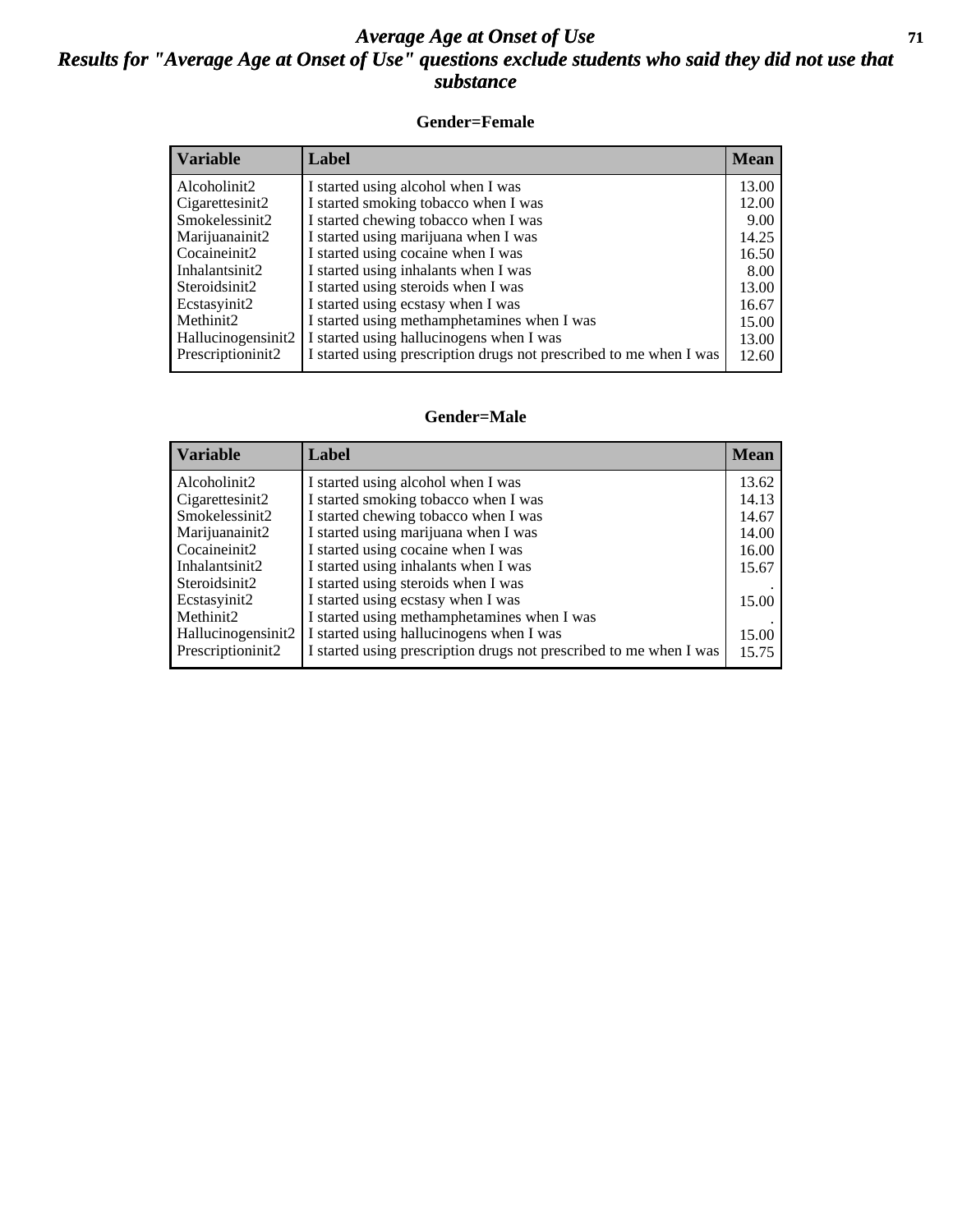# *I Think These Drugs are Harmful* **72**

| <b>Frequency</b> | <b>Table of Gender by Alcoholharmdich</b> |                                                   |                |              |
|------------------|-------------------------------------------|---------------------------------------------------|----------------|--------------|
| <b>Row Pct</b>   |                                           | Alcoholharmdich(I<br>think alcohol is<br>harmful) |                |              |
|                  | Gender(Gender)                            | <b>Yes</b>                                        | N <sub>0</sub> | <b>Total</b> |
|                  | Female                                    | 36<br>75.00                                       | 12<br>25.00    | 48           |
|                  | <b>Male</b>                               | 38<br>74.51                                       | 13<br>25.49    | 51           |
|                  | <b>Total</b>                              | 74                                                | 25             | 99           |

| <b>Frequency</b> | <b>Table of Gender by Tobaccoharmdich</b> |                                                           |                |              |  |
|------------------|-------------------------------------------|-----------------------------------------------------------|----------------|--------------|--|
| <b>Row Pct</b>   |                                           | <b>Tobaccoharmdich</b> (I<br>think tobacco is<br>harmful) |                |              |  |
|                  | Gender(Gender)                            | Yes                                                       | N <sub>0</sub> | <b>Total</b> |  |
|                  | <b>Female</b>                             | 39<br>81.25                                               | 9<br>18.75     | 48           |  |
|                  | <b>Male</b>                               | 41<br>80.39                                               | 10<br>19.61    | 51           |  |
|                  | <b>Total</b>                              | 80                                                        | 19             | gg           |  |

| Frequency      | <b>Table of Gender by Marijuanaharmdich</b> |                                                       |                |              |  |
|----------------|---------------------------------------------|-------------------------------------------------------|----------------|--------------|--|
| <b>Row Pct</b> |                                             | Marijuanaharmdich(I<br>think marijuana is<br>harmful) |                |              |  |
|                | Gender(Gender)                              | <b>Yes</b>                                            | N <sub>0</sub> | <b>Total</b> |  |
|                | <b>Female</b>                               | 35<br>72.92                                           | 13<br>27.08    | 48           |  |
|                | <b>Male</b>                                 | 37<br>72.55                                           | 14<br>27.45    | 51           |  |
|                | <b>Total</b>                                | 72                                                    | 27             | 99           |  |

| Frequency      | <b>Table of Gender by Otherdrugharmdich</b> |                                                          |                |              |  |
|----------------|---------------------------------------------|----------------------------------------------------------|----------------|--------------|--|
| <b>Row Pct</b> |                                             | Otherdrugharmdich(I<br>think other drugs are<br>harmful) |                |              |  |
|                | Gender(Gender)                              | <b>Yes</b>                                               | N <sub>0</sub> | <b>Total</b> |  |
|                | <b>Female</b>                               | 41<br>85.42                                              | 7<br>14.58     | 48           |  |
|                | <b>Male</b>                                 | 40<br>78.43                                              | 11<br>21.57    | 51           |  |
|                | <b>Total</b>                                | 81                                                       | 18             | 99           |  |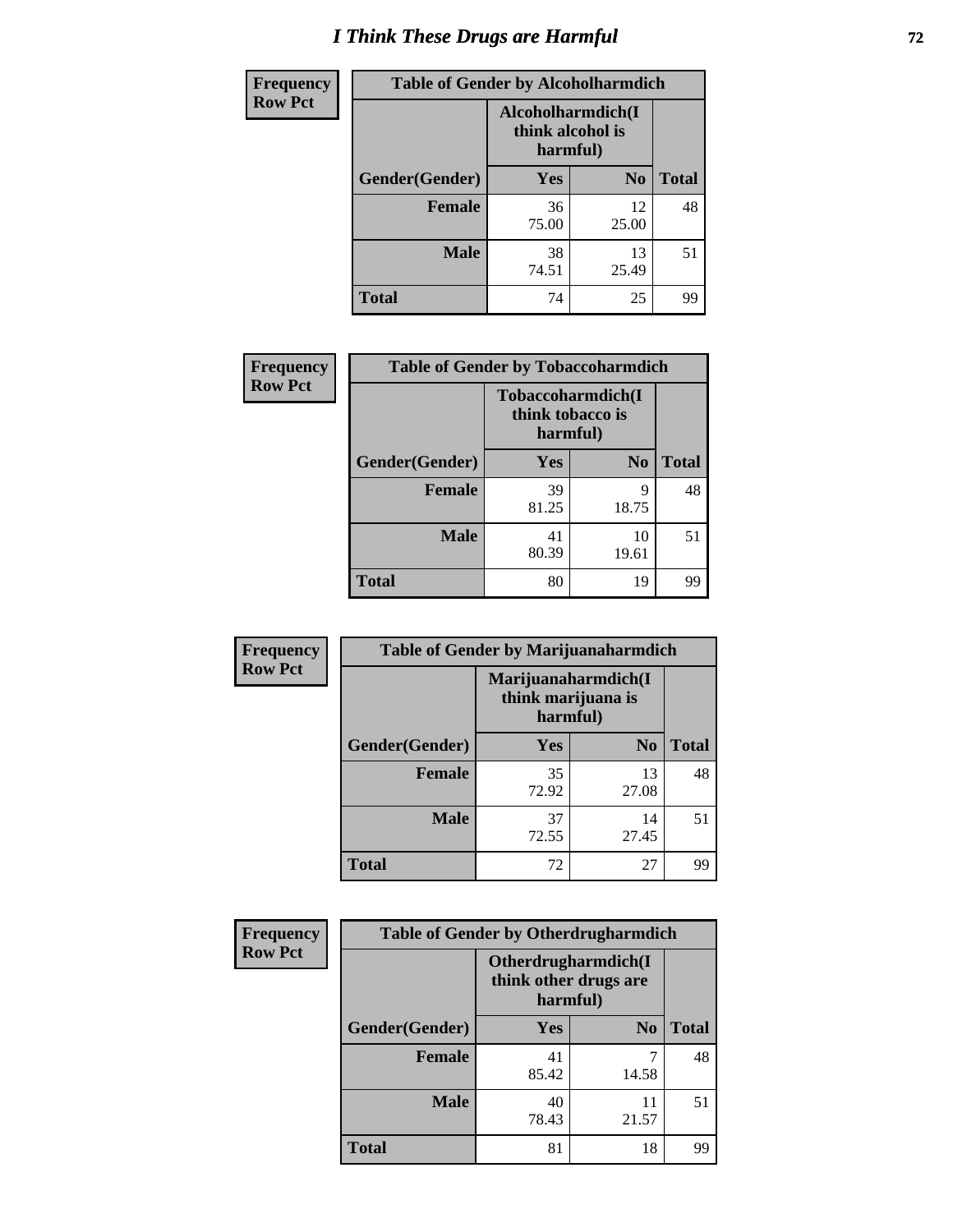| <b>Frequency</b> | <b>Table of Gender by Alcohollocation1</b> |                                                               |             |              |
|------------------|--------------------------------------------|---------------------------------------------------------------|-------------|--------------|
| <b>Row Pct</b>   |                                            | <b>Alcohollocation1(Places</b><br><b>Friends Use Alcohol)</b> |             |              |
|                  | Gender(Gender)                             |                                                               | Do Not Use  | <b>Total</b> |
|                  | <b>Female</b>                              | 28<br>58.33                                                   | 20<br>41.67 | 48           |
|                  | <b>Male</b>                                | 31<br>60.78                                                   | 20<br>39.22 | 51           |
|                  | <b>Total</b>                               | 59                                                            | 40          | 99           |

| <b>Frequency</b> | <b>Table of Gender by Alcohollocation2</b> |                                |                             |              |
|------------------|--------------------------------------------|--------------------------------|-----------------------------|--------------|
| <b>Row Pct</b>   |                                            | <b>Alcohollocation2(Places</b> | <b>Friends Use Alcohol)</b> |              |
|                  | Gender(Gender)                             |                                | Home                        | <b>Total</b> |
|                  | <b>Female</b>                              | 24<br>50.00                    | 24<br>50.00                 | 48           |
|                  | <b>Male</b>                                | 37<br>72.55                    | 14<br>27.45                 | 51           |
|                  | <b>Total</b>                               | 61                             | 38                          | 99           |

| Frequency      | <b>Table of Gender by Alcohollocation3</b> |                                                               |                |              |
|----------------|--------------------------------------------|---------------------------------------------------------------|----------------|--------------|
| <b>Row Pct</b> |                                            | <b>Alcohollocation3(Places</b><br><b>Friends Use Alcohol)</b> |                |              |
|                | Gender(Gender)                             |                                                               | <b>School</b>  | <b>Total</b> |
|                | <b>Female</b>                              | 47<br>97.92                                                   | 2.08           | 48           |
|                | <b>Male</b>                                | 50<br>98.04                                                   | 1.96           | 51           |
|                | <b>Total</b>                               | 97                                                            | $\mathfrak{D}$ | 99           |

| Frequency      | <b>Table of Gender by Alcohollocation4</b> |                                                               |            |              |
|----------------|--------------------------------------------|---------------------------------------------------------------|------------|--------------|
| <b>Row Pct</b> |                                            | <b>Alcohollocation4(Places</b><br><b>Friends Use Alcohol)</b> |            |              |
|                | Gender(Gender)                             |                                                               | Car        | <b>Total</b> |
|                | <b>Female</b>                              | 42<br>87.50                                                   | 6<br>12.50 | 48           |
|                | <b>Male</b>                                | 47<br>92.16                                                   | 7.84       | 51           |
|                | <b>Total</b>                               | 89                                                            | 10         | 99           |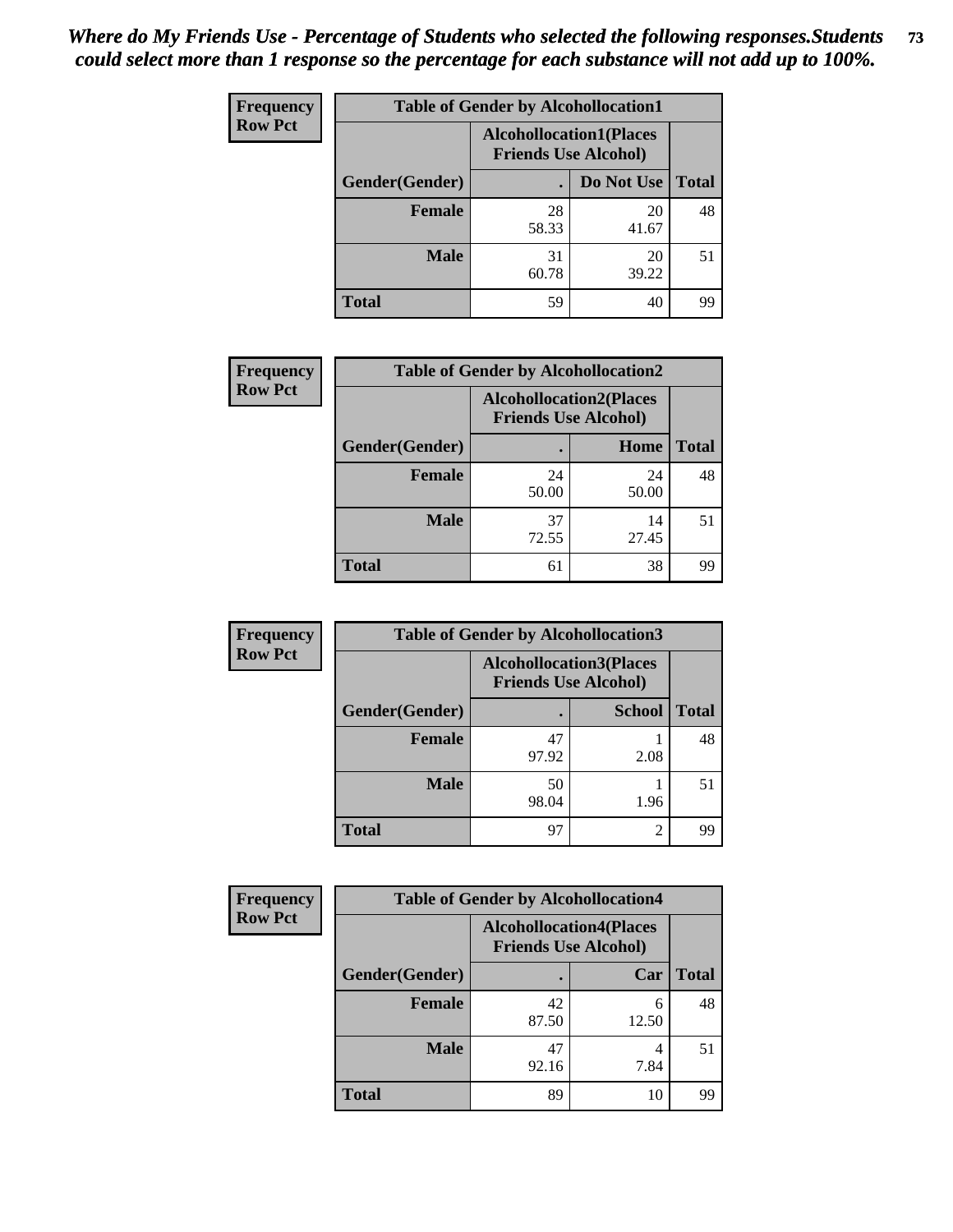| <b>Frequency</b> | <b>Table of Gender by Alcohollocation5</b> |                                                                |                          |              |
|------------------|--------------------------------------------|----------------------------------------------------------------|--------------------------|--------------|
| <b>Row Pct</b>   |                                            | <b>Alcohollocation5</b> (Places<br><b>Friends Use Alcohol)</b> |                          |              |
|                  | Gender(Gender)                             | $\bullet$                                                      | <b>Friend's</b><br>House | <b>Total</b> |
|                  | <b>Female</b>                              | 31<br>64.58                                                    | 17<br>35.42              | 48           |
|                  | <b>Male</b>                                | 36<br>70.59                                                    | 15<br>29.41              | 51           |
|                  | <b>Total</b>                               | 67                                                             | 32                       | 99           |

| Frequency      | <b>Table of Gender by Alcohollocation6</b> |                                                               |              |              |  |
|----------------|--------------------------------------------|---------------------------------------------------------------|--------------|--------------|--|
| <b>Row Pct</b> |                                            | <b>Alcohollocation6(Places</b><br><b>Friends Use Alcohol)</b> |              |              |  |
|                | Gender(Gender)                             |                                                               | <b>Other</b> | <b>Total</b> |  |
|                | Female                                     | 35<br>72.92                                                   | 13<br>27.08  | 48           |  |
|                | <b>Male</b>                                | 32<br>62.75                                                   | 19<br>37.25  | 51           |  |
|                | <b>Total</b>                               | 67                                                            | 32           | 99           |  |

| Frequency      | <b>Table of Gender by Tobaccolocation1</b> |                                                               |             |              |  |
|----------------|--------------------------------------------|---------------------------------------------------------------|-------------|--------------|--|
| <b>Row Pct</b> |                                            | <b>Tobaccolocation1(Places</b><br><b>Friends Use Tobacco)</b> |             |              |  |
|                | Gender(Gender)                             |                                                               | Do Not Use  | <b>Total</b> |  |
|                | Female                                     | 18<br>37.50                                                   | 30<br>62.50 | 48           |  |
|                | <b>Male</b>                                | 23<br>45.10                                                   | 28<br>54.90 | 51           |  |
|                | <b>Total</b>                               | 41                                                            | 58          | 99           |  |

| <b>Frequency</b> | <b>Table of Gender by Tobaccolocation2</b> |                                                               |             |              |
|------------------|--------------------------------------------|---------------------------------------------------------------|-------------|--------------|
| <b>Row Pct</b>   |                                            | <b>Tobaccolocation2(Places</b><br><b>Friends Use Tobacco)</b> |             |              |
|                  | Gender(Gender)                             |                                                               | Home        | <b>Total</b> |
|                  | Female                                     | 30<br>62.50                                                   | 18<br>37.50 | 48           |
|                  | <b>Male</b>                                | 37<br>72.55                                                   | 14<br>27.45 | 51           |
|                  | <b>Total</b>                               | 67                                                            | 32          | 99           |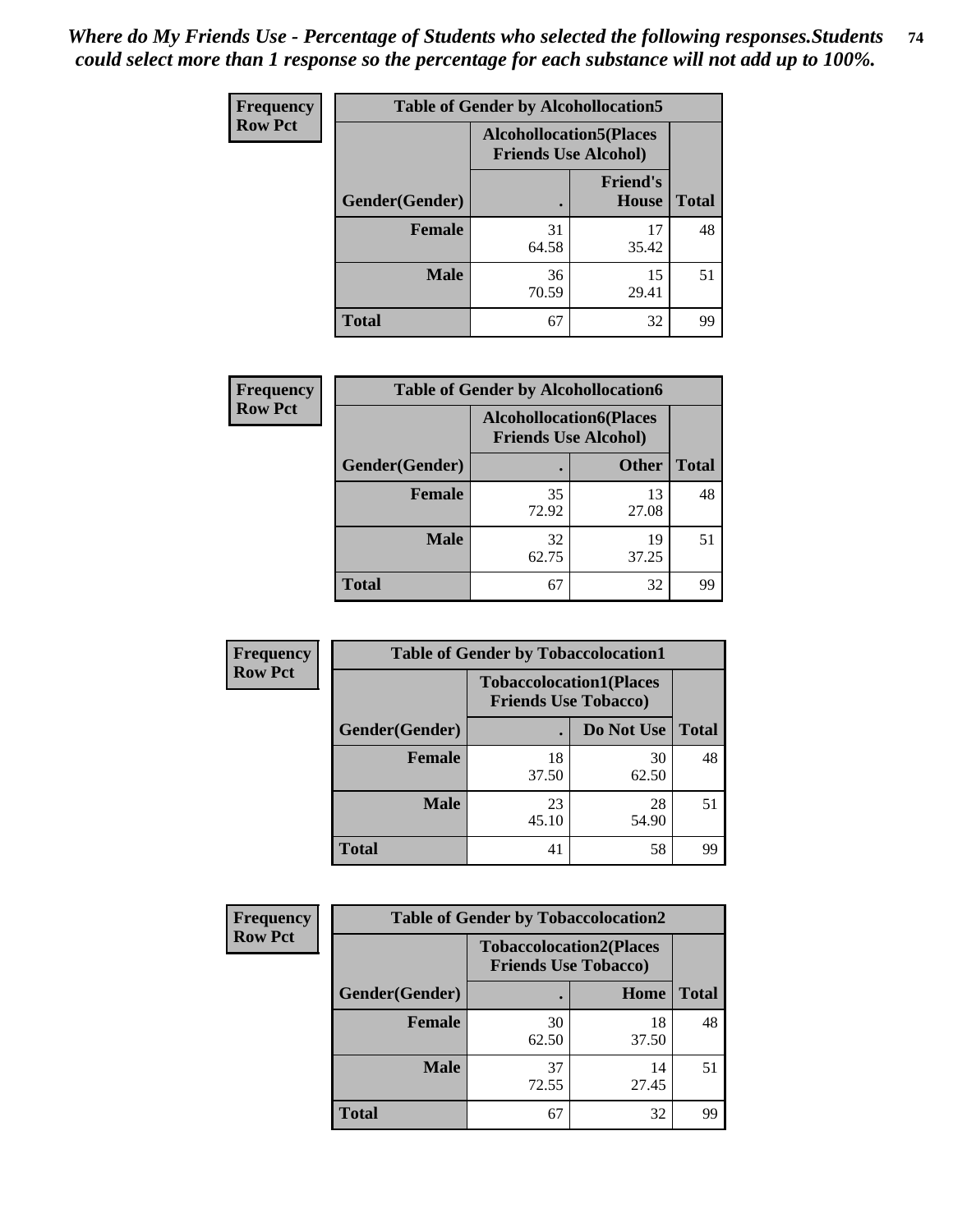| <b>Frequency</b> | <b>Table of Gender by Tobaccolocation3</b> |                                                               |               |              |
|------------------|--------------------------------------------|---------------------------------------------------------------|---------------|--------------|
| <b>Row Pct</b>   |                                            | <b>Tobaccolocation3(Places</b><br><b>Friends Use Tobacco)</b> |               |              |
|                  | Gender(Gender)                             |                                                               | <b>School</b> | <b>Total</b> |
|                  | <b>Female</b>                              | 40<br>83.33                                                   | 8<br>16.67    | 48           |
|                  | <b>Male</b>                                | 50<br>98.04                                                   | 1.96          | 51           |
|                  | <b>Total</b>                               | 90                                                            | 9             | 99           |

| <b>Frequency</b> | <b>Table of Gender by Tobaccolocation4</b> |             |                                                               |              |
|------------------|--------------------------------------------|-------------|---------------------------------------------------------------|--------------|
| <b>Row Pct</b>   |                                            |             | <b>Tobaccolocation4(Places</b><br><b>Friends Use Tobacco)</b> |              |
|                  | Gender(Gender)                             |             | Car                                                           | <b>Total</b> |
|                  | <b>Female</b>                              | 38<br>79.17 | 10<br>20.83                                                   | 48           |
|                  | <b>Male</b>                                | 43<br>84.31 | 15.69                                                         | 51           |
|                  | <b>Total</b>                               | 81          | 18                                                            | 99           |

| <b>Frequency</b> | <b>Table of Gender by Tobaccolocation5</b> |                                                               |                                 |              |
|------------------|--------------------------------------------|---------------------------------------------------------------|---------------------------------|--------------|
| <b>Row Pct</b>   |                                            | <b>Tobaccolocation5(Places</b><br><b>Friends Use Tobacco)</b> |                                 |              |
|                  | Gender(Gender)                             |                                                               | <b>Friend's</b><br><b>House</b> | <b>Total</b> |
|                  | <b>Female</b>                              | 35<br>72.92                                                   | 13<br>27.08                     | 48           |
|                  | <b>Male</b>                                | 42<br>82.35                                                   | q<br>17.65                      | 51           |
|                  | <b>Total</b>                               | 77                                                            | 22                              | 99           |

| <b>Frequency</b> | <b>Table of Gender by Tobaccolocation6</b> |                                                               |              |              |
|------------------|--------------------------------------------|---------------------------------------------------------------|--------------|--------------|
| <b>Row Pct</b>   |                                            | <b>Tobaccolocation6(Places</b><br><b>Friends Use Tobacco)</b> |              |              |
|                  | <b>Gender</b> (Gender)                     |                                                               | <b>Other</b> | <b>Total</b> |
|                  | Female                                     | 38<br>79.17                                                   | 10<br>20.83  | 48           |
|                  | <b>Male</b>                                | 39<br>76.47                                                   | 12<br>23.53  | 51           |
|                  | <b>Total</b>                               | 77                                                            | 22           | 99           |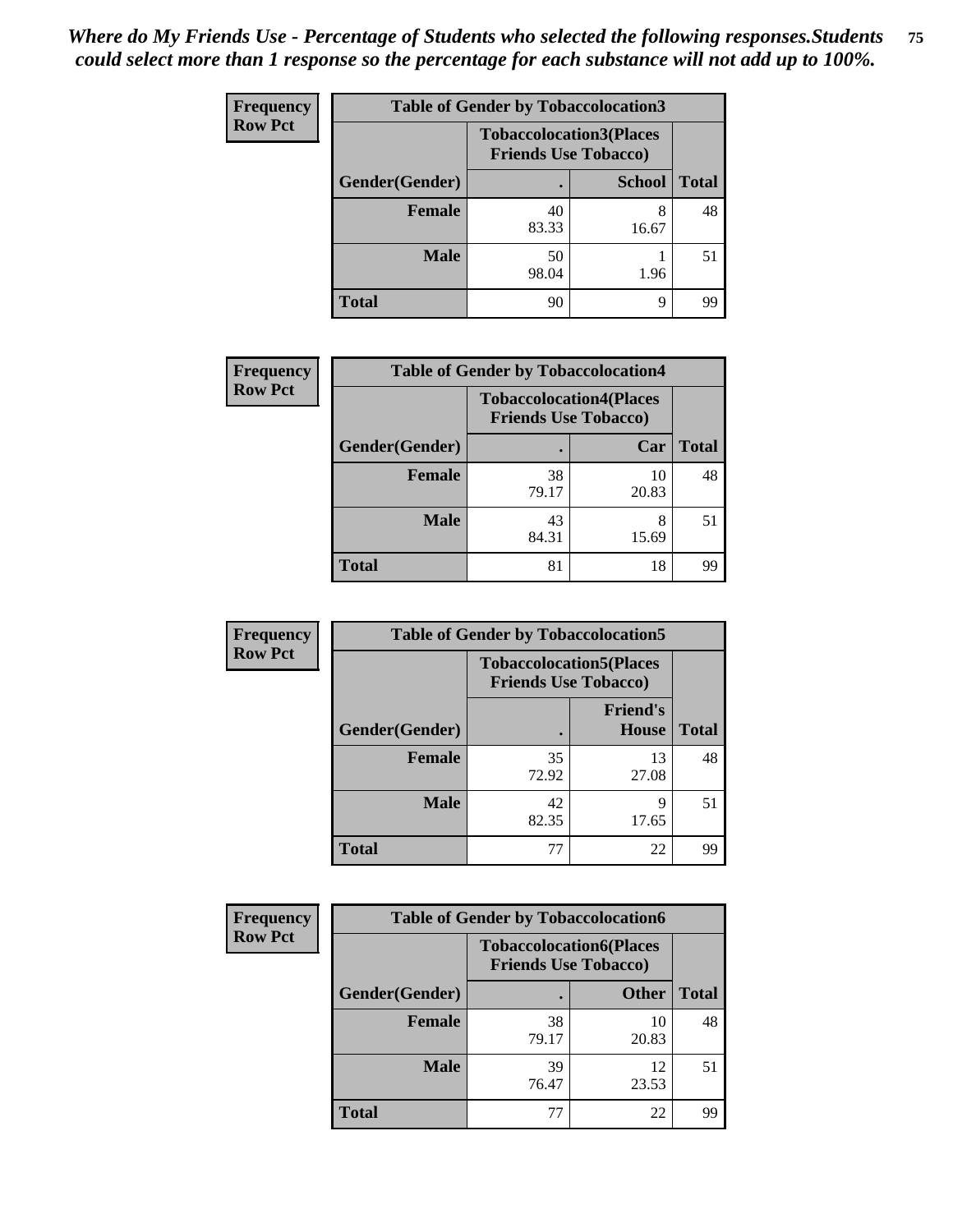| <b>Frequency</b> | <b>Table of Gender by Marijuanalocation1</b> |                                                                    |             |              |
|------------------|----------------------------------------------|--------------------------------------------------------------------|-------------|--------------|
| <b>Row Pct</b>   |                                              | <b>Marijuanalocation1(Places</b><br><b>Friends Use Marijuana</b> ) |             |              |
|                  | Gender(Gender)                               |                                                                    | Do Not Use  | <b>Total</b> |
|                  | <b>Female</b>                                | 17<br>35.42                                                        | 31<br>64.58 | 48           |
|                  | <b>Male</b>                                  | 17<br>33.33                                                        | 34<br>66.67 | 51           |
|                  | <b>Total</b>                                 | 34                                                                 | 65          | 99           |

| <b>Frequency</b> | <b>Table of Gender by Marijuanalocation2</b> |                                                                    |             |              |
|------------------|----------------------------------------------|--------------------------------------------------------------------|-------------|--------------|
| <b>Row Pct</b>   |                                              | <b>Marijuanalocation2(Places</b><br><b>Friends Use Marijuana</b> ) |             |              |
|                  | Gender(Gender)                               |                                                                    | Home        | <b>Total</b> |
|                  | Female                                       | 35<br>72.92                                                        | 13<br>27.08 | 48           |
|                  | <b>Male</b>                                  | 41<br>80.39                                                        | 10<br>19.61 | 51           |
|                  | <b>Total</b>                                 | 76                                                                 | 23          | 99           |

| Frequency      | <b>Table of Gender by Marijuanalocation3</b> |                                |                                  |              |  |
|----------------|----------------------------------------------|--------------------------------|----------------------------------|--------------|--|
| <b>Row Pct</b> |                                              | <b>Friends Use Marijuana</b> ) | <b>Marijuanalocation3(Places</b> |              |  |
|                | Gender(Gender)                               |                                | <b>School</b>                    | <b>Total</b> |  |
|                | Female                                       | 45<br>93.75                    | 6.25                             | 48           |  |
|                | <b>Male</b>                                  | 50<br>98.04                    | 1.96                             | 51           |  |
|                | <b>Total</b>                                 | 95                             | 4                                | 99           |  |

| <b>Frequency</b> | <b>Table of Gender by Marijuanalocation4</b> |                                |                                  |              |  |
|------------------|----------------------------------------------|--------------------------------|----------------------------------|--------------|--|
| <b>Row Pct</b>   |                                              | <b>Friends Use Marijuana</b> ) | <b>Marijuanalocation4(Places</b> |              |  |
|                  | Gender(Gender)                               |                                | Car                              | <b>Total</b> |  |
|                  | Female                                       | 42<br>87.50                    | 6<br>12.50                       | 48           |  |
|                  | <b>Male</b>                                  | 46<br>90.20                    | 9.80                             | 51           |  |
|                  | <b>Total</b>                                 | 88                             | 11                               | 99           |  |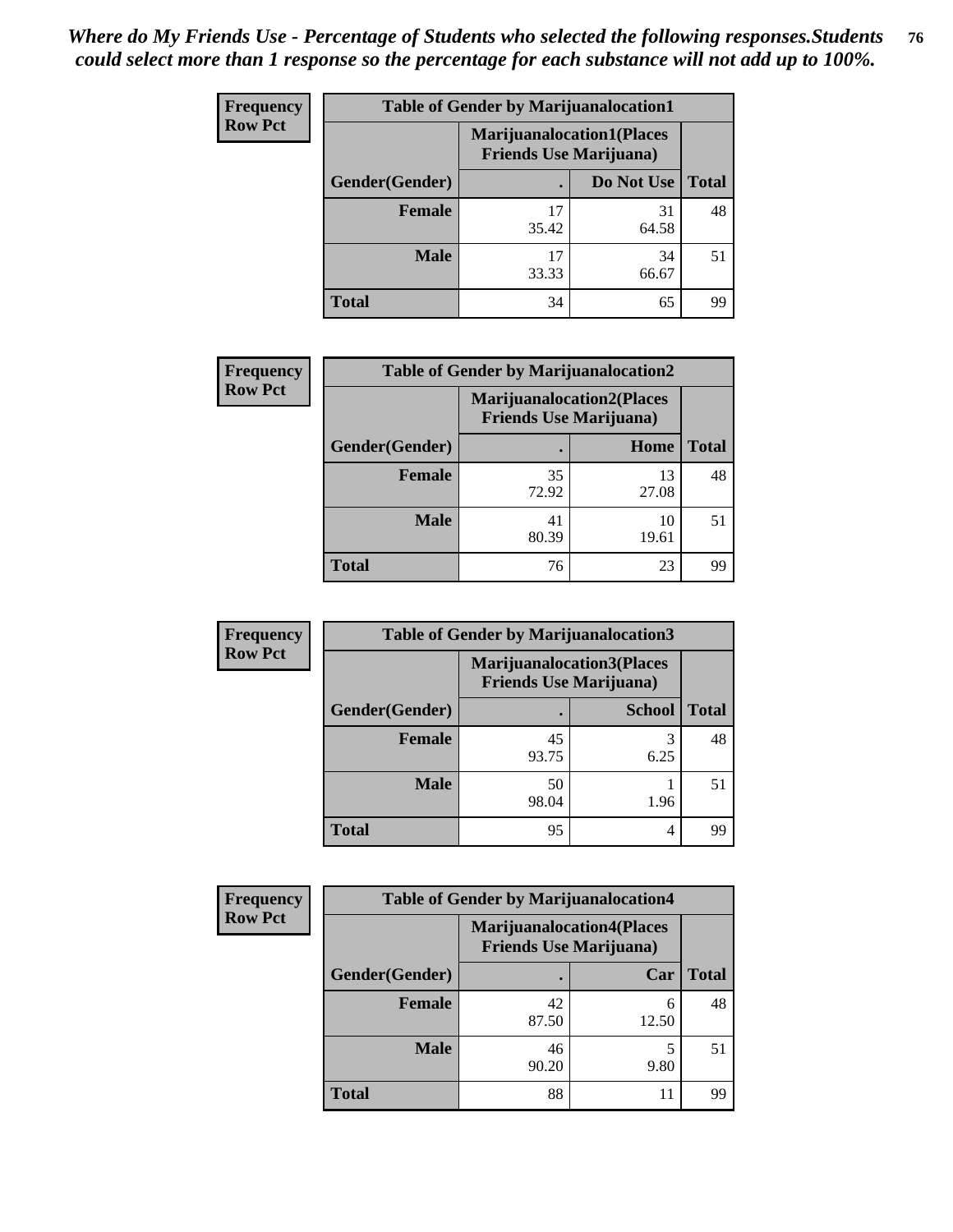| <b>Frequency</b> | <b>Table of Gender by Marijuanalocation5</b> |                                                                     |                                 |              |
|------------------|----------------------------------------------|---------------------------------------------------------------------|---------------------------------|--------------|
| <b>Row Pct</b>   |                                              | <b>Marijuanalocation5</b> (Places<br><b>Friends Use Marijuana</b> ) |                                 |              |
|                  | Gender(Gender)                               |                                                                     | <b>Friend's</b><br><b>House</b> | <b>Total</b> |
|                  | <b>Female</b>                                | 39<br>81.25                                                         | Q<br>18.75                      | 48           |
|                  | <b>Male</b>                                  | 44<br>86.27                                                         | 13.73                           | 51           |
|                  | <b>Total</b>                                 | 83                                                                  | 16                              | 99           |

| <b>Frequency</b> | <b>Table of Gender by Marijuanalocation6</b> |                                                                    |              |              |
|------------------|----------------------------------------------|--------------------------------------------------------------------|--------------|--------------|
| <b>Row Pct</b>   |                                              | <b>Marijuanalocation6(Places</b><br><b>Friends Use Marijuana</b> ) |              |              |
|                  | Gender(Gender)                               |                                                                    | <b>Other</b> | <b>Total</b> |
|                  | <b>Female</b>                                | 40<br>83.33                                                        | 8<br>16.67   | 48           |
|                  | <b>Male</b>                                  | 40<br>78.43                                                        | 21.57        | 51           |
|                  | <b>Total</b>                                 | 80                                                                 | 19           | 99           |

| <b>Frequency</b> | <b>Table of Gender by Otherdruglocation1</b> |                                            |                                  |              |
|------------------|----------------------------------------------|--------------------------------------------|----------------------------------|--------------|
| <b>Row Pct</b>   |                                              | <b>Friends Use Other Illegal</b><br>Drugs) | <b>Otherdruglocation1(Places</b> |              |
|                  | Gender(Gender)                               |                                            | Do Not Use                       | <b>Total</b> |
|                  | Female                                       | 13<br>27.08                                | 35<br>72.92                      | 48           |
|                  | <b>Male</b>                                  | 21.57                                      | 40<br>78.43                      | 51           |
|                  | <b>Total</b>                                 | 24                                         | 75                               | 99           |

| Frequency      | <b>Table of Gender by Otherdruglocation2</b> |                                            |                                  |              |
|----------------|----------------------------------------------|--------------------------------------------|----------------------------------|--------------|
| <b>Row Pct</b> |                                              | <b>Friends Use Other Illegal</b><br>Drugs) | <b>Otherdruglocation2(Places</b> |              |
|                | Gender(Gender)                               |                                            | Home                             | <b>Total</b> |
|                | Female                                       | 38<br>79.17                                | 10<br>20.83                      | 48           |
|                | <b>Male</b>                                  | 47<br>92.16                                | 4<br>7.84                        | 51           |
|                | <b>Total</b>                                 | 85                                         | 14                               | 99           |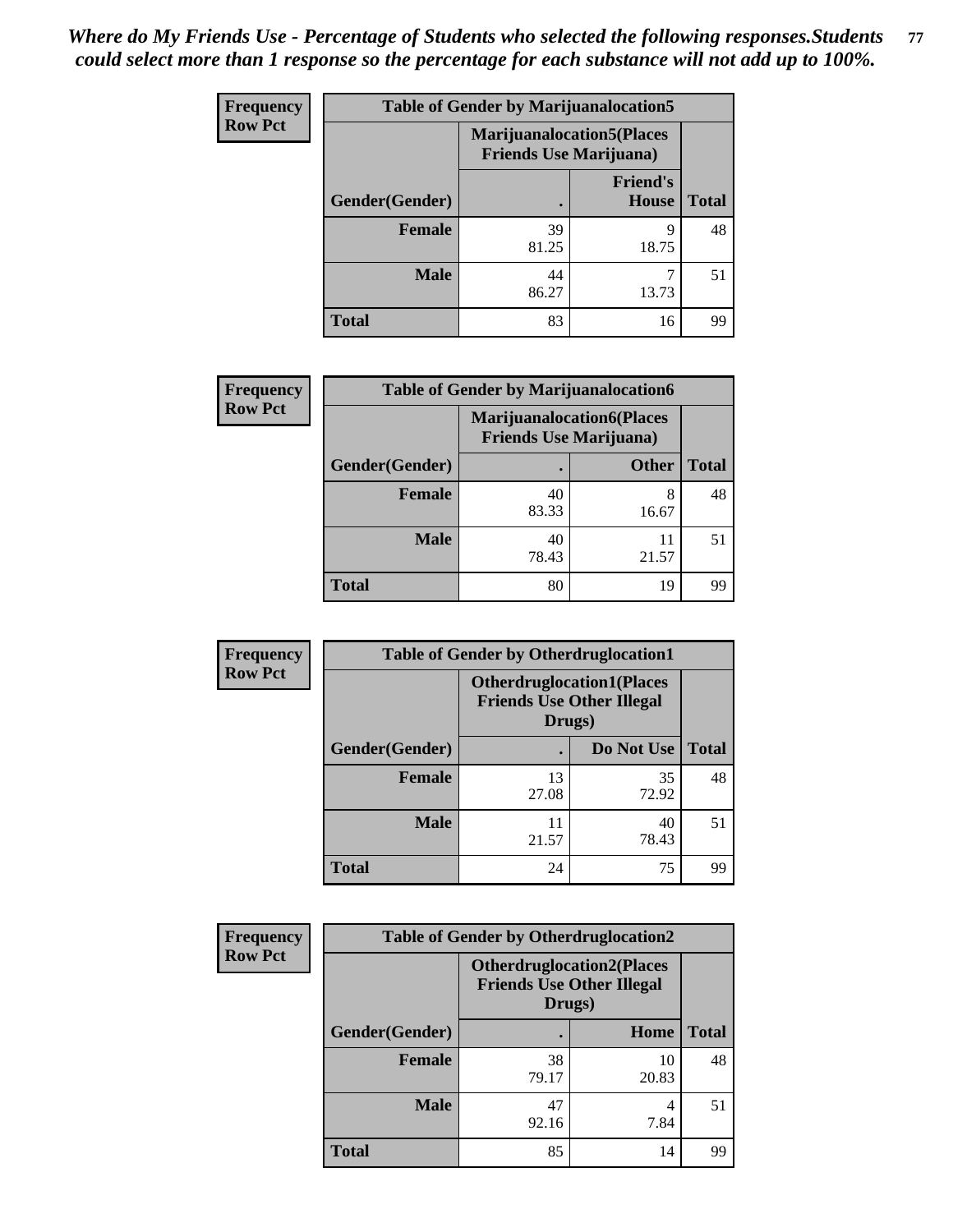| Frequency      | <b>Table of Gender by Otherdruglocation3</b> |             |                                                                      |              |
|----------------|----------------------------------------------|-------------|----------------------------------------------------------------------|--------------|
| <b>Row Pct</b> |                                              | Drugs)      | <b>Otherdruglocation3(Places</b><br><b>Friends Use Other Illegal</b> |              |
|                | Gender(Gender)                               |             | <b>School</b>                                                        | <b>Total</b> |
|                | <b>Female</b>                                | 42<br>87.50 | 6<br>12.50                                                           | 48           |
|                | <b>Male</b>                                  | 50<br>98.04 | 1.96                                                                 | 51           |
|                | <b>Total</b>                                 | 92          |                                                                      | 99           |

| Frequency      | <b>Table of Gender by Otherdruglocation4</b> |                                                                                |           |              |
|----------------|----------------------------------------------|--------------------------------------------------------------------------------|-----------|--------------|
| <b>Row Pct</b> |                                              | <b>Otherdruglocation4(Places</b><br><b>Friends Use Other Illegal</b><br>Drugs) |           |              |
|                | Gender(Gender)                               |                                                                                | Car       | <b>Total</b> |
|                | Female                                       | 41<br>85.42                                                                    | 14.58     | 48           |
|                | <b>Male</b>                                  | 49<br>96.08                                                                    | 2<br>3.92 | 51           |
|                | <b>Total</b>                                 | 90                                                                             | 9         | 99           |

| Frequency      | <b>Table of Gender by Otherdruglocation5</b> |                                            |                                  |              |
|----------------|----------------------------------------------|--------------------------------------------|----------------------------------|--------------|
| <b>Row Pct</b> |                                              | <b>Friends Use Other Illegal</b><br>Drugs) | <b>Otherdruglocation5(Places</b> |              |
|                | Gender(Gender)                               |                                            | <b>Friend's</b><br>House         | <b>Total</b> |
|                | <b>Female</b>                                | 38<br>79.17                                | 10<br>20.83                      | 48           |
|                | <b>Male</b>                                  | 49<br>96.08                                | $\mathfrak{D}$<br>3.92           | 51           |
|                | <b>Total</b>                                 | 87                                         | 12                               | 99           |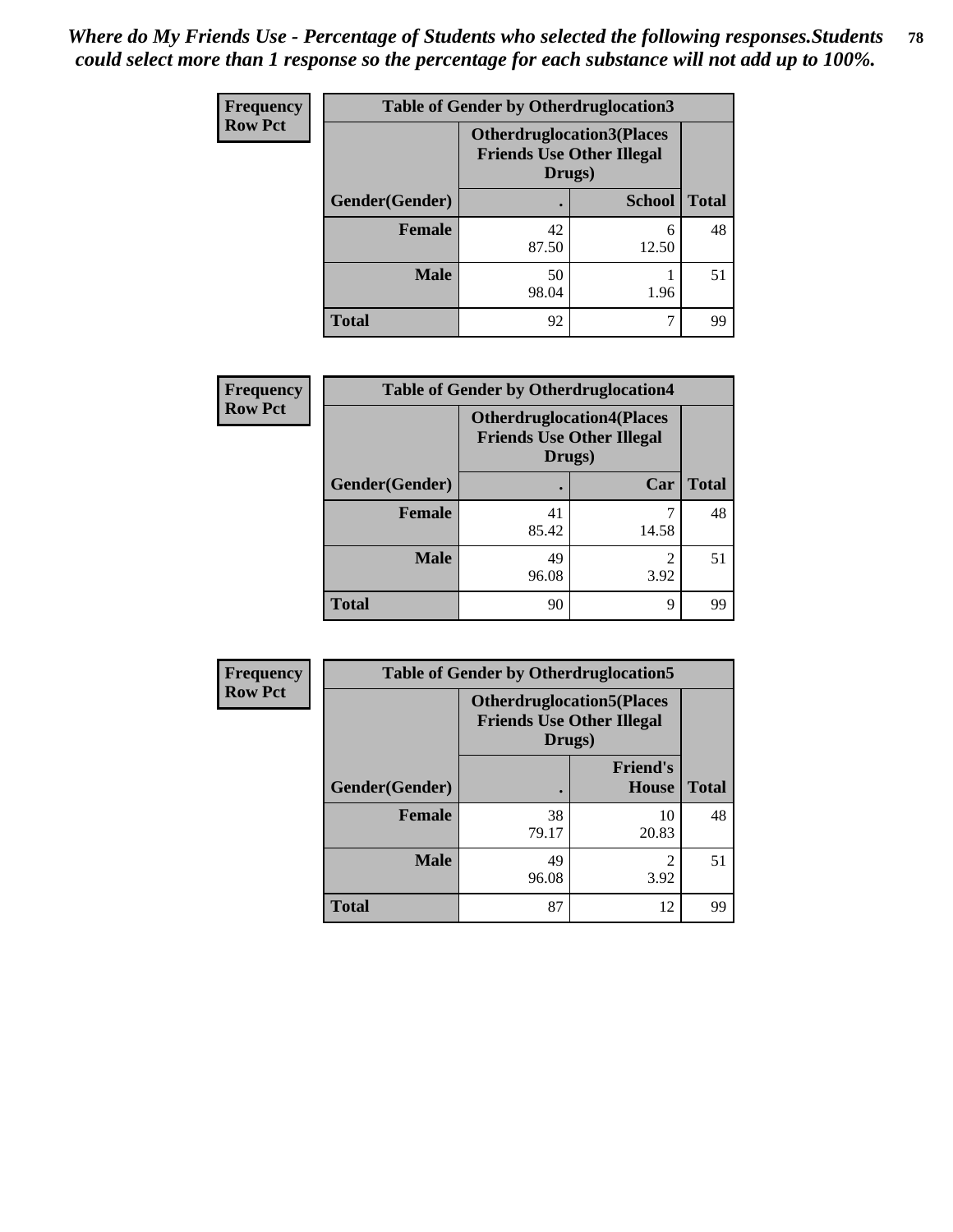| <b>Frequency</b> | <b>Table of Gender by Otherdruglocation6</b> |                                                                                |              |              |
|------------------|----------------------------------------------|--------------------------------------------------------------------------------|--------------|--------------|
| <b>Row Pct</b>   |                                              | <b>Otherdruglocation6(Places</b><br><b>Friends Use Other Illegal</b><br>Drugs) |              |              |
|                  | Gender(Gender)                               |                                                                                | <b>Other</b> | <b>Total</b> |
|                  | Female                                       | 40<br>83.33                                                                    | 8<br>16.67   | 48           |
|                  | <b>Male</b>                                  | 43<br>84.31                                                                    | 8<br>15.69   | 51           |
|                  | <b>Total</b>                                 | 83                                                                             | 16           | 99           |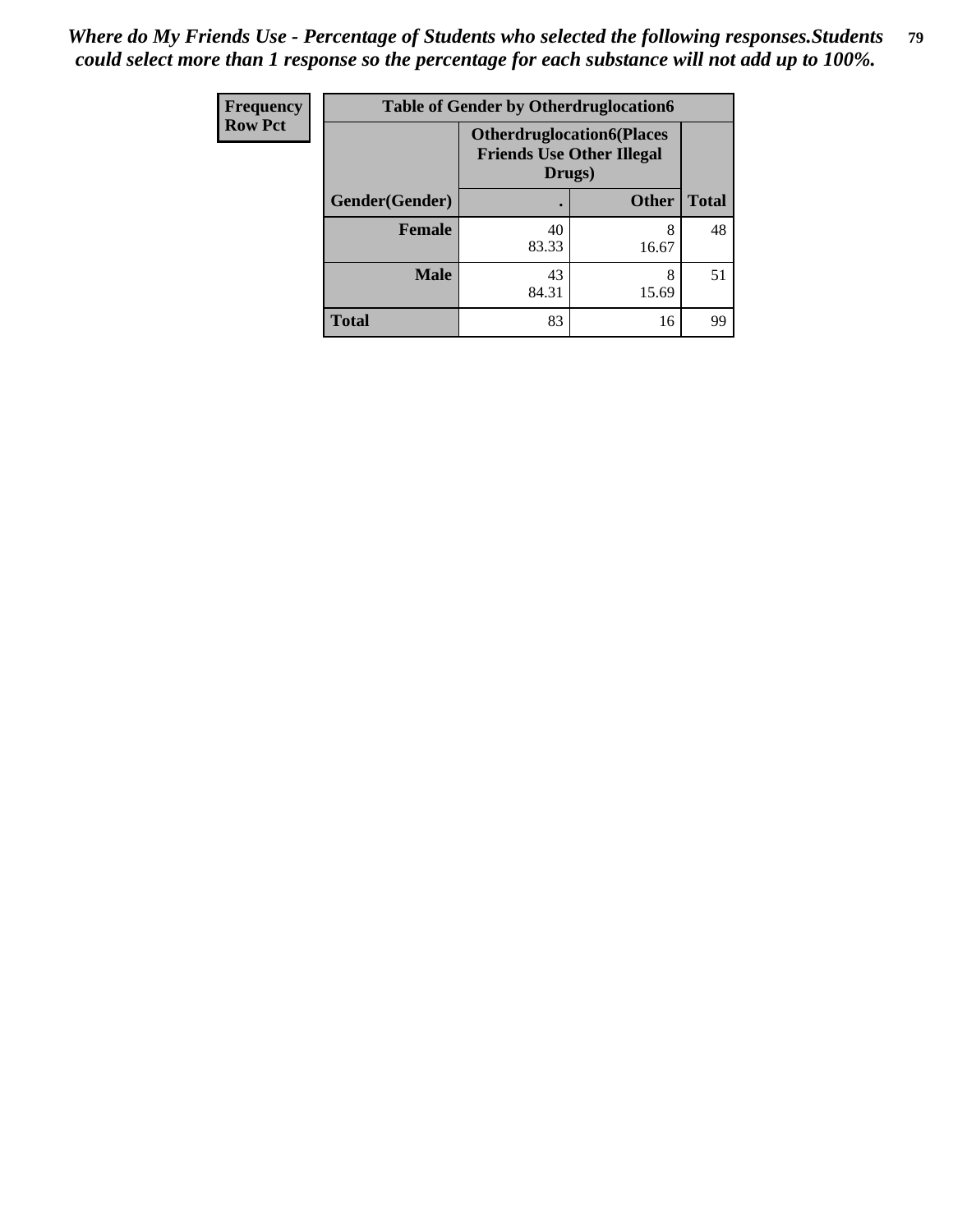| Frequency      | <b>Table of Gender by Alcoholtime1</b> |                                                          |                      |              |
|----------------|----------------------------------------|----------------------------------------------------------|----------------------|--------------|
| <b>Row Pct</b> |                                        | <b>Alcoholtime1(Times</b><br><b>Friends Use Alcohol)</b> |                      |              |
|                | Gender(Gender)                         |                                                          | Do Not<br><b>Use</b> | <b>Total</b> |
|                | <b>Female</b>                          | 26<br>54.17                                              | 22<br>45.83          | 48           |
|                | <b>Male</b>                            | 28<br>54.90                                              | 23<br>45.10          | 51           |
|                | <b>Total</b>                           | 54                                                       | 45                   | 99           |

| <b>Frequency</b> | <b>Table of Gender by Alcoholtime2</b> |                                                          |                            |              |
|------------------|----------------------------------------|----------------------------------------------------------|----------------------------|--------------|
| <b>Row Pct</b>   |                                        | <b>Alcoholtime2(Times</b><br><b>Friends Use Alcohol)</b> |                            |              |
|                  | Gender(Gender)                         |                                                          | <b>On Way</b><br>to School | <b>Total</b> |
|                  | <b>Female</b>                          | 46<br>95.83                                              | 2<br>4.17                  | 48           |
|                  | <b>Male</b>                            | 50<br>98.04                                              | 1.96                       | 51           |
|                  | <b>Total</b>                           | 96                                                       | 3                          | 99           |

| <b>Frequency</b> | <b>Table of Gender by Alcoholtime3</b> |                                                   |                                |              |
|------------------|----------------------------------------|---------------------------------------------------|--------------------------------|--------------|
| <b>Row Pct</b>   |                                        | Alcoholtime3(Times<br><b>Friends Use Alcohol)</b> |                                |              |
|                  | Gender(Gender)                         |                                                   | <b>During</b><br><b>School</b> | <b>Total</b> |
|                  | Female                                 | 47<br>97.92                                       | 2.08                           | 48           |
|                  | <b>Male</b>                            | 51<br>100.00                                      | 0.00                           | 51           |
|                  | <b>Total</b>                           | 98                                                |                                | 99           |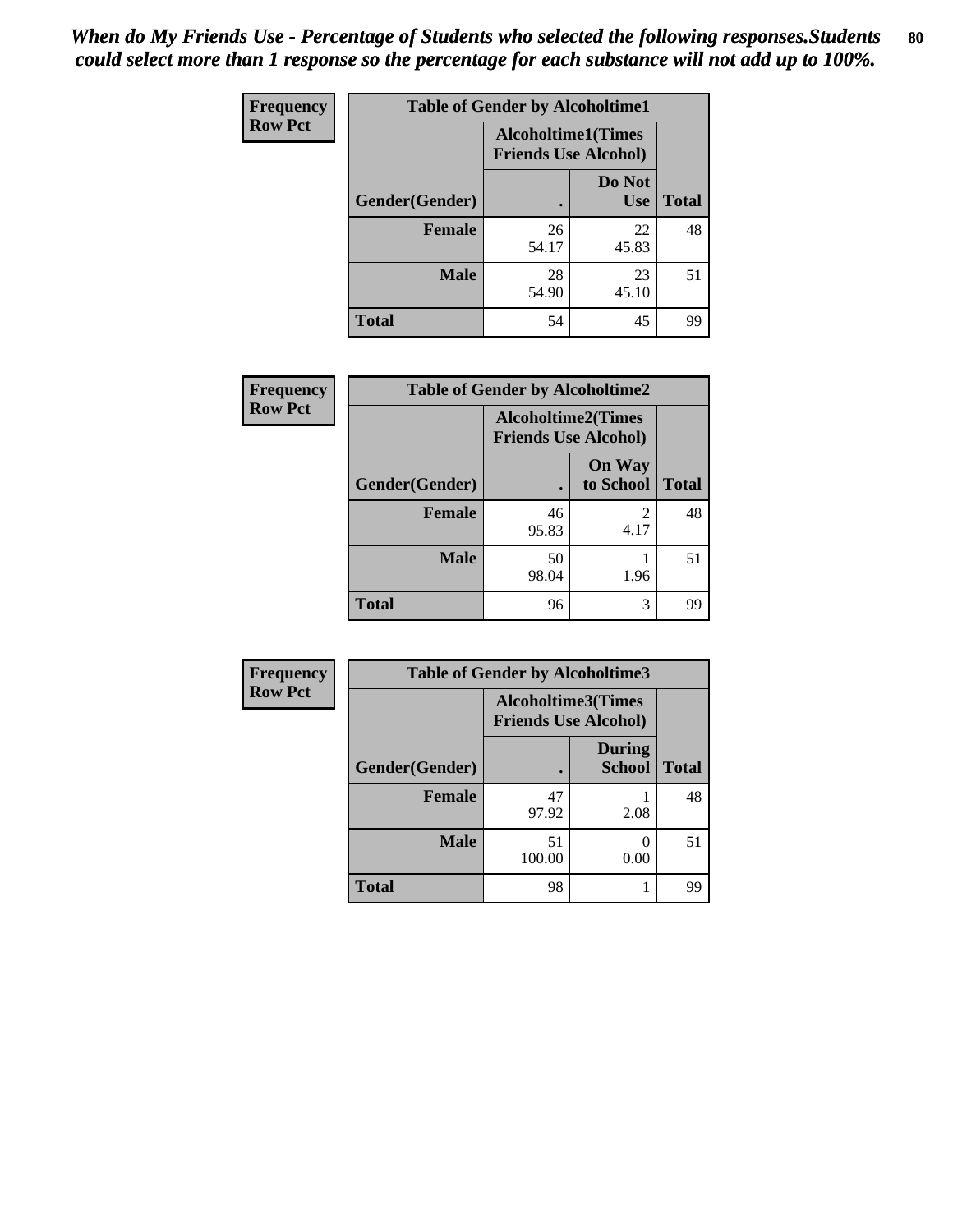*When do My Friends Use - Percentage of Students who selected the following responses.Students could select more than 1 response so the percentage for each substance will not add up to 100%.* **81**

| <b>Frequency</b> | <b>Table of Gender by Alcoholtime4</b> |                           |                                                |              |
|------------------|----------------------------------------|---------------------------|------------------------------------------------|--------------|
| <b>Row Pct</b>   |                                        | <b>Alcoholtime4(Times</b> | <b>Friends Use Alcohol)</b>                    |              |
|                  | Gender(Gender)                         | $\bullet$                 | <b>On Way</b><br>Home<br>From<br><b>School</b> | <b>Total</b> |
|                  | <b>Female</b>                          | 45<br>93.75               | 3<br>6.25                                      | 48           |
|                  | <b>Male</b>                            | 50<br>98.04               | 1.96                                           | 51           |
|                  | <b>Total</b>                           | 95                        | 4                                              | 99           |

| <b>Frequency</b> | <b>Table of Gender by Alcoholtime5</b> |                                                           |                   |              |
|------------------|----------------------------------------|-----------------------------------------------------------|-------------------|--------------|
| <b>Row Pct</b>   |                                        | <b>Alcoholtime5</b> (Times<br><b>Friends Use Alcohol)</b> |                   |              |
|                  | Gender(Gender)                         |                                                           | <b>Weeknights</b> | <b>Total</b> |
|                  | <b>Female</b>                          | 38<br>79.17                                               | 10<br>20.83       | 48           |
|                  | <b>Male</b>                            | 40<br>78.43                                               | 11<br>21.57       | 51           |
|                  | <b>Total</b>                           | 78                                                        | 21                | 99           |

| <b>Frequency</b> |                | <b>Table of Gender by Alcoholtime6</b> |                                                          |              |
|------------------|----------------|----------------------------------------|----------------------------------------------------------|--------------|
| <b>Row Pct</b>   |                |                                        | <b>Alcoholtime6(Times</b><br><b>Friends Use Alcohol)</b> |              |
|                  | Gender(Gender) |                                        | <b>Weekends</b>                                          | <b>Total</b> |
|                  | Female         | 21<br>43.75                            | 27<br>56.25                                              | 48           |
|                  | <b>Male</b>    | 23<br>45.10                            | 28<br>54.90                                              | 51           |
|                  | <b>Total</b>   | 44                                     | 55                                                       | 99           |

| Frequency      | <b>Table of Gender by Tobaccotime1</b> |                                                          |                      |              |
|----------------|----------------------------------------|----------------------------------------------------------|----------------------|--------------|
| <b>Row Pct</b> |                                        | <b>Tobaccotime1(Times</b><br><b>Friends Use Tobacco)</b> |                      |              |
|                | Gender(Gender)                         |                                                          | Do Not<br><b>Use</b> | <b>Total</b> |
|                | <b>Female</b>                          | 18<br>37.50                                              | 30<br>62.50          | 48           |
|                | <b>Male</b>                            | 21<br>41.18                                              | 30<br>58.82          | 51           |
|                | <b>Total</b>                           | 39                                                       | 60                   | 99           |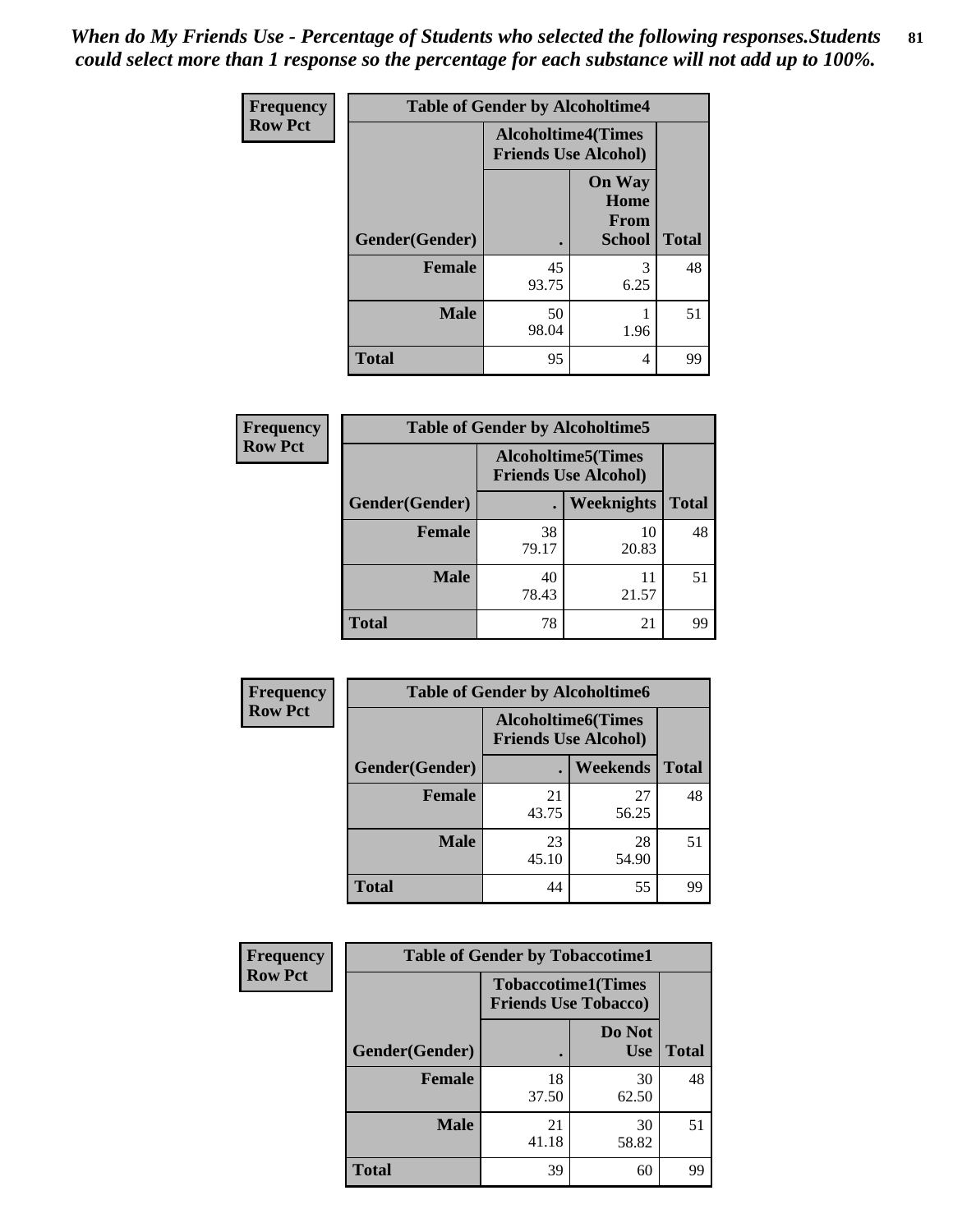| Frequency      | <b>Table of Gender by Tobaccotime2</b> |                                                          |                            |              |
|----------------|----------------------------------------|----------------------------------------------------------|----------------------------|--------------|
| <b>Row Pct</b> |                                        | <b>Tobaccotime2(Times</b><br><b>Friends Use Tobacco)</b> |                            |              |
|                | Gender(Gender)                         |                                                          | <b>On Way</b><br>to School | <b>Total</b> |
|                | Female                                 | 38<br>79.17                                              | 10<br>20.83                | 48           |
|                | <b>Male</b>                            | 42<br>82.35                                              | q<br>17.65                 | 51           |
|                | <b>Total</b>                           | 80                                                       | 19                         | 99           |

| Frequency      | <b>Table of Gender by Tobaccotime3</b> |                                                          |                                |              |
|----------------|----------------------------------------|----------------------------------------------------------|--------------------------------|--------------|
| <b>Row Pct</b> |                                        | <b>Tobaccotime3(Times</b><br><b>Friends Use Tobacco)</b> |                                |              |
|                | Gender(Gender)                         |                                                          | <b>During</b><br><b>School</b> | <b>Total</b> |
|                | <b>Female</b>                          | 40<br>83.33                                              | 8<br>16.67                     | 48           |
|                | <b>Male</b>                            | 46<br>90.20                                              | 9.80                           | 51           |
|                | <b>Total</b>                           | 86                                                       | 13                             | 99           |

| <b>Frequency</b> | <b>Table of Gender by Tobaccotime4</b> |                                                          |                                                |              |
|------------------|----------------------------------------|----------------------------------------------------------|------------------------------------------------|--------------|
| <b>Row Pct</b>   |                                        | <b>Tobaccotime4(Times</b><br><b>Friends Use Tobacco)</b> |                                                |              |
|                  | Gender(Gender)                         |                                                          | <b>On Way</b><br>Home<br>From<br><b>School</b> | <b>Total</b> |
|                  | <b>Female</b>                          | 45<br>93.75                                              | 3<br>6.25                                      | 48           |
|                  | <b>Male</b>                            | 50<br>98.04                                              | 1.96                                           | 51           |
|                  | <b>Total</b>                           | 95                                                       | 4                                              | 99           |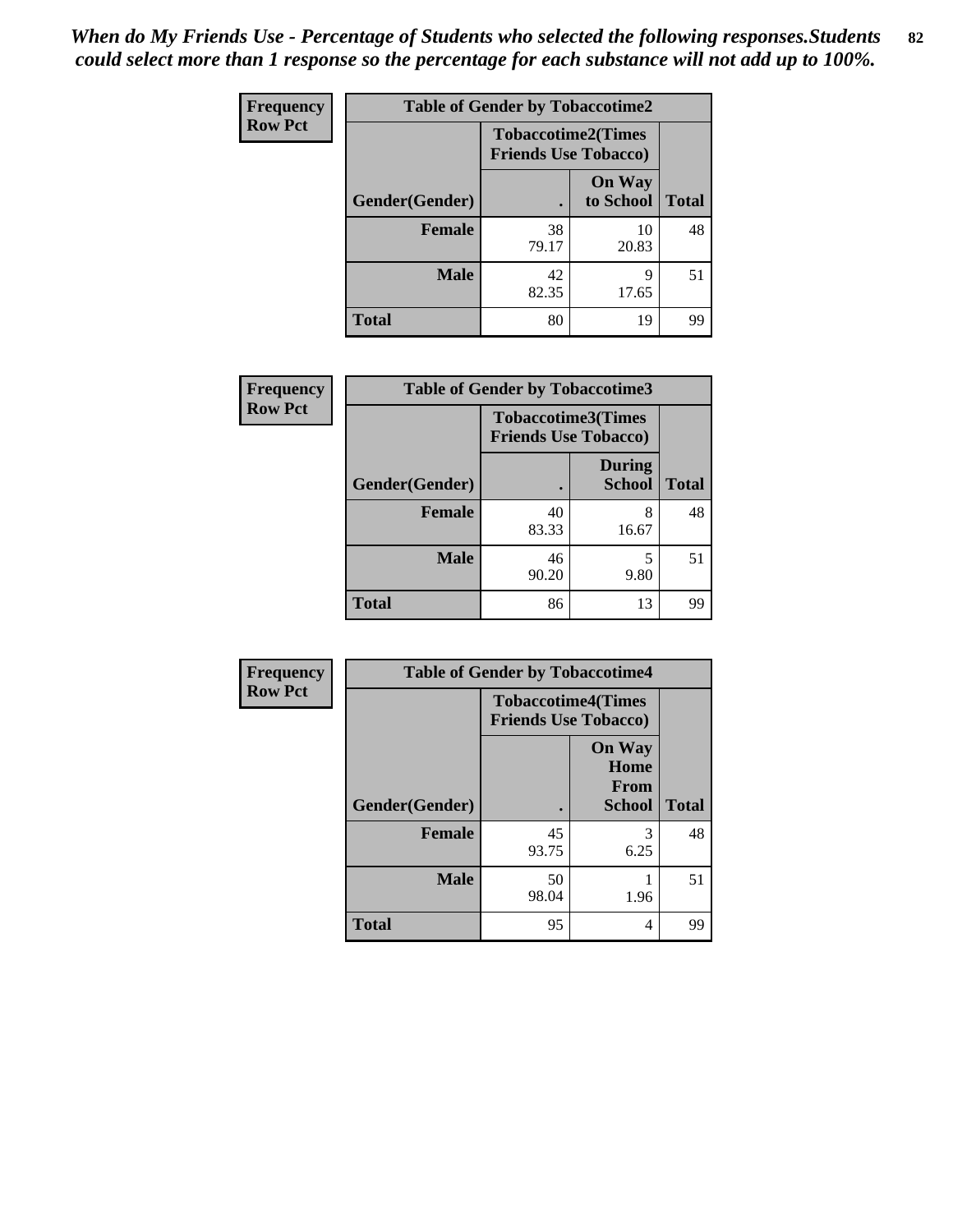| <b>Frequency</b> | <b>Table of Gender by Tobaccotime5</b> |             |                                                           |              |
|------------------|----------------------------------------|-------------|-----------------------------------------------------------|--------------|
| <b>Row Pct</b>   |                                        |             | <b>Tobaccotime5</b> (Times<br><b>Friends Use Tobacco)</b> |              |
|                  | <b>Gender</b> (Gender)                 |             | <b>Weeknights</b>                                         | <b>Total</b> |
|                  | <b>Female</b>                          | 31<br>64.58 | 17<br>35.42                                               | 48           |
|                  | <b>Male</b>                            | 37<br>72.55 | 14<br>27.45                                               | 51           |
|                  | <b>Total</b>                           | 68          | 31                                                        | 99           |

| Frequency      |                | <b>Table of Gender by Tobaccotime6</b>                   |                 |              |  |
|----------------|----------------|----------------------------------------------------------|-----------------|--------------|--|
| <b>Row Pct</b> |                | <b>Tobaccotime6(Times</b><br><b>Friends Use Tobacco)</b> |                 |              |  |
|                | Gender(Gender) |                                                          | <b>Weekends</b> | <b>Total</b> |  |
|                | <b>Female</b>  | 31<br>64.58                                              | 17<br>35.42     | 48           |  |
|                | <b>Male</b>    | 34<br>66.67                                              | 17<br>33.33     | 51           |  |
|                | <b>Total</b>   | 65                                                       | 34              | 99           |  |

| Frequency      | <b>Table of Gender by Marijuanatime1</b> |                                |                             |              |
|----------------|------------------------------------------|--------------------------------|-----------------------------|--------------|
| <b>Row Pct</b> |                                          | <b>Friends Use Marijuana</b> ) | <b>Marijuanatime1(Times</b> |              |
|                | Gender(Gender)                           |                                | Do Not Use                  | <b>Total</b> |
|                | <b>Female</b>                            | 13<br>27.08                    | 35<br>72.92                 | 48           |
|                | <b>Male</b>                              | 17<br>33.33                    | 34<br>66.67                 | 51           |
|                | <b>Total</b>                             | 30                             | 69                          | 99           |

| <b>Frequency</b> | <b>Table of Gender by Marijuanatime2</b> |                                |                             |              |  |
|------------------|------------------------------------------|--------------------------------|-----------------------------|--------------|--|
| <b>Row Pct</b>   |                                          | <b>Friends Use Marijuana</b> ) | <b>Marijuanatime2(Times</b> |              |  |
|                  | Gender(Gender)                           |                                | On Way to<br><b>School</b>  | <b>Total</b> |  |
|                  | <b>Female</b>                            | 45<br>93.75                    | 6.25                        | 48           |  |
|                  | <b>Male</b>                              | 48<br>94.12                    | 3<br>5.88                   | 51           |  |
|                  | <b>Total</b>                             | 93                             | 6                           | 99           |  |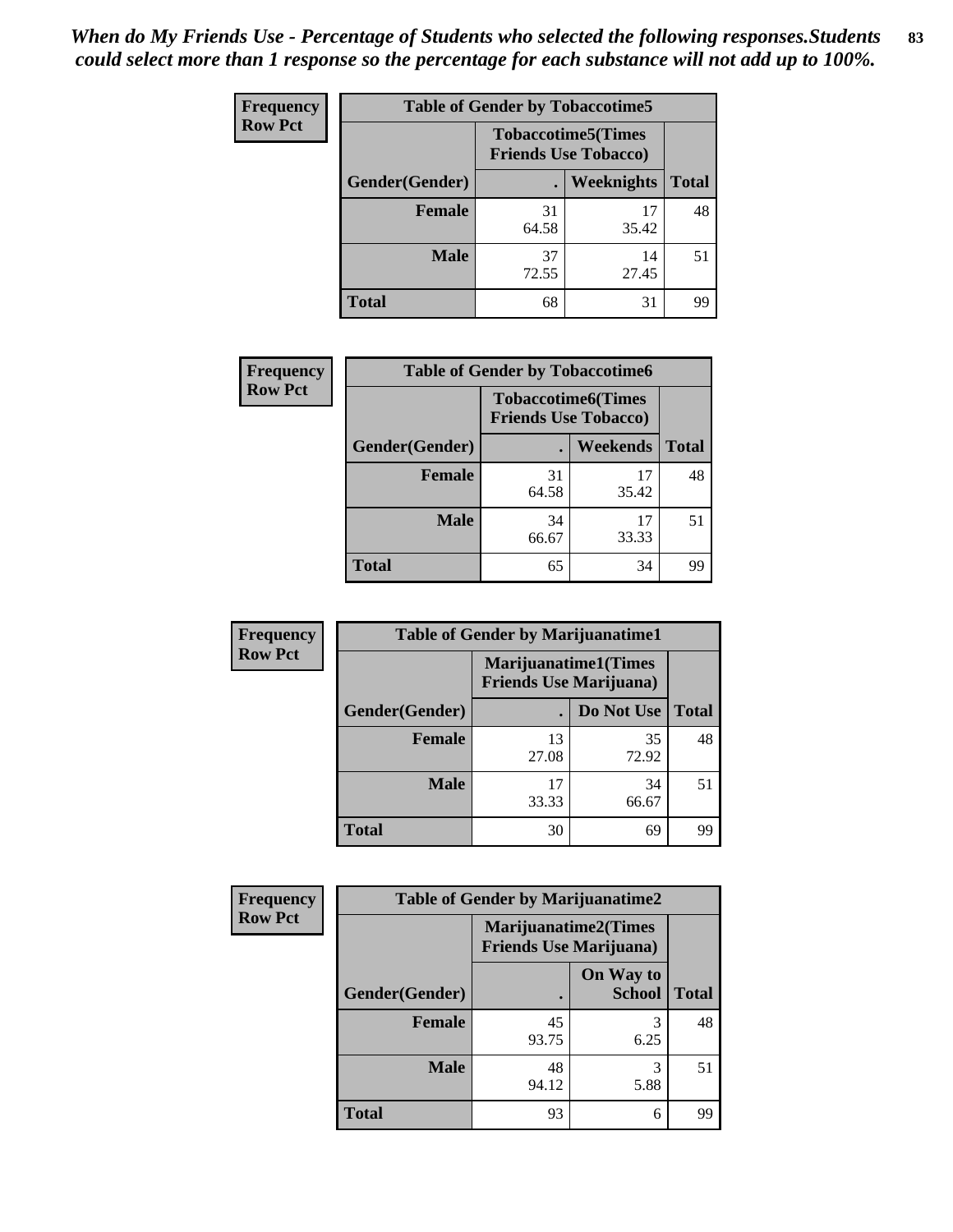| <b>Frequency</b> | <b>Table of Gender by Marijuanatime3</b> |                                                        |                                |              |
|------------------|------------------------------------------|--------------------------------------------------------|--------------------------------|--------------|
| <b>Row Pct</b>   |                                          | Marijuanatime3(Times<br><b>Friends Use Marijuana</b> ) |                                |              |
|                  | Gender(Gender)                           |                                                        | <b>During</b><br><b>School</b> | <b>Total</b> |
|                  | <b>Female</b>                            | 47<br>97.92                                            | 2.08                           | 48           |
|                  | <b>Male</b>                              | 50<br>98.04                                            | 1.96                           | 51           |
|                  | <b>Total</b>                             | 97                                                     | $\overline{2}$                 | 99           |

| Frequency      | <b>Table of Gender by Marijuanatime4</b> |                                |                                                       |              |
|----------------|------------------------------------------|--------------------------------|-------------------------------------------------------|--------------|
| <b>Row Pct</b> |                                          | <b>Friends Use Marijuana</b> ) | <b>Marijuanatime4</b> (Times                          |              |
|                | Gender(Gender)                           |                                | <b>On Way</b><br>Home<br><b>From</b><br><b>School</b> | <b>Total</b> |
|                | <b>Female</b>                            | 42<br>87.50                    | 6<br>12.50                                            | 48           |
|                | <b>Male</b>                              | 48<br>94.12                    | 3<br>5.88                                             | 51           |
|                | <b>Total</b>                             | 90                             | 9                                                     | 99           |

| Frequency      | <b>Table of Gender by Marijuanatime5</b> |             |                                                                |              |  |
|----------------|------------------------------------------|-------------|----------------------------------------------------------------|--------------|--|
| <b>Row Pct</b> |                                          |             | <b>Marijuanatime5</b> (Times<br><b>Friends Use Marijuana</b> ) |              |  |
|                | Gender(Gender)                           | ٠           | Weeknights                                                     | <b>Total</b> |  |
|                | <b>Female</b>                            | 40<br>83.33 | 8<br>16.67                                                     | 48           |  |
|                | <b>Male</b>                              | 40<br>78.43 | 11<br>21.57                                                    | 51           |  |
|                | <b>Total</b>                             | 80          | 19                                                             | 99           |  |

| Frequency      | <b>Table of Gender by Marijuanatime6</b> |                                                               |                 |              |  |
|----------------|------------------------------------------|---------------------------------------------------------------|-----------------|--------------|--|
| <b>Row Pct</b> |                                          | <b>Marijuanatime6(Times</b><br><b>Friends Use Marijuana</b> ) |                 |              |  |
|                | Gender(Gender)                           |                                                               | <b>Weekends</b> | <b>Total</b> |  |
|                | <b>Female</b>                            | 35<br>72.92                                                   | 13<br>27.08     | 48           |  |
|                | <b>Male</b>                              | 36<br>70.59                                                   | 15<br>29.41     | 51           |  |
|                | <b>Total</b>                             | 71                                                            | 28              | 99           |  |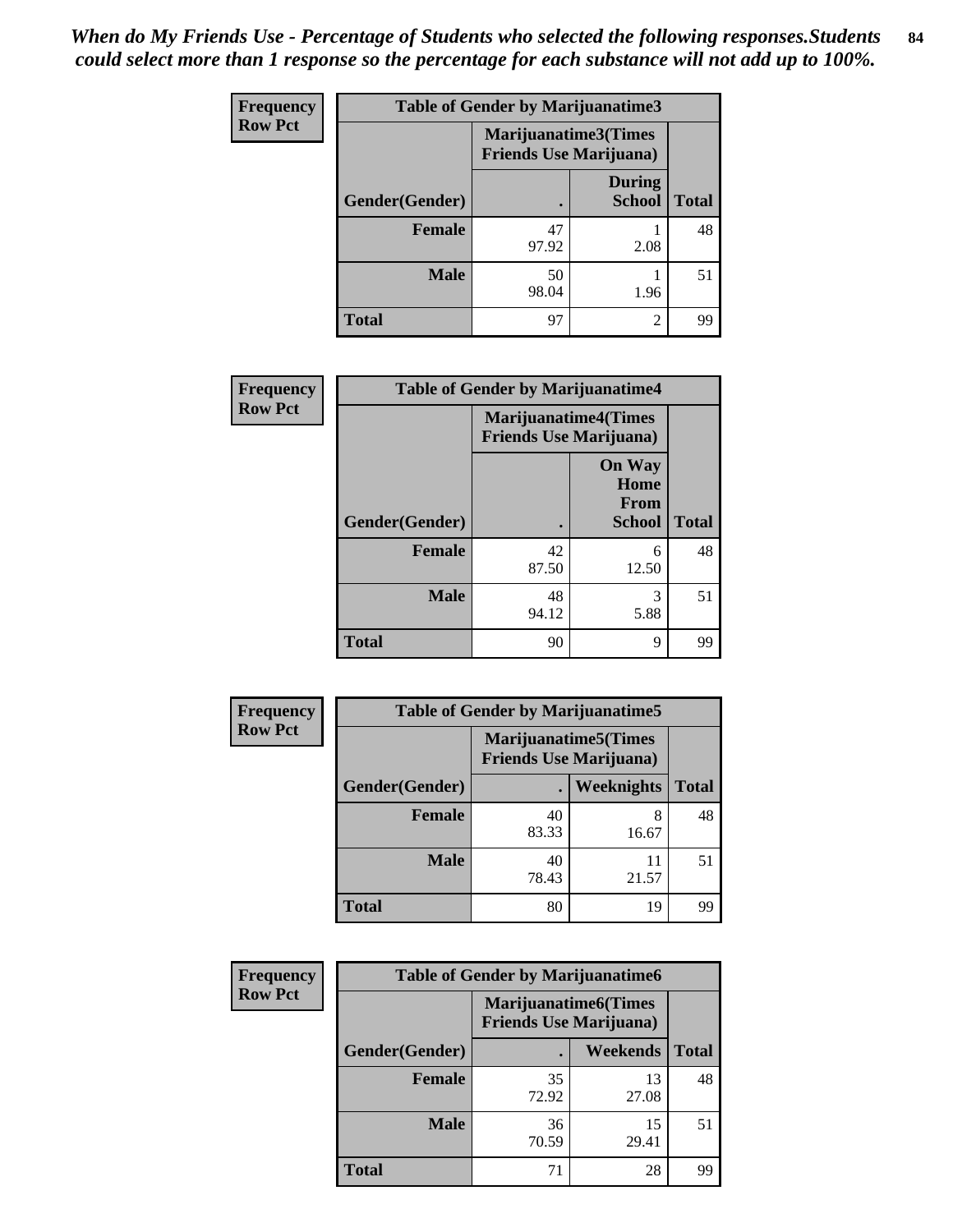| <b>Frequency</b> | <b>Table of Gender by Otherdrugtime1</b> |                                                    |                              |    |
|------------------|------------------------------------------|----------------------------------------------------|------------------------------|----|
| <b>Row Pct</b>   |                                          | <b>Friends Use Other</b><br><b>Illegal Drugs</b> ) | <b>Otherdrugtime1</b> (Times |    |
|                  | Gender(Gender)                           |                                                    | Do Not Use   Total           |    |
|                  | <b>Female</b>                            | 12<br>25.00                                        | 36<br>75.00                  | 48 |
|                  | <b>Male</b>                              | 9<br>17.65                                         | 42<br>82.35                  | 51 |
|                  | <b>Total</b>                             | 21                                                 | 78                           | 99 |

| Frequency      | <b>Table of Gender by Otherdrugtime2</b> |                                                                                   |                            |              |
|----------------|------------------------------------------|-----------------------------------------------------------------------------------|----------------------------|--------------|
| <b>Row Pct</b> |                                          | <b>Otherdrugtime2(Times</b><br><b>Friends Use Other</b><br><b>Illegal Drugs</b> ) |                            |              |
|                | Gender(Gender)                           |                                                                                   | On Way to<br><b>School</b> | <b>Total</b> |
|                | <b>Female</b>                            | 46<br>95.83                                                                       | 2<br>4.17                  | 48           |
|                | <b>Male</b>                              | 51<br>100.00                                                                      | 0.00                       | 51           |
|                | <b>Total</b>                             | 97                                                                                | $\mathfrak{D}$             | 99           |

| Frequency      | <b>Table of Gender by Otherdrugtime3</b> |                        |                                                  |              |
|----------------|------------------------------------------|------------------------|--------------------------------------------------|--------------|
| <b>Row Pct</b> |                                          | <b>Illegal Drugs</b> ) | Otherdrugtime3(Times<br><b>Friends Use Other</b> |              |
|                | Gender(Gender)                           |                        | <b>During</b><br><b>School</b>                   | <b>Total</b> |
|                | <b>Female</b>                            | 44<br>91.67            | 4<br>8.33                                        | 48           |
|                | <b>Male</b>                              | 51<br>100.00           | 0.00                                             | 51           |
|                | <b>Total</b>                             | 95                     | 4                                                | 99           |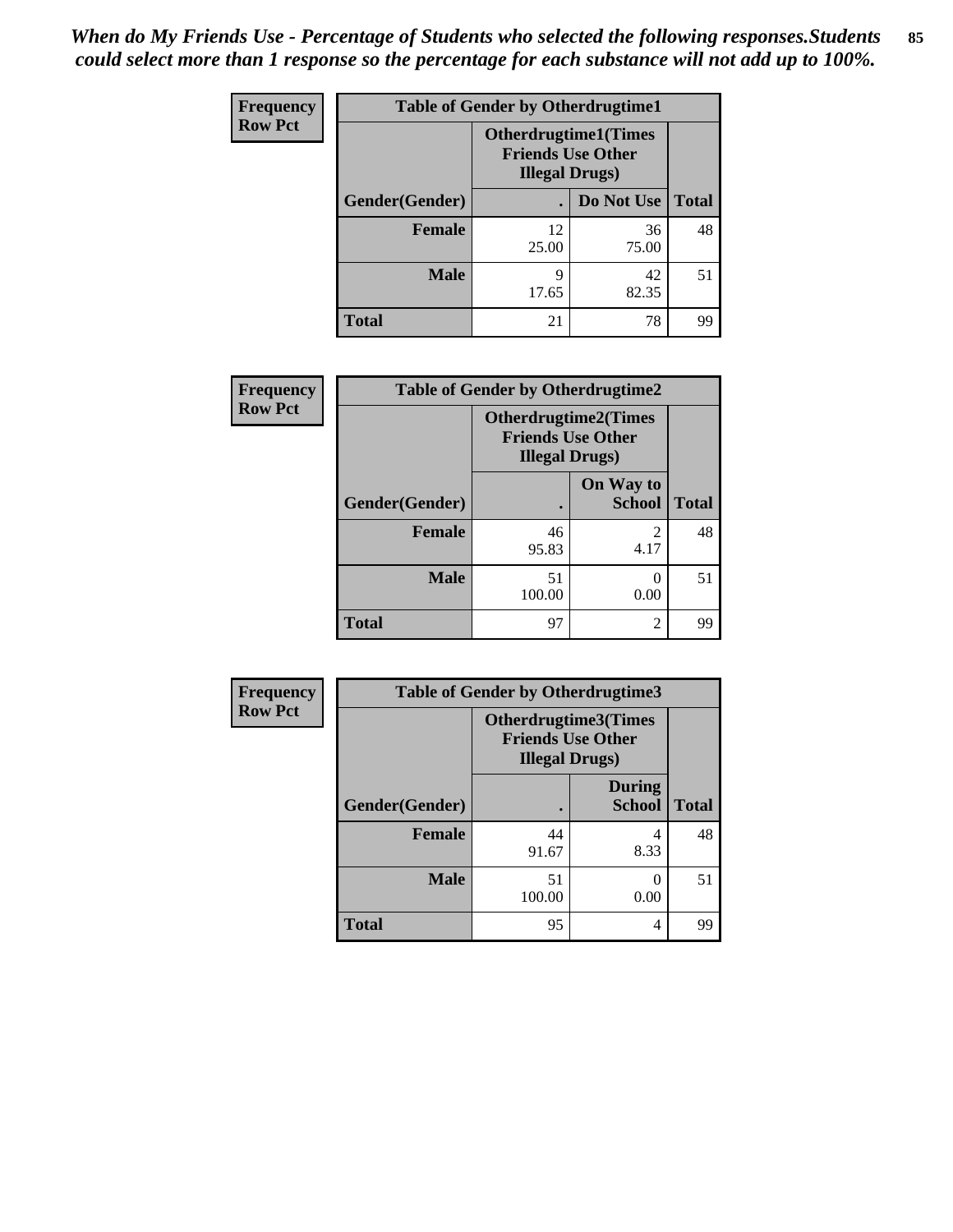*When do My Friends Use - Percentage of Students who selected the following responses.Students could select more than 1 response so the percentage for each substance will not add up to 100%.* **86**

| <b>Frequency</b> | <b>Table of Gender by Otherdrugtime4</b> |                        |                                                         |              |
|------------------|------------------------------------------|------------------------|---------------------------------------------------------|--------------|
| <b>Row Pct</b>   |                                          | <b>Illegal Drugs</b> ) | <b>Otherdrugtime4(Times</b><br><b>Friends Use Other</b> |              |
|                  | Gender(Gender)                           |                        | <b>On Way</b><br>Home<br>From<br><b>School</b>          | <b>Total</b> |
|                  | Female                                   | 42<br>87.50            | 6<br>12.50                                              | 48           |
|                  | <b>Male</b>                              | 51<br>100.00           | 0.00                                                    | 51           |
|                  | <b>Total</b>                             | 93                     | 6                                                       | 99           |

| <b>Frequency</b> | <b>Table of Gender by Otherdrugtime5</b> |                                                                                   |            |              |  |
|------------------|------------------------------------------|-----------------------------------------------------------------------------------|------------|--------------|--|
| <b>Row Pct</b>   |                                          | <b>Otherdrugtime5</b> (Times<br><b>Friends Use Other</b><br><b>Illegal Drugs)</b> |            |              |  |
|                  | Gender(Gender)                           |                                                                                   | Weeknights | <b>Total</b> |  |
|                  | <b>Female</b>                            | 40<br>83.33                                                                       | 8<br>16.67 | 48           |  |
|                  | <b>Male</b>                              | 46<br>90.20                                                                       | 9.80       | 51           |  |
|                  | <b>Total</b>                             | 86                                                                                | 13         | 99           |  |

| <b>Frequency</b> | <b>Table of Gender by Otherdrugtime6</b> |                                                                                   |             |              |
|------------------|------------------------------------------|-----------------------------------------------------------------------------------|-------------|--------------|
| <b>Row Pct</b>   |                                          | <b>Otherdrugtime6(Times</b><br><b>Friends Use Other</b><br><b>Illegal Drugs</b> ) |             |              |
|                  | Gender(Gender)                           |                                                                                   | Weekends    | <b>Total</b> |
|                  | <b>Female</b>                            | 37<br>77.08                                                                       | 11<br>22.92 | 48           |
|                  | <b>Male</b>                              | 44<br>86.27                                                                       | 13.73       | 51           |
|                  | <b>Total</b>                             | 81                                                                                | 18          | 99           |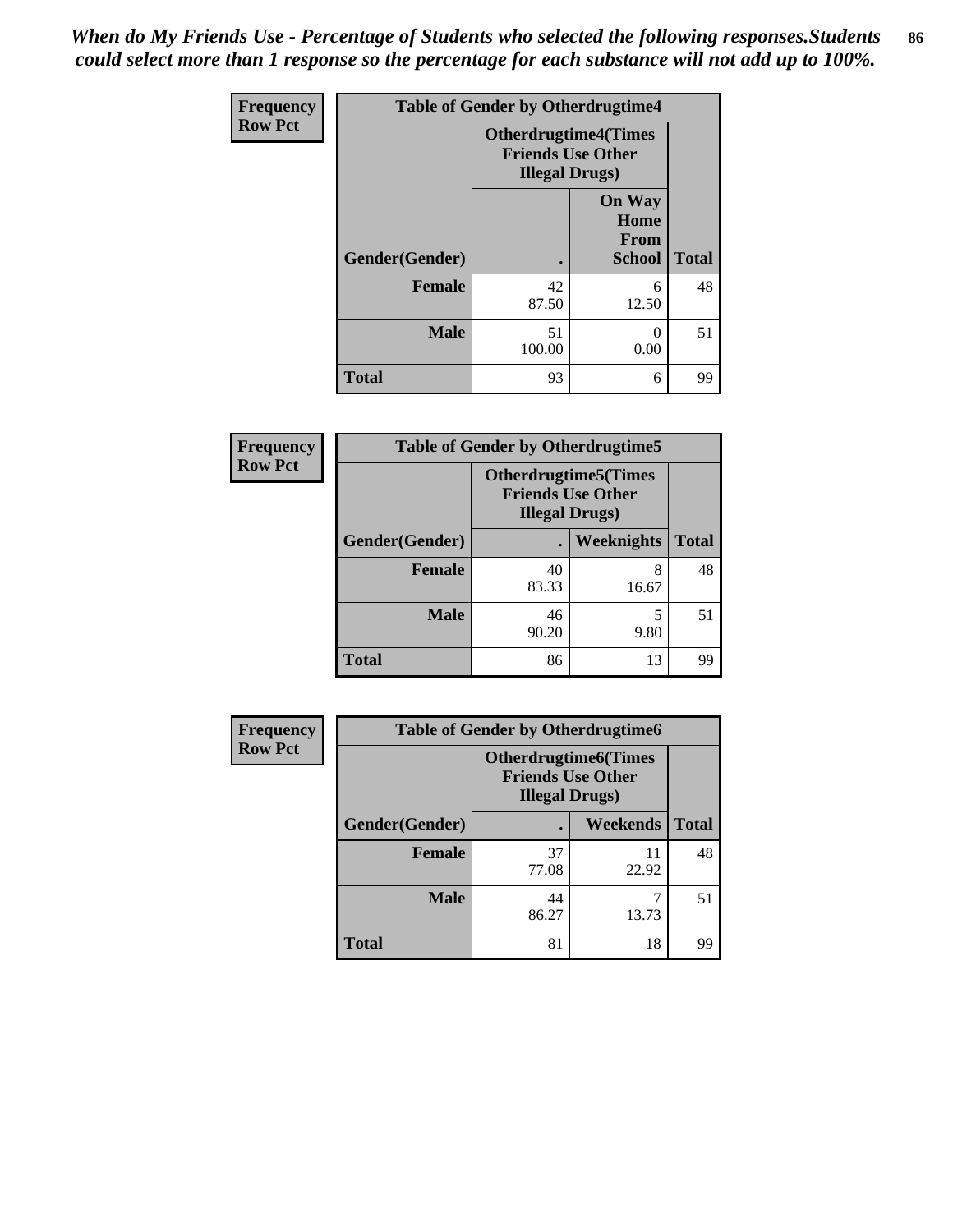# *Other Questions* **87**

| <b>Frequency</b> | <b>Table of Gender by Educationalcohol</b> |                                                                                                                                       |                |              |  |
|------------------|--------------------------------------------|---------------------------------------------------------------------------------------------------------------------------------------|----------------|--------------|--|
| <b>Row Pct</b>   |                                            | <b>Educationalcohol</b> (I<br>have been taught<br>about alcohol,<br>tobacco,<br>and other drugs<br>within the last year<br>at school) |                |              |  |
|                  | Gender(Gender)                             | <b>Yes</b>                                                                                                                            | N <sub>0</sub> | <b>Total</b> |  |
|                  | <b>Female</b>                              | 31<br>64.58                                                                                                                           | 17<br>35.42    | 48           |  |
|                  | <b>Male</b>                                | 33<br>64.71                                                                                                                           | 18<br>35.29    | 51           |  |
|                  | <b>Total</b>                               | 64                                                                                                                                    | 35             | 99           |  |

| Frequency      | <b>Table of Gender by Rodedrinking</b> |                                                                                                                     |                |              |
|----------------|----------------------------------------|---------------------------------------------------------------------------------------------------------------------|----------------|--------------|
| <b>Row Pct</b> |                                        | Rodedrinking(In<br>the past 30 days I<br>have ridden in a<br>car with a driver<br>who had been<br>drinking alcohol) |                |              |
|                | Gender(Gender)                         | Yes                                                                                                                 | N <sub>0</sub> | <b>Total</b> |
|                | <b>Female</b>                          | 8<br>16.67                                                                                                          | 40<br>83.33    | 48           |
|                | <b>Male</b>                            | 14<br>27.45                                                                                                         | 37<br>72.55    | 51           |
|                | <b>Total</b>                           | 22                                                                                                                  | 77             | 99           |

| Frequency      | <b>Table of Gender by Drugsschool</b> |                                                                                                                                     |                |              |
|----------------|---------------------------------------|-------------------------------------------------------------------------------------------------------------------------------------|----------------|--------------|
| <b>Row Pct</b> |                                       | <b>Drugsschool</b> (During<br>the past 12 months,<br>I have been offered,<br>sold,<br>or given illegal drugs<br>on school property) |                |              |
|                | Gender(Gender)                        | <b>Yes</b>                                                                                                                          | N <sub>0</sub> | <b>Total</b> |
|                | <b>Female</b>                         | 5<br>10.42                                                                                                                          | 43<br>89.58    | 48           |
|                | <b>Male</b>                           | 8<br>15.69                                                                                                                          | 43<br>84.31    | 51           |
|                | <b>Total</b>                          | 13                                                                                                                                  | 86             | 99           |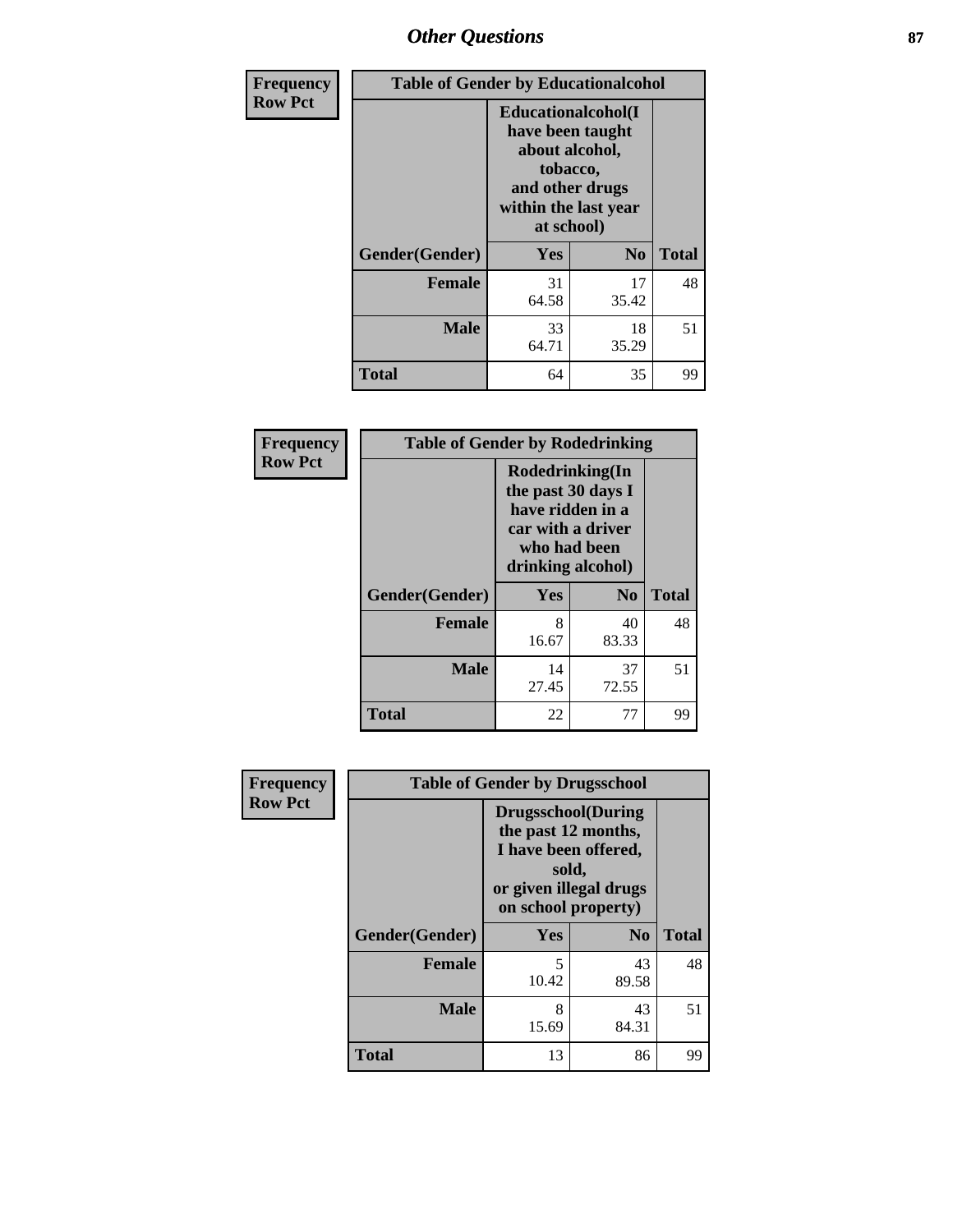*Other Questions* **88**

| <b>Frequency</b> | <b>Table of Gender by Bingedrinking</b> |              |              |                                                                                                                   |                        |                                     |              |
|------------------|-----------------------------------------|--------------|--------------|-------------------------------------------------------------------------------------------------------------------|------------------------|-------------------------------------|--------------|
| <b>Row Pct</b>   |                                         |              |              | <b>Bingedrinking(I have drunk</b><br>five or more drinks of alcohol<br>at one sitting during the last<br>30 days) |                        |                                     |              |
|                  | <b>Gender</b> (Gender)   Days           | $\mathbf{0}$ | 1 or<br>days | 6 to<br>9<br>days                                                                                                 | 20<br>to<br>29<br>days | All<br>30<br>days                   | <b>Total</b> |
|                  | <b>Female</b>                           | 45<br>93.75  | 2<br>4.17    | 0<br>0.00                                                                                                         | 2.08                   | ∩<br>0.00                           | 48           |
|                  | <b>Male</b>                             | 43<br>84.31  | 1.96         | 1.96                                                                                                              | 4<br>7.84              | $\mathcal{D}_{\mathcal{L}}$<br>3.92 | 51           |
|                  | <b>Total</b>                            | 88           | 3            | 1                                                                                                                 | 5                      | $\overline{c}$                      | 99           |

| Frequency      | <b>Table of Gender by Educationaids</b> |                                                                                                 |                |              |  |
|----------------|-----------------------------------------|-------------------------------------------------------------------------------------------------|----------------|--------------|--|
| <b>Row Pct</b> |                                         | <b>Educationaids</b> (I<br>have been taught<br>about HIV/AIDS<br>at school in the<br>past year) |                |              |  |
|                | Gender(Gender)                          | Yes                                                                                             | N <sub>0</sub> | <b>Total</b> |  |
|                | <b>Female</b>                           | 32<br>66.67                                                                                     | 16<br>33.33    | 48           |  |
|                | <b>Male</b>                             | 34<br>66.67                                                                                     | 17<br>33.33    | 51           |  |
|                | <b>Total</b>                            | 66                                                                                              | 33             | 99           |  |

| <b>Frequency</b> | <b>Table of Gender by Suicideconsider</b> |                 |                |              |
|------------------|-------------------------------------------|-----------------|----------------|--------------|
| <b>Row Pct</b>   |                                           | Suicideconsider |                |              |
|                  | Gender(Gender)                            | Yes             | N <sub>0</sub> | <b>Total</b> |
|                  | <b>Female</b>                             | 10.42           | 43<br>89.58    | 48           |
|                  | <b>Male</b>                               | 7.84            | 47<br>92.16    | 51           |
|                  | <b>Total</b>                              | 9               | 90             | 99           |